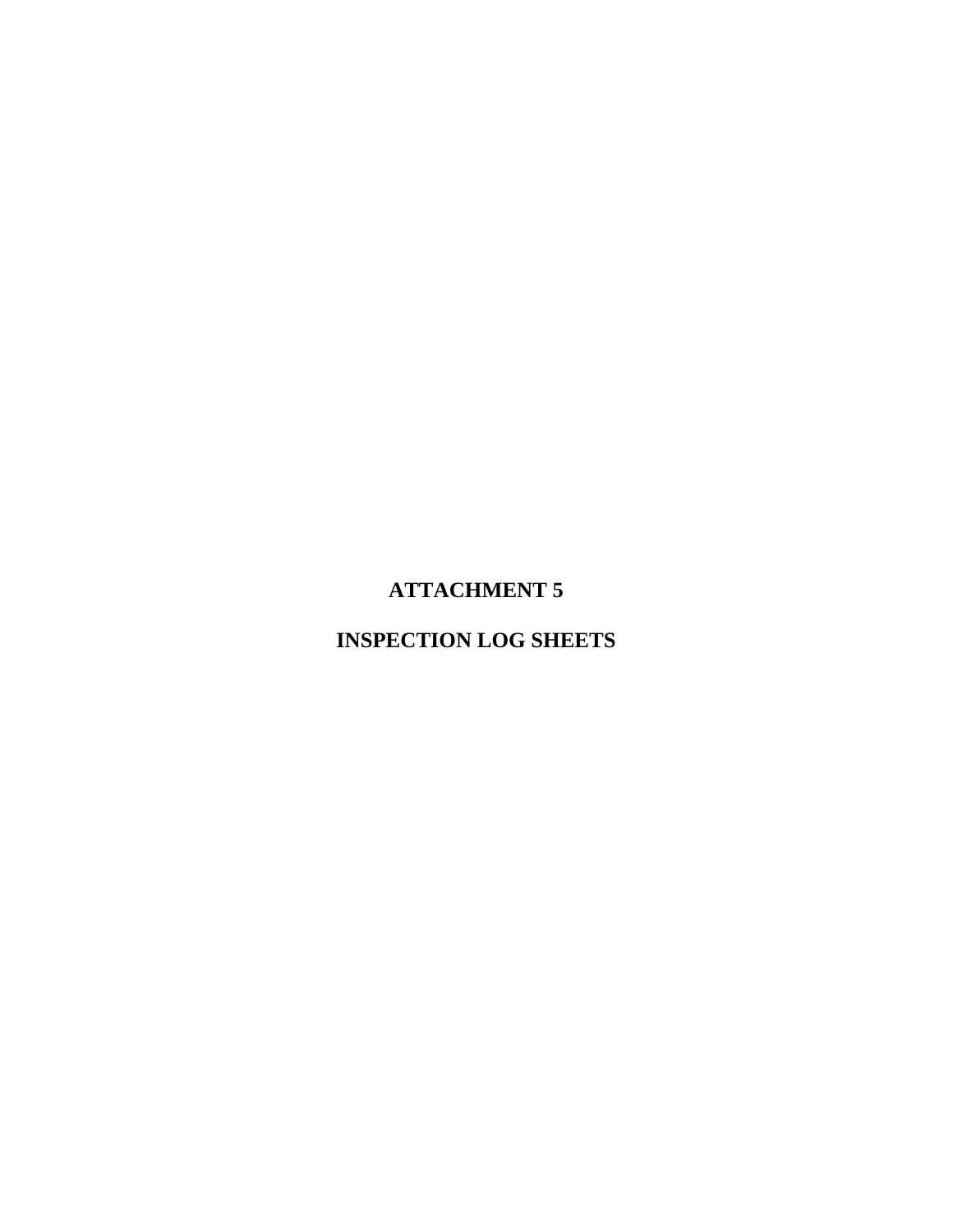# **DAILY ENVIRONMENTAL INSPECTIONS**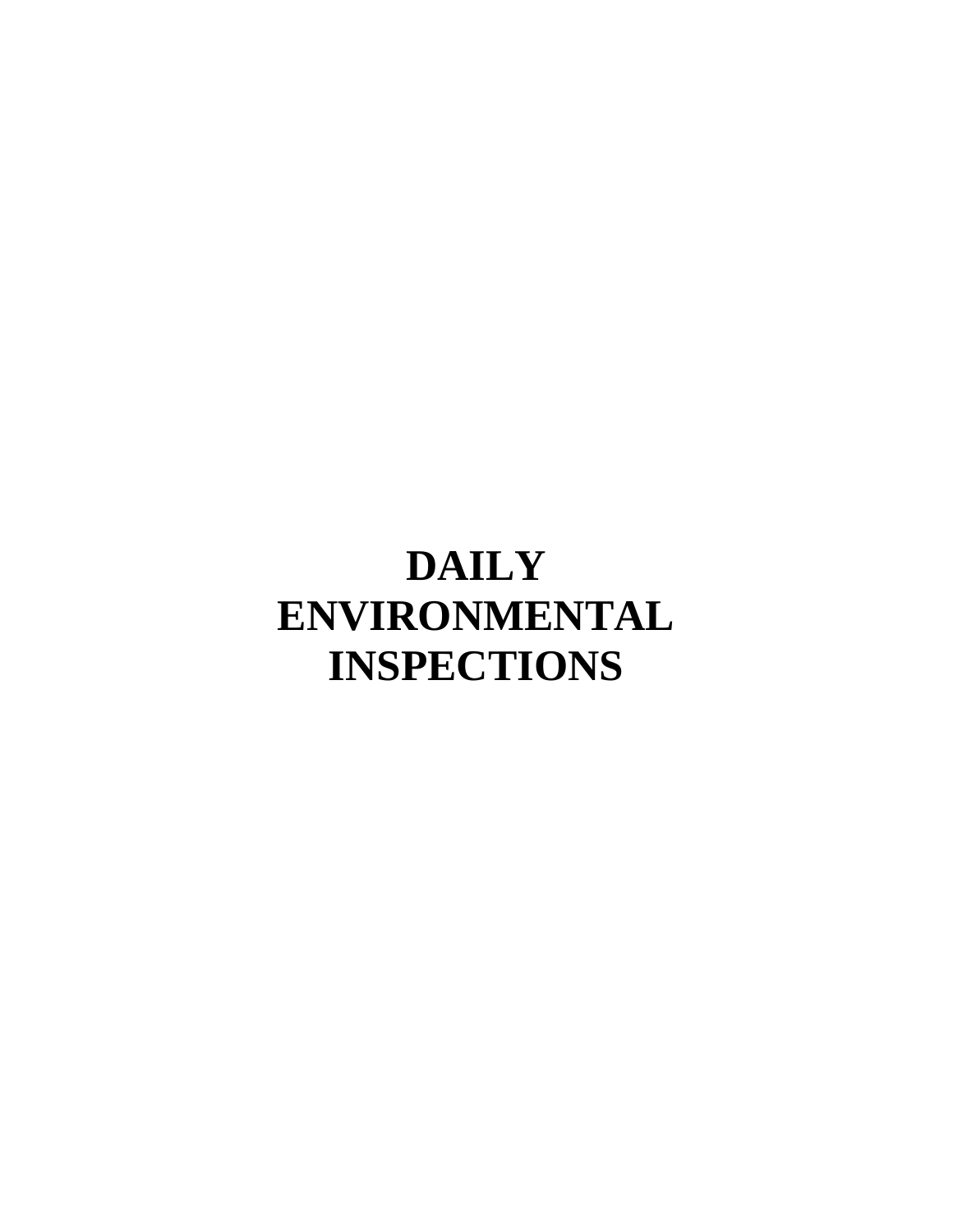#### **ENVIRONMENTAL INSPECTION LOG FOR THE INCINERATOR RESIDUE DISCHARGE POINT LOAD/UNLOAD AREAS (CHB) AND SECONDARY CONTAINMENT SYSTEMS (OVERPACKS)**

#### **Daily**

#### **Mark with an S any items found to be satisfactory. Mark area found to be unsatisfactory with a U and describe unsatisfactory conditions in comments.**

- ( ) **CHB Load/Unload Areas** *Visually inspect for discolored and stained soil/concrete, spilled residues of hazardous waste. (Att. 5, Table 5-16)*
- **( ) CHB (Overpacks)** *Visually inspect for proper container labeling Hazardous Waste Labels, etc). (Att. 5, 5.6.2)*
- **( ) CHB (Overpacks)** *Review the CHB operating record to determine which overpacks will, or have been in storage for 7 days or more. (Att. 5, Table 5-4)*
- **( ) CHB (Overpacks)** *Ensure that the number of full overpacks in storage does not exceed 48. (Att. 5, Table 5-4)*
- **( ) CHB (Overpacks)** *Ensure that all overpacks in storage contain the same agent. (Att. 12, 12.8.2)*

*NOTE: The offloading crew will control the flow of overpacks so that the overpacks will be managed on a first-in/firstout basis and that overpacks will not normally remain in the CHB for more than 24 hours prior to processing. (Att 12, 12.8.5)* 

Describe corrective actions taken, including any work orders (by number) generated to address conditions found to be unsatisfactory. **Document any abnormal conditions associated with the above inspection criteria.**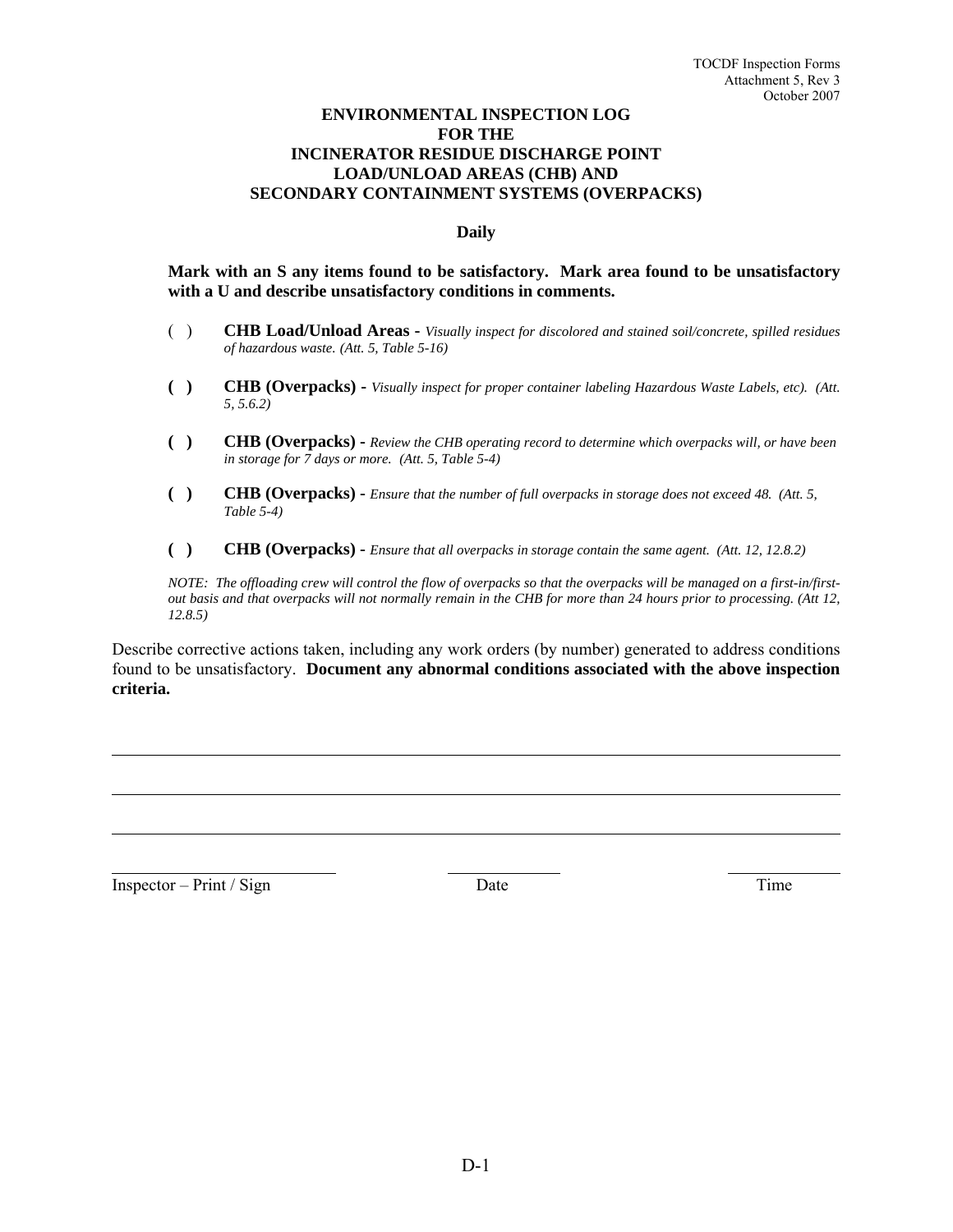#### **DAILY ENVIRONMENTAL INSPECTION FOR 24-HOUR INTERMITTENT COLLECTION UNITS AND MDB RCRA PERMITTED SUMPS (CATEGORY A, B AND A/B AREAS)**

| Sump            | Daily Results                                                                                                                                                                                                                                                                                                                      | Sump         | Daily Results  | Sump         | Daily Results |
|-----------------|------------------------------------------------------------------------------------------------------------------------------------------------------------------------------------------------------------------------------------------------------------------------------------------------------------------------------------|--------------|----------------|--------------|---------------|
| SDS-PUMP-106    |                                                                                                                                                                                                                                                                                                                                    | SDS-PUMP-125 |                | SDS-PUMP-161 |               |
| SDS-PUMP-107    |                                                                                                                                                                                                                                                                                                                                    | SDS-PUMP-126 |                | SDS-PUMP-164 |               |
| SDS-PUMP-108    |                                                                                                                                                                                                                                                                                                                                    | SDS-PUMP-127 |                | SDS-PUMP-168 |               |
| SDS-PUMP-109    |                                                                                                                                                                                                                                                                                                                                    | SDS-PUMP-134 |                | SDS-PUMP-169 |               |
| SDS-PUMP-110    |                                                                                                                                                                                                                                                                                                                                    | SDS-PUMP-135 |                | SDS-PUMP-174 |               |
| SDS-PUMP-112    |                                                                                                                                                                                                                                                                                                                                    | SDS-PUMP-145 |                | SDS-PUMP-175 |               |
| SDS-PUMP-113    |                                                                                                                                                                                                                                                                                                                                    | SDS-PUMP-146 |                | SDS-PUMP-179 |               |
| SDS-PUMP-114    |                                                                                                                                                                                                                                                                                                                                    | SDS-PUMP-147 |                | SDS-PUMP-180 |               |
| SDS-PUMP-115    |                                                                                                                                                                                                                                                                                                                                    | SDS-PUMP-148 |                | SDS-PUMP-182 |               |
| SDS-PUMP-116    |                                                                                                                                                                                                                                                                                                                                    | SDS-PUMP-149 |                | SDS-PUMP-184 |               |
| SDS-PUMP-117    |                                                                                                                                                                                                                                                                                                                                    | SDS-PUMP-153 |                | SDS-PUMP-187 |               |
| SDS-PUMP-118    |                                                                                                                                                                                                                                                                                                                                    | SDS-PUMP-154 |                | SDS-PUMP-188 |               |
| SDS-PUMP-123    |                                                                                                                                                                                                                                                                                                                                    | SDS-PUMP-157 |                | SDS-PUMP-189 |               |
| SDS-PUMP-124    |                                                                                                                                                                                                                                                                                                                                    | SDS-PUMP-160 |                | SDS-PUMP-190 |               |
| $\sim$ $\sim$ 1 | $\mathbf{1}$ $\mathbf{1}$ $\mathbf{1}$ $\mathbf{1}$ $\mathbf{1}$ $\mathbf{1}$ $\mathbf{1}$ $\mathbf{1}$ $\mathbf{1}$ $\mathbf{1}$ $\mathbf{1}$ $\mathbf{1}$ $\mathbf{1}$ $\mathbf{1}$ $\mathbf{1}$ $\mathbf{1}$ $\mathbf{1}$ $\mathbf{1}$ $\mathbf{1}$ $\mathbf{1}$ $\mathbf{1}$ $\mathbf{1}$ $\mathbf{1}$ $\mathbf{1}$ $\mathbf{$ |              | $\blacksquare$ |              |               |

1. The sumps are identified by their corresponding pump numbers.

2. *Visual inspection (i.e., by viewing advisor screen located in control room) for the absence of material in sumps. Sumps identified to contain liquid will be pumped down within 24 hours from the time the liquid first began to accumulate as indicated on the level indicator (Att 5, 5.8.3).* **Mark with an S any items found to be satisfactory. Mark unsatisfactory items with a U and describe unsatisfactory conditions in comments.**

Describe corrective actions taken, including any work orders (by number) generated to address conditions found to be unsatisfactory. **Document any abnormal conditions associated with the above inspection criteria.**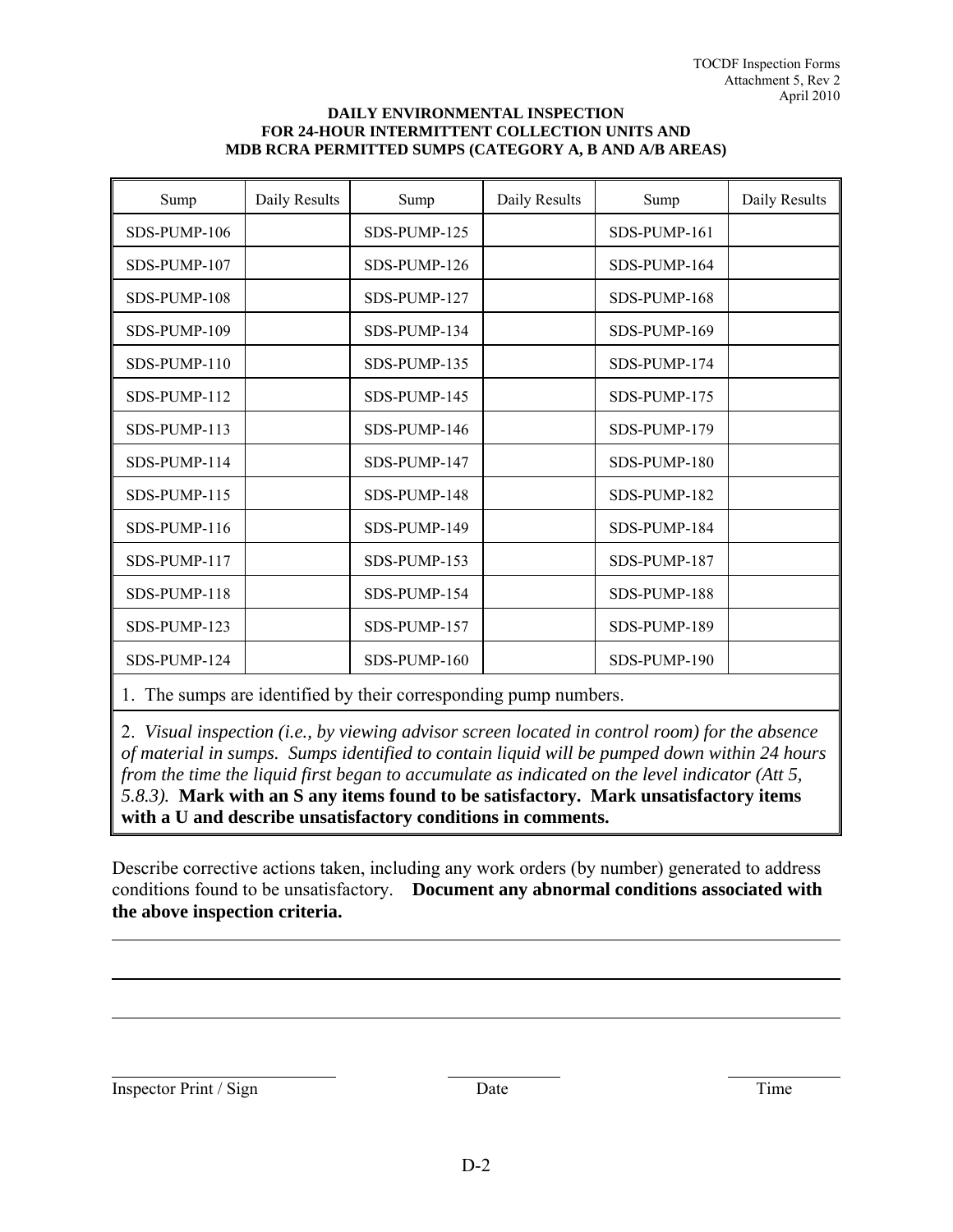#### **DAILY ENVIRONMENTAL INSPECTION LOG FOR MDB RCRA PERMITTED SUMPS (CATEGORY C AREAS)**

| $\mathrm{SUMP}^{1,\,2}$ | <b>RESULTS</b><br>S/U | <b>TIME</b> |
|-------------------------|-----------------------|-------------|
| SDS-PUMP-101            |                       |             |
| SDS-PUMP-102            |                       |             |
| SDS-PUMP-103            |                       |             |
| SDS-PUMP-104            |                       |             |
| SDS-PUMP-199            |                       |             |
| SDS-PUMP-200            |                       |             |

1. The sumps are identified by their corresponding pump numbers.

2. *Physical, visual inspection is required to determine the presence of material in the sumps (Att 5, Table 5-19). The contents must be pumped within 24 hours of alarm activation. When the low-level indicator is deactivated, the sump is considered absent of material (Att 5, 5.8.8).* **Mark with an S any item found to be satisfactory. Mark unsatisfactory items with a U and describe unsatisfactory conditions in comments.**

Describe corrective actions taken, including any work orders (by number) generated to address conditions found to be unsatisfactory. **Document any abnormal conditions associated with the above inspection criteria.**

Inspector Print / Sign Date

l

l

 $\overline{a}$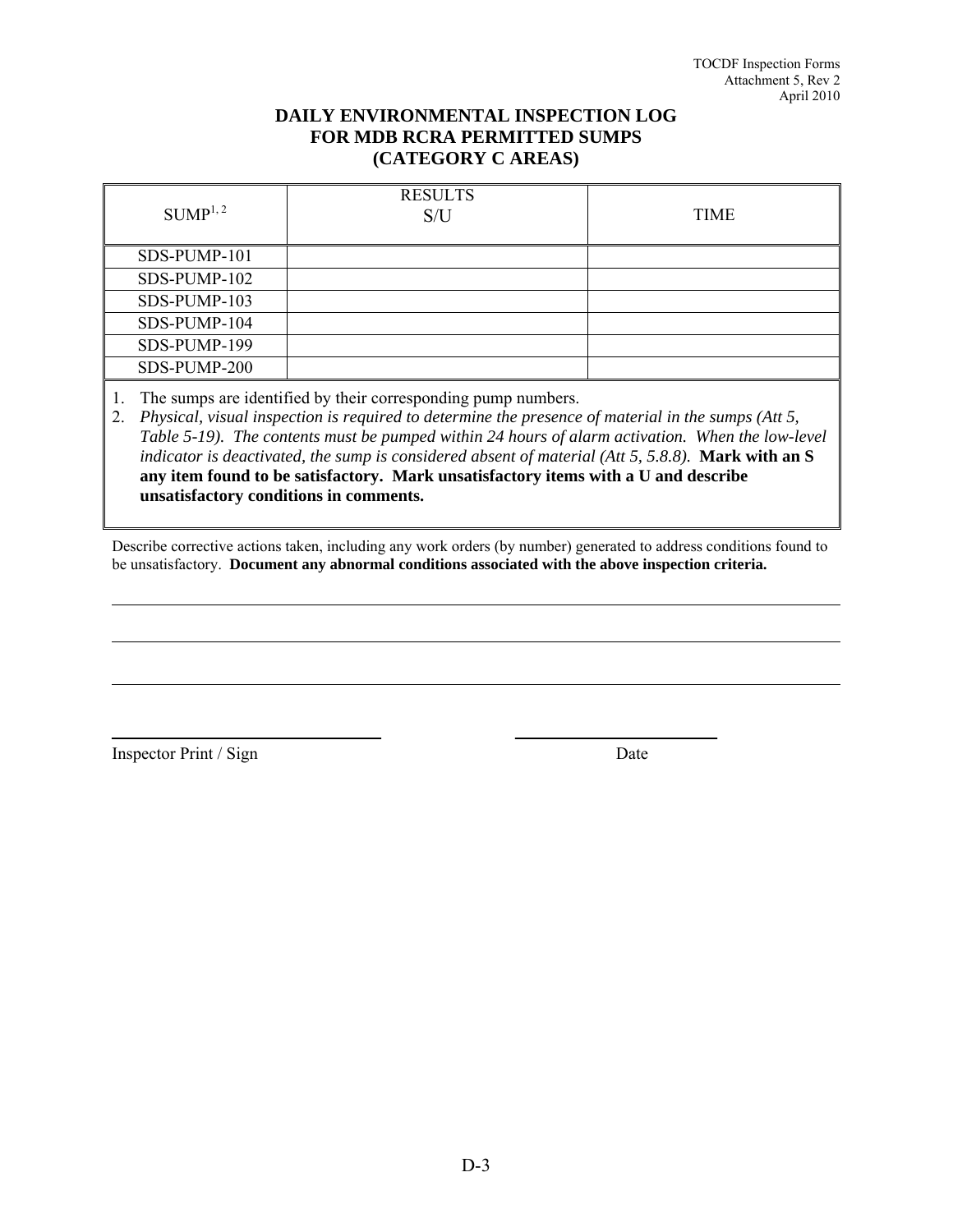### **DAILY ENVIRONMENTAL INSPECTION LOG FOR MDB RCRA PERMITTED SUMPS (CATEGORY C AREAS)**

| SUMP <sup>1, 2</sup> | <b>RESULTS</b><br>S/U | <b>TIME</b> |
|----------------------|-----------------------|-------------|
| SDS-PUMP-130         |                       |             |
| SDS-PUMP-132         |                       |             |
| SDS-PUMP-133         |                       |             |
| SDS-PUMP-137         |                       |             |
| SDS-PUMP-138         |                       |             |
| SDS-PUMP-140         |                       |             |
| SDS-PUMP-141         |                       |             |
| SDS-PUMP-142         |                       |             |
| SDS-PUMP-144         |                       |             |
| SDS-PUMP- $152^3$    |                       |             |
| SDS-PUMP-156         |                       |             |
| SDS-PUMP-167         |                       |             |
| SDS-PUMP-193         |                       |             |
| SDS-PUMP-197         |                       |             |

1. The sumps are identified by their corresponding pump numbers.

2. *Physical, visual inspection is required to determine the presence of material in the sumps (Att 5, Table 5-19). The contents must be pumped within 24 hours of alarm activation. When the low-level indicator is deactivated, the sump is considered absent of material (Att 5, 5.8.8).* **Mark with an S any item found to be satisfactory. Mark unsatisfactory items with a U and describe unsatisfactory conditions in comments.** 

3. When overpacks are stored in the TMA Airlock, the Airlock may be upgraded from a Category C to a Category B area. If this occurs, the requirements specified elsewhere in the Permit for Category B RCRA permitted sumps (i.e., daily visual inspection augmented by weekly physical inspection) will be adhered to.

Describe corrective actions taken, including any work orders (by number) generated to address conditions found to be unsatisfactory. **Document any abnormal conditions associated with the above inspection criteria.**

Inspector Print / Sign Date

l

l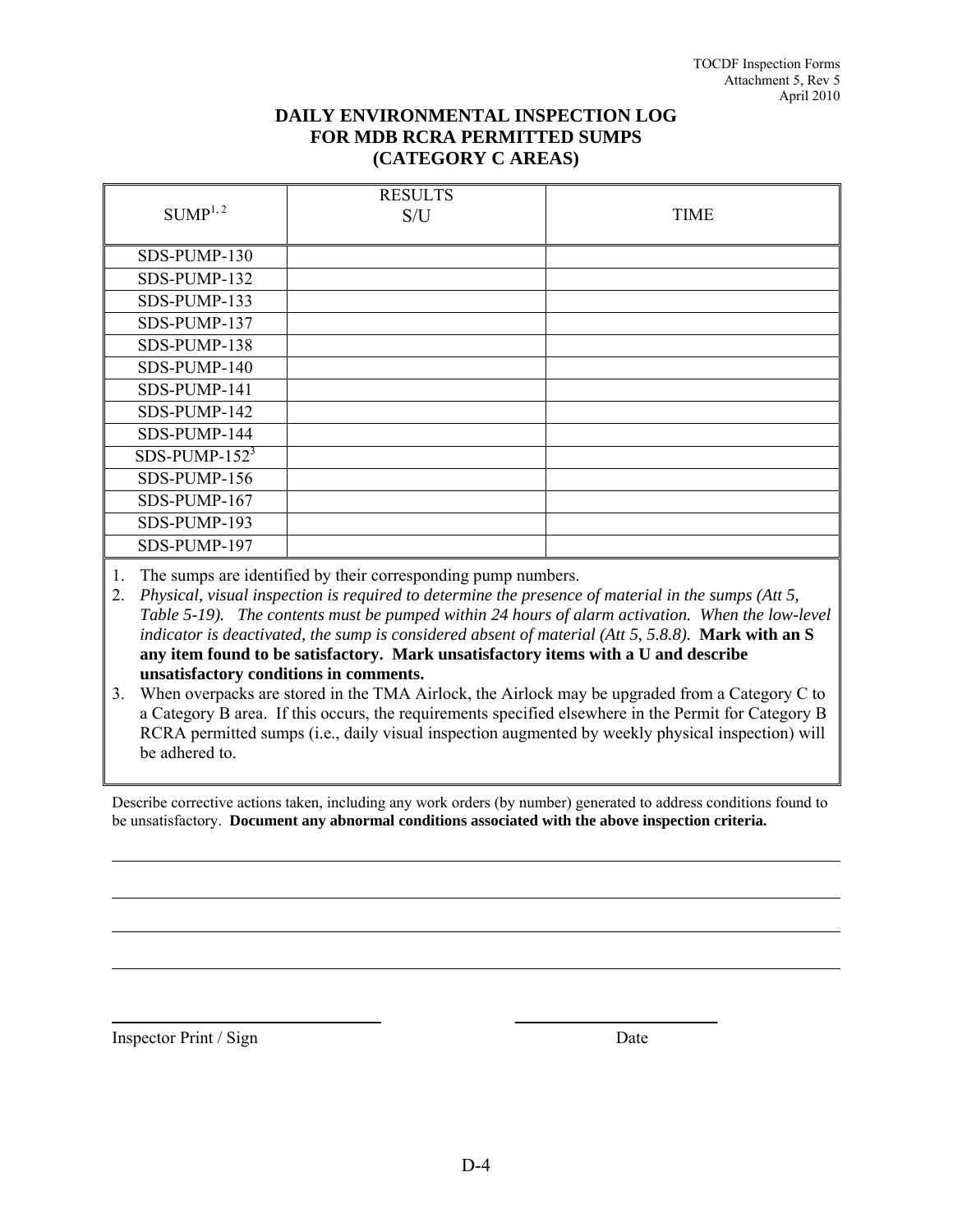#### **ENVIRONMENTAL INSPECTION LOG FOR THE LIQUID INCINERATOR NO. 1 PRIMARY AND SECONDARY CHAMBERS**

#### **Daily**

1. Mark with a  $\checkmark$  whether the inspection of the Primary Chamber is being performed through the use of a Closed Circuit TV ( ), or In-Person ( ).

2. **Secondary Chamber must be performed In-Person**.

3. **Mark with an S any items found to be satisfactory. Mark unsatisfactory items with a U and describe unsatisfactory conditions in comments.**

#### a. ( ) **Primary Chamber Agent Feed Line**

- LIC 1 *Inspect for leaks in the agent feed line at threaded and flanged pipe connections (Att 5, Table 5- 11).*
- b. ( ) **Primary Chamber**
	- LIC 1 *Inspect for fugitive emissions and hot spots on the outer shell of the primary chamber, which would indicate a breakdown of the chamber's refractory (Att 5, Table 5-11).*

#### c. ( ) **Primary Chamber Combustion Air Blowers**

LIC 1 *Evaluate Combustion Air Blower performance through Control Room Advisor Screen Operations (Att 5, Table 5-11).*

#### d. ( ) **Primary Chamber Room Floor**

LIC 1 *Inspect for residues of lubricant and/or wastes beneath the components of the LIC agent feed system and the LIC exhaust gas ductwork (Att 5, Table 5-11).*

#### e. ( ) **Secondary Chamber SDS Feed Line**

LIC 1 *Inspect for releases of wastes from the spent decon solution feed line at welded and flanged pipe connections (Att 5, Table 5-12).*

#### f. ( ) **Secondary Chamber**

LIC 1 *Inspect for fugitive emissions, and hot spots on the outer shell of the secondary chamber, which would indicate a breakdown of the chamber's refractory. Inspect interior of secondary chamber through view port to ensure the slag level has not reached the top of the view port (Att 5, Table 5- 12).*

#### g. ( ) **Secondary Chamber Combustion Air Blowers**

LIC 1 *Inspect for loss of lubrication and vibration. Check for broken or missing anchor bolts (Att 5, Table 5-12).*

#### h. ( ) **Secondary Chamber Room Floor**

- LIC 1 *Inspect for residues of lubricant and/or wastes beneath the components of the spent decon feed system and the LIC secondary chamber ductwork having a potential to cause a release of wastes or fugitive emissions (Att 5, Table 5-12).*
- 4. Describe corrective actions taken, including any work orders (by number) generated to address conditions found to be unsatisfactory. **Document any abnormal conditions associated with the above inspection criteria.**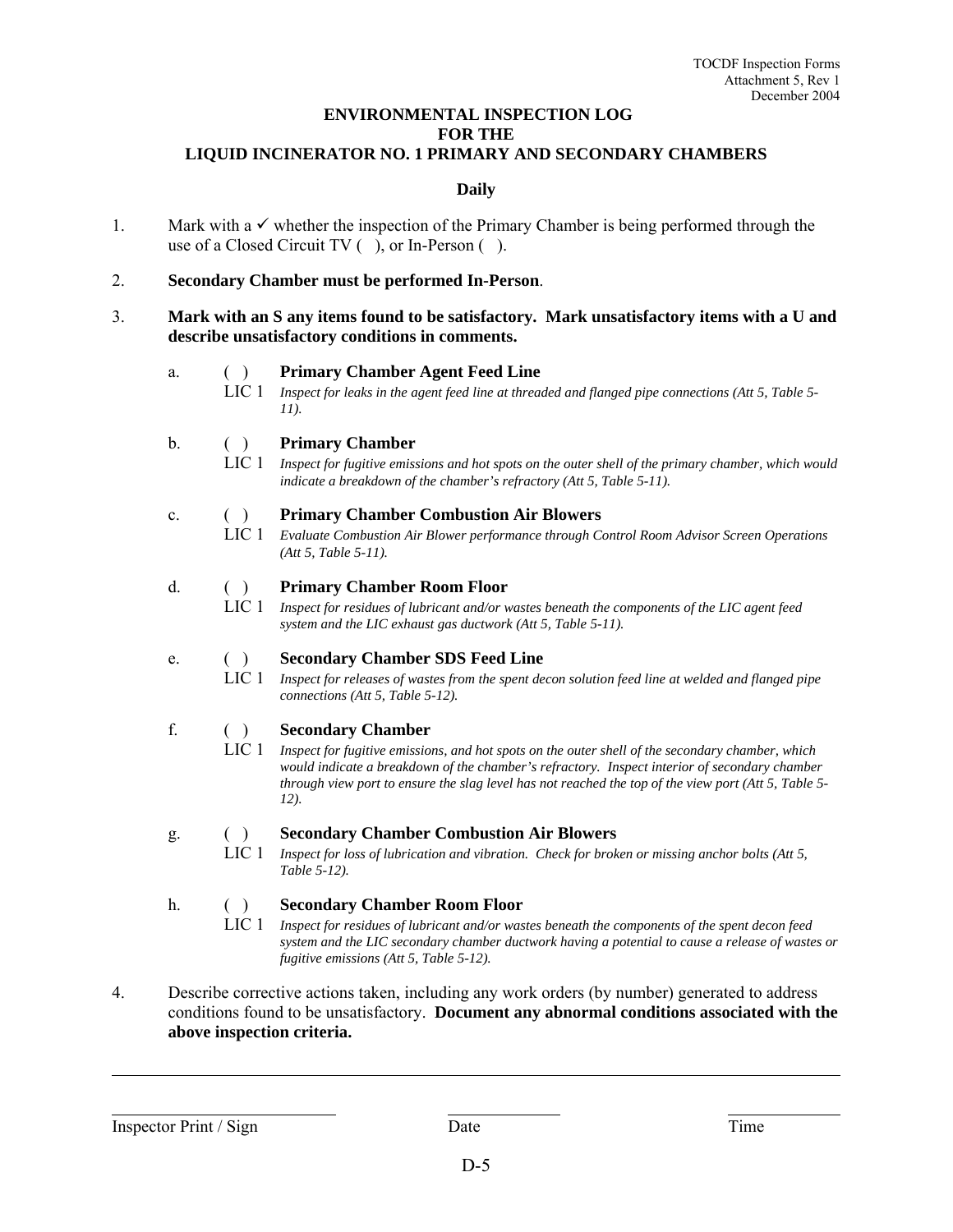#### **ENVIRONMENTAL INSPECTION LOG FOR THE LIQUID INCINERATOR NO. 2 PRIMARY AND SECONDARY CHAMBERS**

#### **Daily**

1. Mark with a  $\checkmark$  whether the inspection of the Primary Chamber is being performed through the use of a Closed Circuit TV ( ), or In-Person ( ).

2. **Secondary Chamber must be performed In-Person**.

3. **Mark with an S any items found to be satisfactory. Mark unsatisfactory items with a U and describe unsatisfactory conditions in comments.**

#### a. ( ) **Primary Chamber Agent Feed Line**

- LIC 2 *Inspect for leaks in the agent feed line at threaded and flanged pipe connections (Att 5, Table 5- 11).*
- b. ( ) **Primary Chamber**
	- LIC 2 *Inspect for fugitive emissions and hot spots on the outer shell of the primary chamber, which would indicate a breakdown of the chamber's refractory (Att 5, Table 5-11).*

#### c. ( ) **Primary Chamber Combustion Air Blowers**

LIC 2 *Evaluate Combustion Air Blower performance through Control Room Advisor Screen Operations (Att 5, Table 5-11).*

#### d. ( ) **Primary Chamber Room Floor**

LIC 2 *Inspect for residues of lubricant and/or wastes beneath the components of the LIC agent feed system and the LIC exhaust gas ductwork (Att 5, Table 5-11).*

#### e. ( ) **Secondary Chamber SDS Feed Line**

LIC 2 *Inspect for releases of wastes from the spent decon solution feed line at welded and flanged pipe connections (Att 5, Table 5-12).*

#### f. ( ) **Secondary Chamber**

LIC 2 *Inspect for fugitive emissions and hot spots on the outer shell of the secondary chamber, which would indicate a breakdown of the chamber's refractory. Inspect interior of secondary chamber through view port to ensure the slag level has not reached the top of the view port (Att 5, Table 5- 12).*

#### g. ( ) **Secondary Chamber Combustion Air Blowers**

LIC 2 *Inspect for loss of lubrication and vibration. Check for broken or missing anchor bolts (Att 5, Table 5-12).*

#### h. ( ) **Secondary Chamber Room Floor**

- LIC 2 *Inspect for residues of lubricant and/or wastes beneath the components of the spent decon feed system and the LIC secondary chamber ductwork having a potential to cause a release of wastes or fugitive emissions (Att 5, Table 5-12).*
- 4. Describe corrective actions taken, including any work orders (by number) generated to address conditions found to be unsatisfactory. **Document any abnormal conditions associated with the above inspection criteria.**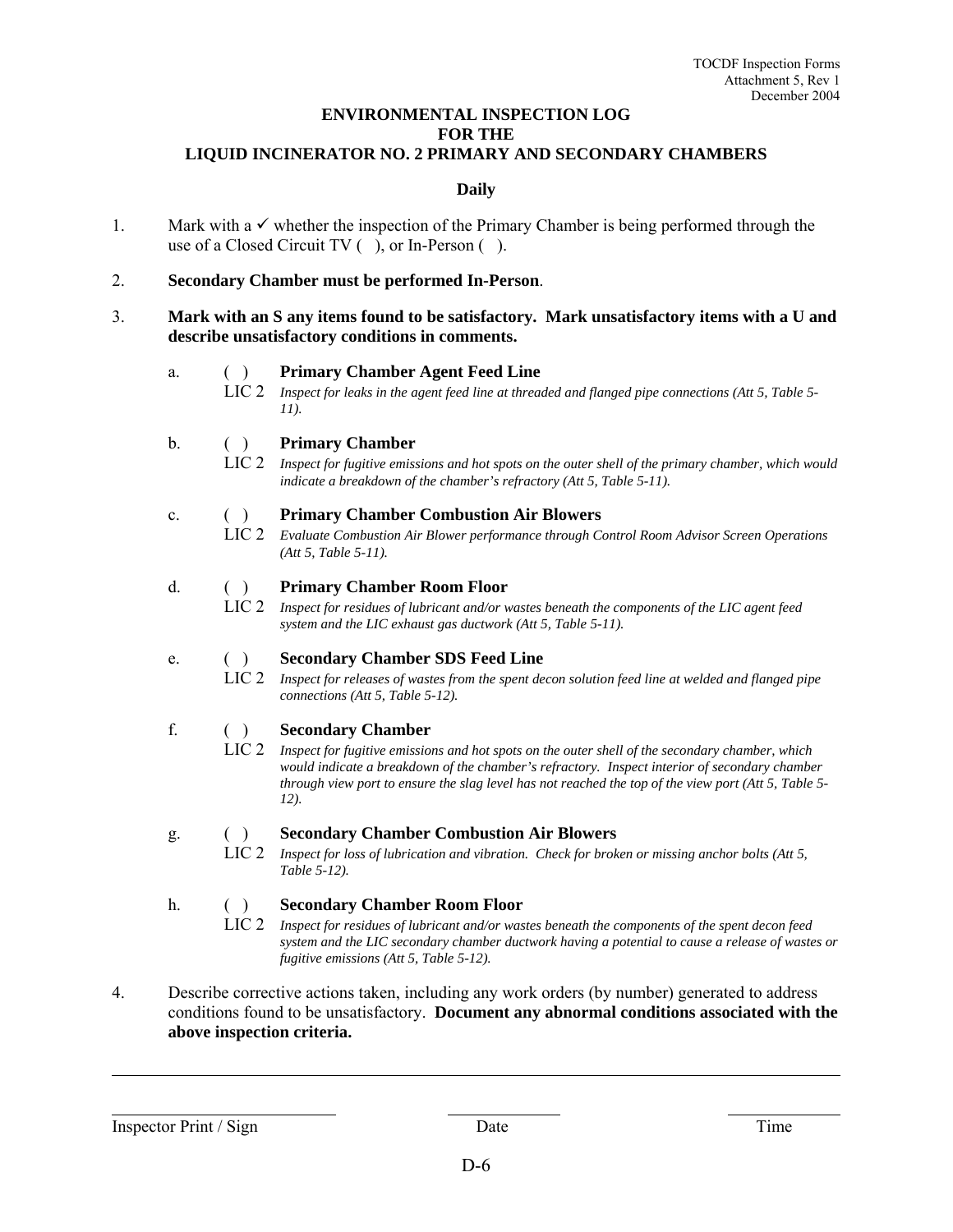#### **ENVIRONMENTAL INSPECTION LOG FOR THE DEACTIVATION FURNACE**

#### **Daily**

- 1. Mark with a  $\checkmark$  whether the inspection is being performed through the use of a Closed Circuit TV ( ), or In-Person ( ).
- 2. **Mark with an S any items found to be satisfactory. Mark unsatisfactory items with a U and describe unsatisfactory conditions in comments.**
	- a. ( ) **Rotary Kiln Combustion Air Blower** *Evaluate combustion air blower performance through Control Room Advisor screen observations (Att 5, Table 5-14).*
	- b. ( ) **Rotary Kiln** *Inspect the rotary kiln for fugitive emissions (Att 5, Table 5-14).*
	- c. ( ) **Rotary Kiln Drive** *Inspect the rotary kiln trunnion rollers for smooth motion (Att 5, Table 5-14).*
	- d. ( ) **Rotary Kiln Drive Lubrication System** *Inspect the rotary kiln trunnion bearing lubrication system for leaks and spills (Att 5, Table 5-14).*
	- e. ( ) **Heated Discharge Conveyor** *Inspect the Heated Discharge Conveyor motion indicator plate for smooth even operation (Att 5, Table 5-14).*
- 3. Describe corrective actions taken, including any work orders (by number) generated to address conditions found to be unsatisfactory. **Document any abnormal conditions associated with the above inspection criteria.**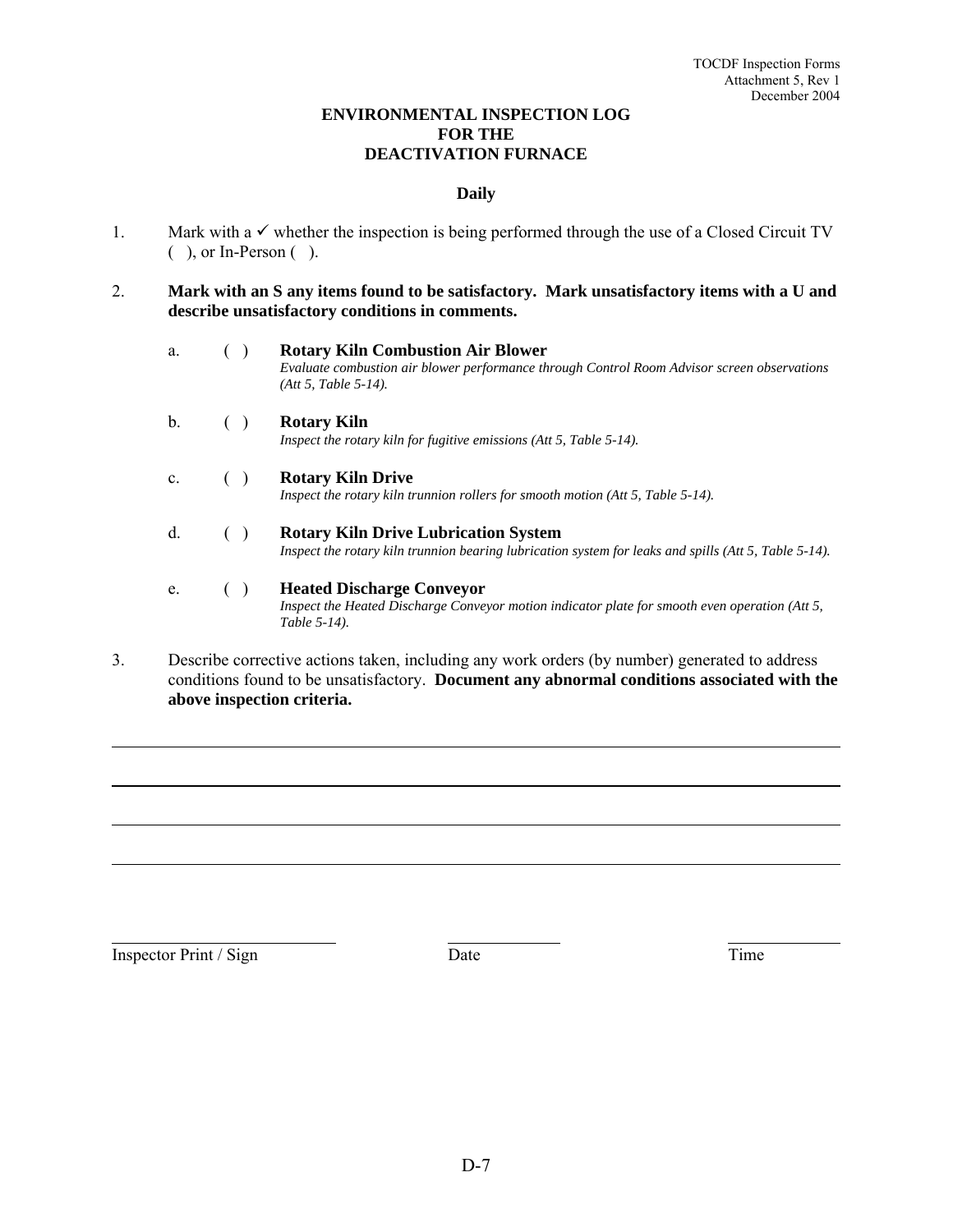#### **ENVIRONMENTAL INSPECTION LOG FOR THE DEACTIVATION FURNACE**

#### **Daily**

#### 1. **This inspection is performed in person.**

2. **Mark with an S any items found to be satisfactory. Mark unsatisfactory items with a U and describe unsatisfactory conditions in comments.**

a. ( ) **Afterburner Combustion Air Blower** *Inspect blower for excessive noise, vibration, loss of lubricant, and missing or broken anchor bolts (Att 5, Table 5-15).* 

#### b. ( ) **Afterburner** *Inspect afterburner shell for hot spot, which would indicate a breakdown of refractory (Att 5, Table 5-15).*

### c. ( ) **DFS Kiln Exhaust Isolation Valve (XV-862) Locks in Place and Secure** *During normal operations, XV-862 will be locked in the open position and HV-863 will be locked in the closed position. Inspect XV-862 and HV-863 to ensure mechanical locks are in place and secure (Att 5, Table 5-15).*

#### d. ( ) **DFS Afterburner Intake Valve (HV-863) Locks in Place and Secure** *During normal operations, XV-862 will be locked in the open position and HV-863 will be locked in the closed position. Inspect XV-862 and HV-863 to ensure mechanical locks are in place and secure (Att 5, Table 5-15).*

3. Describe corrective actions taken, including any work orders (by number) generated to address conditions found to be unsatisfactory. **Document any abnormal conditions associated with the above inspection criteria.**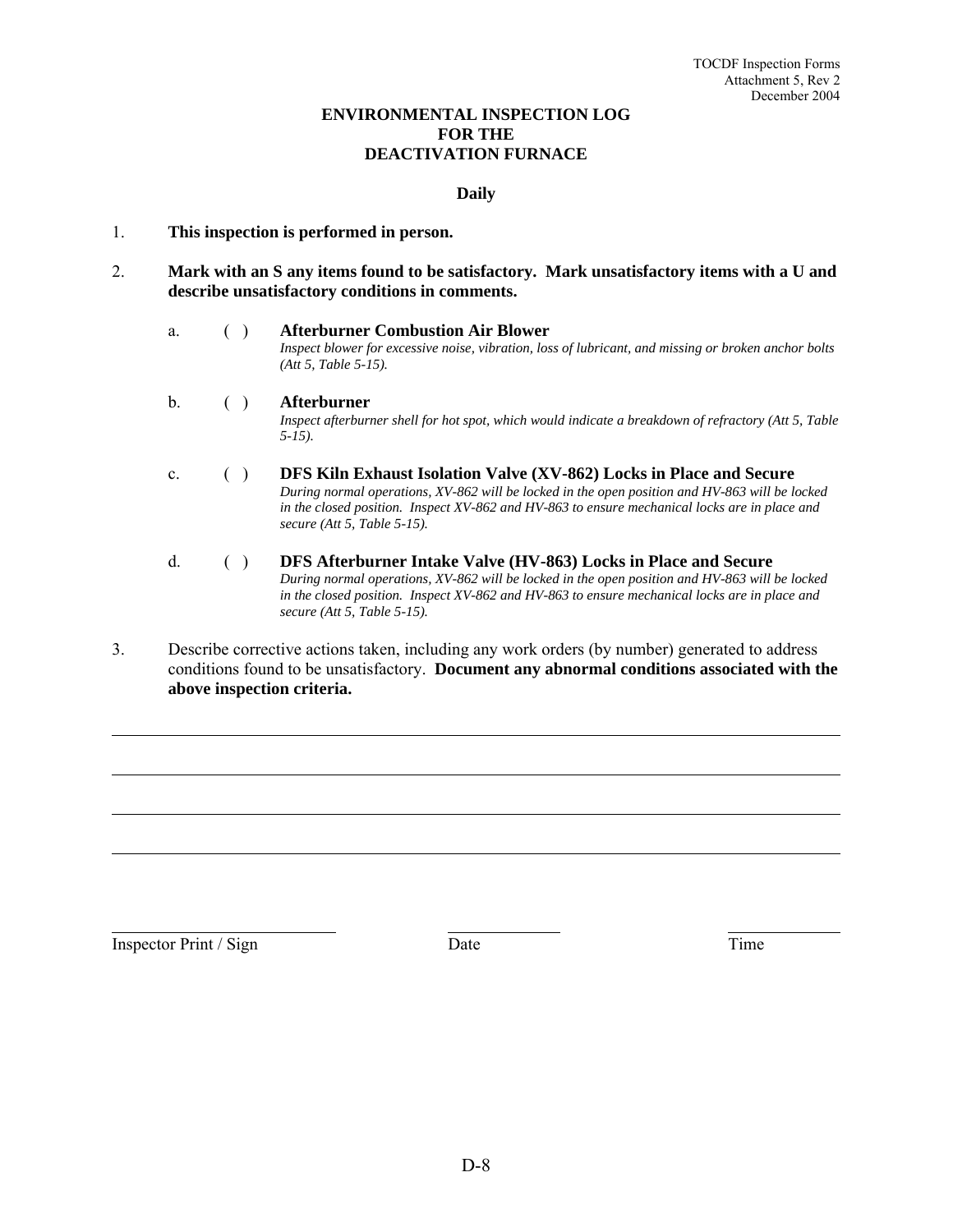#### **ENVIRONMENTAL INSPECTION LOG FOR THE METAL PARTS FURNACE**

#### **Daily**

1. This inspection is performed through the use of a Closed Circuit TV and by looking through windows from the Second Floor observation corridor. Convex mirrors are used to inspect areas not easily visible from the windows.

#### 2. **Mark with an S any items found to be satisfactory. Mark unsatisfactory items with a U and describe unsatisfactory conditions in comments.**

#### a. ( ) **Waste Feed System**

*Inspect for movement of internal conveyor system from the control panel by ensuring conveyor drive chains are in motion (Att 5, Table 5-13).* 

b. ( ) **Combustion Air Blowers** (evaluate performance through CON Advisor indications)

*Evaluate combustion air blower performance through Control Room advisor screen observations (Att 5, Table 5-13).* 

#### c. ( ) **Primary Chamber**

*Inspect for hot spots on the primary chamber outer shell, which indicate a breakdown of the incinerator's refractory (Att 5, Table 5-13).* 

d. ( ) **Afterburner** *Inspect afterburner shell for hot spots, which would indicate a breakdown of the afterburner's refractory (Att 5, Table 5-13).* 

# e. ( ) **Ductwork joining Primary Chamber and Afterburner** *Inspect ductwork between primary chamber and afterburner for fugitive emissions (Att 5, Table 5-*

 *13).* 

3. Describe corrective actions taken, including any work orders (by number) generated to address conditions found to be unsatisfactory. **Document any abnormal conditions associated with the above inspection criteria.**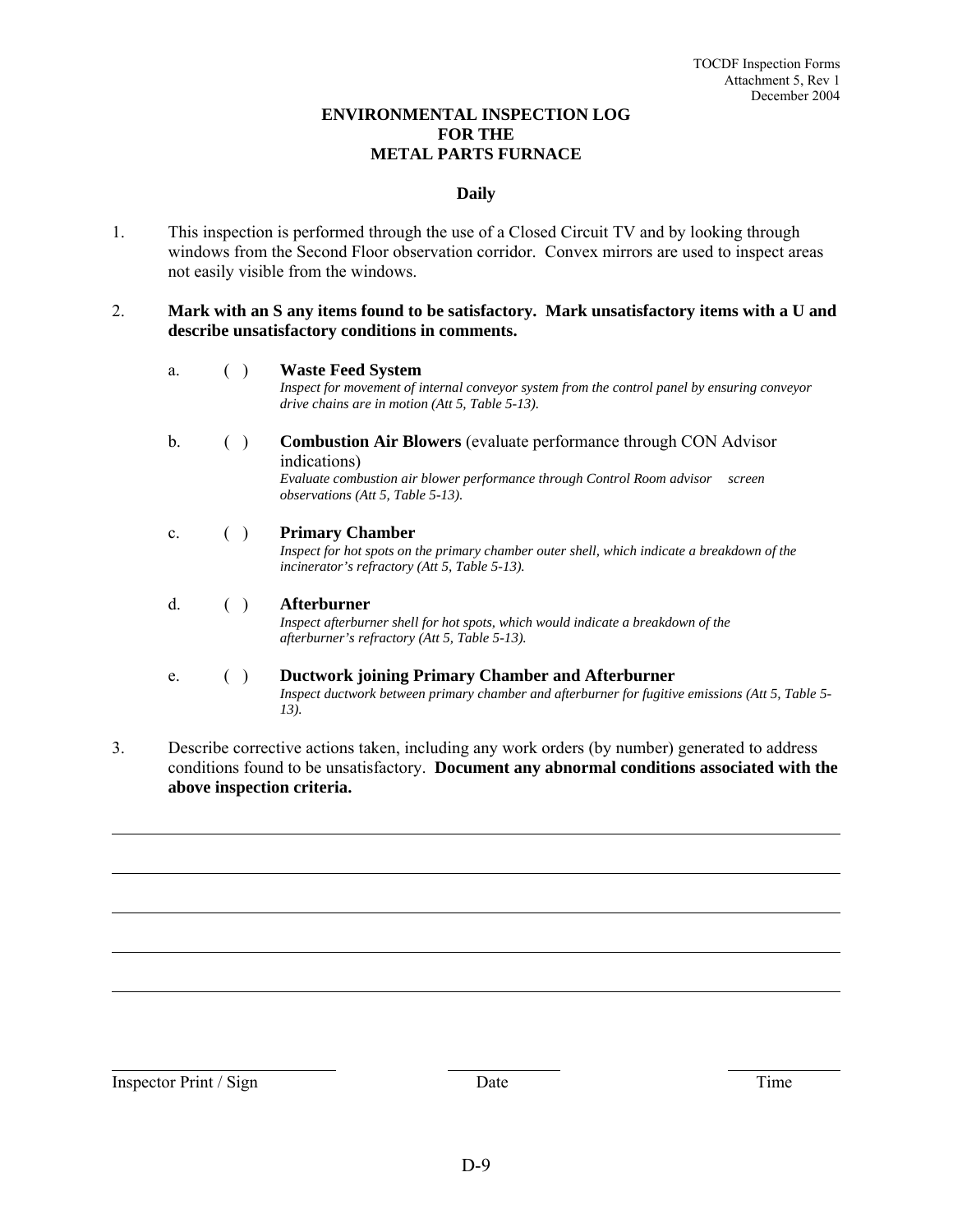#### **ENVIRONMENTAL INSPECTION LOG FOR THE POLLUTION ABATEMENT SYSTEM**

#### **Daily - Physical**

#### **Page 1 of 3**

**Mark with an S any items found to be satisfactory. Mark with a U the system(s) of which incinerator's PAS are found to be unsatisfactory and describe in comments.**

a. **Exhaust Gas Ductwork** - *Inspect fugitive emissions or residues at flanged duct connections and duct expansion joints. Inspect expansion joints for breaks that would result in leakage to the system (Att 5, Table 5-15).*  $( )$   $( )$   $( )$   $( )$   $( )$ <br>LIC1 LIC2 MPF DES

LIC1 LIC2 MPF

b. **Quench Tower and Associated Pumps/Piping** - *Inspect for brine residues at manway covers and released liquids from piping or pumps (Att 5, Table 5-15).*

|  | ( ) ( ) ( ) ( ) ( ) ( ) ( ) |  |                                            |
|--|-----------------------------|--|--------------------------------------------|
|  |                             |  | LIC1 LIC2 MPF DFS Piping inside PAS to BRA |

- c. **Venturi scrubber and Associated Pumps/Piping** *Check venturi plug valve and ensure that it operates freely. Inspect for releases of scrubber liquid from associated pumps and piping (Att 5, Table 5-15).*   $( ) ( ) ( ) ( ) ( ) ( )$ LIC1 LIC2 MPF DFS
- d. **Packed Bed Scrubber and Associated Pumps/Piping** *Inspect for scrubber liquid residues at manway cover. Inspect for release of scrubber liquid from pumps and piping (Att 5, Table 5-15).*  $( ) ( ) ( ) ( ) ( )$ LIC1 LIC2 MPF DFS
- e. **Bleed Air Damper Cover Plate** *Ensure cover on bleed air damper is in place and secure (Att 5, Table 5-15).*  $( ) ( ) ( ) ( ) ( ) ( )$  LIC1 LIC2 MPF DFS
	- f. **Demister** *Inspect for fugitive emissions of residues of scrubber liquid at the manway cover (Att 5, Table 5-15).*   $( ) ( ) ( ) ( ) ( ) ( ) ( ) ( ) ( ) ( )$ LIC1 LIC2 MPF DFS LIC MPF/DFS Spare Spare
	- g. **PAS Blower** *Inspect for excessive vibrations and loss of lubricant (Att 5, Table 5-15).*  $( ) ( ) ( ) ( ) ( )$ LIC1 LIC2 MPF DFS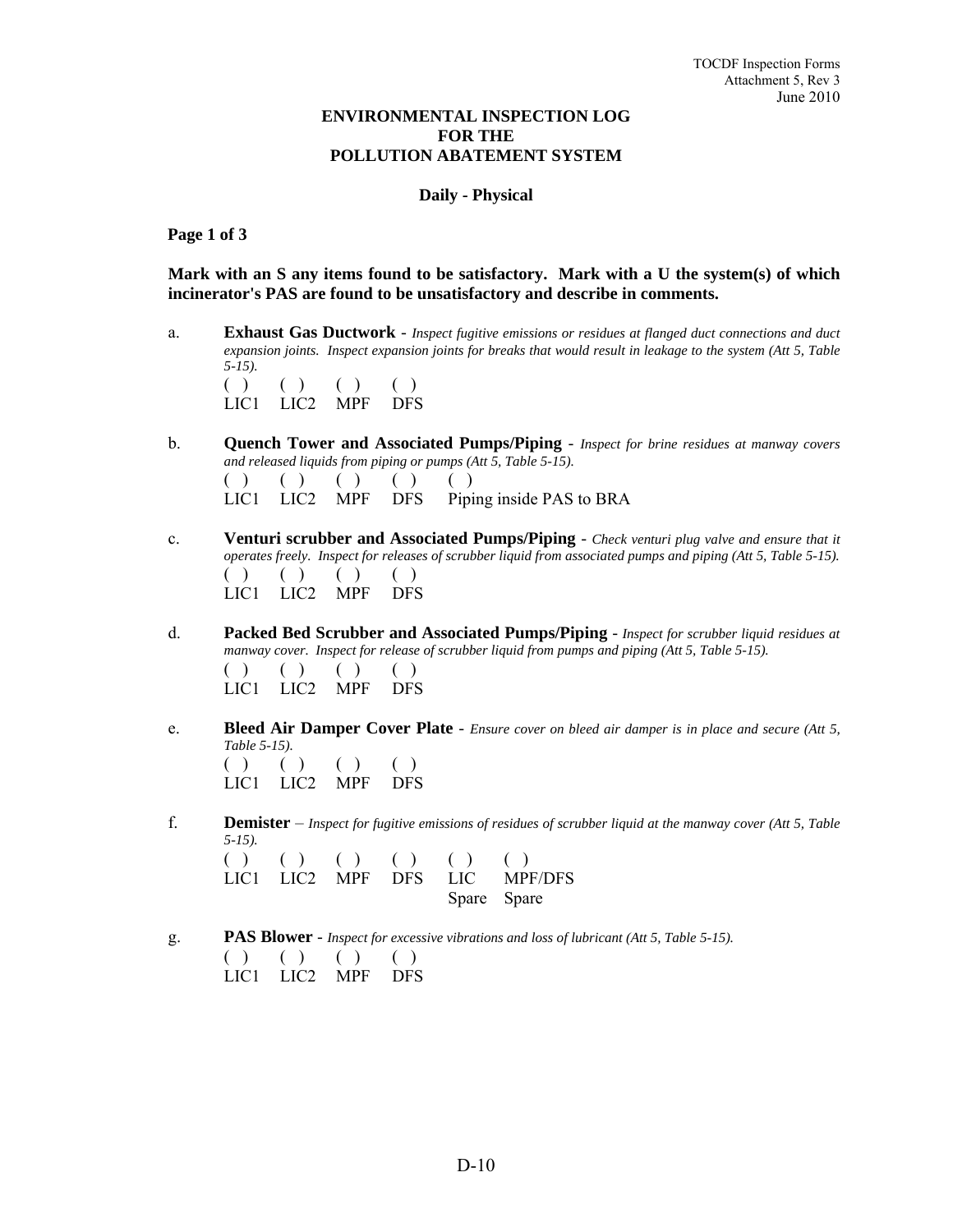#### **Page 2 of 3**

h. **Scrubber Effluent Handling System** – *Inspect brine transfer line and associated pumps for leaks at pump seals and flanged pipe fittings. Inspect for swaying pipe system during operation (Att 5, Table 5- 15).*

 $( ) ( ) ( ) ( ) ( )$ LIC1 LIC2 MPF DFS

i. **PFS Condensate Management System**- *Inspect PFS condensate transfer lines and associated pumps for leaks a pump seals and flanged pipefittings (Att.5, Table 5-15)* 

 $( ) ( ) ( ) ( )$ LIC1 LIC2 MPF

- j. **PFS Filter Banks-** *Inspect the hopper slide gates under each PFS for leaks. Inspect the carbon canisters located in cabinets on the sides of each PFS for leaks. (Att. 5, Table 5-15).*   $( ) ( ) ( ) ( )$ LIC1 LIC2 MPF
- k. **PFS Building Sump-** *Inspect for presence of liquids and if present determine and document the source. (Att. 5, Table 5-15)*   $( ) ( ) ( ) ( )$

LIC1 LIC2 MPF

l. **DFS PAS Makeup Water Lock-out-***When the DFS is operational (i.e., at operating temperature), inspect DFS PAS valve 24-2'-V-9602 to ensure that it is in the closed position and locked out to prevent the transfer of makeup water from PAS-Tank-103 to the DFS PAS. (Att 5, Table 5-15)*   $( ) ( )$ 

DFS DFS (not operational)

- m**. PAS Sump 110 Less than 3 inches** *Inspect for the presence of material and liquids in excess of three inches (3") (Att 5, Table 5-15).*  ( )
- n. **PAS Sump 110 no oil sheen** *Inspect for the presence of oil sheen (Att 5, Table 5-15).* ( )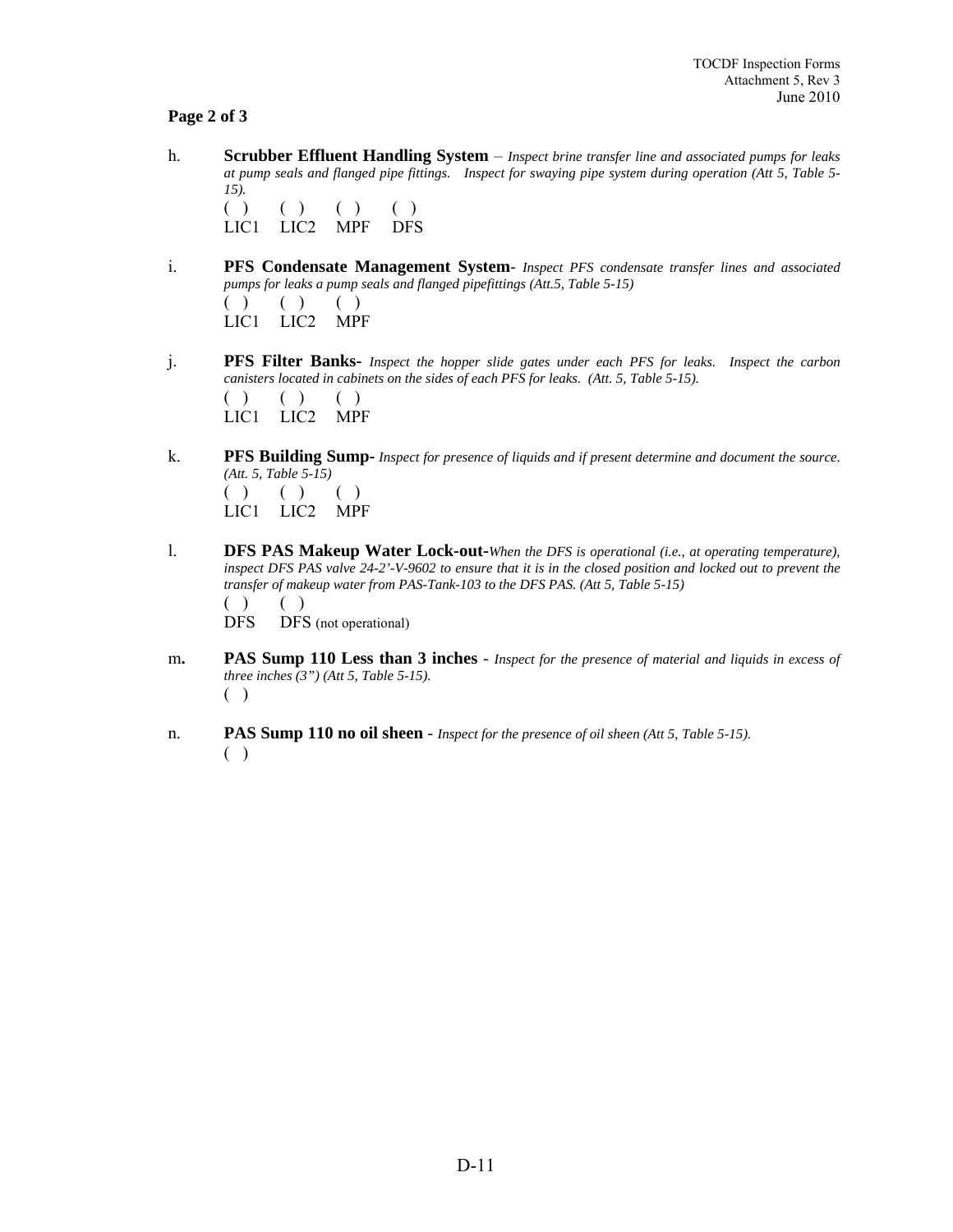### **Page 3 of 3**

 Describe corrective actions taken, including any work orders (by number) generated to address conditions found to be unsatisfactory. **Document any abnormal conditions associated with the above inspection criteria.**

| <b>SYSTEM</b> | <b>WORK REQUEST</b><br>$\#$    | <b>EQUIPMENT</b> | <b>INTERIM ACTIONS OR</b><br><b>REQUEST DESCRIPTION</b> |  |  |
|---------------|--------------------------------|------------------|---------------------------------------------------------|--|--|
|               |                                |                  |                                                         |  |  |
|               |                                |                  |                                                         |  |  |
|               |                                |                  |                                                         |  |  |
|               |                                |                  |                                                         |  |  |
|               |                                |                  |                                                         |  |  |
|               |                                |                  |                                                         |  |  |
|               |                                |                  |                                                         |  |  |
|               |                                |                  |                                                         |  |  |
|               | COMMENTS AND OTHER INFORMATION |                  |                                                         |  |  |
|               |                                |                  |                                                         |  |  |
|               |                                |                  |                                                         |  |  |
|               |                                |                  |                                                         |  |  |
|               |                                |                  |                                                         |  |  |
|               |                                |                  |                                                         |  |  |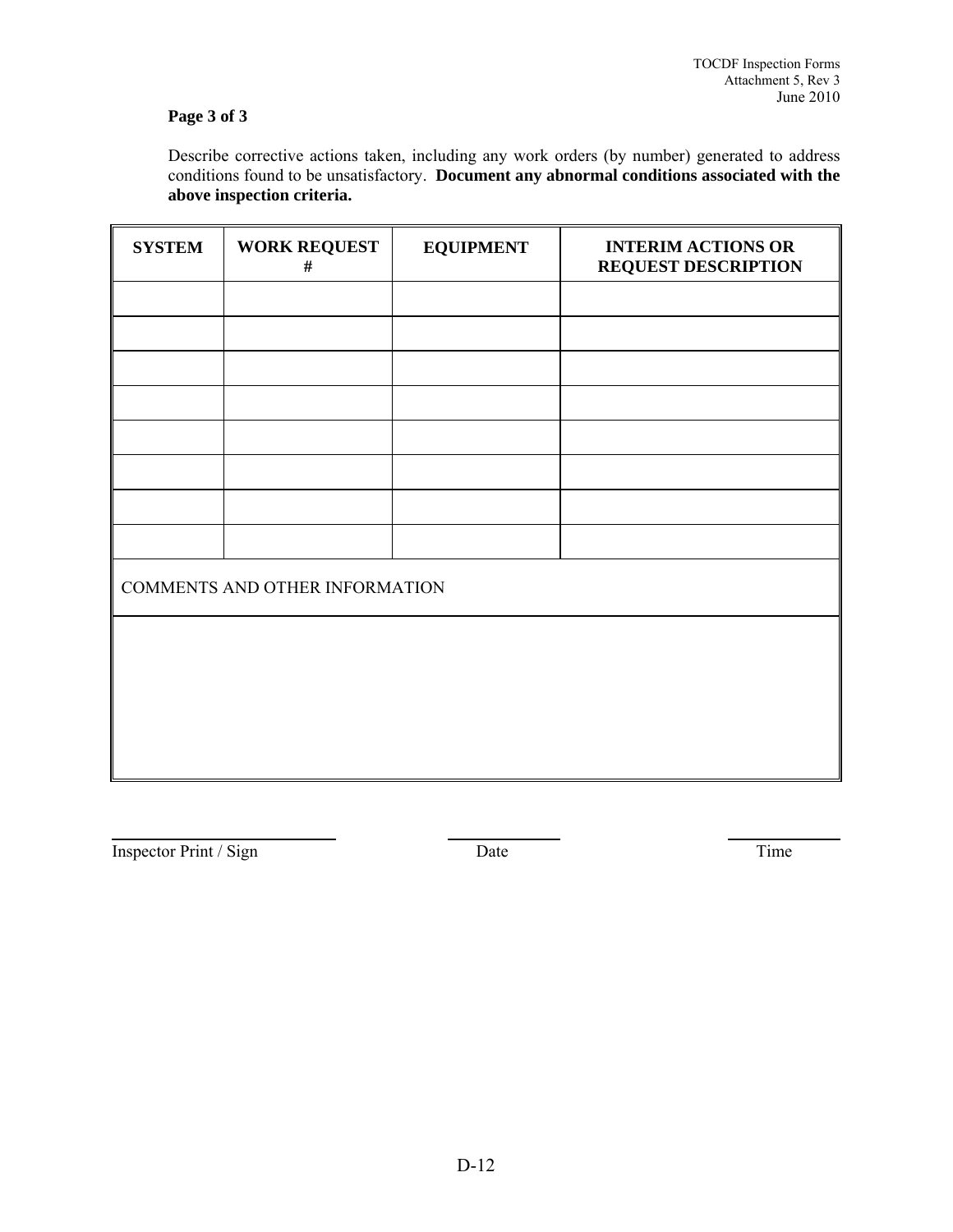#### **ENVIRONMENTAL INSPECTION LOG FOR THE INCINERATOR RESIDUE DISCHARGE POINTS & LOAD/UNLOAD AREAS**

#### **Daily**

1. **Mark with an S any items found to be satisfactory. Mark area found to be unsatisfactory with a U and describe unsatisfactory conditions in comments.** 

Date:\_\_\_\_\_\_\_\_\_\_\_\_\_\_\_\_\_\_\_\_\_\_

| Area                                                                                                                                                                                                                                                                                                                                                                                                                                                                                                                                                                                                                                                                                                                                    | <b>Inspection</b><br><b>Results</b><br>(S/U) | Time | <b>Inspector Print / Sign</b> |
|-----------------------------------------------------------------------------------------------------------------------------------------------------------------------------------------------------------------------------------------------------------------------------------------------------------------------------------------------------------------------------------------------------------------------------------------------------------------------------------------------------------------------------------------------------------------------------------------------------------------------------------------------------------------------------------------------------------------------------------------|----------------------------------------------|------|-------------------------------|
| RHA Load/Unload Area<br>(outside building)                                                                                                                                                                                                                                                                                                                                                                                                                                                                                                                                                                                                                                                                                              |                                              |      |                               |
| MPF Metal Residue Area $\frac{2}{3}$                                                                                                                                                                                                                                                                                                                                                                                                                                                                                                                                                                                                                                                                                                    |                                              |      |                               |
| DFS Cyclone Ash Discharge<br>Area <sup>3</sup>                                                                                                                                                                                                                                                                                                                                                                                                                                                                                                                                                                                                                                                                                          |                                              |      |                               |
| <b>DFS</b> Heated Discharge<br>Conveyor Discharge Area <sup>4</sup>                                                                                                                                                                                                                                                                                                                                                                                                                                                                                                                                                                                                                                                                     |                                              |      |                               |
| Visually inspect for discolored and stained soil/concrete and residues of hazardous waste (Att 5, Table 5-16).<br>Inspect for ash residues on concrete base underneath conveyor system (Att 5, Table 5-16).<br>Inspect for ash residue around receiving container. Ensure that the container is labeled as<br>hazardous waste and that there is sufficient space in the container to receive ash that will be<br>generated during operational period (Att 5, Table 5-16).<br>Inspect for ash residue around receiving container. Ensure that the container is labeled as<br>hazardous waste and that there is sufficient space in the container to receive ash that will be<br>generated during operational period (Att 5, Table 5-16). |                                              |      |                               |

2. Describe corrective actions taken, including any work orders (by number) generated to address conditions found to be unsatisfactory. **Document any abnormal conditions associated with the above inspection criteria.**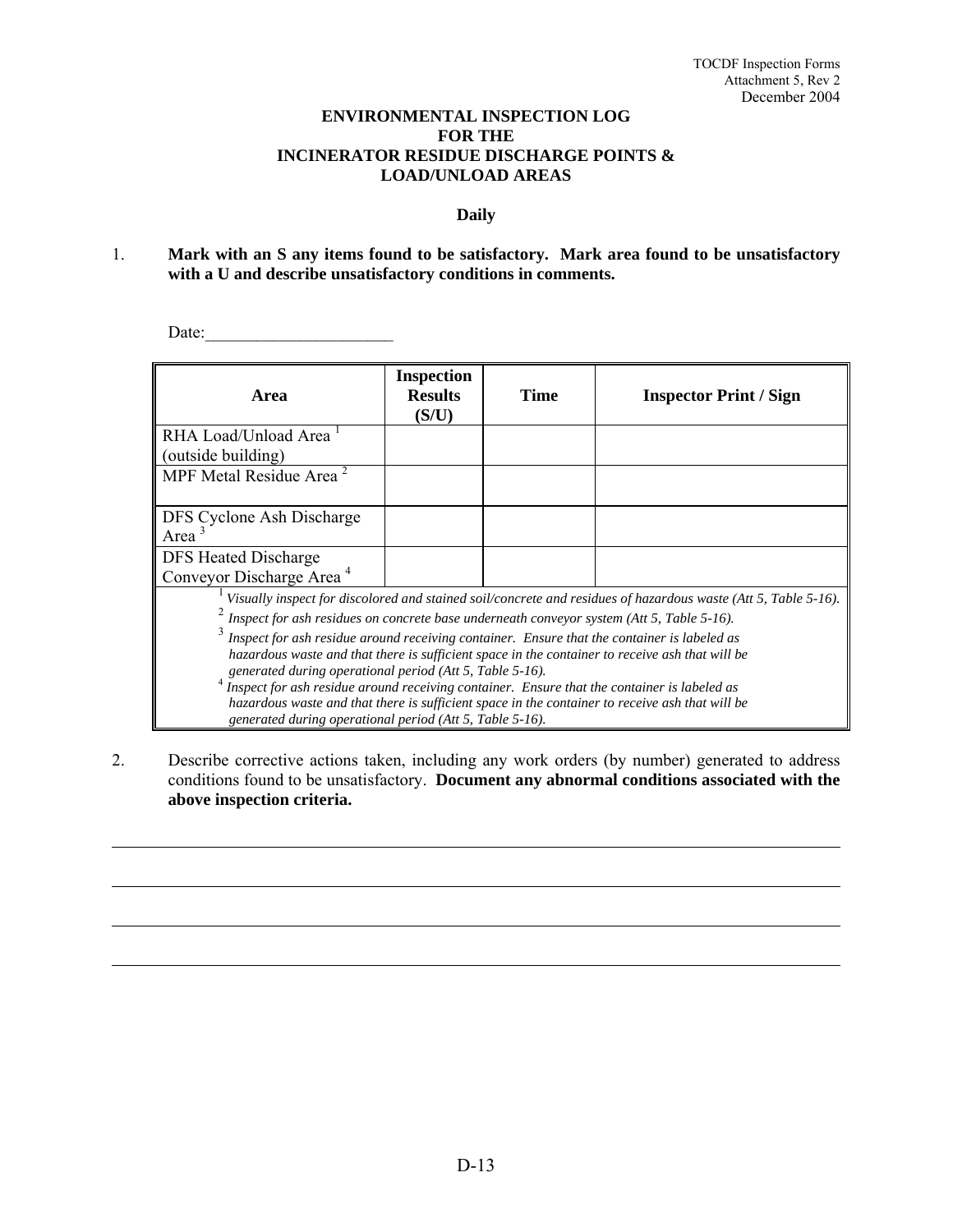#### **ACAMS DAILY OPERATIONAL LOG**

#### **SEE TE-LOP-524**

**This page is only used for reference to remind inspectors of the daily requirement.**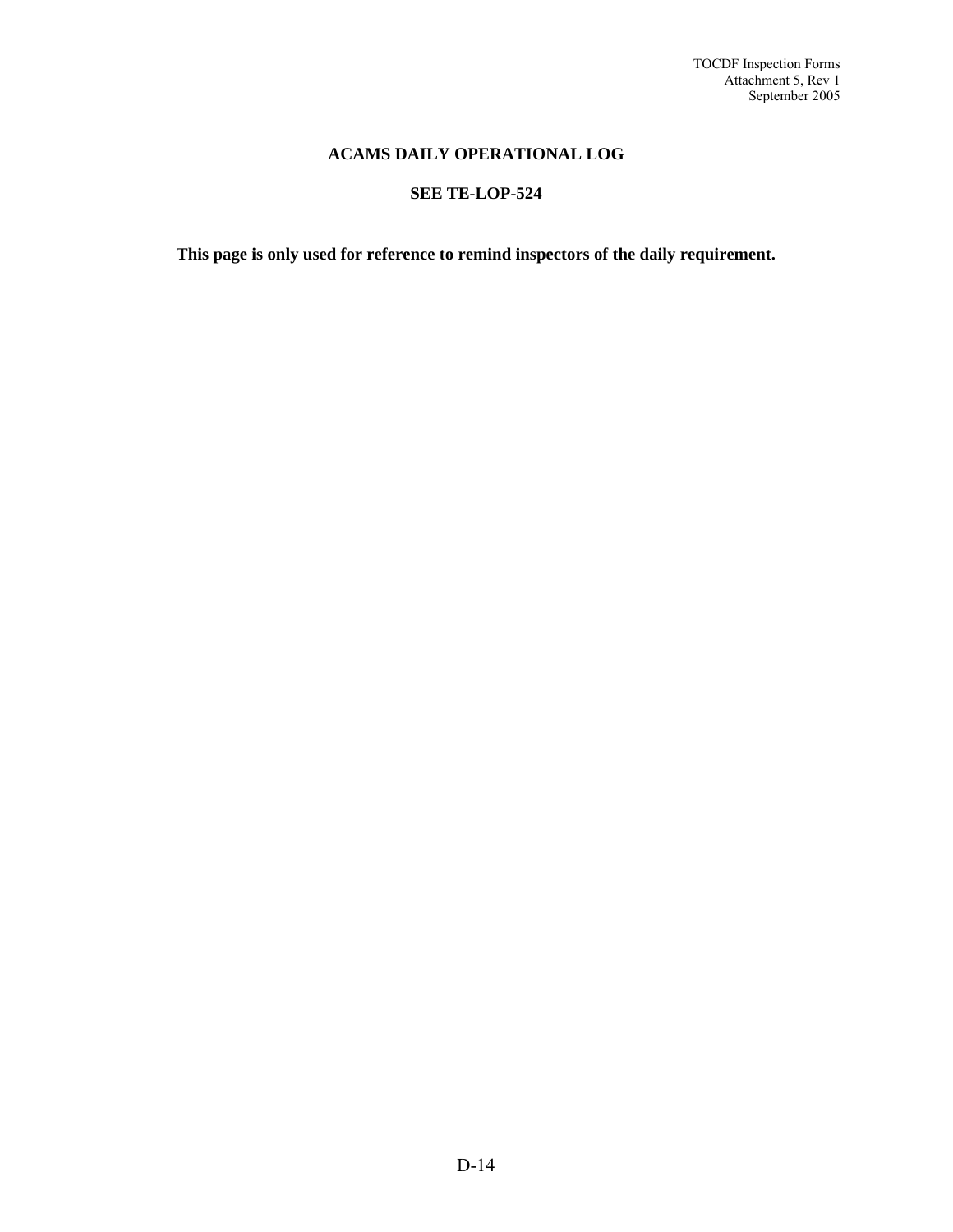#### **ACAMS CALIBRATION DATA SHEET**

#### **SEE TE-LOP-524**

**This page is only used for reference to remind inspectors of the daily requirement.**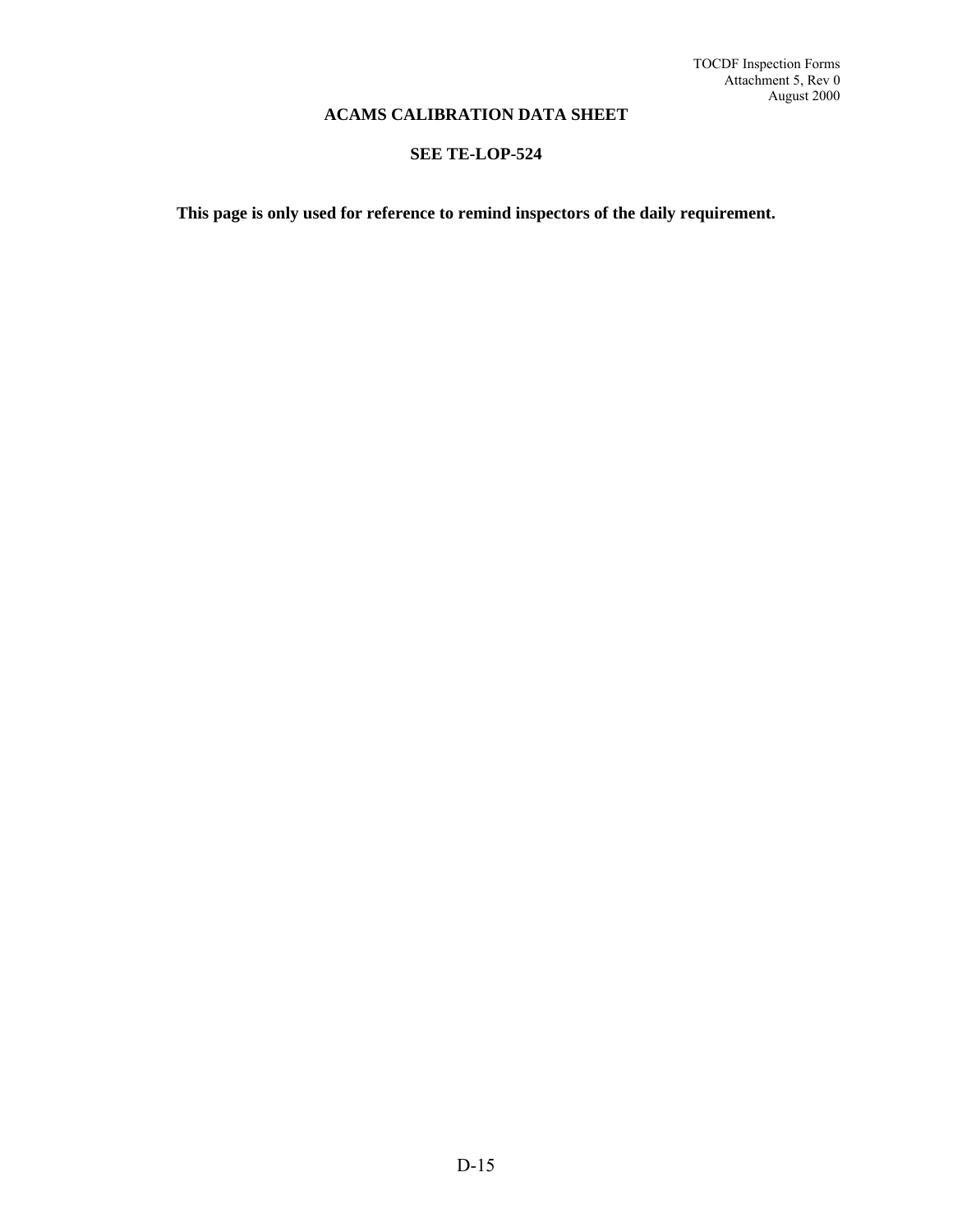#### **ENVIRONMENTAL INSPECTION LOG FOR THE PROJECTILE/MORTAR DISASSEMBLY MACHINE PERFORMED BY CONTROL ROOM OPERATOR**

#### **Daily**

- 1. **Mark with an S any items found to be satisfactory. Mark items found to be unsatisfactory with a U and describe unsatisfactory conditions in comments.**
	- a. ( ) **Projectile/Mortar Disassembly Machines (to include Burster Size Reduction Machine)**

*Observe the operation of the machines. Note the number of times each machine has to be put into manual mode because an interlock on the machine prevented further processing (in order to evaluate any deterioration in the machine's performance) (Att 5, Table 5-20).*

#### b. ( ) **Waste Feed System** => ( ) ECR A ( ) ECR B

*Inspect the Projectile Demilitarization Machine within ECR A and ECR B to ensure that no explosive residues or explosive munition components are collecting on the associated material handling equipment. Inspect for leaking hydraulic hoses/connections and accumulated residues of chemical agent (Att 5, Table 5-14).*

| Demil Machine ID | No. of<br>Rejects | No.<br>Unplanned<br><b>Stops</b> | Demil Machine ID | No. of<br>Rejects | No.<br>Unplanned<br><b>Stops</b> |
|------------------|-------------------|----------------------------------|------------------|-------------------|----------------------------------|
| Reserved         |                   |                                  | MMS-BDS-101      | N/A               | N/A                              |
| Reserved         |                   |                                  | MMS-BDS-102      | N/A               | N/A                              |
| PHS-PMD-101      |                   |                                  | PHS-MDM-101      | N/A               | N/A                              |
| PHS-PMD-102      |                   |                                  | PHS-MDM-102      | N/A               | N/A                              |
| Reserved         |                   |                                  | PHS-MDM-103      | N/A               | N/A                              |

#### c. **Munition Load/Unload Components**

*Visually inspect for munitions and/or munitions components not being transferred by conveyors due to hung up or falling on the floor. Ensure that all containers are able to be moved by the material handling system (Att 5, Table 5-20).* 

- ( ) Projectile Tilting Conveyor(s)
- ( ) Multiposition Loader(s)
- 2. Describe corrective actions taken, including any work orders (by number) generated to address conditions found to be unsatisfactory. **Document any abnormal conditions associated with the above inspection criteria.**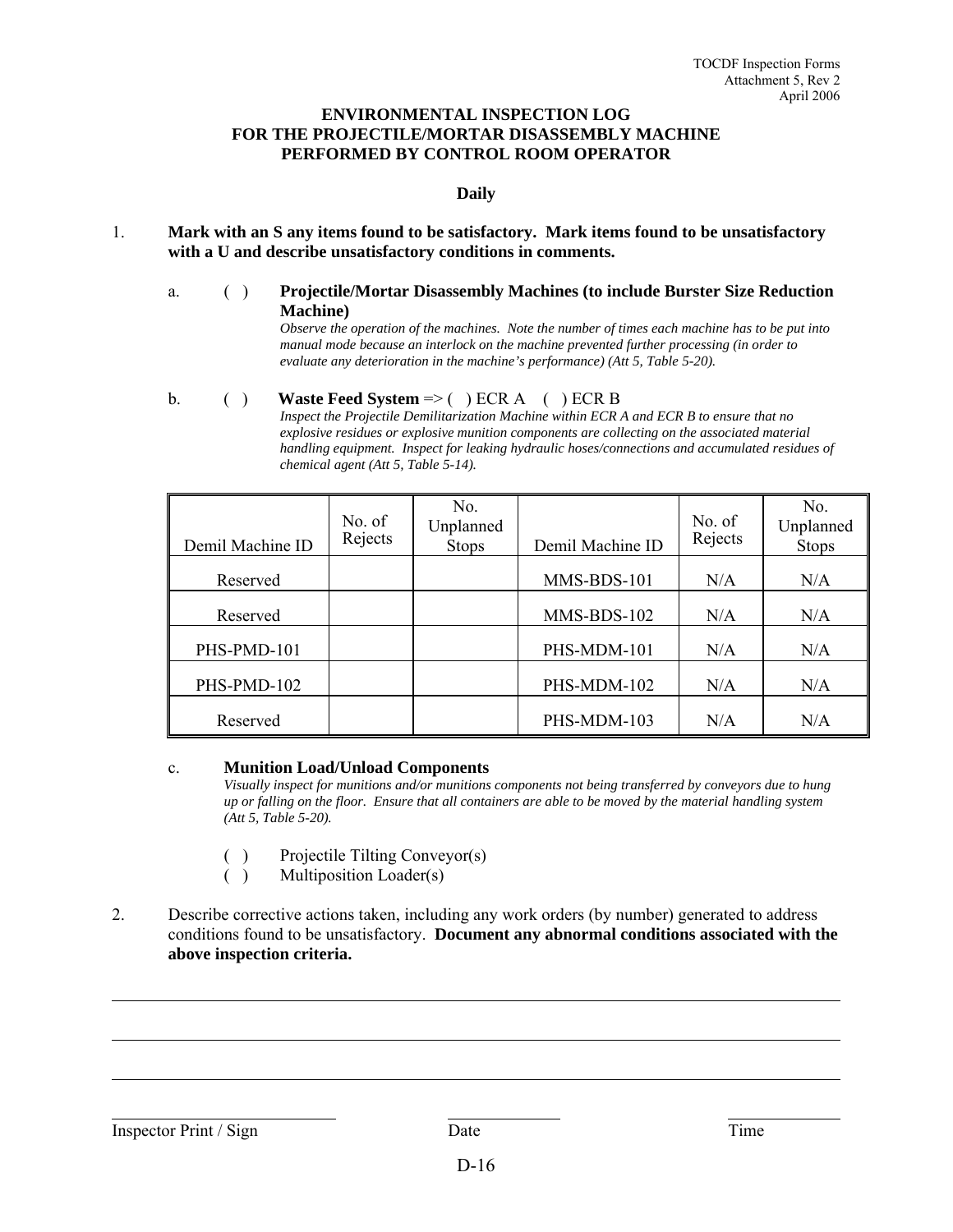**Reserved**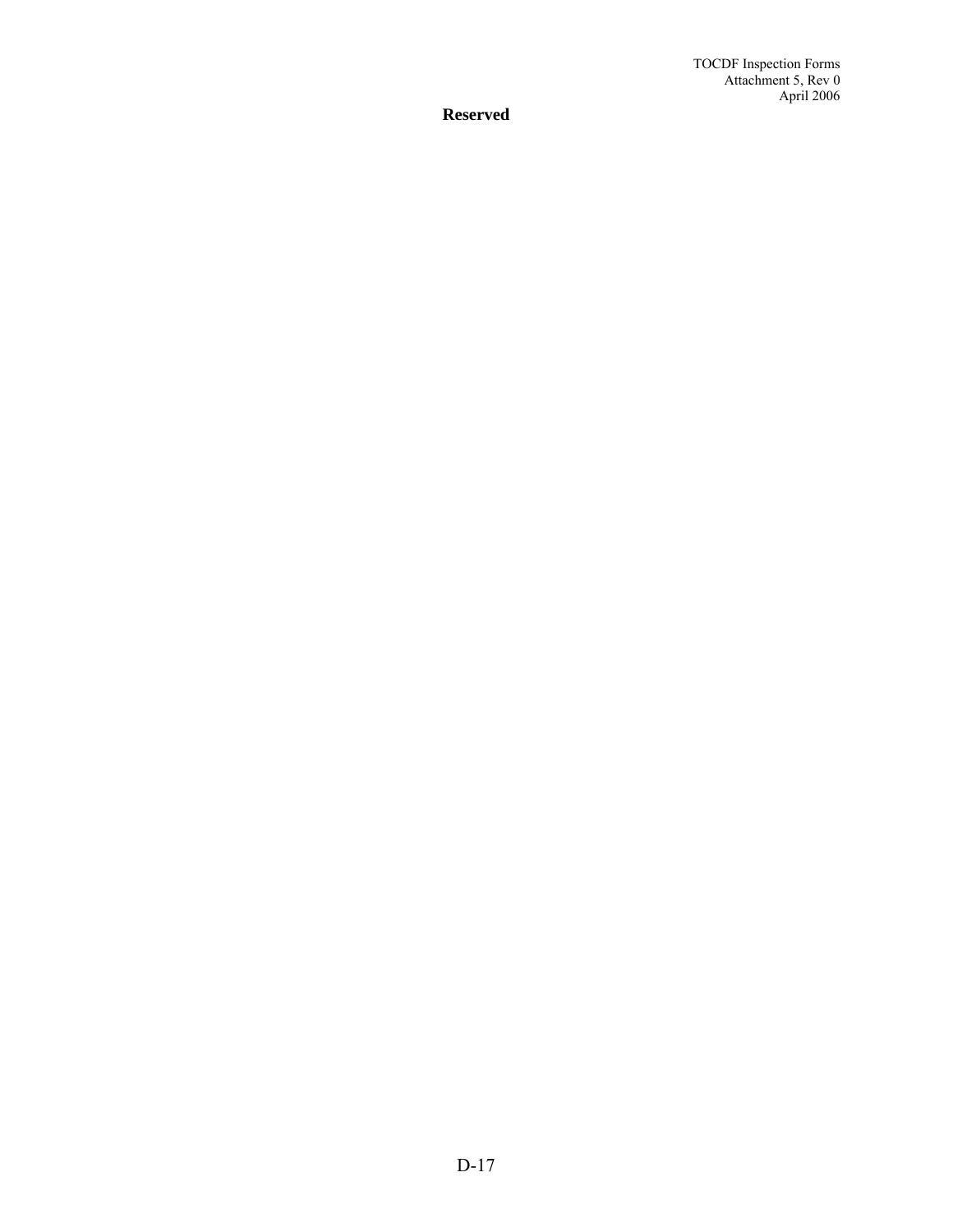#### **ENVIRONMENTAL INSPECTION LOG FOR THE BULK CONTAINER DEMILITARIZATION MACHINES PERFORMED DAILY BY CONTROL ROOM OPERATOR**

#### **Daily**

#### 1. **Mark with an S any items found to be satisfactory. Mark items found to be unsatisfactory with a U and describe unsatisfactory conditions in comments.**

#### a. ( ) **Bulk Drain Machine**

*Observe the operation of the machines. Note the number of times each machine has to be put into manual mode because and interlock on the machine prevented further processing (in order to evaluate any deterioration in the machine's performance) (Att 5, Table 5-20).*

| Demil Machine ID | No. of<br>Rejects | No.<br>Unplanned<br><b>Stops</b> | Demil Machine ID | No. of<br>Rejects | No.<br>Unplanned<br><b>Stops</b> |
|------------------|-------------------|----------------------------------|------------------|-------------------|----------------------------------|
| Reserved         |                   |                                  | MMS-BDS-101      | N/A               |                                  |
| Reserved         |                   |                                  | MMS-BDS-102      | N/A               |                                  |
| PHS-PMD-101      | N/A               | N/A                              | PHS-MDM-101      | N/A               | N/A                              |
| PHS-PMD-102      | N/A               | N/A                              | PHS-MDM-102      | N/A               | N/A                              |
| Reserved         |                   |                                  | PHS-MDM-103      | N/A               | N/A                              |

2. Describe corrective actions taken, including any work orders (by number) generated to address conditions found to be unsatisfactory. **Document any abnormal conditions associated with the above inspection criteria.**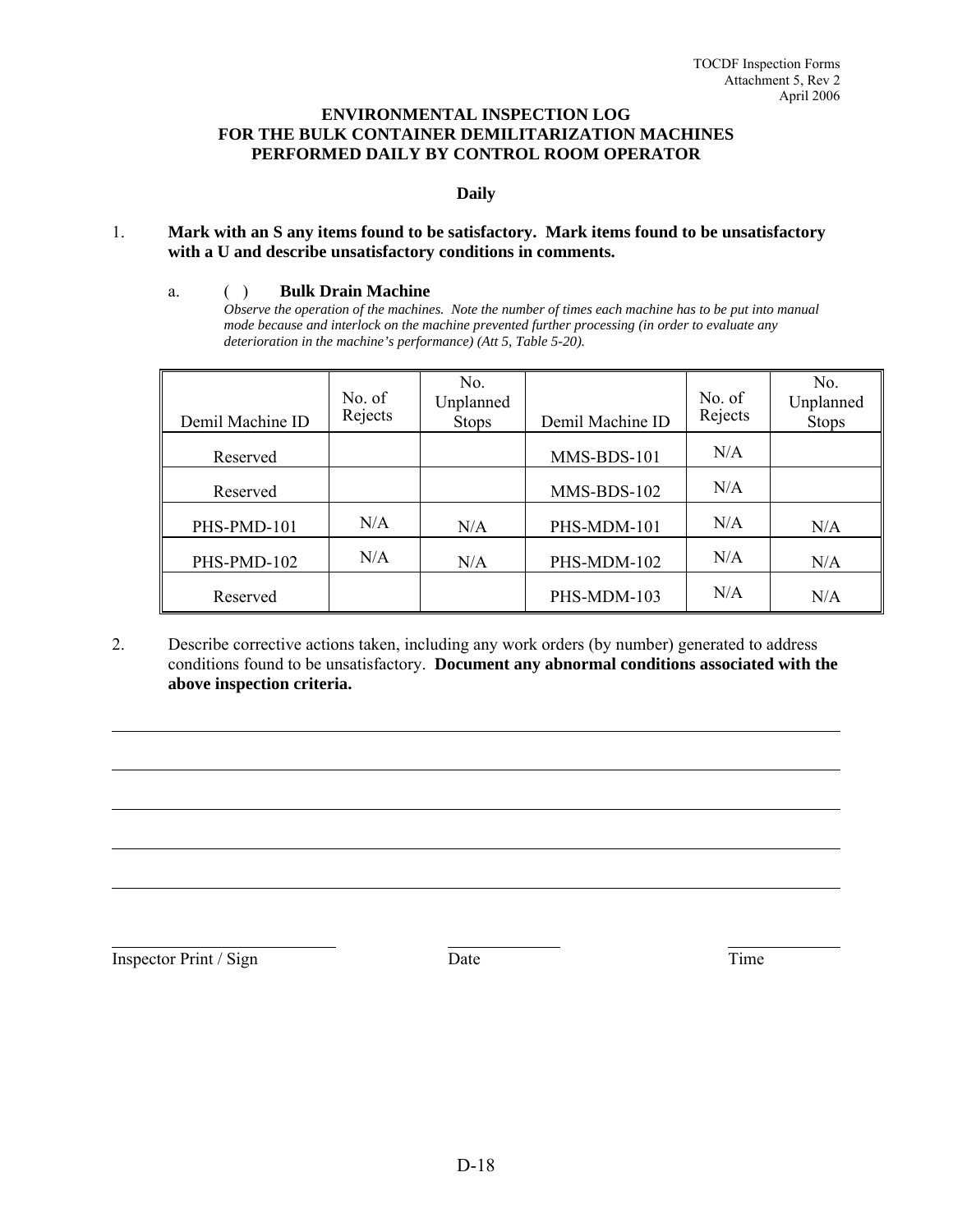#### **ENVIRONMENTAL INSPECTION LOG FOR THE MULTIPURPOSE DEMILITARIZATION MACHINE PERFORMED DAILY BY CONTROL ROOM OPERATOR**

#### **Daily**

#### 1. **Mark with an S any items found to be satisfactory. Mark items found to be unsatisfactory with a U and describe unsatisfactory conditions in comments.**

#### a. ( ) **Multipurpose Demilitarization Machines**

*Observe the operation of the machines. Note the number of times each machine has to be put into manual mode because an interlock on the machine prevented further processing (in order to evaluate any deterioration in the machine's performance) (Att 5, Table 5-20).* 

| Demil Machine ID | No. of<br>Rejects | No.<br>Unplanned<br><b>Stops</b> | Demil Machine ID | No. of<br>Rejects | No.<br>Unplanned<br><b>Stops</b> |
|------------------|-------------------|----------------------------------|------------------|-------------------|----------------------------------|
| Reserved         |                   |                                  | MMS-BDS-101      | N/A               | N/A                              |
| Reserved         |                   |                                  | MMS-BDS-102      | N/A               | N/A                              |
| PHS-PMD-101      | N/A               | N/A                              | PHS-MDM-101      |                   |                                  |
| PHS-PMD-102      | N/A               | N/A                              | PHS-MDM-102      |                   |                                  |
| Reserved         |                   |                                  | PHS-MDM-103      |                   |                                  |

#### b. **Munitions load/unload components**

*Visually inspect for munitions and/or munitions components not being transferred by conveyors due to hung up or falling on the floor. Ensure that all containers are able to be moved by material handling system. Record the number of rejects in the Munitions Processing Bay (Att 5, Table 5-20).* 

- ( ) Pick and Place Machine(s)
- 2. Describe corrective actions taken, including any work orders (by number) generated to address conditions found to be unsatisfactory. **Document any abnormal conditions associated with the above inspection criteria.**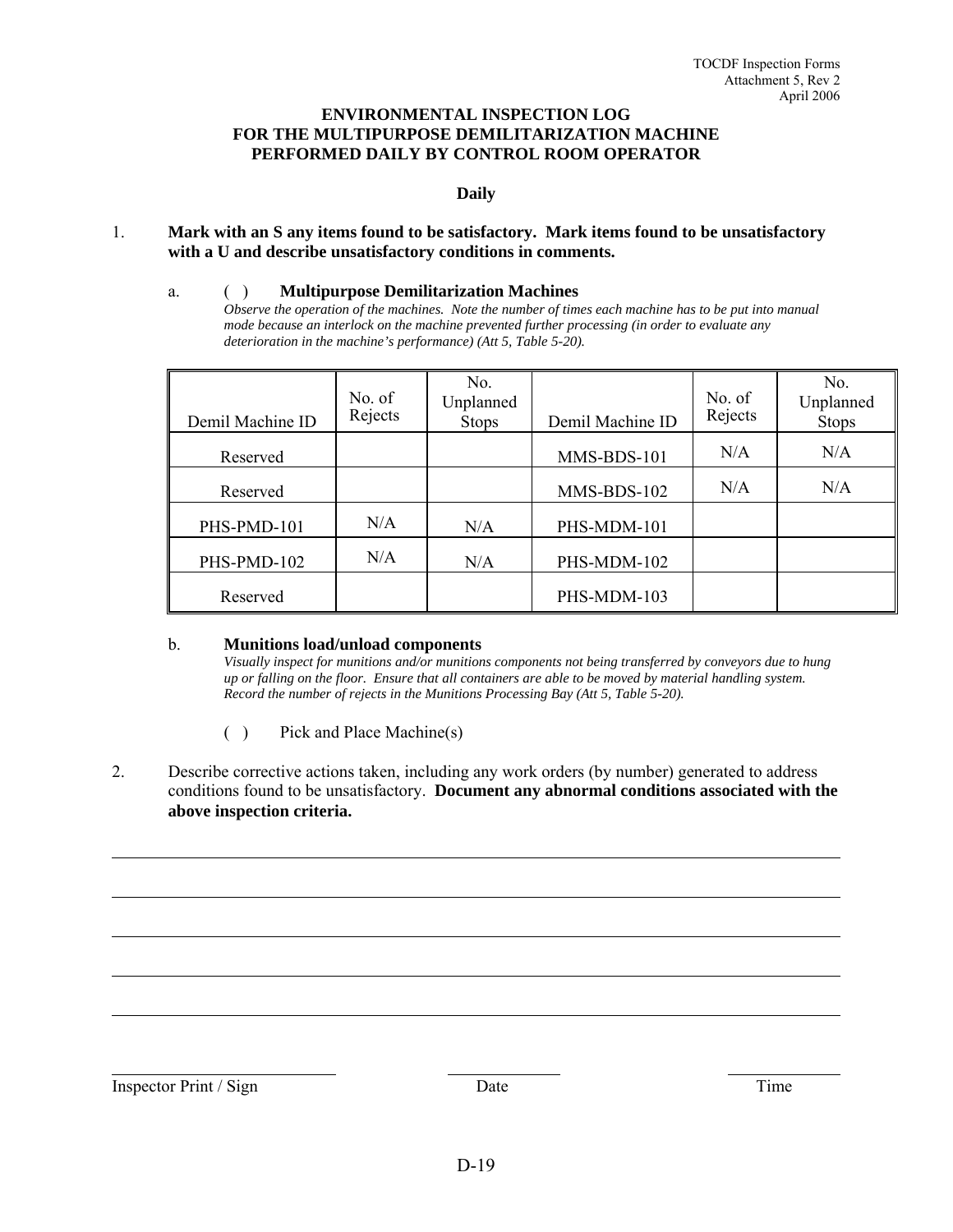#### **ENVIRONMENTAL INSPECTION LOG FOR THE TRAY SYSTEM PERFORMED DAILY BY CONTROL ROOM OPERATOR**

#### **Daily**

#### 1. **Mark with an S any items found to be satisfactory. Mark items found to be unsatisfactory with a U and describe unsatisfactory conditions in comments.**

#### a. **Material Handling Conveyor Systems**

*Visually inspect for munitions and/or munitions components not being transferred by conveyors due to hung up or falling on the floor. Ensure that all containers are able to be moved by material handling system (Att 5, Table 5-20).* 

- ( ) Explosive Containment Vestibule
- ( ) Explosive Containment Room 101
- ( ) Explosive Containment Room 102
- ( ) By Pass Conveyor Line A
- ( ) By Pass Conveyor Line B
- ( ) Buffer Storage Area (supporting Munitions Processing Bay)
- ( ) Munitions Corridor
- ( ) Munitions Processing Bay
- ( ) Buffer Storage Area (supporting MPF)
- 2. Describe corrective actions taken, including any work orders (by number) generated to address conditions found to be unsatisfactory. **Document any abnormal conditions with the above inspection criteria.**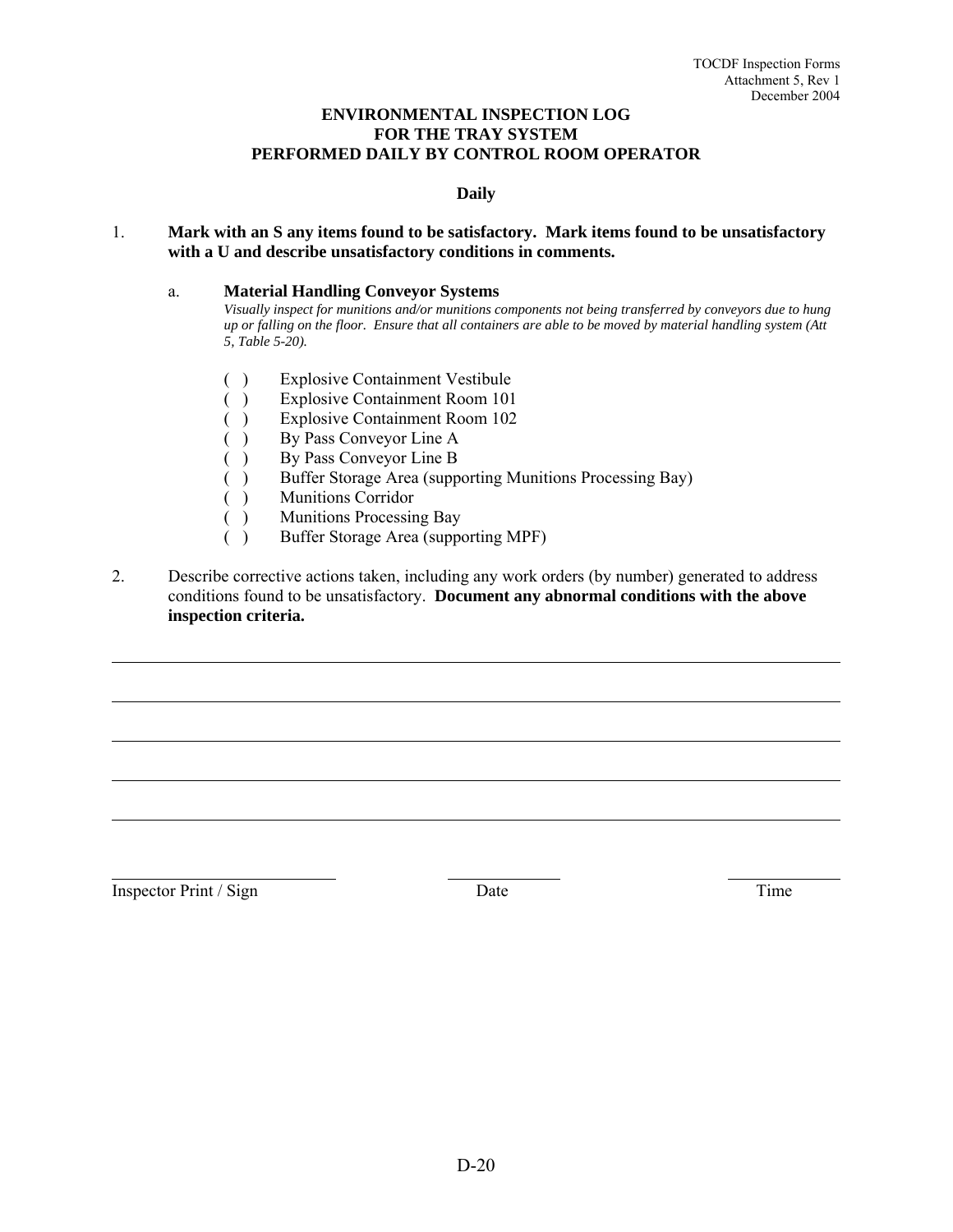#### **ENVIRONMENTAL INSPECTION LOG FOR THE SPENT DECON SYSTEM (SDS)**

#### **Daily – Inside Toxic Area**

- 1. Mark with a  $\checkmark$  whether inspection is being performed through the use of: Closed Circuit  $TV($  ), or In-Person  $($ ).
- 2. **Mark with an S any items found to be satisfactory. Mark unsatisfactory items with a U and describe unsatisfactory conditions in comments.**
	- a. **Level Indicators and Transmitters** *Check level indicator transmitters for proper operation at control panel (Att 5, Table 5-22).*

| SDS-101 | SDS-102 | $SDS-103$ |
|---------|---------|-----------|

SDS-101 SDS-102 SDS-103

- b. **Tank Structure** *Visually inspect for major corroded areas, discolored, or blistered surface coating, buckles or bulges in tank, corrosion around foundation, and evidence of overtopping (Att 5, Table 5-22).*   $( )$  ( ) ( ) SDS-101 SDS-102 SDS-103
- c. **Tank Area** *Visually inspect for evidence of waste residue on floor (Att 5, Table 5-22).*  $( )$  ( ) ( ) SDS-101 SDS-102 SDS-103
- d. **Tank Supports** *Visually inspect for discolored or blistered surface coating and corroded areas (Att 5, Table 5-22).*   $( )$  ( ) ( )
- e. **Pipe System, Valves and Pumps**  *Inspect for leaks, vibration or swaying of pipe systems, missing pump anchor bolts (Att 5, Table 5-22).*  $( )$  ( ) ( ) SDS-101 SDS-102 SDS-103
- f. **Secondary Containment (SDS-PUMP-150 presence of liquid daily)** *Visually inspect for the presence of liquid in secondary containment sump by observing the status of sump's liquid level indicator (Att 5, Table 5-22).*   $( )$  ( ) ( ) SDS-101 SDS-102 SDS-103
- 3. Describe corrective actions taken, including any work orders (by number) generated to address conditions found to be unsatisfactory. **Document any abnormal conditions associated with the above inspection criteria.**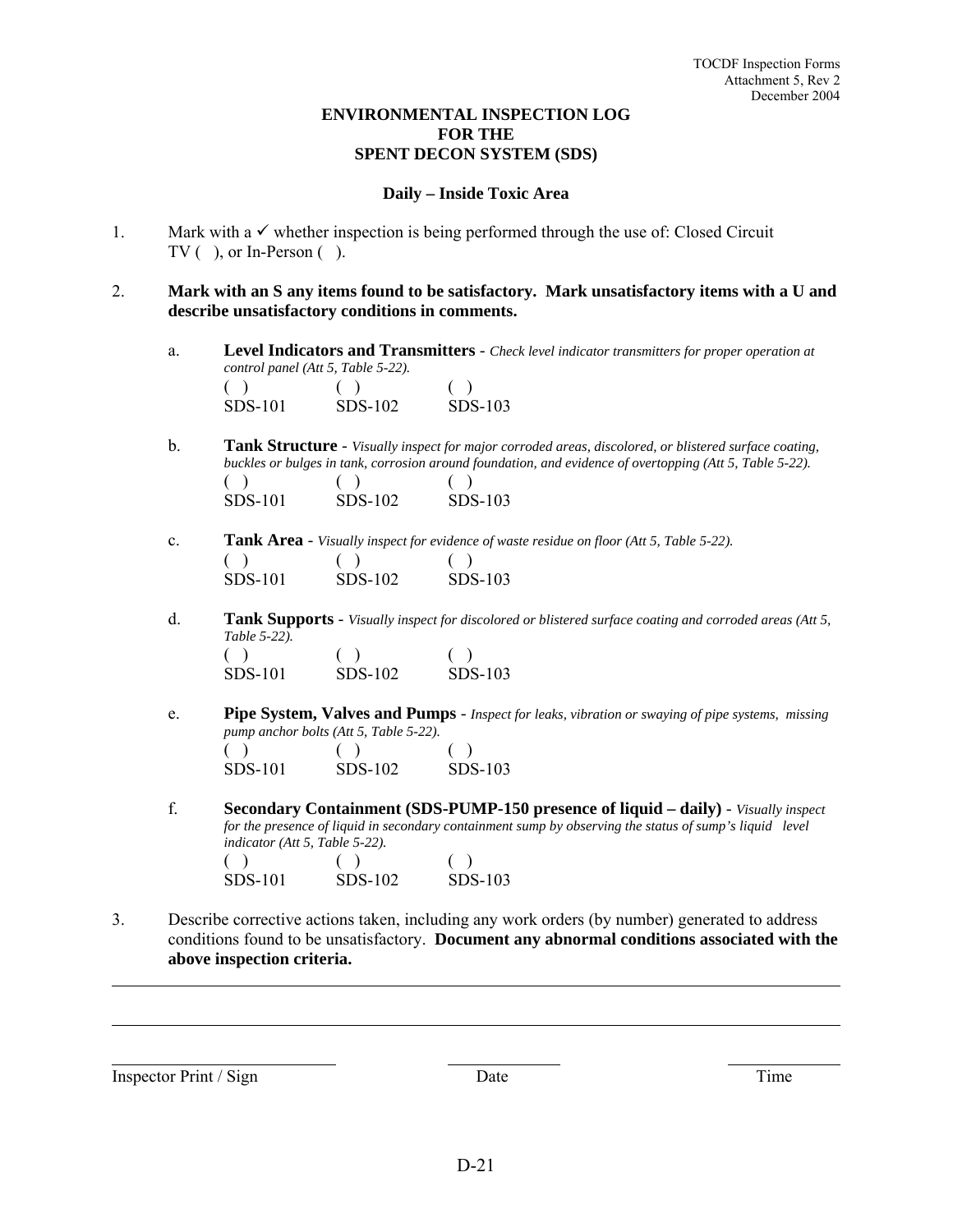#### **ENVIRONMENTAL INSPECTION LOG FOR THE TOXIC CUBICLE TANK**

#### **Daily**

- 1. Mark with a  $\checkmark$  whether inspection is being performed through the use of: Closed Circuit TV (), or In-Person ( ).
- 2. **Mark with an S any items found to be satisfactory. Mark unsatisfactory items with a U and describe unsatisfactory conditions in comments.**
	- a. **Level Indicators and Transmitters** *Check level indicator transmitters for proper operation at control panel (Att 5, Table 5-21).*   $( )$  ( )

ACS-101 ACS-102

- b. **Tank Structure** *Visually inspect for major corroded areas, discolored, or blistered surface coating, buckles or bulges in tank, corrosion around foundation, and evidence of overtopping (Att 5, Table 5-21).*   $( )$  ( ) ACS-101 ACS-102
- c. **Tank Area** *Visually inspect for evidence of waste residue on floor (Att 5, Table 5-21).*  $( )$  ( ) ACS-101 ACS-102
- d. **Tank Supports** *Visually inspect for discolored or blistered surface coating and corroded areas (Att 5, Table 5-21).*   $( )$  ( ) ACS-101 ACS-102
- e. **Pipe System, Valves and Pumps** *Visually inspect for leaks, vibration or swaying of pipe systems, missing pump anchor bolts (Att 5, Table 5-21).*  $( )$  ( ) ACS-101 ACS-102
- f. **Secondary Containment (SDS-PUMP-151 presence of liquid daily)** *Visually inspect for the presence of liquid in secondary containment sump by observing the status of sump's liquid level indicator (Att 5, Table 5-21).*   $( )$  ( ) ACS-101 ACS-102
- 3. Describe corrective actions taken, including any work orders (by number) generated to address conditions found to be unsatisfactory. **Document any abnormal conditions associated with the above inspection criteria.**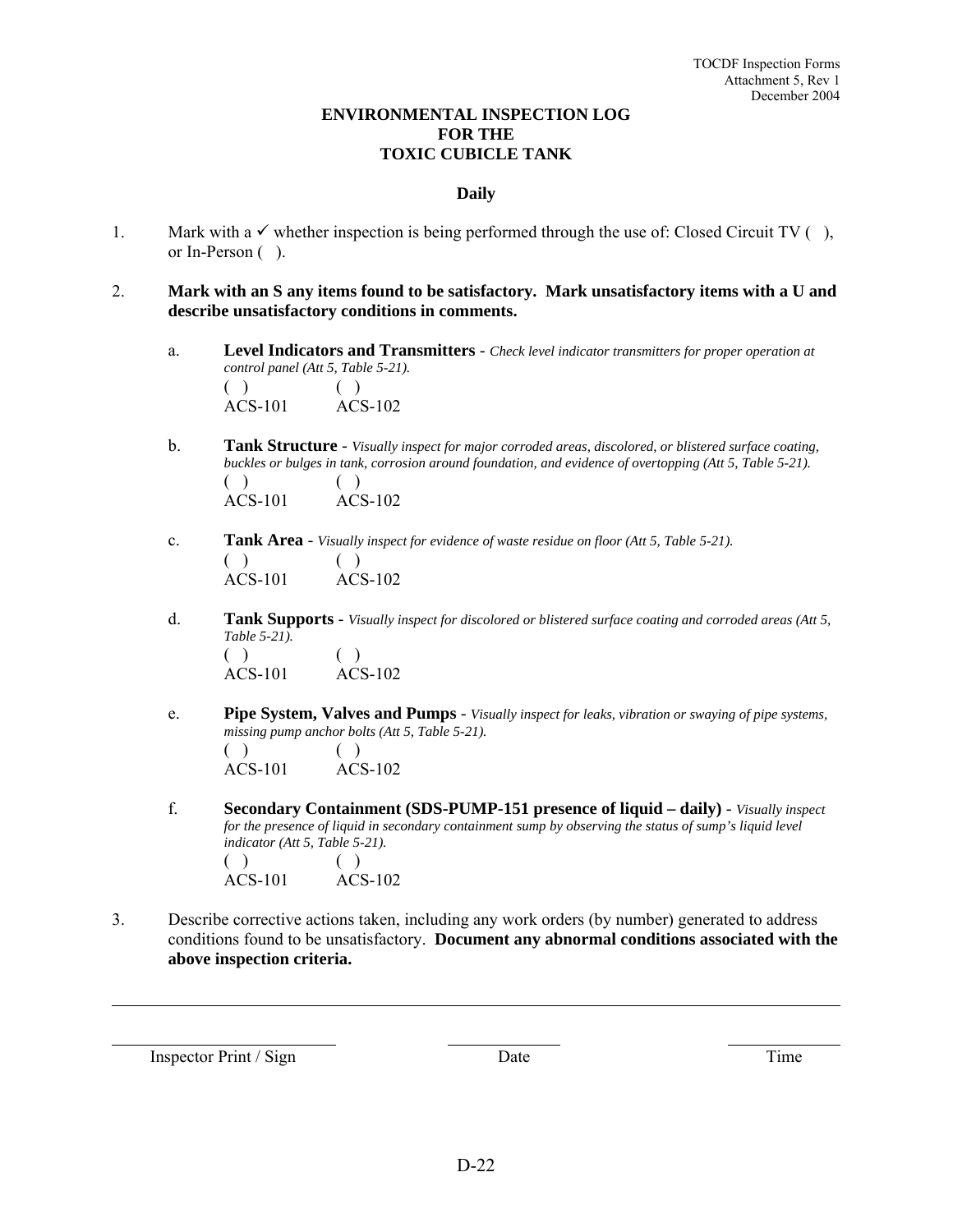#### **ENVIRONMENTAL INSPECTION LOG FOR THE BRINE REDUCTION AREA SURGE TANKS**

#### **Daily**

- 1. **Mark with an S any items found to be satisfactory. Mark unsatisfactory items with a U and describe unsatisfactory conditions in comments.**
	- a. **Level Indicators and Transmitters** *Check level indicator and transmitter for proper operation at the tank (Att 5, Table 5-23).*

| $(\ )$         | $\left( \begin{array}{c} \end{array} \right)$ | ( )            |                |
|----------------|-----------------------------------------------|----------------|----------------|
| <b>BRA-101</b> | BRA-102                                       | <b>BRA-201</b> | <b>BRA-202</b> |

b. **Tank Structure** - *Visually inspect for major corroded areas, bulging or buckles in tank, waste, waste residue stains on the sides of tanks and evidence of overtopping (Att 5, Table 5-23).* 

| ( )            |                |                |                |
|----------------|----------------|----------------|----------------|
| <b>BRA-101</b> | <b>BRA-102</b> | <b>BRA-201</b> | <b>BRA-202</b> |

c. **Pipe Systems, Valves and Pumps** - *Visually inspect for leaks, vibration or swaying of operating pipe systems, missing pump anchor bolts, leaking pump seals. (Att 5, Table 5-23).* 

|    | <b>BRA-102</b><br><b>BRA-101</b>                                                                                                                                                                                                                                                      | <b>BRA-201</b> | <b>BRA-202</b> | Brine Loading PAS to |                                |
|----|---------------------------------------------------------------------------------------------------------------------------------------------------------------------------------------------------------------------------------------------------------------------------------------|----------------|----------------|----------------------|--------------------------------|
|    |                                                                                                                                                                                                                                                                                       |                |                | <b>Station</b>       | <b>BRA</b> Tank                |
| d. | <b>Secondary Containment (presence of liquid)*</b> - Visually inspect for presence of liquids in<br>secondary containment system and associated sump (Att 5, Table 5-23). Snow, ice and liquid shall be removed<br>within 24 hours of the end of the precipitation event $(IV.H.2)$ . |                |                |                      |                                |
|    |                                                                                                                                                                                                                                                                                       |                |                |                      |                                |
|    | Brine Storage Tank Berm                                                                                                                                                                                                                                                               |                | Sump $103$     |                      | Brine Loading Station Sump 107 |

e. **Secondary Containment (system integrity)** - *Ensure that there are no cracks or gaps in the coating used to seal the secondary containment berms, floor, and sump (Att 5, Table 5-23). Snow, ice and liquid shall be removed within 24 hours of the end of the precipitation event (IV.H.2).*

| Brine Storage Tank Berm | Sump $103$ | Brine Loading Station Sump 107 |  |
|-------------------------|------------|--------------------------------|--|

 \* Liquid may be present in the secondary containment sump from October 15 to April 15. The presence of water is necessary to ensure the proper operation of the heater located in the sump.

2. Describe corrective actions taken, including any work orders (by number) generated to address conditions found to be unsatisfactory. **Document any abnormal conditions associated with the above inspection criteria.**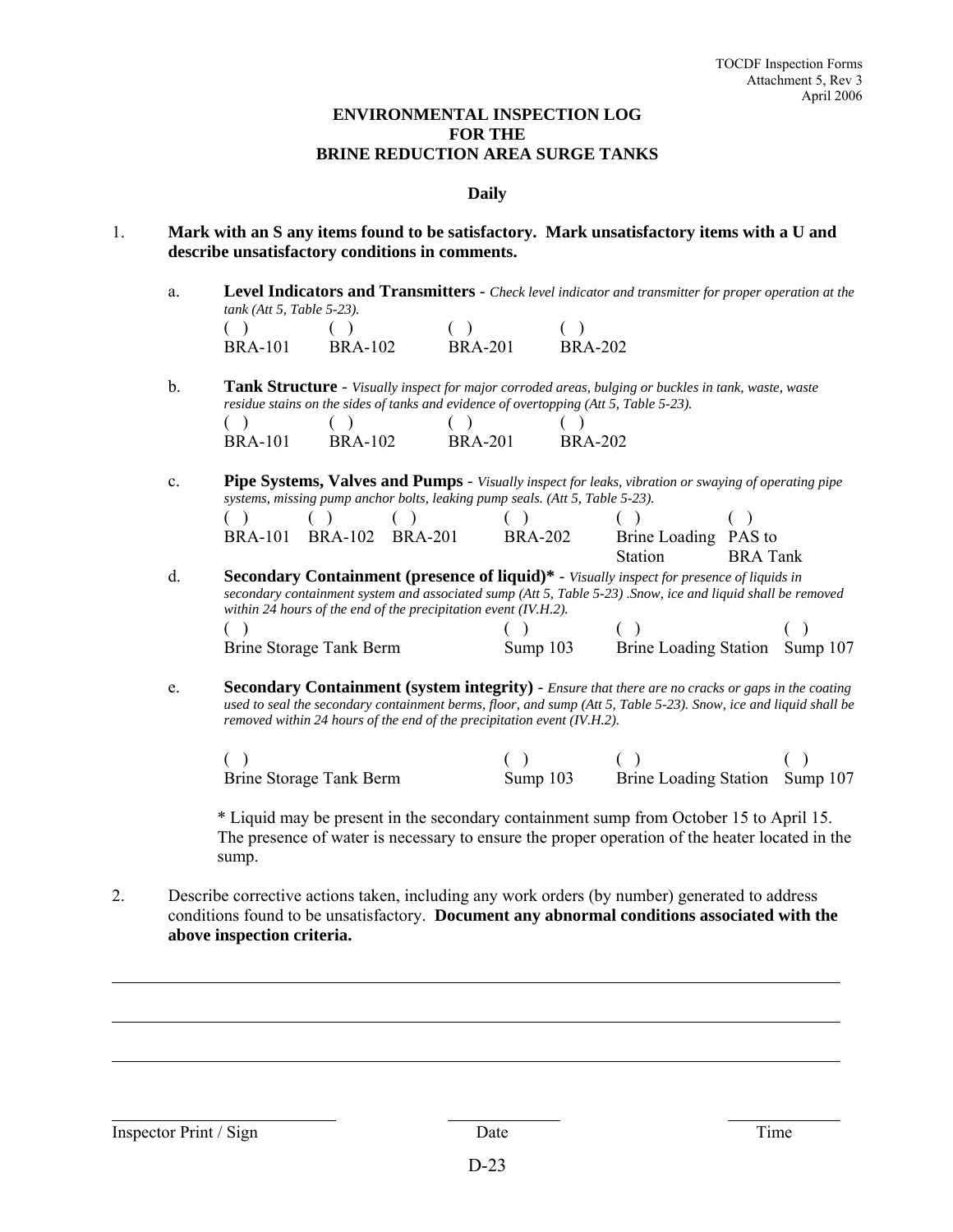#### **ENVIRONMENTAL INSPECTION LOG FOR THE MUNITIONS DEMILITARIZATION BUILDING VENTILATION CARBON FILTER SYSTEM PERFORMED BY THE CONTROL ROOM OPERATOR Daily**

1. **Record the value of all pressure differential and flow rate readings, satisfactory and unsatisfactory for all on-line filter units. For any ACAMS at Midbed in Alarm columns, circle Yes or No as appropriate.**

|                    | ACAMS in Alarm |                  |                  | Overall Filter                                                 | Filter Unit                   |
|--------------------|----------------|------------------|------------------|----------------------------------------------------------------|-------------------------------|
| <b>Filter Unit</b> | Vestibule      | 2 <sup>nd1</sup> | $3^{\text{rd1}}$ | <b>Unit Pressure</b><br>Differential <sup>2</sup><br>$($ " WC) | Blower <sup>3</sup><br>(KCFM) |
| Filter 101 $( )$   | Yes/No         | Yes/No           | Yes/No           |                                                                |                               |
| Filter $102$ ()    | Yes/No         | Yes/No           | Yes/No           |                                                                |                               |
| Filter $103()$     | Yes/No         | Yes/No           | Yes/No           |                                                                |                               |
| Filter $104$ ()    | Yes/No         | Yes/No           | Yes/No           |                                                                |                               |
| Filter $105( )$    | Yes/No         | Yes/No           | Yes/No           |                                                                |                               |
| Filter $106()$     | Yes/No         | Yes/No           | Yes/No           |                                                                |                               |
| Filter $107( )$    | Yes/No         | Yes/No           | Yes/No           |                                                                |                               |
| Filter $108( )$    | Yes/No         | Yes/No           | Yes/No           |                                                                |                               |
| Filter $109( )$    | Yes/No         | Yes/No           | Yes/No           |                                                                |                               |

<sup>1</sup> The ACAMS alarm at the levels specified in the Agent Monitoring Plan. Monitoring information is observed to verify that no agent breakthrough for the  $2<sup>nd</sup>$  and  $3<sup>rd</sup>$  carbon banks has occurred. Breakthrough is defined as any confirmed reading equal to or greater than 3 VSL for any agent.

 Record value and verify that differential pressure did not exceed 14" w.c. (*to determine if plugging of any carbon filter bank has occurred*) *(Att 5, Table 5-26).* 3

 Record value and verify an inlet flow greater than or equal to 12,200 CFM (*to determine if blower performance has deteriorated*) *(Att 5, Table 5-26).*

2. Describe corrective actions taken, including any work orders (by number) generated to address conditions found to be unsatisfactory. **Document any abnormal conditions associated with the above inspection criteria.**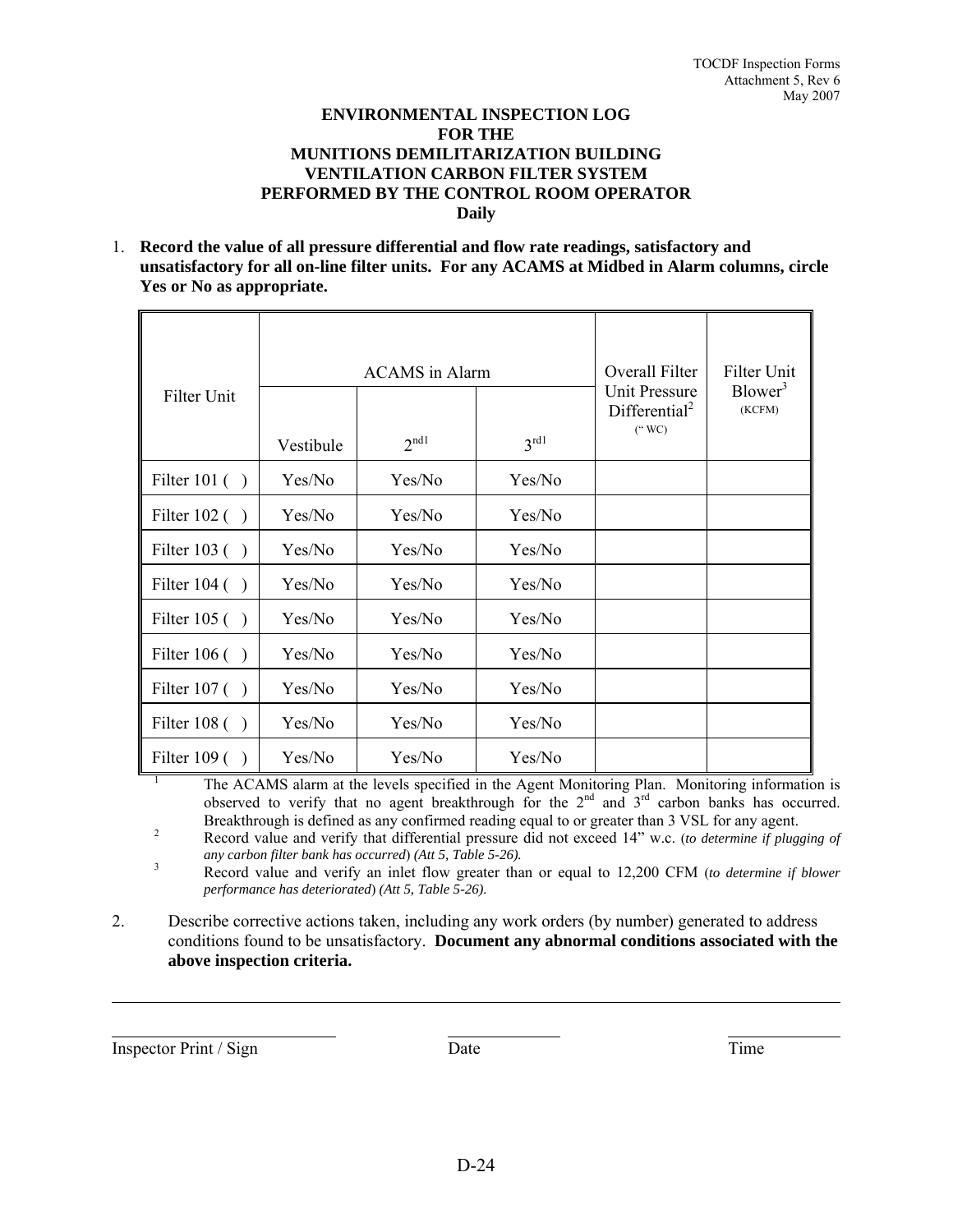#### **ENVIRONMENTAL INSPECTION LOG FOR THE IGLOO 1631 AUTOCLAVE MISCELLANEOUS TREATMENT UNIT Daily – Physical (When in Use)**

- 1. **Mark with an S any items found to be satisfactory. Mark unsatisfactory items with a U and describe unsatisfactory conditions in comments.**
- **a.** ( ) **Autoclave Not in Use** *Mark the box with an X indicating the system is not in use.*

#### **b. Autoclave and Ancillary Equipment**

- **( ) Process Steam Piping**; *Inspect for leaks and/ or drips (Att 5, Table 5-29).*
- **( ) Cooling Tower and Condensate Transfer Pumps**; *Inspect for leaks, untypical noise and vibrations (Att 5, Table 5-29).*
- **( ) Condensate Transfer Lines**; *Inspect for rust, leaks and/or drips (Att5, Table 5-29).*

#### **c. Autoclave Carbon Adsorption Filtration System**

**( ) System Pressure**; *Observe pressure on Carbon Filter System Pressure Gauge to ensure system is operated under a minimum of 0.25 in-w.c negative pressure relative to the atmosphere (Att 5, Table 5-29).*

#### **d. Igloo 1631 Floor**

**( ) Floor;** *Inspect area of floor traversed by the condensate transfer piping and Autoclave load/unload area for condensate and/or wet spots and for cracks, gaps or deteriorating floor coating (Att 5, Table 5-29).*

#### **e. Igloo 1631 Outside Waste Loading Area**

- **( ) Roll-Off;** *Ensure roll-off is closed (i.e., covered) except when waste is being added to it (Att 5, Table 5-29).*
- **( ) Waste Loading Area;** *Inspect for debris or waste that fell from the roll-off during transfer (Att 5, Table 5- 29).*
- 2. Describe corrective actions taken, including any work orders (by number) generated to address conditions found to be unsatisfactory. **Document any abnormal conditions associated with the above inspection criteria.**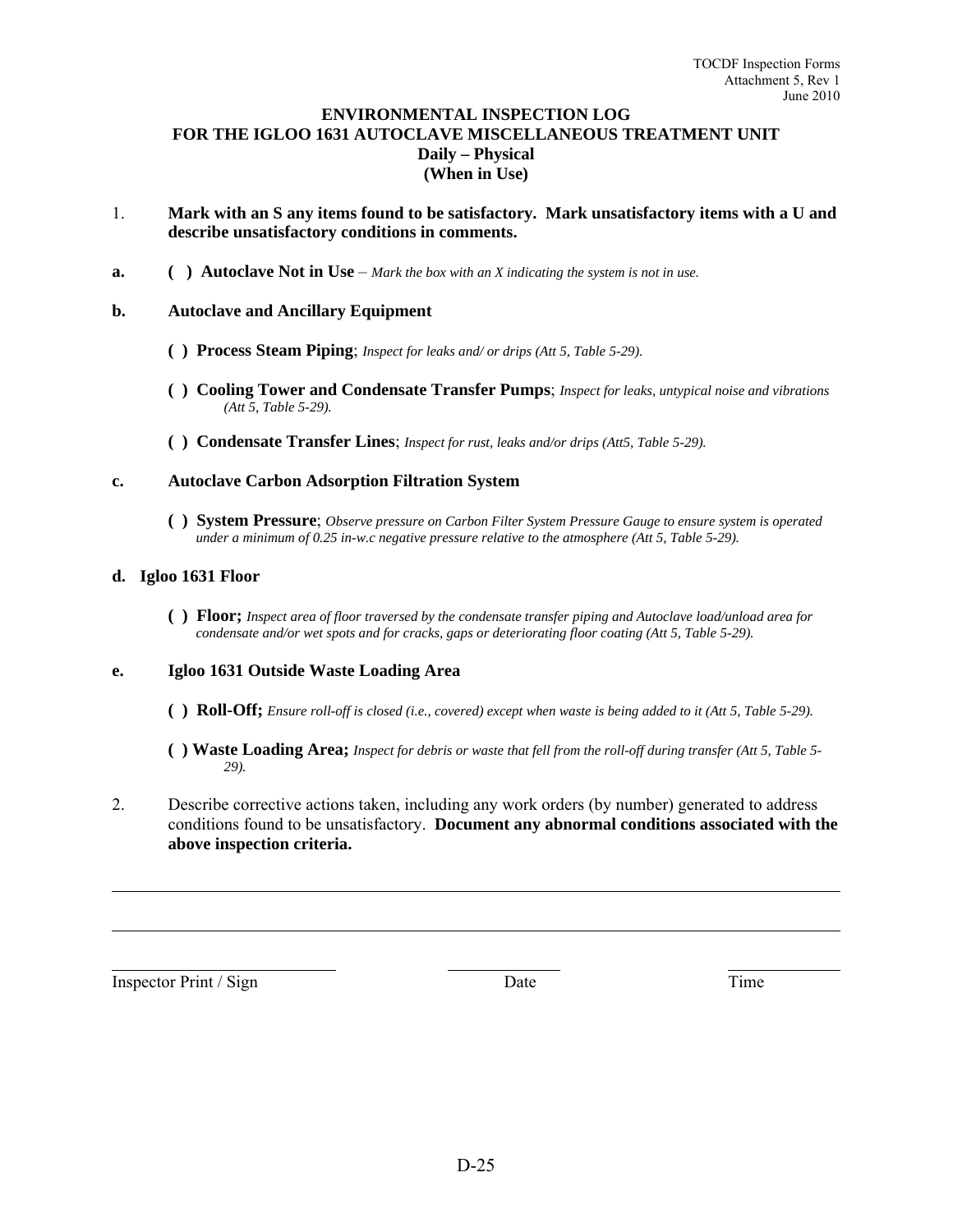#### **ENVIRONMENTAL INSPECTION LOG AUTOCLAVE CARBON ADSORPTION FILTRATION SYSTEM DAILY - Physical**

**1. Daily Record the value of all pressure differential and flow rate readings, satisfactory and unsatisfactory for on-line filter units. For any ACAMS in Alarm circle Yes or No as appropriate.**

| Filter Unit                      | <b>Stack</b><br>ACAMS in<br>$\text{Alarm}^1$ | <b>Overall Filter Unit Pressure</b><br>Differential <sup>2</sup><br>(" WC) | Filter Unit Blower <sup>3</sup><br>(KCFM) |
|----------------------------------|----------------------------------------------|----------------------------------------------------------------------------|-------------------------------------------|
| Primary Filter<br>Back-up Filter | Yes/No                                       |                                                                            |                                           |

- The ACAMS alarm at 0.5 VSL. Monitoring information from DAAMS tubes is documented to verify that no agent breakthrough for the  $1<sup>st</sup>$  and  $2<sup>nd</sup>$  carbon banks has occurred. Breakthrough is defined as any confirmed reading equal to or greater than 1 VSL for any agent.
- 2 Record value and verify that differential pressure did not exceed the limits. (*to determine if plugging of any carbon filter bank has occurred*) (Att 5, Table 5-29).
- 3 Record value and verify an inlet flow greater than or equal to 5,6 00 CFM (*to determine if blower performance has deteriorated*) *(Att 5, Table 5-29).*
- 2. Describe corrective actions taken, including any work orders (by number) generated to address conditions found to be unsatisfactory. **Document any abnormal conditions associated with the above inspection criteria.**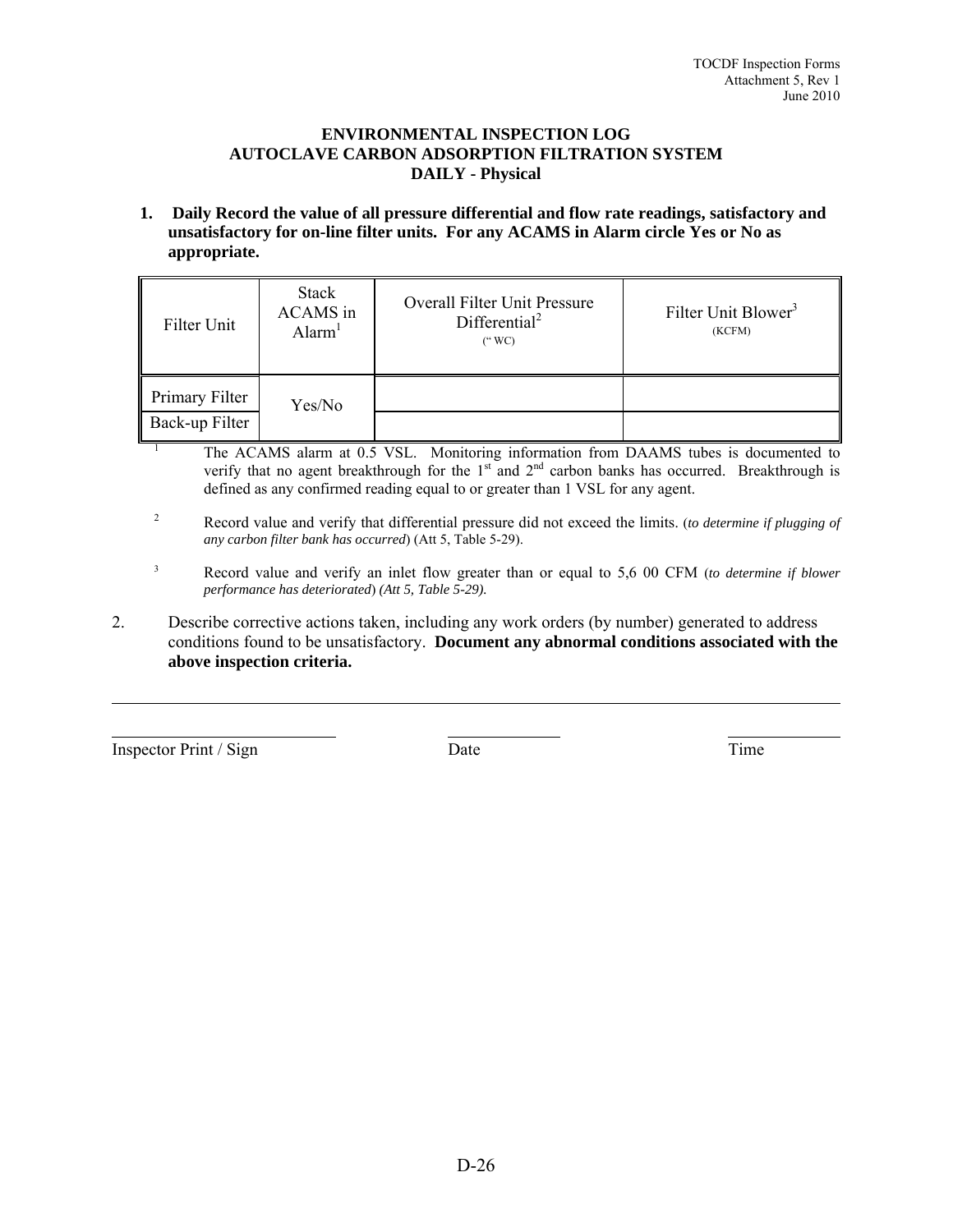#### **DAILY ENVIRONMENTAL INSPECTION LOG FOR DVS/DVSSR SUMPS and Doors (When in Use)**

#### **Mark with an S any item found to be satisfactory. Mark unsatisfactory items with a U and describe unsatisfactory conditions in comments.**

1. **DVS/DVSSR (Not in Use)** – *Mark the appropriate box with an X indicating the system is not in use.* ( ) DVS-101 (Not in Use) ( ) DVS-102 (Not in Use) ( ) DVSSR (Not in

Use)

l

l

 $\overline{a}$ 

- 2. **Secondary Containment (presence of liquid)** *Visually inspect the enclosure and DVSSR floors & sumps for presence of standing liquids. Sumps must be emptied of liquid within 24 hours of collection (Att 5, Table 5-30).* ( ) DVS-101 ( ) DVS-102 ( ) DVSSR
- 3. **Secondary Containment (system integrity)** *Visually inspect the DVSSR floor and sump and enclosure sumps for signs of deterioration, cracks, gaps or evidence of leakage (Att 5, Table 5-30).* ( ) DVS-101 ( ) DVS-102 ( ) DVSSR
- 4. **Enclosure Doors\*** *Ensure that DVS and DVSSR Doors are closed (Att 5, Table 5-30).*  ( ) DVS-101 ( ) DVS-102 ( ) DVSSR

\*The DVS enclosure doors and DVSSR doors are required to be closed and the filtration system operating if uncontainerized waste is currently within that unit (e.g., secondary waste drums inside have been punctured and not resealed, the drum lids are not secured, or liquid is present in the sump or on the floor). When no uncontainerized waste is present, then that unit's doors are not required to be closed.

Describe corrective actions taken, including any work orders (by number) generated to address conditions found to be unsatisfactory. **Document any abnormal conditions associated with the above inspection criteria.**

Inspector Print / Sign Date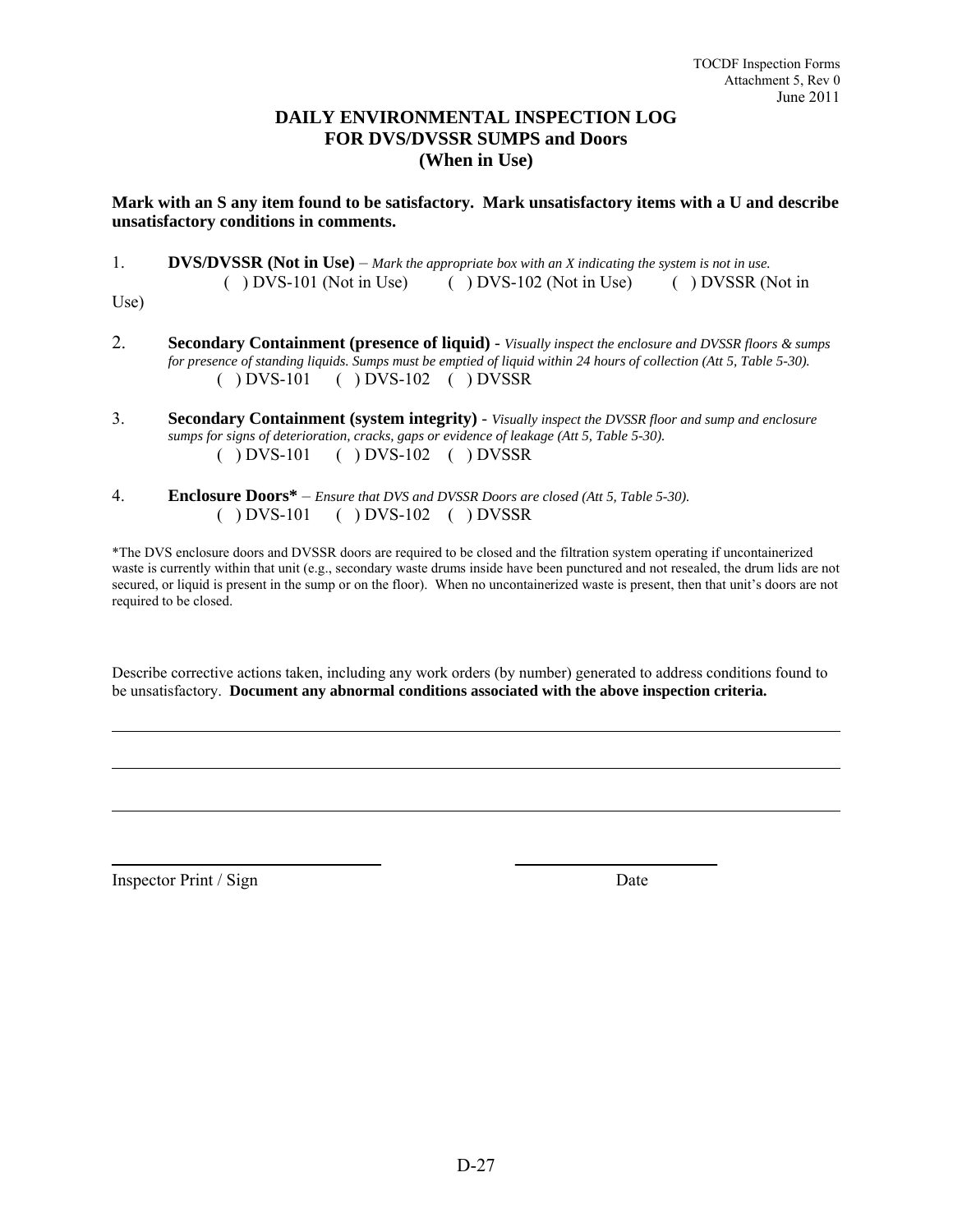#### **DAILY ENVIRONMENTAL INSPECTION FOR 24-HOUR INTERMITTENT COLLECTION UNITS AND ATLIC RCRA PERMITTED SUMPS (LIC ROOM, ENTRY AIRLOCK A, B and TOX AREA ROOM)**

| Sump/Location                                                    | Daily Results | Comments |  |  |
|------------------------------------------------------------------|---------------|----------|--|--|
|                                                                  |               |          |  |  |
| SDS-PUMP-8526 / Entry Airlock B                                  |               |          |  |  |
| SDS-PUMP-8527 / LIC Room                                         |               |          |  |  |
| SDS-PUMP-8529 / Entry Airlock A                                  |               |          |  |  |
| SDS-PUMP-8530 / TOX Area Room                                    |               |          |  |  |
| 1. The sumps are identified by their corresponding pump numbers. |               |          |  |  |

2. *Visual inspection (i.e., by viewing advisor screen located in control room) for the absence of material in sumps. Sumps identified to contain liquid will be pumped out within 24 hours from the time the liquid first began to accumulate as indicated on the level indicator (Att 5, 5.8.3).* **Mark with an S any items found to be satisfactory. Mark unsatisfactory items with a U and describe unsatisfactory conditions in comments.**

Describe corrective actions taken, including any work orders (by number) generated to address conditions found to be unsatisfactory. **Document any abnormal conditions associated with the above inspection criteria.**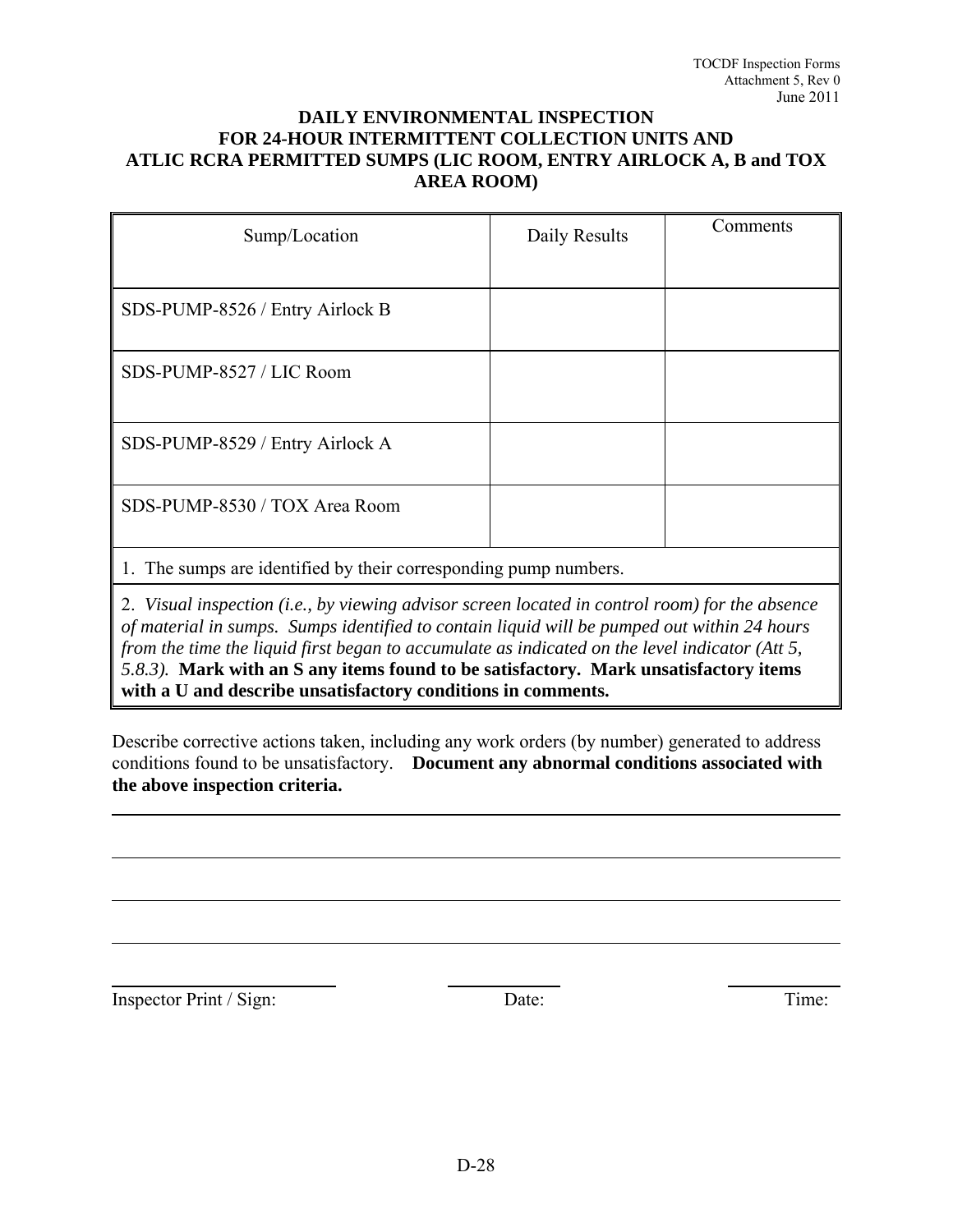#### **ENVIRONMENTAL INSPECTION LOG FOR THE ATLIC LIQUID INCINERATOR PRIMARY AND SECONDARY CHAMBERS**

#### **Daily**

- 1. Mark with a  $\checkmark$  whether the inspection of the Primary Chamber is being performed through the use of a Closed Circuit TV ( ), or In-Person ( ).
- 2. **Mark with an S any items found to be satisfactory. Mark unsatisfactory items with a U and describe unsatisfactory conditions in comments.**
	- a. **Primary Chamber / Secondary Combustion Chamber Waste Feed Line**  *Inspect for leaks in the agent feed line at threaded and flanged pipe connections (Att 5, Table 5-32).*

| ATLIC PCC | ATLIC SCC |
|-----------|-----------|

#### b. **Primary/Secondary Combustion Chamber**  *Inspect for fugitive emissions and hot spots on the outer shell of the chamber, which would indicate a breakdown of the chamber's refractory (Att 5, Table 5-32).*

| ATLIC PCC | ATLIC SCC |
|-----------|-----------|

#### c. **ATLIC Combustion Air Blower**

 *Evaluate Combustion Air Blower performance through Control Room Advisor Screen Operations (Att 5, Table 5-32).* 

> ( ) ATLIC

#### d. **ATLIC Room Floor**

 *Inspect for residues of lubricant and/or wastes beneath the components of the ATLIC waste feed system and the LIC exhaust gas ductwork). Inspect for residues of lubricant and/or wastes beneath the components of the spent decon feed system having a potential to cause a release of wastes or fugitive emissions. (Att 5, Table 5-32).* 

> $($  )<br>ATLIC PCC ATLIC PCC ATLIC **S**CC

3. Describe corrective actions taken, including any work orders (by number) generated to address conditions found to be unsatisfactory. **Document any abnormal conditions associated with the above inspection criteria.**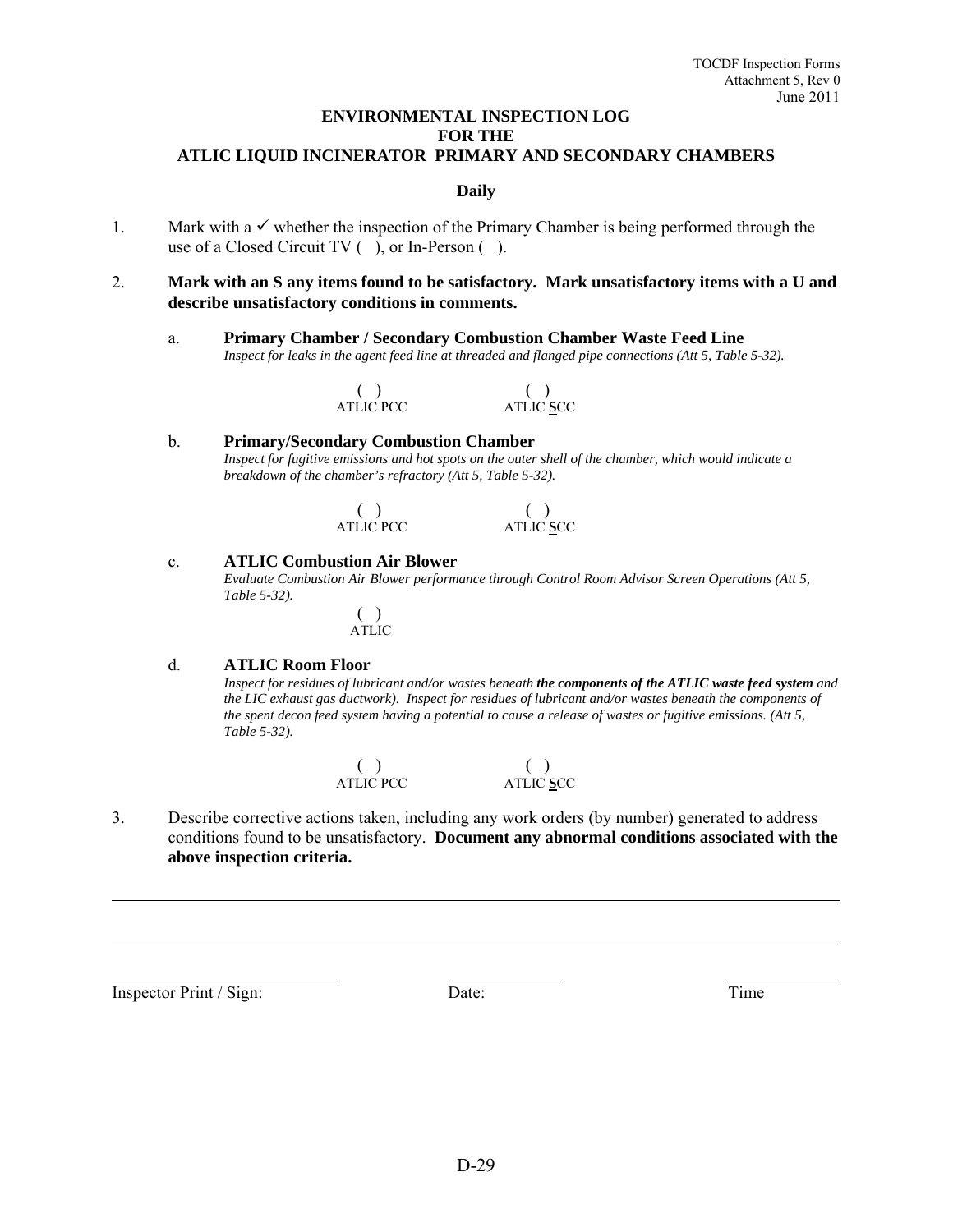#### **ENVIRONMENTAL INSPECTION LOG FOR THE ATLIC POLLUTION ABATEMENT SYSTEM**

#### **Daily - Physical**

 **Page 1 of 2**

**Mark with an S any items found to be satisfactory. Mark with a U the system(s) of which incinerator's PAS are found to be unsatisfactory and describe in comments.**

- a. **Exhaust Gas Ductwork** *Inspect fugitive emissions or residues at flanged duct connections and duct expansion joints. Inspect expansion joints for breaks that would result in leakage to the system (Att 5, Table 5-33).* ( ) ATLIC PAS
- b. **Quench Tower and Associated Pumps/Piping** *Inspect for brine residues at manway covers and released liquids from piping or pumps (Att 5, Table 5-33).* ( ) ATLIC PAS
- c. **Packed Bed Scrubber and Associated Pumps/Piping** *Inspect for scrubber liquid residues at manway cover. Inspect for release of scrubber liquid from pumps and piping to include piping that services the brine chiller (Att 5, Table 5-33).* ( ) ATLIC PAS
- d. **Venturi Scrubber and Associated Pumps/Piping** *Inspect venture system for releases of scrubber liquid from associated pumps and piping (Att 5, Table 5-33).*  ( ) ATLIC PAS
- e. **Moisture Separator** *Check for fugitive emission or waste residues at inlet and outlet flange connections. Inspect for releases of scrubber liquid from associated pumps and piping (Att 5, Table 5-33).*  ( ) ATLIC PAS
- f. Powered Carbon Injection System  *Check for fugitive emission or loose carbon escaping system (Att 5, Table 5-33).*  ( ) ATLIC PAS
- g. Baghouse Bypass Valve  *Inspect position of valve to ensure that it is in the closed position during operation (Att 5, Table 5.33).* ( ) ATLIC PAS
- h. **Baghouse** *Inspect inside Baghouse residue enclosure for integrity of the waste residue container's connection to the Baghouse hopper discharge gate and for waste residues (Att 5, Table 5-33).*  ( ) ATLIC PAS
- i. **Carbon Filter** *Inspect for fugitive emissions of residues of scrubber liquid at the manway cover (Att 5, Table 5-33).*  ( ) ATLIC PAS
- j. Carbon Filter System Bypass Valve  *Inspect position of valve to ensure that it is in the closed position during operation (Att 5, Table 5.33).* ( ) ATLIC PAS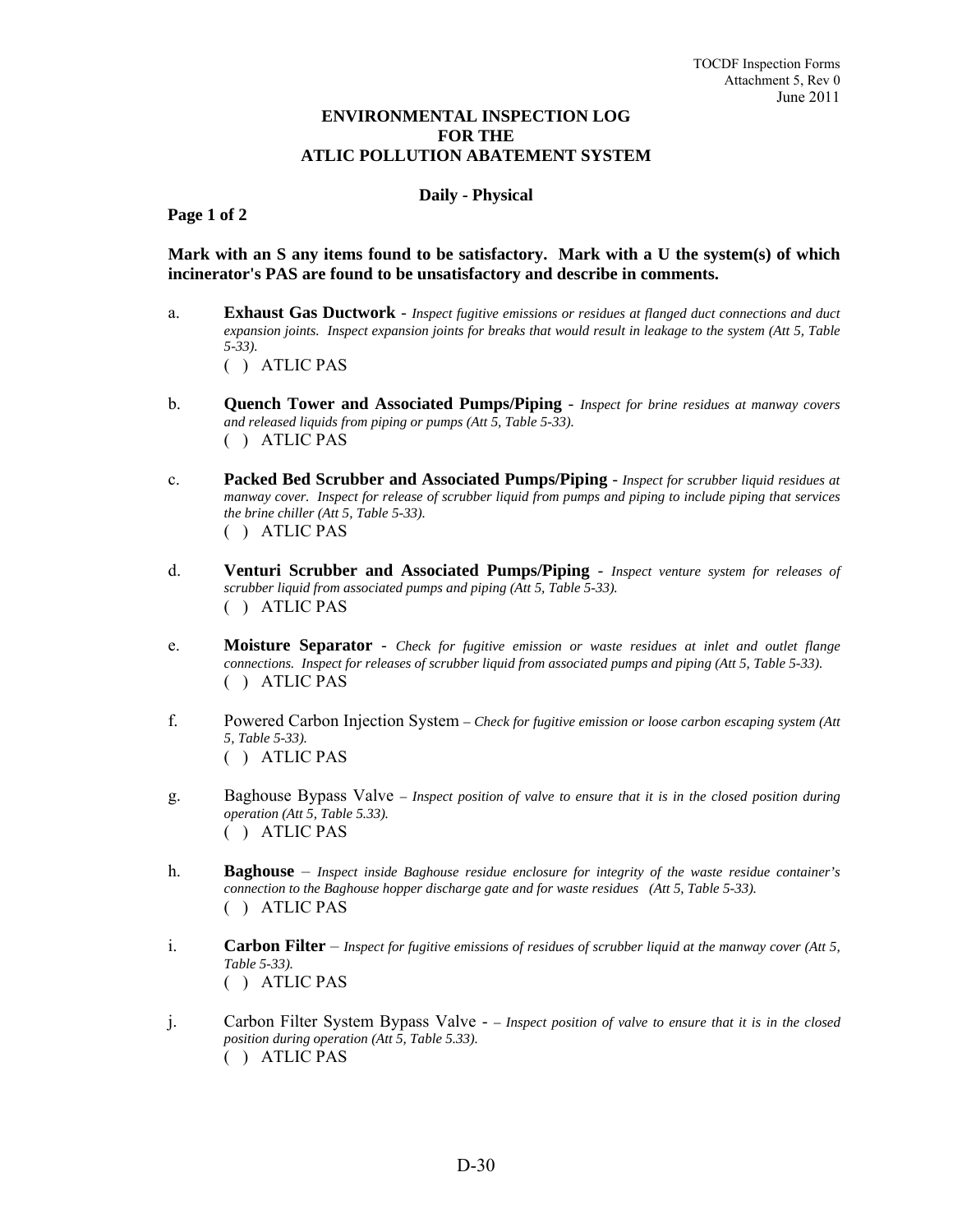- k. **PAS Blower** *Inspect for excessive vibrations and loss of lubricant (Att 5, Table 5-33).* ( ) ATLIC PAS
- l. **Scrubber Effluent Handling System** *Inspect brine transfer line and associated pumps for leaks at pump seals and flanged pipe fittings. Inspect for swaying pipe system during operation (Att 5, Table 5- 33).*  ( ) ATLIC PAS

 Describe corrective actions taken, including any work orders (by number) generated to address conditions found to be unsatisfactory. **Document any abnormal conditions associated with the above inspection criteria.**

| <b>SYSTEM</b> | WORK REQUEST NO.               | <b>EQUIPMENT</b> | <b>INTERIM ACTIONS OR</b><br><b>REQUEST DESCRIPTION</b> |  |  |  |
|---------------|--------------------------------|------------------|---------------------------------------------------------|--|--|--|
|               |                                |                  |                                                         |  |  |  |
|               |                                |                  |                                                         |  |  |  |
|               |                                |                  |                                                         |  |  |  |
|               |                                |                  |                                                         |  |  |  |
|               |                                |                  |                                                         |  |  |  |
|               |                                |                  |                                                         |  |  |  |
|               |                                |                  |                                                         |  |  |  |
|               |                                |                  |                                                         |  |  |  |
|               | COMMENTS AND OTHER INFORMATION |                  |                                                         |  |  |  |
|               |                                |                  |                                                         |  |  |  |
|               |                                |                  |                                                         |  |  |  |
|               |                                |                  |                                                         |  |  |  |
|               |                                |                  |                                                         |  |  |  |
|               |                                |                  |                                                         |  |  |  |

Inspector Print / Sign: Date Date Date Time

 $\overline{\phantom{a}}$  , which is a set of the set of the set of the set of the set of the set of the set of the set of the set of the set of the set of the set of the set of the set of the set of the set of the set of the set of th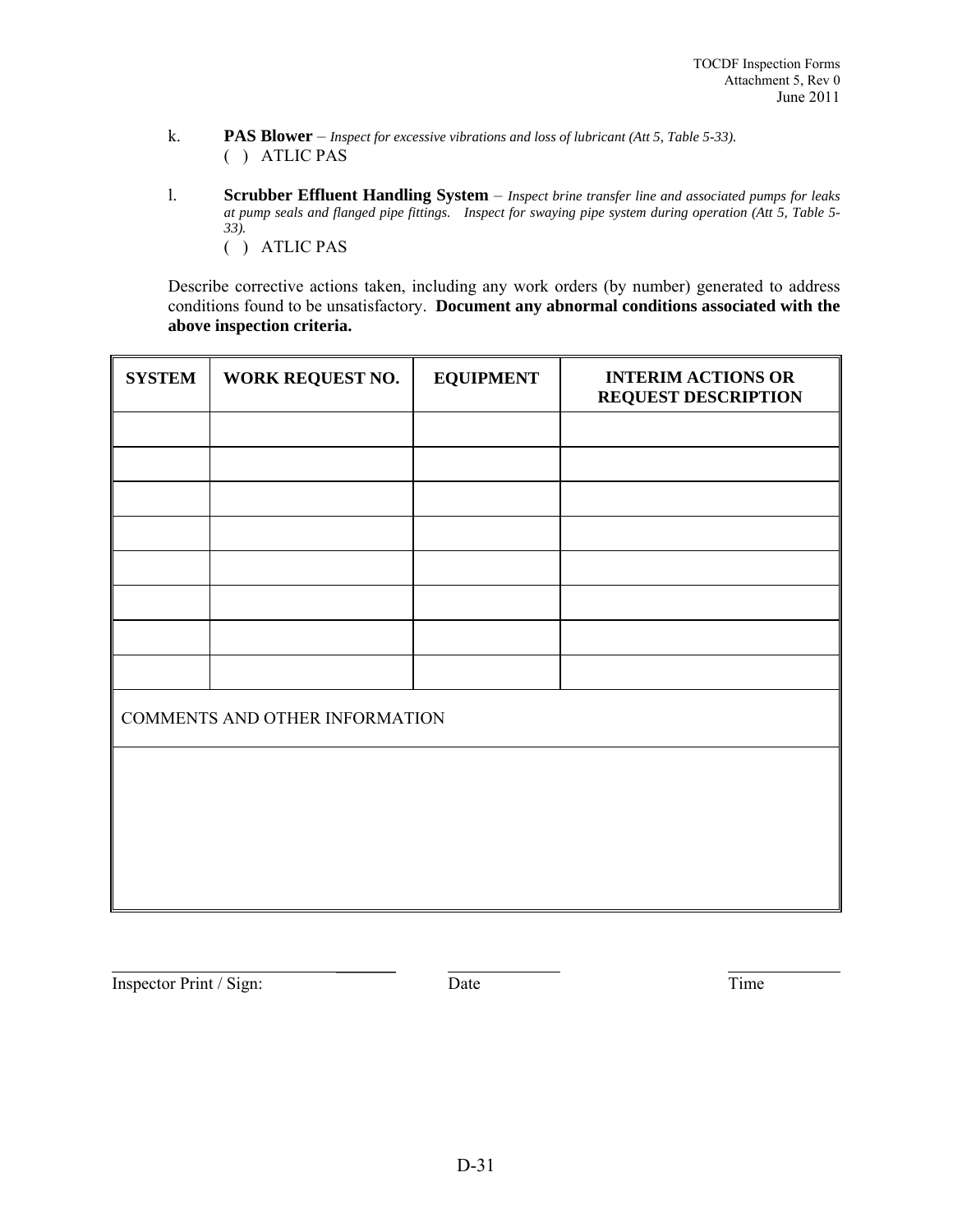#### **ENVIRONMENTAL INSPECTION LOG FOR THE ATLIC TOXIC AREA TANKS**

#### **Daily**

- 1. Mark with a  $\checkmark$  whether inspection is being performed through the use of: Closed Circuit TV (), or In-Person ( ).
- 2. **Mark with an S any items found to be satisfactory. Mark unsatisfactory items with a U and describe unsatisfactory conditions in comments.**
	- a. **Level Indicators and Transmitters** *Check level indicator transmitters for proper operation at control panel (Att 5, Table 5-37).*

| LCS-8511 | NSF-8514 | LCS-8516 | LCS-8534 | SDS-8523 |
|----------|----------|----------|----------|----------|

b. **Tank Structure** - *Visually inspect for major corroded areas, discolored, or blistered surface coating, buckles or bulges in tank, corrosion around foundation, and evidence of overtopping (Att 5, Table 5-37).*   $( \ )$   $( \ )$   $( \ )$   $( \ )$   $( \ )$   $( \ )$ 

| LCS-8511 | NSF-8514 | LCS-8516 | LCS-8534 | SDS-8523 |
|----------|----------|----------|----------|----------|

| c. |                                               | <b>Tank Area - Visually inspect for evidence of waste residue on floor (Att 5, Table 5-37).</b> |                            |                                               |          |
|----|-----------------------------------------------|-------------------------------------------------------------------------------------------------|----------------------------|-----------------------------------------------|----------|
|    | $\left( \begin{array}{c} \end{array} \right)$ | $\begin{pmatrix} 1 & 1 \\ 1 & 1 \end{pmatrix}$                                                  | $\overline{(\phantom{a})}$ | $\left( \begin{array}{c} \end{array} \right)$ |          |
|    | LCS-8511                                      | NSF-8514                                                                                        | LCS-8516                   | LCS-8534                                      | SDS-8523 |

d. **Tank Supports** - *Visually inspect for discolored or blistered surface coating and corroded areas (Att 5, Table 5-37).*   $( \ )$  ( ) ( ) ( ) ( )

LCS-8511 NSF-8514 LCS-8516 LCS-8534 SDS-8523

e. **Pipe System, Valves and Pumps** - *Visually inspect for leaks, vibration or swaying of pipe systems, missing pump anchor bolts (Att 5, Table 5-37).*  $( \ )$   $( \ )$   $( \ )$   $( \ )$   $( \ )$   $( \ )$ 

 LCS-8511 NSF-8514 LCS-8516 LCS-8534 SDS-8523 e. **Toxic Area Sump** - *Visually inspect for presence of liquid in sump by observing the status of sump's* 

|                                               | liquid level indicator. (Att 5, Table 5-37).  |          |          |          |
|-----------------------------------------------|-----------------------------------------------|----------|----------|----------|
| $\left( \begin{array}{c} \end{array} \right)$ | $\left( \begin{array}{c} \end{array} \right)$ |          |          |          |
| LCS-8511                                      | NSF-8514                                      | LCS-8516 | LCS-8534 | SDS-8523 |

3. Describe corrective actions taken, including any work orders (by number) generated to address conditions found to be unsatisfactory. **Document any abnormal conditions associated with the above inspection criteria.**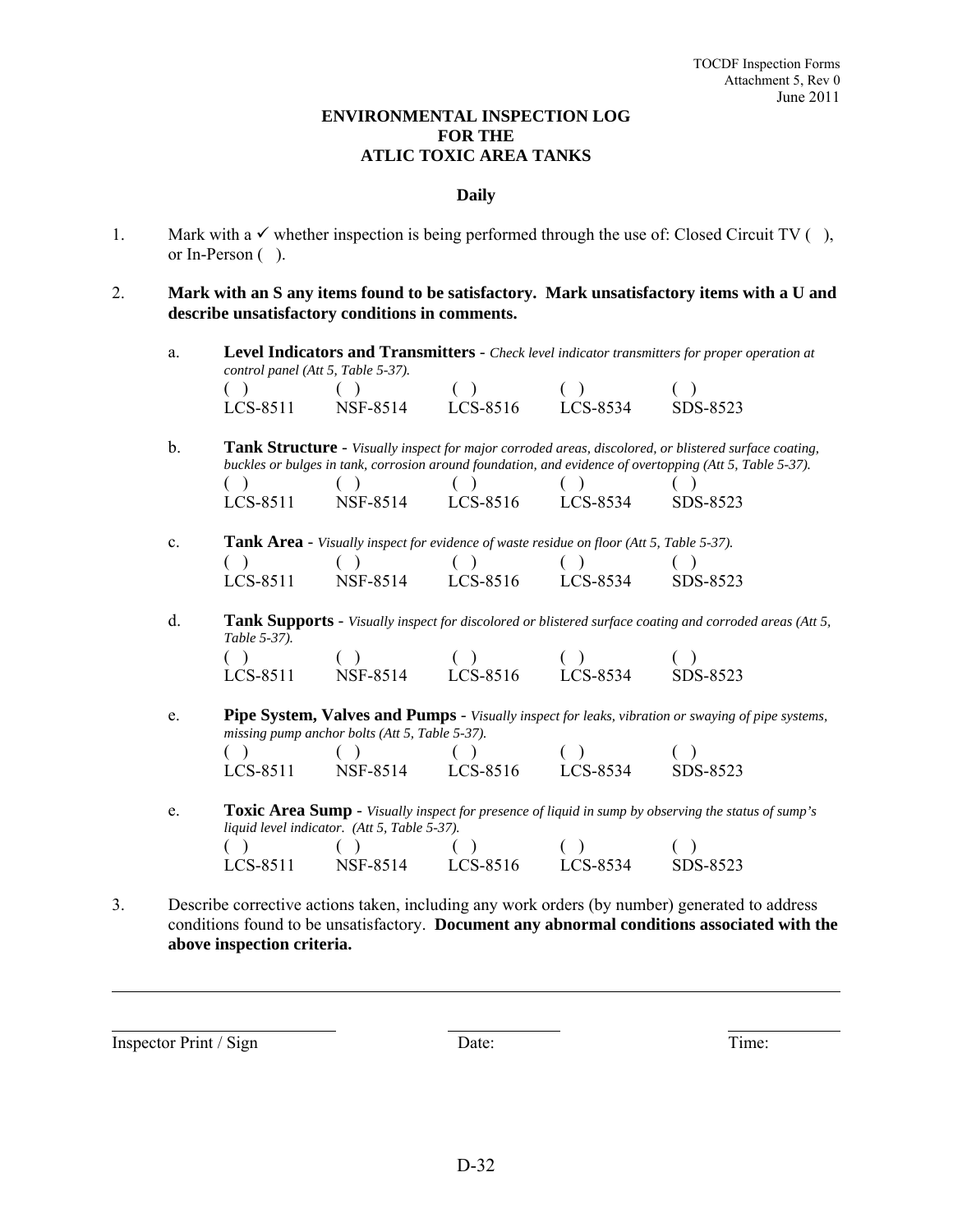#### **ENVIRONMENTAL INSPECTION LOG FOR THE ATLIC VENTILATION CARBON FILTER SYSTEM PERFORMED BY THE CON-OP Daily**

**1. Record the value of all pressure differential and flow rate readings, satisfactory and unsatisfactory for all on-line filter units. For any monitoring systems at Midbed in Alarm columns, circle Yes or No as appropriate.**

| Filter Unit       | ACAMS/MINCAMS in alarm or<br>DAAMS only Station |         |                  | Overall Filter<br><b>Unit Pressure</b><br>Differential <sup>3</sup> | Filter Unit<br>$Blower^4$<br>(CFM) |
|-------------------|-------------------------------------------------|---------|------------------|---------------------------------------------------------------------|------------------------------------|
|                   |                                                 |         |                  | (inches WC)                                                         |                                    |
|                   | $V$ estibule <sup>1</sup>                       | $1st^2$ | 2nd <sup>2</sup> |                                                                     |                                    |
| Filter 8441 $( )$ | Yes/No                                          | Yes/No  | Yes/No           |                                                                     |                                    |
| Filter $8363$ ()  | Yes/No                                          | Yes/No  | Yes/No           |                                                                     |                                    |
| Filter $8364$ ()  | Yes/No                                          | Yes/No  | Yes/No           |                                                                     |                                    |

1 For Vestibules, review DAAMS results from previous day. Verify results are less than 0.5 VSL for GA and 0.4 VSL for L. If so circle no. 2 The monitoring systems alarm at the levels specified in the Agent Monitoring Plan **(Attachment 22a)**.

- For filter banks monitoring information is observed to verify that no agent breakthrough for the  $1<sup>st</sup>$  and  $2<sup>nd</sup>$  carbon banks has occurred. Monitoring of Vestibules performed with DAAMS. Monitoring of  $2<sup>nd</sup>$ carbon bed performed with DAAMS only until breakthrough at 1<sup>st</sup> carbon bed; then NRT monitoring is performed. Second bed inspection not applicable until NRT monitoring begins (i.e., after breakthrough at 1st bed has occurred). Breakthrough is defined as any confirmed reading equal to or greater than or equal to 1 VSL GA or  $\geq 0.4$  VSL for Lewisite.
- Record value and verify that differential pressure did not exceed 12" w.c. (*to determine if plugging of any carbon filter bank has occurred*) *(Att 5, Table 5-35). Note value is the alarm setpoint.*
- 4 Record value and verify an inlet flow greater than or equal to 4,730 CFM (*to determine if blower performance has deteriorated*) *(Att 5, Table 5-35). Note value is the alarm setpoint.*
- 2. Describe corrective actions taken, including any work orders (by number) generated to address conditions found to be unsatisfactory. **Document any abnormal conditions associated with the above inspection criteria.**

Inspector Print / Sign: Date: Date: Time: Time: Time: Time: Time: Time: Time: Time: Time: Time: Time: Time: Time: Time: Time: Time: Time: Time: Time: Time: Time: Time: Time: Time: Time: Time: Time: Time: Time: Time: Time: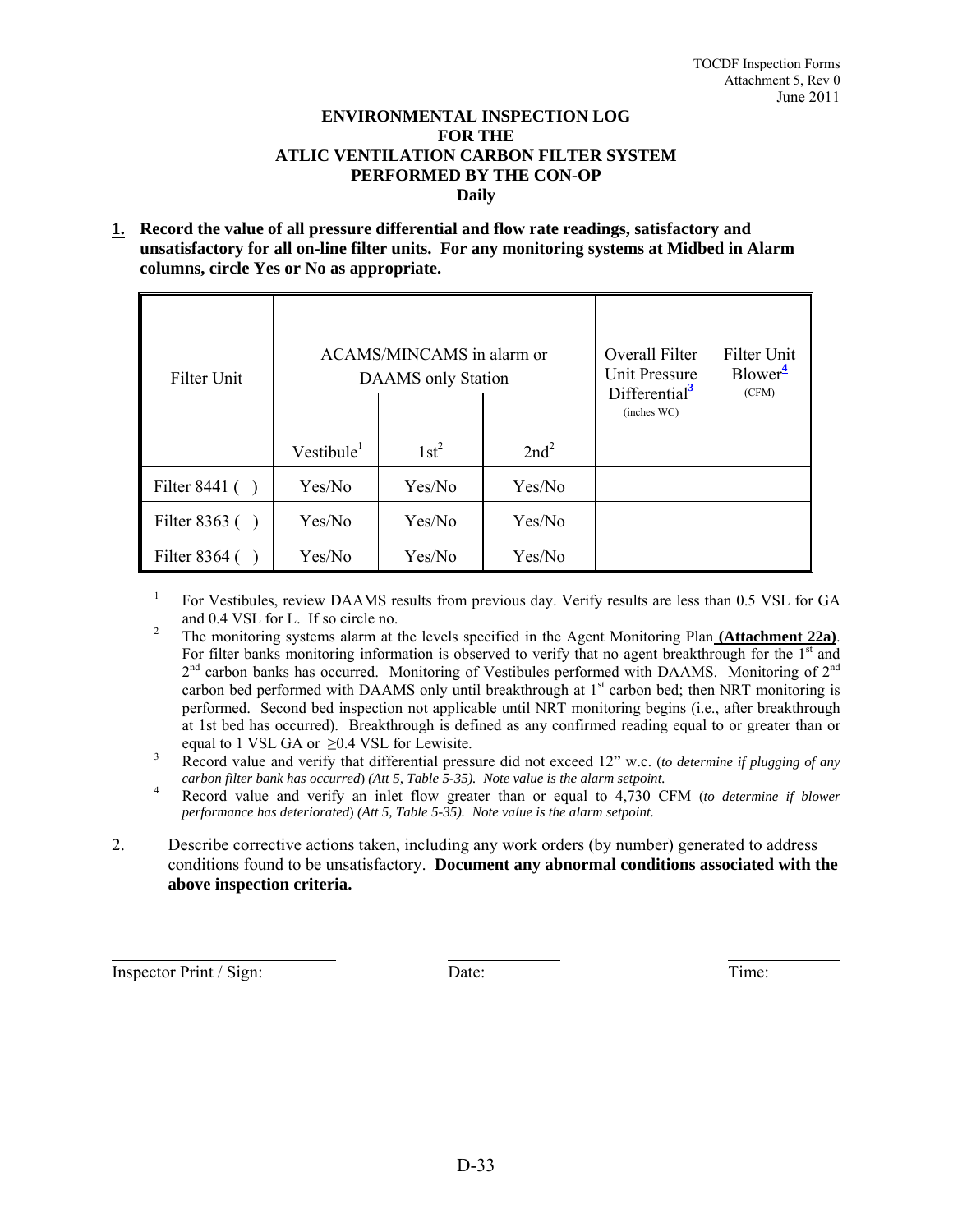#### **DAILY ENVIRONMENTAL INSPECTION LOG FOR ATLIC TON CONTAINER GLOVE BOX**

#### **Daily - Physical**

#### 1. **Mark with an S any items found to be satisfactory. Mark unsatisfactory items with a U and describe unsatisfactory conditions in comments.**

a. **Glove-box Gloves** - *Visually inspect gloves and their penetration seals/gaskets for cracks, holes or tears. Ensure labeled service life of the glove has not expired (Att 5, Table 5-31).* 

( ) GLBX-8501 ( ) GLBX-8502

b. **Glove-box Pressure** - *Document Glove-box pressure reading to ensure negative pressure is maintained within the glove-box whenever a ton container or waste is present. Ensure gloveboxes holding ton containers are operating at a minimum negative pressure of 0.25 in-w.c. (Att 5, Table 5-31).* 

( ) GLBX-8501 ( ) GLBX-8502

- c. **Glove-box Interior**  *Inspect interior of glove-box through the observation windows to determine if connections to ton container, valves and piping are leaking. Observe for presence of liquids (Att 5, Table 5-31).* 
	- ( ) GLBX-8501 ( ) GLBX-8502

2. Describe corrective actions taken, including any work orders (by number) generated to address conditions found to be unsatisfactory. **Document any abnormal conditions associated with the above inspection criteria.**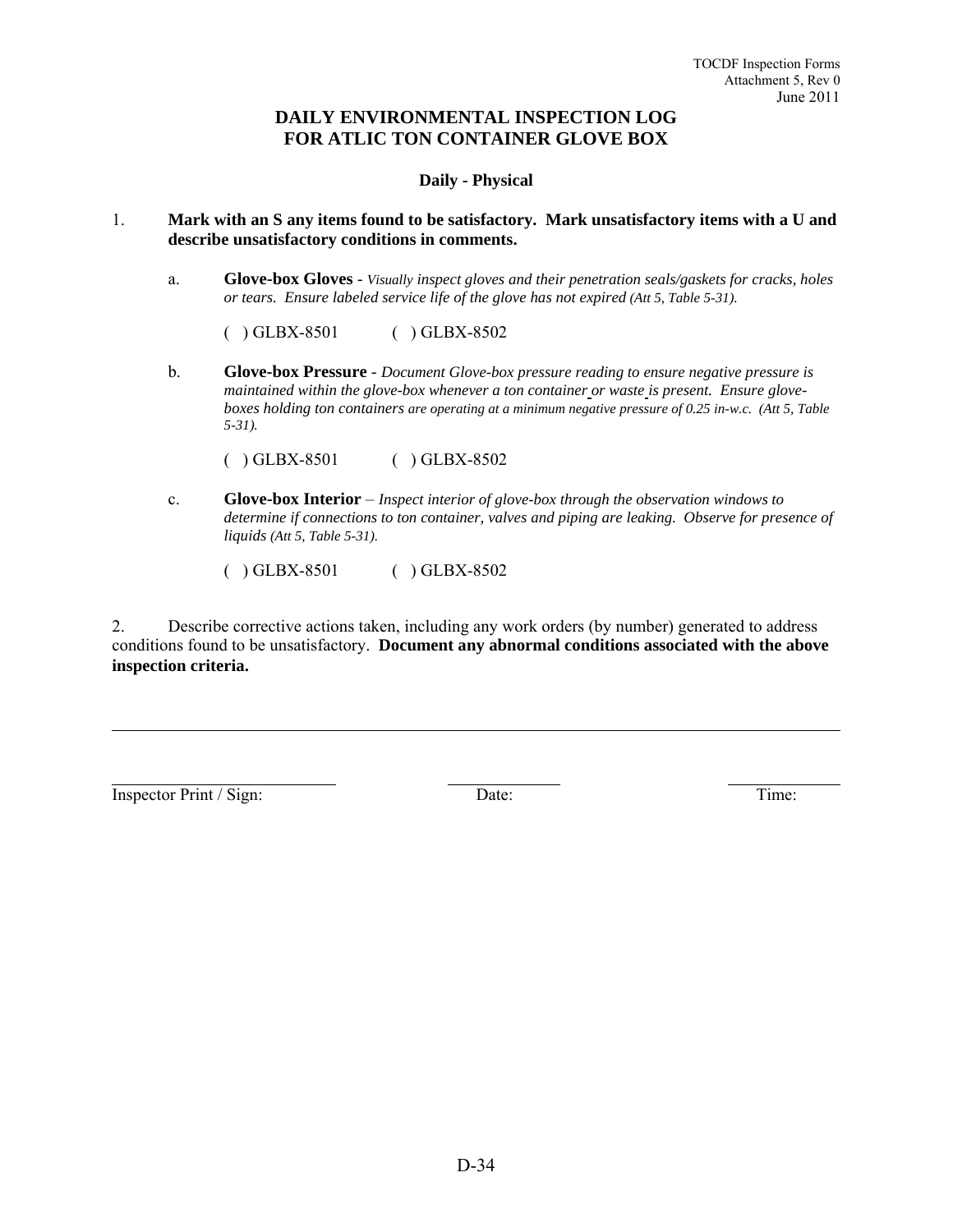#### **ENVIRONMENTAL INSPECTION LOG FOR THE ATLIC LOAD/UNLOAD AREAS**

#### **Daily**

#### **Mark with an S any items found to be satisfactory. Mark area found to be unsatisfactory with a U and describe unsatisfactory conditions in comments.**

- ( ) **Igloo 1639 Load/Unload Areas** *Visually inspect for discolored and stained soil/concrete, spilled residues of hazardous waste. (Att. 5, Table 5-38)*
- **( ) ATLIC PAS Blowdown Load Area -** *Visually inspect for discolored and stained soil/concrete, spilled residues of hazardous waste. (Att. 5, Table 5-38)*

 Describe corrective actions taken, including any work orders (by number) generated to address conditions found to be unsatisfactory. **Document any abnormal conditions associated with the above inspection criteria.**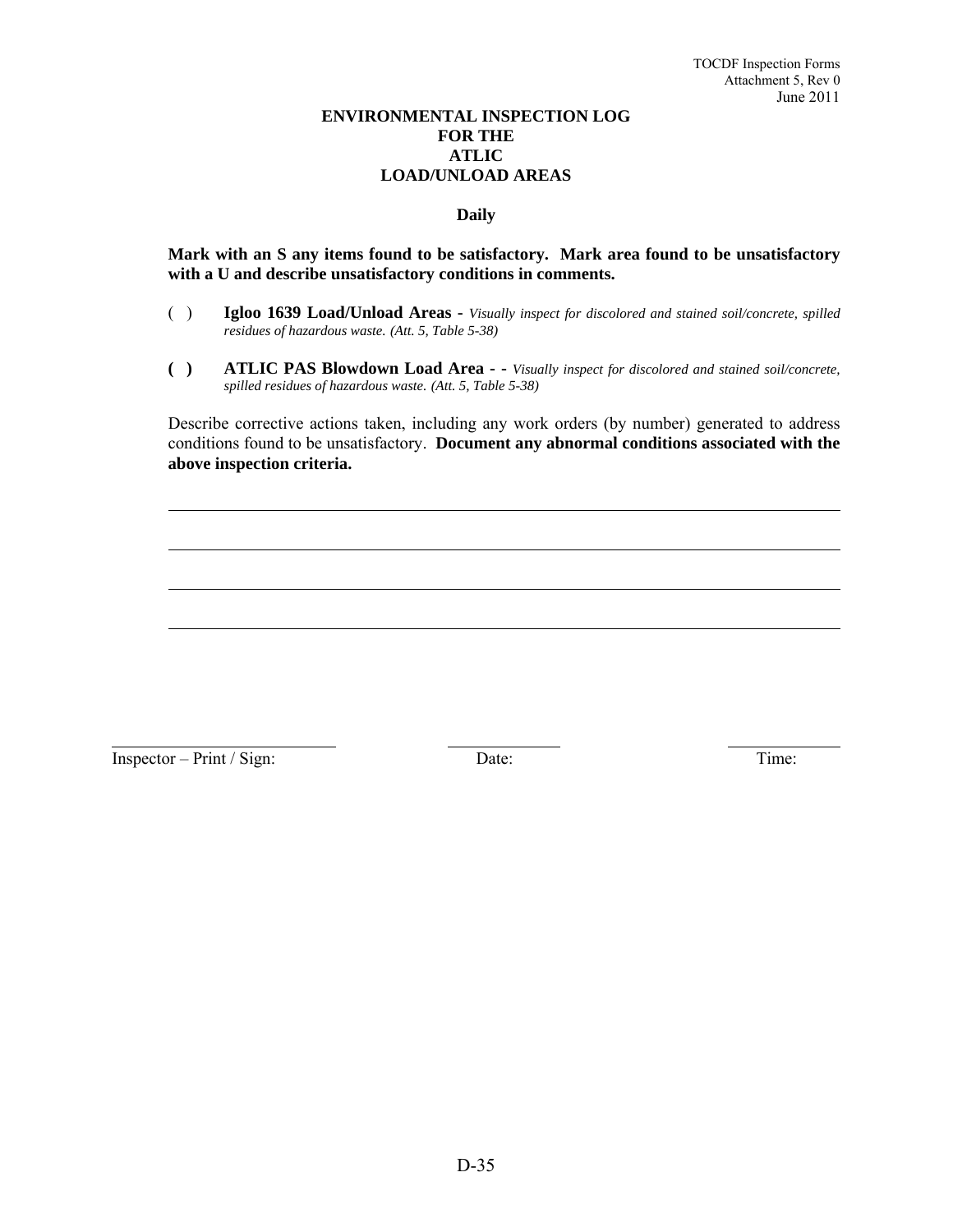# **WEEKLY ENVIRONMENTAL INSPECTIONS**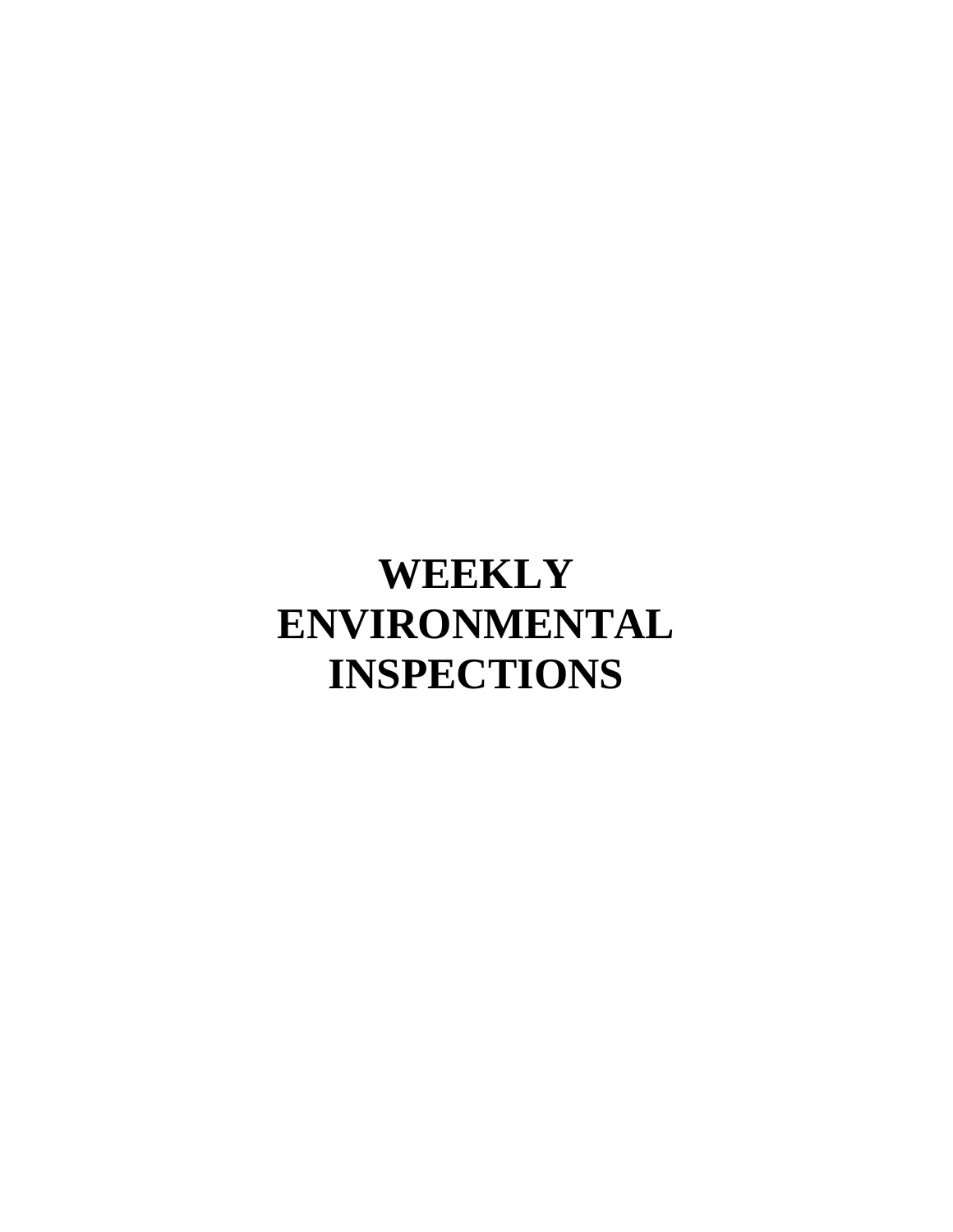# **ENVIRONMENTAL INSPECTION LOG FOR THE CONTAINER HANDLING BUILDING (CHB) & SECONDARYCONTAINMENT SYSTEMS (Overpacks)**

#### **SECTION 1** (To be filled out daily and turned in weekly - Physical) Week Ending Week Ending (Sunday)

Overpack(s) in storage more than 7 days will be monitored on day seven and every seventh day thereafter (list by overpack number). Record weekly monitoring results of overpacks listed (agent detected = +, agent not detected = -) *(Att 5, Table 5-4).*

|                 | <b>TUESDAY</b><br><b>MONDAY</b> |                              | WEDNESDAY<br><b>THURSDAY</b> |                              | <b>FRIDAY</b>      |                              | <b>SATURDAY</b>    |                              | <b>SUNDAY</b>      |                              |                    |                              |                    |                              |
|-----------------|---------------------------------|------------------------------|------------------------------|------------------------------|--------------------|------------------------------|--------------------|------------------------------|--------------------|------------------------------|--------------------|------------------------------|--------------------|------------------------------|
|                 | Overpack<br>Number              | Monitoring<br><b>Results</b> | Overpack<br>Number           | Monitoring<br><b>Results</b> | Overpack<br>Number | Monitoring<br><b>Results</b> | Overpack<br>Number | Monitoring<br><b>Results</b> | Overpack<br>Number | Monitoring<br><b>Results</b> | Overpack<br>Number | Monitoring<br><b>Results</b> | Overpack<br>Number | Monitoring<br><b>Results</b> |
|                 |                                 |                              |                              |                              |                    |                              |                    |                              |                    |                              |                    |                              |                    |                              |
|                 |                                 |                              |                              |                              |                    |                              |                    |                              |                    |                              |                    |                              |                    |                              |
|                 |                                 |                              |                              |                              |                    |                              |                    |                              |                    |                              |                    |                              |                    |                              |
|                 |                                 |                              |                              |                              |                    |                              |                    |                              |                    |                              |                    |                              |                    |                              |
|                 |                                 |                              |                              |                              |                    |                              |                    |                              |                    |                              |                    |                              |                    |                              |
|                 |                                 |                              |                              |                              |                    |                              |                    |                              |                    |                              |                    |                              |                    |                              |
|                 |                                 |                              |                              |                              |                    |                              |                    |                              |                    |                              |                    |                              |                    |                              |
|                 |                                 |                              |                              |                              |                    |                              |                    |                              |                    |                              |                    |                              |                    |                              |
|                 |                                 |                              |                              |                              |                    |                              |                    |                              |                    |                              |                    |                              |                    |                              |
|                 |                                 |                              |                              |                              |                    |                              |                    |                              |                    |                              |                    |                              |                    |                              |
|                 |                                 |                              |                              |                              |                    |                              |                    |                              |                    |                              |                    |                              |                    |                              |
| $#$ of ONCs     |                                 |                              |                              |                              |                    |                              |                    |                              |                    |                              |                    |                              |                    |                              |
|                 |                                 |                              |                              |                              |                    |                              |                    |                              |                    |                              |                    |                              |                    |                              |
|                 |                                 |                              |                              |                              |                    |                              |                    |                              |                    |                              |                    |                              |                    |                              |
| <b>Initials</b> |                                 |                              |                              |                              |                    |                              |                    |                              |                    |                              |                    |                              |                    |                              |
| <b>Date</b>     |                                 |                              |                              |                              |                    |                              |                    |                              |                    |                              |                    |                              |                    |                              |

**Note: Overpacks with positive readings require priority processing.** 

Number of overpacks in storage (maximum = 48) *(Att 5, Table 5-4).*

Inspector Print / Sign: Date: Time: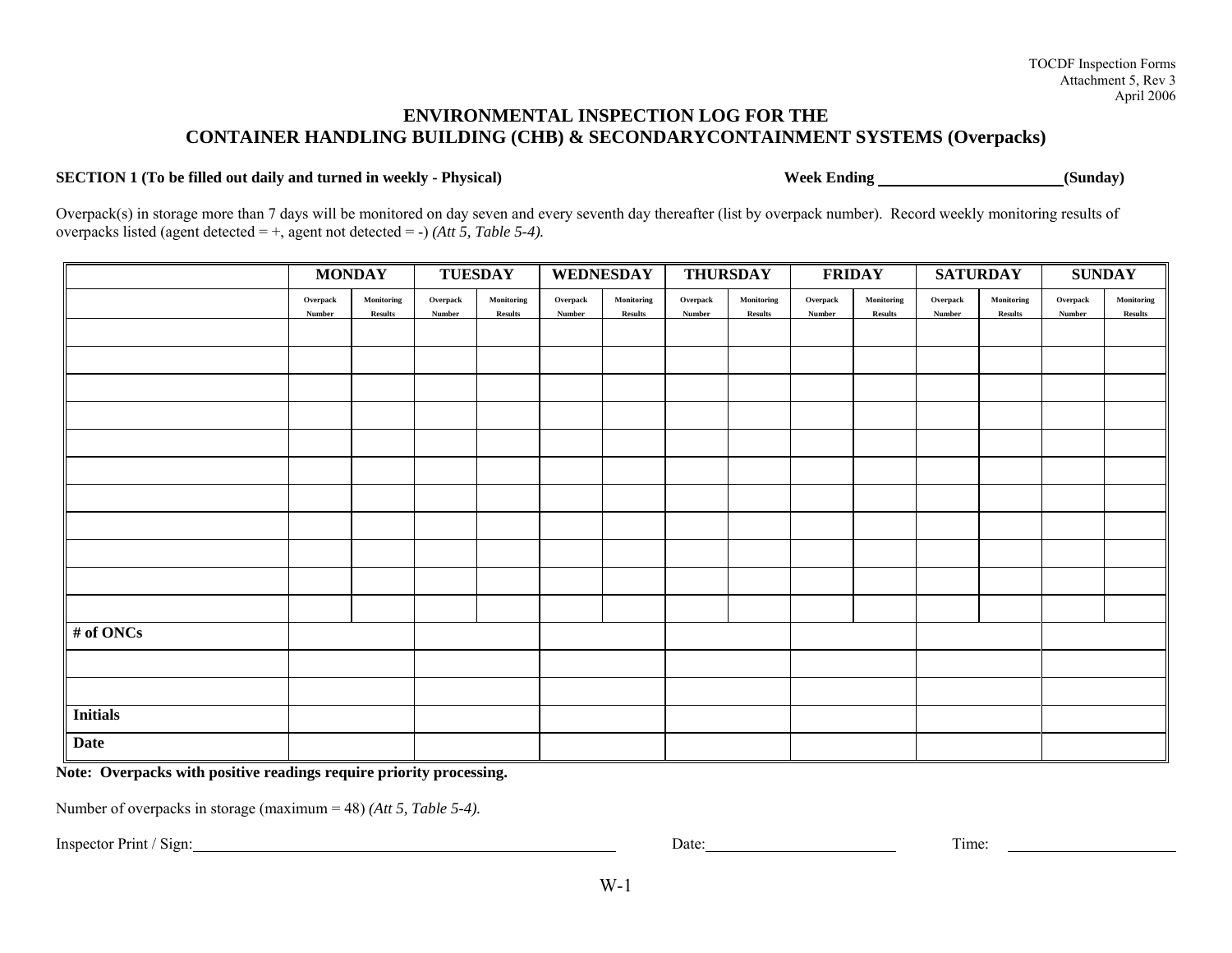#### **ENVIRONMENTAL INSPECTION LOG FOR THE CONTAINER HANDLING BUILDING & SECONDARY CONTAINMENT SYSTEMS**

#### **Weekly - Physical**

#### **SECTION 2**

- a. **Mark with an S any items found to be satisfactory. Mark with a U any items found to be unsatisfactory and describe unsatisfactory conditions in comments.**
	- i. **( ) Overpack (ONC) Annual Integrity Test** *ONCs are subject to an integrity test to determine their ability to contain agent vapors prior to being placed into service and on an annual basis thereafter. Verify annual test has been accomplished by viewing the stenciled date due on the ONC (i.e. 10/04 (in 4" letters)). (Att 5, Table 5-4).*
	- ii. ( ) **Overpack label** *Inspect all overpacks in storage to ensure they are correctly labeled (Att 5, Table 5-4).*
	- iii. ( ) **Material Handling Equipment** *Observe material handling equipment during operation to determine any loss of performance (Att 5, Table 5-4).*
	- iv. ( ) **Storage Base (Floor, trenches, sumps)** *floors, trenches and sumps for cracks, gaps in the concrete or concrete coating (Att 5, Table 5-4).*
	- v. ( ) **General Area** *Inspect the ONC storage area for apparent spills or leaks from overpacks (Att 5, Table 5-4).*
- *NOTE: CHB personnel will control the flow of overpacks to be managed on a first-in/first-out basis and that they will not normally remain in the CHB for greater than 24 hours prior to processing (Att 12, 12.8.5).*
- b. Describe corrective actions taken, including any work orders (by number) generated to address conditions found to be unsatisfactory. **Document any abnormal conditions associated with the above inspection criteria.**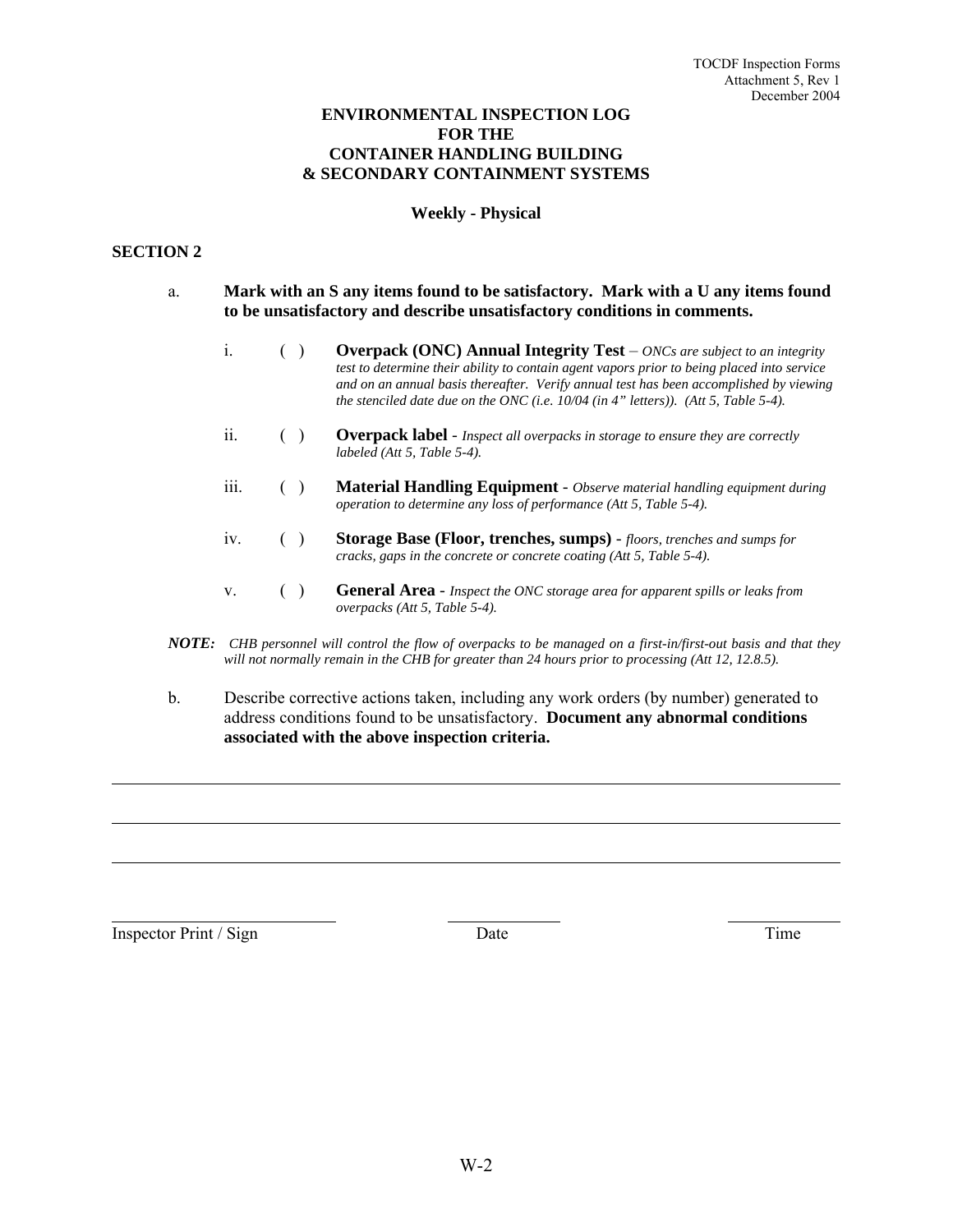#### **ENVIRONMENTAL INSPECTION LOG FOR TMA "C" AIRLOCK**

#### **Weekly - Visual**

(when an overpack is in storage):

- a. **Mark with an S any items found to be satisfactory. Mark with a U any items found to be unsatisfactory and describe any unsatisfactory conditions in comments.** *Inspection to be performed by visual inspection through the observation corridor window (Att 5, Table 5-1).*
	- i. ( ) **Containers in Storage (maximum number of overpacks allowed = 1)**
	- ii. ( ) **Container Labels** *Inspect overpack in storage to ensure it is correctly labeled (Att 5, Table 5-6).*
	- iii. ( ) **Material Handling Equipment** *Observe material handling equipment during operation to determine any loss of performance (Att 5, Table 5-6).*
	- iv. ( ) **Storage Base (floor, sumps)** *Inspect floors, trenches and sumps for cracks, gaps in the concrete or concrete coating (Att 5, Table 5-6).*
	- v. ( ) **General Area** *Inspect the ONC storage area for apparent spills or leaks from the overpack (Att 5, Table 5-6).*
- b. Describe corrective actions taken, including any work orders (by number) generated to address conditions found to be unsatisfactory. **Document any abnormal conditions associated with the above inspection criteria.**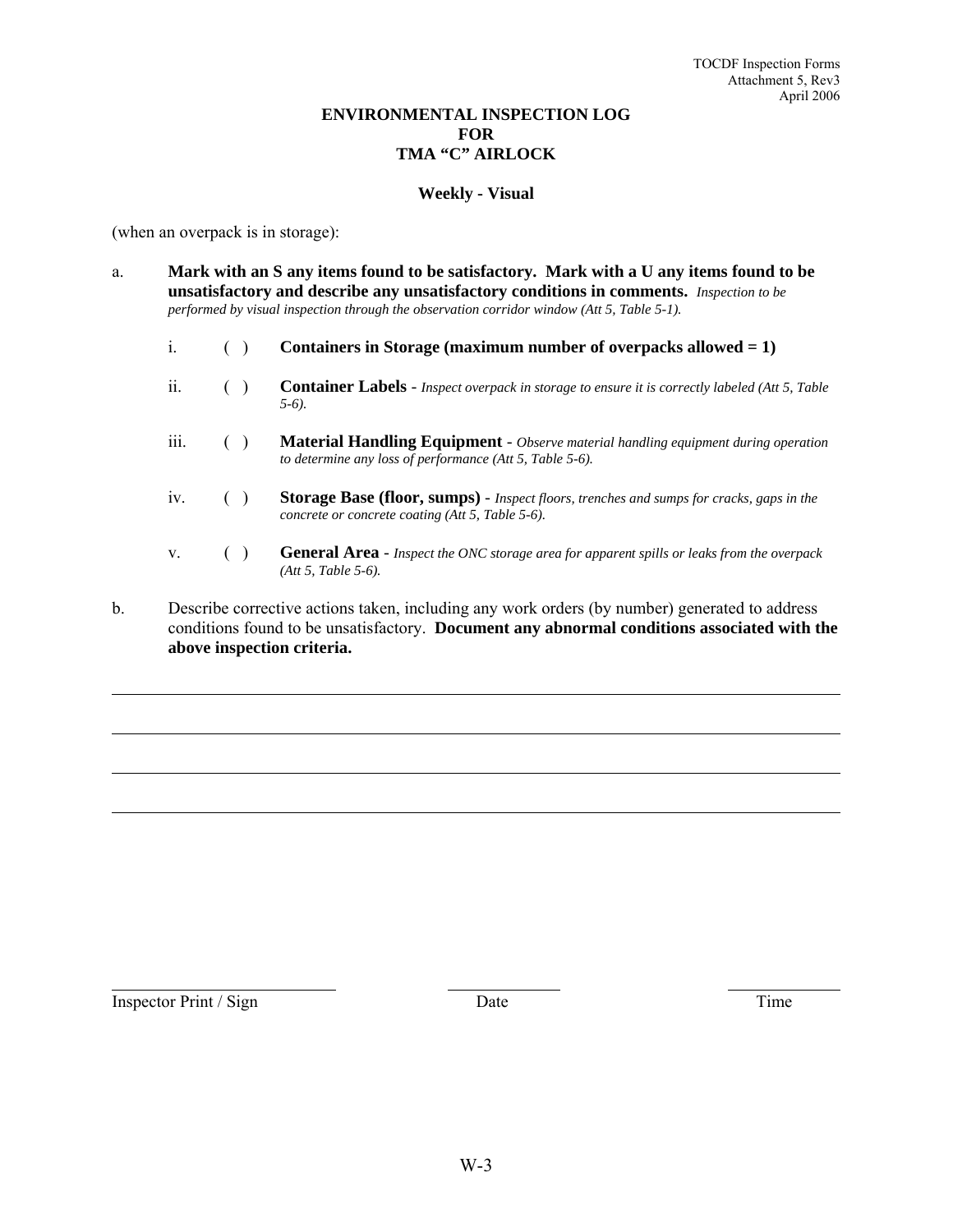#### **ENVIRONMENTAL INSPECTION LOG FOR TMA DECON A/B AREA**

#### **Weekly - Visual**

(when an overpack is in storage):

- a. **Mark with an S any items found to be satisfactory. Mark with a U any items found to be unsatisfactory and describe any unsatisfactory conditions in comments.** *Inspection to be performed by visual inspection (e.g., CCTV) (Att 5, Table 5-1).*
	- i. ( ) **Containers in Storage (maximum number of overpacks allowed = 1)**
	- ii. ( ) **Container Labels** *Inspect overpack in storage to ensure it is correctly labeled (Att 5, Table 5-6).*
	- iii. ( ) **Material Handling Equipment** *Observe material handling equipment during operation to determine any loss of performance (Att 5, Table 5-6).*
	- iv. ( ) **Storage Base (floor, sumps)** *Inspect floors, trenches and sumps for cracks, gaps in the concrete or concrete coating (Att 5, Table 5-6).*
	- v. ( ) **General Area** *Inspect the ONC storage area for apparent spills or leaks from the overpack. (Att 5, Table 5-6).*
- b. Describe corrective actions taken, including any work orders (by number) generated to address conditions found to be unsatisfactory. **Document any abnormal conditions associated with the above inspection criteria.**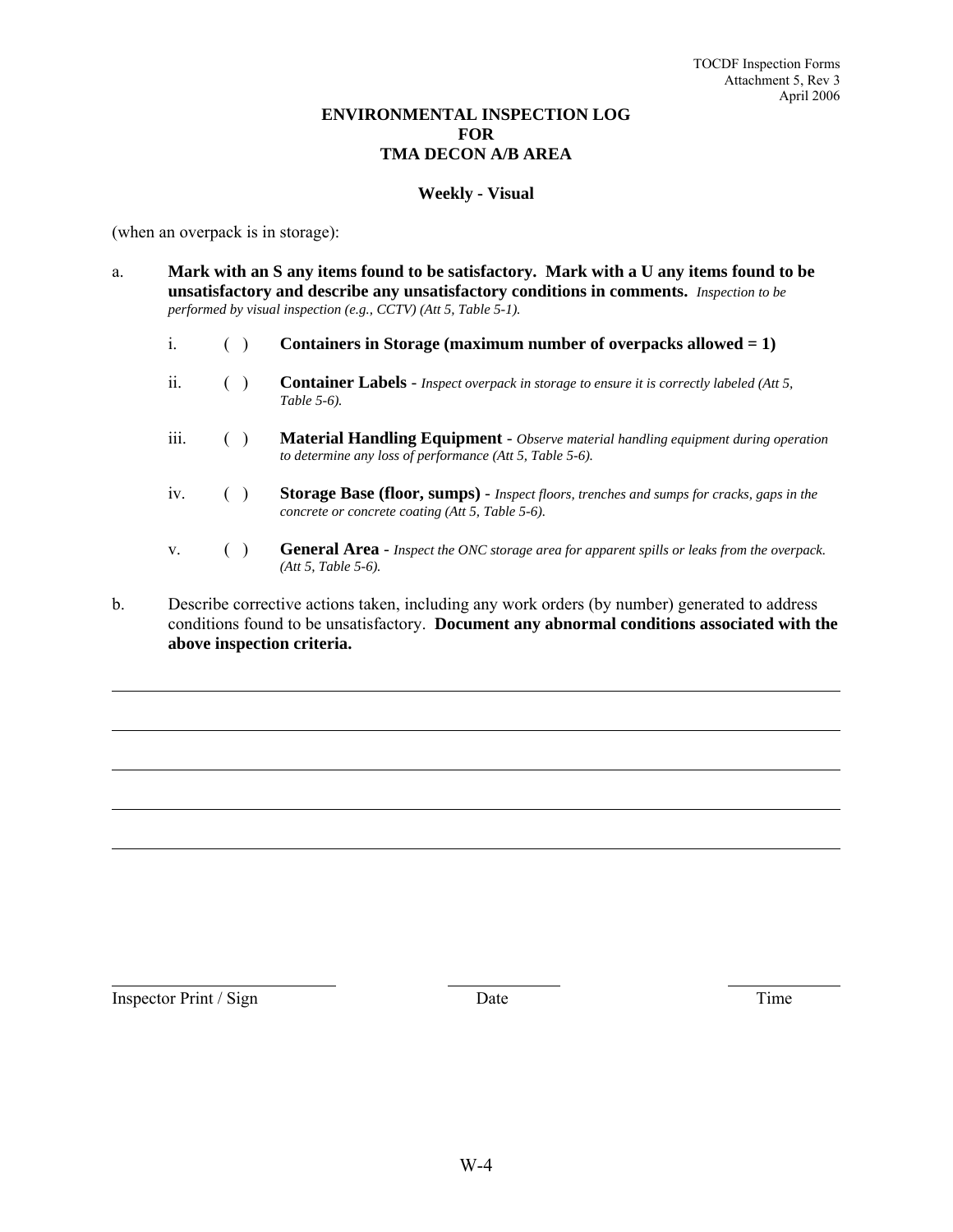#### **ENVIRONMENTAL INSPECTION LOG FOR TMA CONTAINER STORAGE**

#### **Weekly - Physical**

- a. **Mark with an S any items found to be satisfactory. Mark with a U any items found to be unsatisfactory and describe unsatisfactory conditions in comments.**
	- i. ( ) **Volume of Containers in Storage**  *maximum allowed = 2,200 gallons (Att 5, Table 5-5).*
	- ii. ( ) **Container Labels** *Inspect all containers in storage to ensure they are correctly labeled (Att 5, Table 5-5).*
	- iii. ( ) **Material Handling Equipment** *Observe material handling equipment during operation to determine any loss of performance (Att 5, Table 5-5).*
	- iv. ( ) **Integrity of Containers** *Inspect the containers for deterioration (i.e., rupture, corrosion, released material, etc.) (Att 5, Table 5-5).*
	- v. ( ) **Storage Base (floor, sumps)** *Inspect the floor and sumps for cracks and gaps in the concrete or the concrete coating (Att 5, Table 5-5).*
	- vi. ( ) **General Area** *Inspect the TMA area for apparent spills or leaks from the containers (Att 5, Table 5-5).*
	- vii. ( ) **Closed Containers** *Ensure that all containers covers/closure devices are secured in a closed position so that there are not visible holes, gaps or other open spaces into the interior of the container (Att 5, Table 5-5).*
- b. Describe corrective actions taken, including any work orders (by number) generated to address conditions found to be unsatisfactory. **Document any abnormal conditions associated with the above inspection criteria.**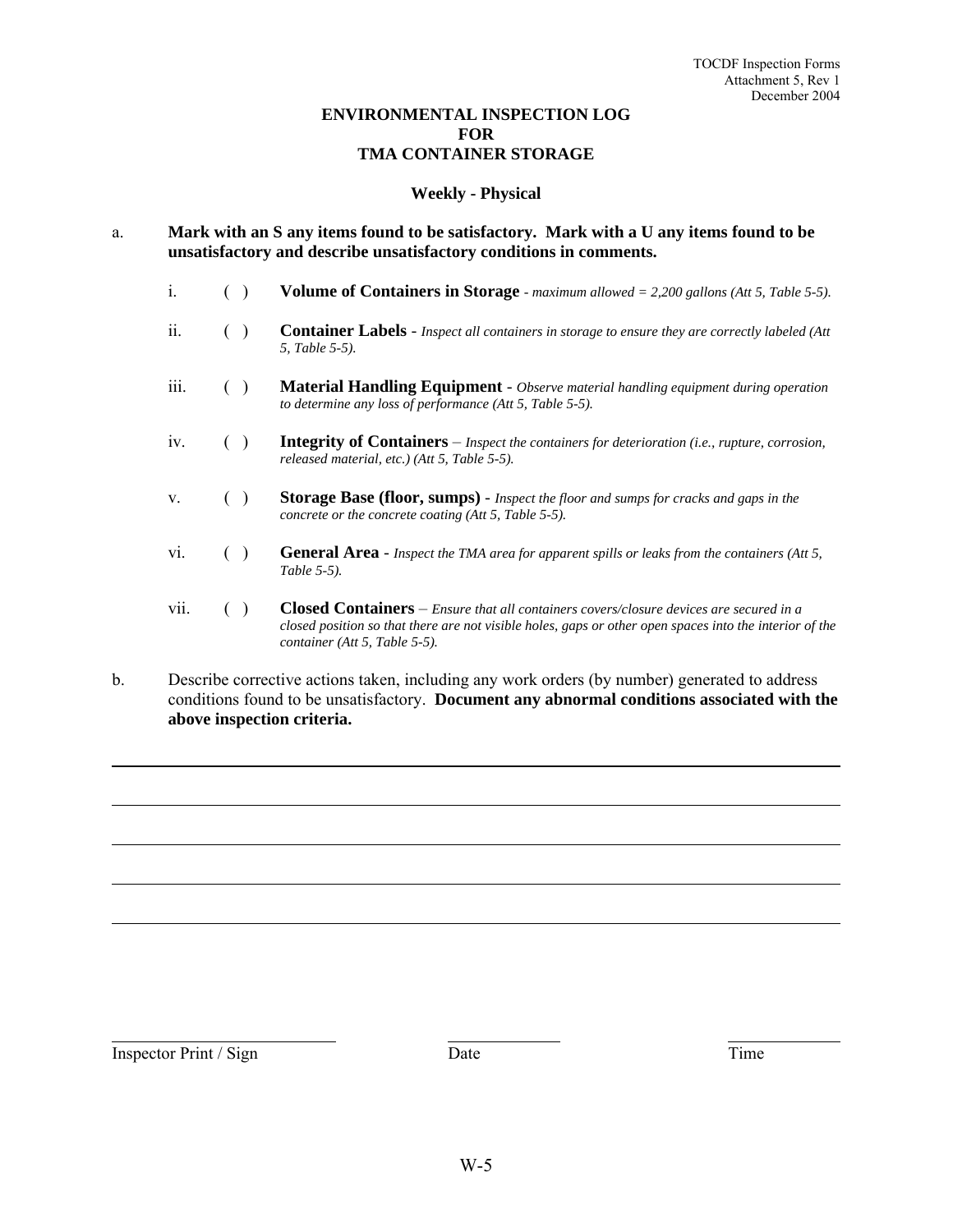#### **WEEKLY ENVIRONMENTAL INSPECTION LOG FOR 24-HOUR INTERMITTENT COLLECTION UNITS AND MDB RCRA PERMITTED SUMPS (CATEGORY A, B, AND A/B AREAS)**

**Weekly - Physical** 

**Week Ending:** 

#### **Page 1 of 2**

**Location Sump Result (S or U) Inspector Print and Sign Date Time**  LIC A/B Airlock SDS-PUMP-180 DFS B Airlock SDS-PUMP-161 111 B Airlock SDS-PUMP-160 111 A Airlock SDS-PUMP-134 LMC SDS-PUMP-179 LMC SDS-PUMP-184 LBSA SDS-PUMP-164 LBSA SDS-PUMP-190 123 B Airlock SDS-PUMP-182 123 A Airlock SDS-PUMP-125 TMA A Area SDS-PUMP-135 TMA A Area SDS-PUMP-154 TMA  $A/B$  Area SDS-PUMP-153 255 B Airlock SDS-PUMP-123 255 A Airlock SDS-PUMP-124 UMC SDS-PUMP-112 UMC SDS-PUMP-113 UMC SDS-PUMP-114 UMC SDS-PUMP-115 UMC SDS-PUMP-116 UMC SDS-PUMP-117 UMC SDS-PUMP-118 UMC SDS-PUMP-169 UMC SDS-PUMP-174 UMC SDS-PUMP-189 ECV SDS-PUMP-108 ECV SDS-PUMP-109 ECV SDS-PUMP-110 ECR A SDS-PUMP-107 ECR B SDS-PUMP-106 MPB SDS-PUMP-145

# **INSPECTION CONTINUED ON NEXT PAGE**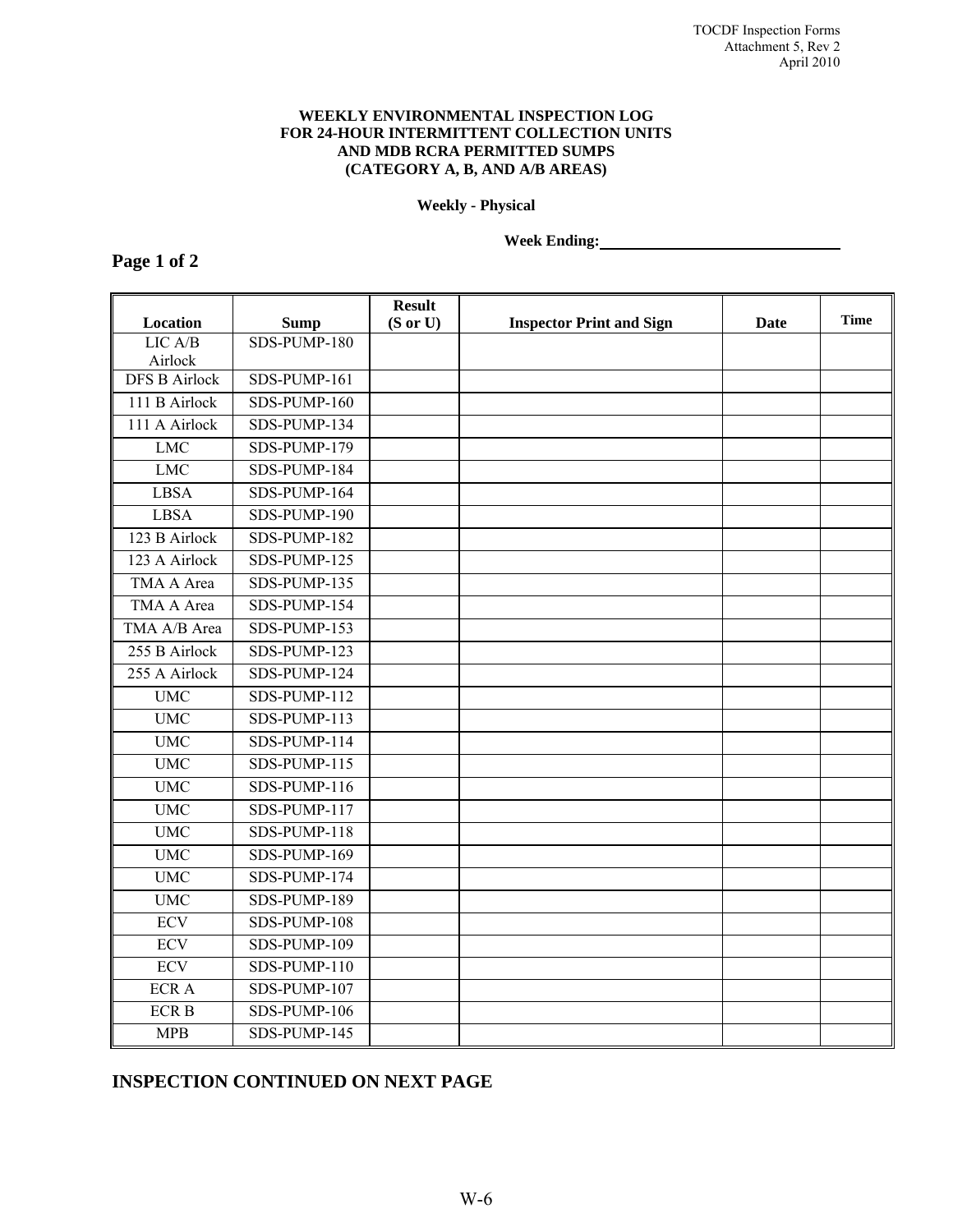| Location      | <b>Sump</b>  | <b>Result</b><br>$(S \text{ or } U)$ | <b>Inspector Print and Sign</b> | Date | <b>Time</b> |
|---------------|--------------|--------------------------------------|---------------------------------|------|-------------|
| <b>MPB</b>    | SDS-PUMP-146 |                                      |                                 |      |             |
| <b>MPB</b>    | SDS-PUMP-147 |                                      |                                 |      |             |
| <b>MPB</b>    | SDS-PUMP-148 |                                      |                                 |      |             |
| <b>MPB</b>    | SDS-PUMP-149 |                                      |                                 |      |             |
| <b>MPB</b>    | SDS-PUMP-168 |                                      |                                 |      |             |
| <b>MPB</b>    | SDS-PUMP-175 |                                      |                                 |      |             |
| <b>MPF</b>    | SDS-PUMP-187 |                                      |                                 |      |             |
| 265 A Airlock | SDS-PUMP-126 |                                      |                                 |      |             |
| 265 B Airlock | SDS-PUMP-127 |                                      |                                 |      |             |

1. Inspection will be performed by removing the grating and with a flashlight, inspect for cracks, chips and deterioration of protective coatings, rusting and any signs of leaks *(Att 5, Table 5-18 and DSHW letter dated 07 May 2004).* **If the inspection cannot be performed due to residues in the sump, the residues must be removed to complete the inspection.** 

2. Physical visual inspection to determine if the liquid level in the sump corresponds with the alarm displayed on the advisor screen in the control room *(Att 5, Table 5-18).* **Mark with an S any items found to be satisfactory. Mark unsatisfactory items with a U and describe unsatisfactory conditions below.** 

Describe corrective actions taken, including any work orders (by number) generated to address conditions found to be unsatisfactory. **Document any abnormal conditions in accordance with the above inspection criteria.**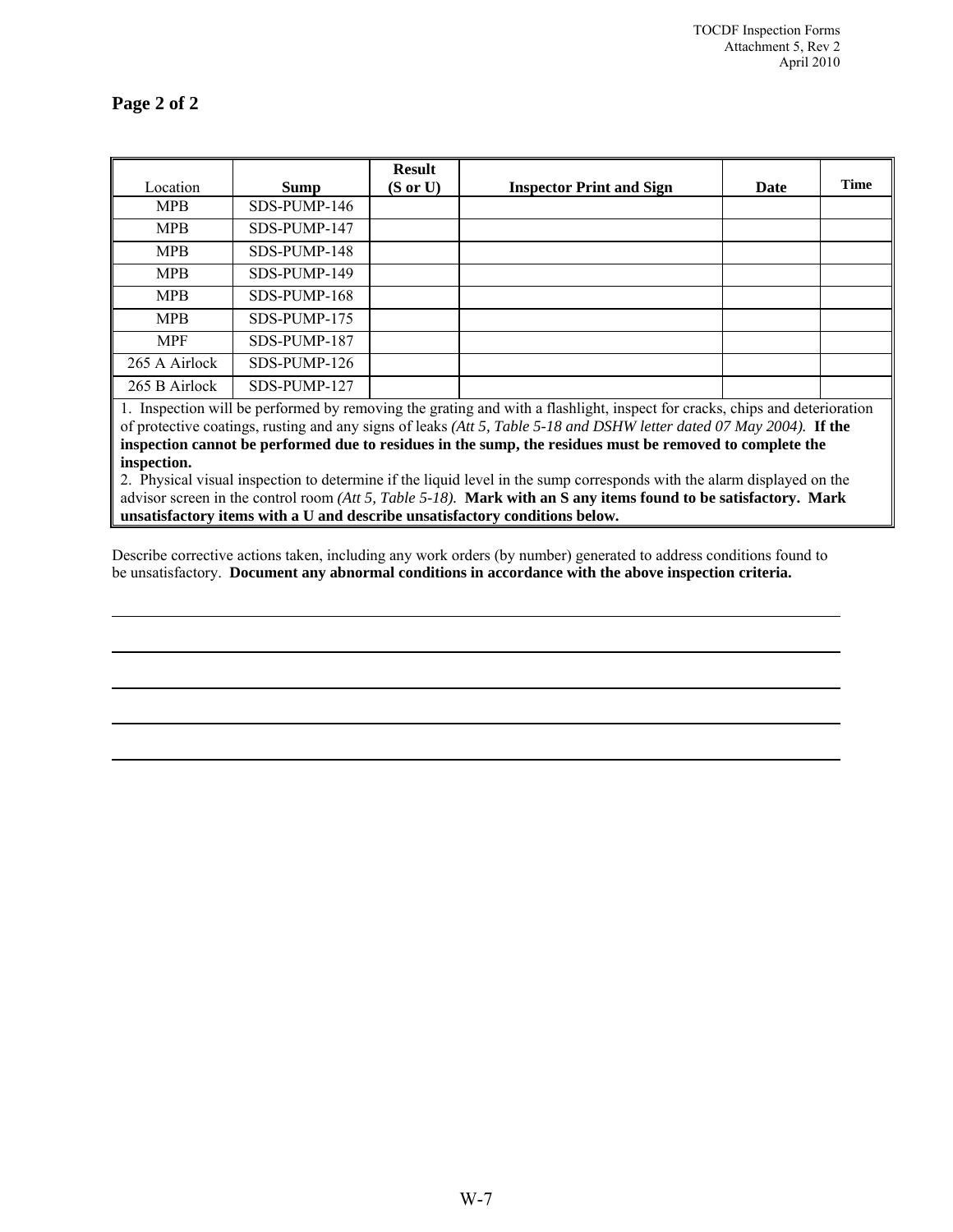TOCDF Inspection Forms Attachment 5, Rev 0 March 2011

# **RESERVED**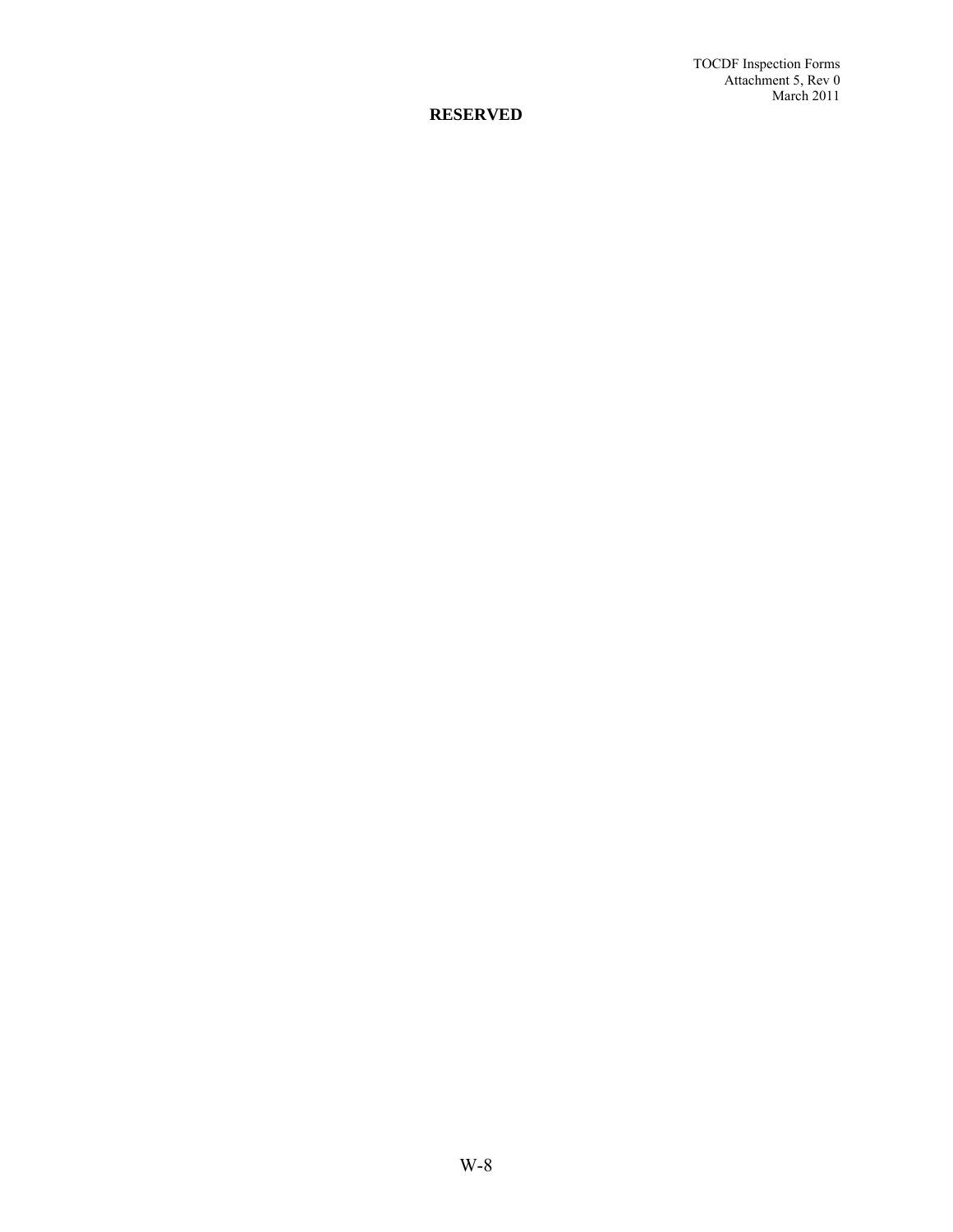# **ACAMS CALIBRATION DATA SHEET**

# **SEE TE-LOP-524**

**This page is only used for reference to remind inspectors of the weekly requirement.**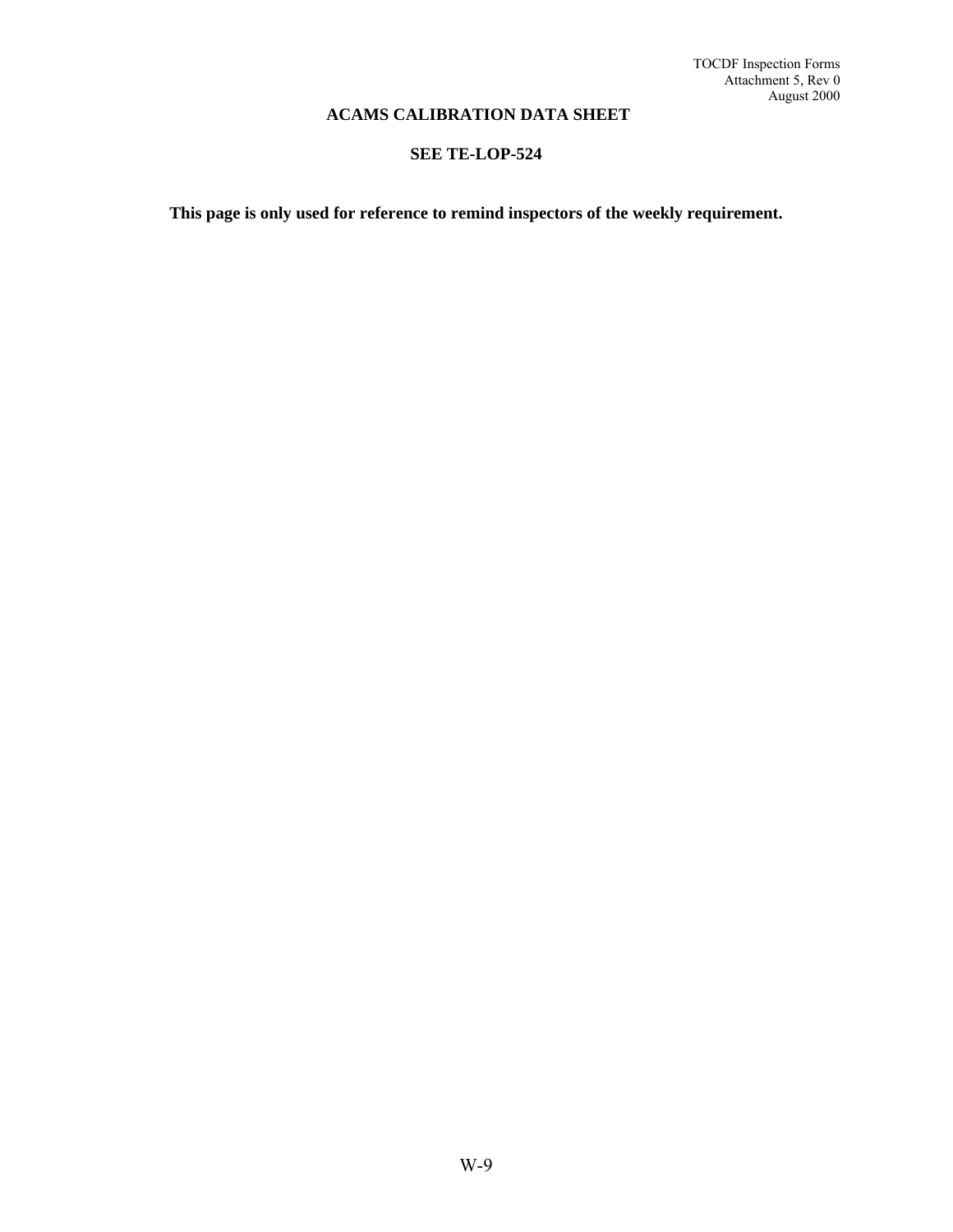#### **ENVIRONMENTAL INSPECTION LOG FOR THE SPENT DECON SYSTEM (SDS) ROOM**

#### **Weekly - Physical**

#### 1.**Mark with an S any items found to be satisfactory. Mark unsatisfactory items with a U and describe unsatisfactory conditions in comments.**

a. **Level Indicators and Transmitters** – *Check level indicator transmitters for proper operation (Att 5, Table 5-22).*   $( )$  ( ) ( )

| SDS-101 | SDS-102 | SDS-103 |
|---------|---------|---------|
|         |         |         |

b. **Tank Structure** – *Visually inspect for major corroded areas, discolored, or blistered surface coating, buckles or bulges in tank, corrosion around foundation, and evidence of overtopping (Att 5, Table 5-22).* 

| SDS-101 | SDS-102 | $SDS-103$ |
|---------|---------|-----------|

- c. **Tank Area** *Visually inspect for evidence of waste residue on floor (Att 5, Table 5-22).*  $( )$  ( ) ( ) SDS-101 SDS-102 SDS-103
- d. **Tank Supports** *Inspect for discolored or blistered surface coating and corroded areas (Att 5, Table 5- 22).*   $( )$  ( ) ( )

| SDS-101 | SDS-102 | $SDS-103$ |
|---------|---------|-----------|
|         |         |           |

- e. **Pipe System, Valves and Pumps** *Inspect for leaks, vibration or swaying of pipe systems, missing pump anchor bolts (Att 5, Table 5-22).*   $( )$  ( ) ( ) SDS-101 SDS-102 SDS-103
- f. **Secondary Containment (SDS-PUMP-150 presence of liquid weekly)**  *Visually inspect for the presence of liquid in secondary containment sump (Att 5, Table 5-22).*   $( )$  ( ) ( ) SDS-101 SDS-102 SDS-103
- g. **Secondary Containment (system integrity weekly)** *Inspect for cracks, gaps and deterioration of protective coating of secondary containment system and floor (Att 5, Table 5-22).*   $( )$  ( ) ( ) SDS-101 SDS-102 SDS-103
- 2. Describe corrective actions taken, including any work orders (by number) generated to address conditions found to be unsatisfactory. **Document any abnormal conditions associated with the above inspection criteria.**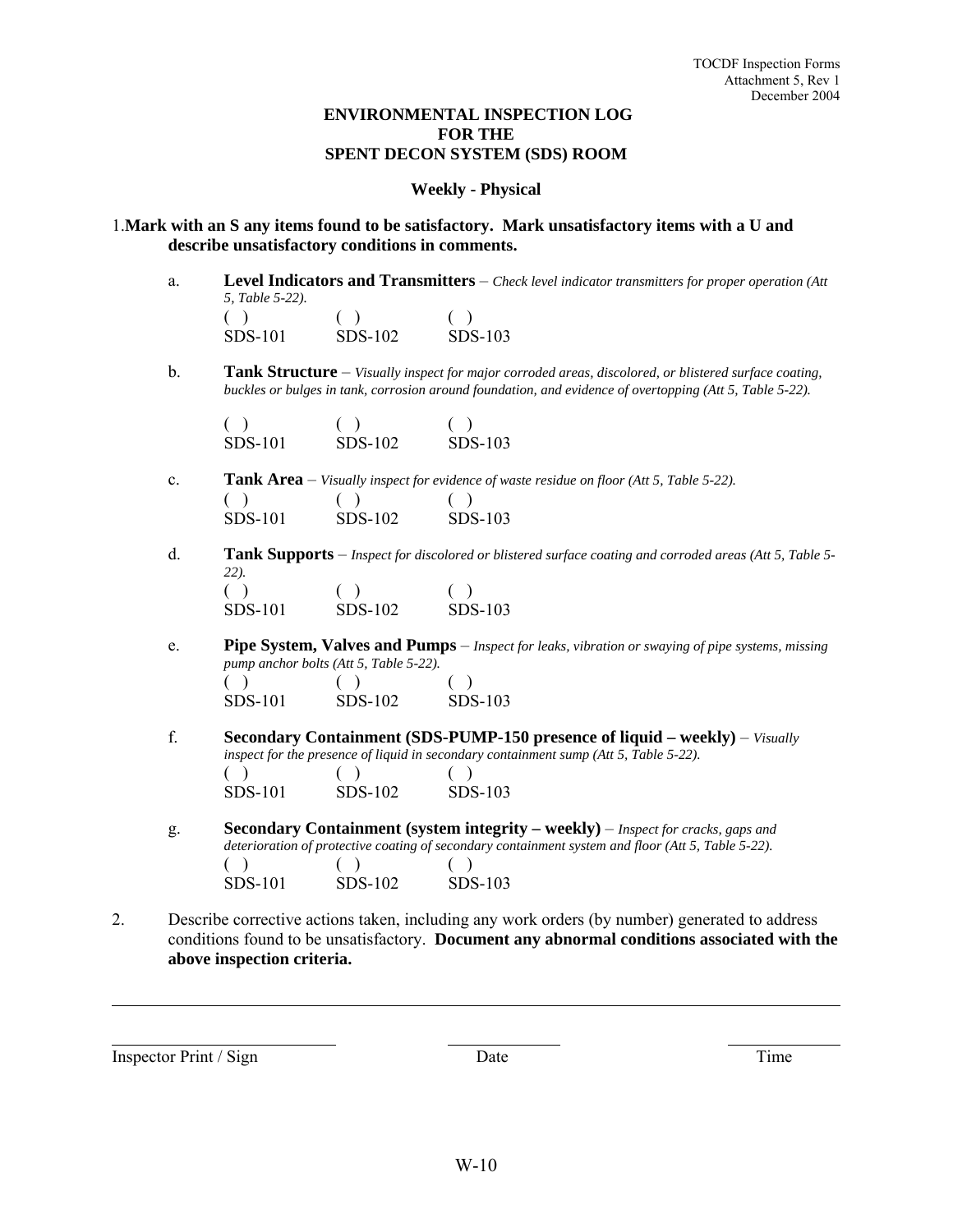## **ENVIRONMENTAL INSPECTION LOG FOR THE TOXIC CUBICLE TANK**

#### **Weekly - Physical**

- 1. **Mark with an S any items found to be satisfactory. Mark unsatisfactory items with a U and describe unsatisfactory conditions in comments.**
	- a. **Level Indicators and Transmitters** *Check level indicator transmitters for proper operation (Att 5, Table 5-21).*   $( )$  ( ) ACS-101 ACS-102
	- b. **Tank Structure** *Visually inspect for major corroded areas, discolored, or blistered surface coating, buckles or bulges in tank, corrosion around foundation, and evidence of overtopping (Att 5, Table 5-21).*   $( )$  ( ) ACS-101 ACS-102
	- c. **Tank Area** *Visually inspect for evidence of waste residue on floor (Att 5, Table 5-21).*   $( )$  ( ) ACS-101 ACS-102
	- d. **Tank Supports** *Visually inspect for discolored or blistered surface coating and corroded areas (Att 5, Table 5-21).*  $( )$  ( ) ACS-101 ACS-102
	- e. **Pipe System, Valves and Pumps** *Visually inspect for leaks, vibration or swaying of pipe systems, missing pump anchor bolts (Att 5, Table 5-21).*   $( )$  ( ) ACS-101 ACS-102
	- f. **Secondary Containment (SDS-PUMP-151 presence of liquid)** *Visually inspect for the presence of liquid in secondary containment sump (Att 5, Table 5-21).*   $( )$  ( ) ACS-101 ACS-102
	- g. **Secondary Containment (system integrity)** *Inspect for cracks, gaps and deterioration of protective coating of secondary containment system and floor (Att 5, Table 5-21).*  $( )$  ( ) ACS-101 ACS-102
- 2. Describe corrective actions taken, including any work orders (by number) generated to address conditions found to be unsatisfactory. **Document any abnormal conditions associated with the above inspection criteria.**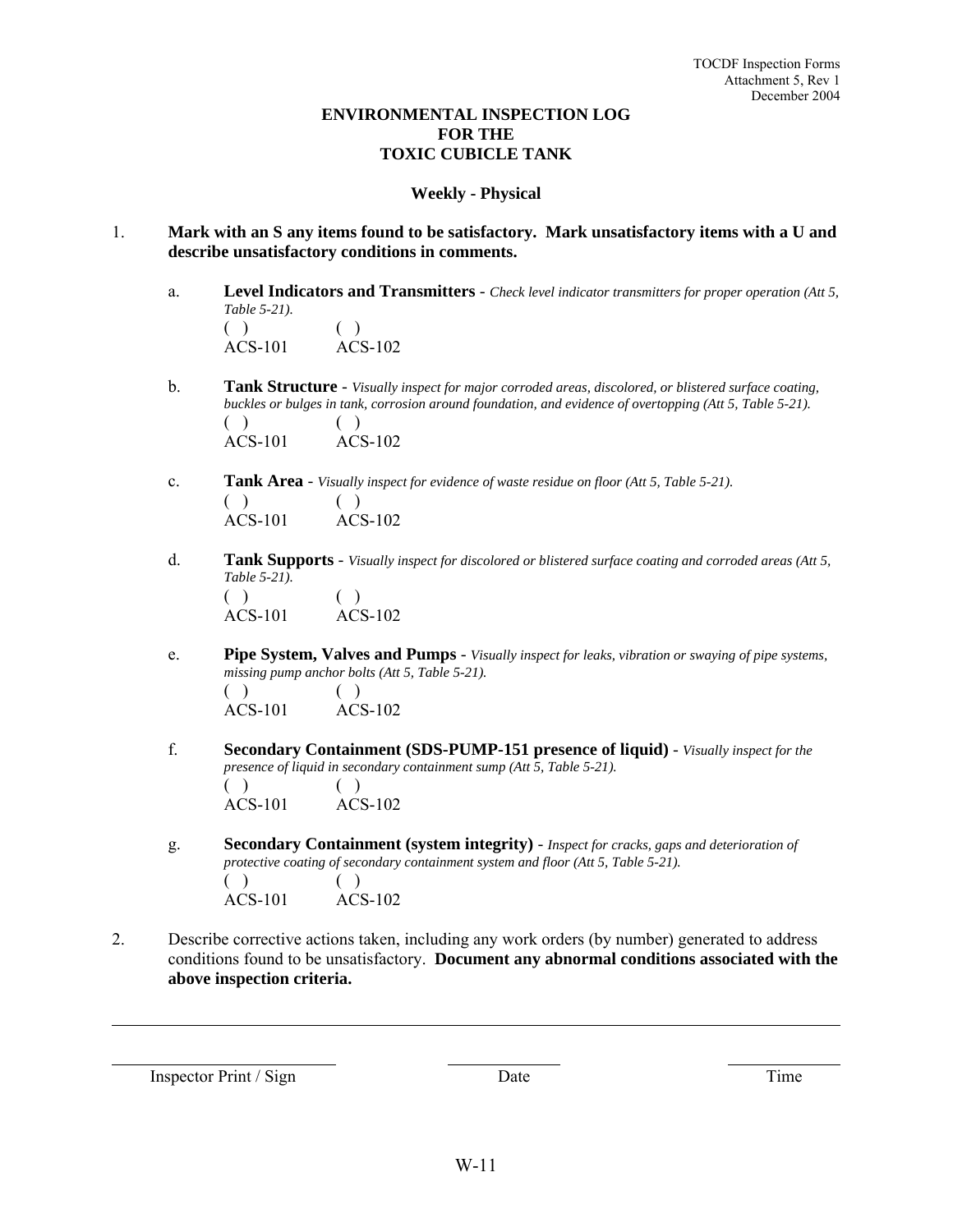#### **ENVIRONMENTAL INSPECTION LOG FOR THE S-2 WAREHOUSE CONTAINER STORAGE AREA & SECONDARY CONTAINMENT SYSTEMS**

#### **Weekly - Physical**

- a. **Mark with an S any items found to be satisfactory. Mark with a U any items found to be unsatisfactory and describe unsatisfactory conditions in comments.**
	- i. ( ) **Volume of containers in storage** *(maximum allowed = 38,720 gallons) (Att 5, Table 5-10).*
	- ii. ( ) **Volume of containers per secondary containment pallet** *(maximum allowed = 600 gallons per secondary containment pallet) (Att 5, Table 5-10).*
	- iii. ( ) **Volume of largest container stored on a secondary containment pallet** *(maximum allowed = 60 gallons*) *(Att 5, Table 5-10).* 
		- **Note**: Attachment 12 describes certain circumstances where a larger container could be stored.
	- iv. ( ) **Segregation of Incompatible Wastes** *(i.e., only one type of site-generated wastes to be placed in a secondary containment pallet at one time) (Att 5, Table 5-10).*
	- v. ( ) **Container Labels** *Inspect all containers in storage to ensure they are correctly labeled (Att 5, Table 5-10).*
	- vi. ( ) **Material Handling Equipment** *Observe material handling equipment during operation to determine any loss of performance (Att 5, Table 5-10).*
	- vii. ( ) **Integrity of Containers** *(i.e., absence of deterioration, corrosion, released material, etc.) (Att 5, Table 5-10).*
	- viii. ( ) **Integrity of Secondary Containment Pallets** *(i.e., absence of deterioration, corrosion, released material, etc.) (Att 5, Table 5-10).*
	- ix. ( ) **General Area** *Inspect area for apparent spills or leaks from the containers or secondary containment pallets (Att 5, Table 5-10).*
	- x. ( ) **Closed Containers** *Ensure that all containers covers/closure devices are secured in a closed position so that there are not visible holes, gaps or other open spaces into the interior of the container (Att 5, Table 5-10).*
- b. Describe corrective actions taken, including any work orders (by number) generated to address conditions found to be unsatisfactory. **Document any abnormal conditions associated with the above inspection criteria.**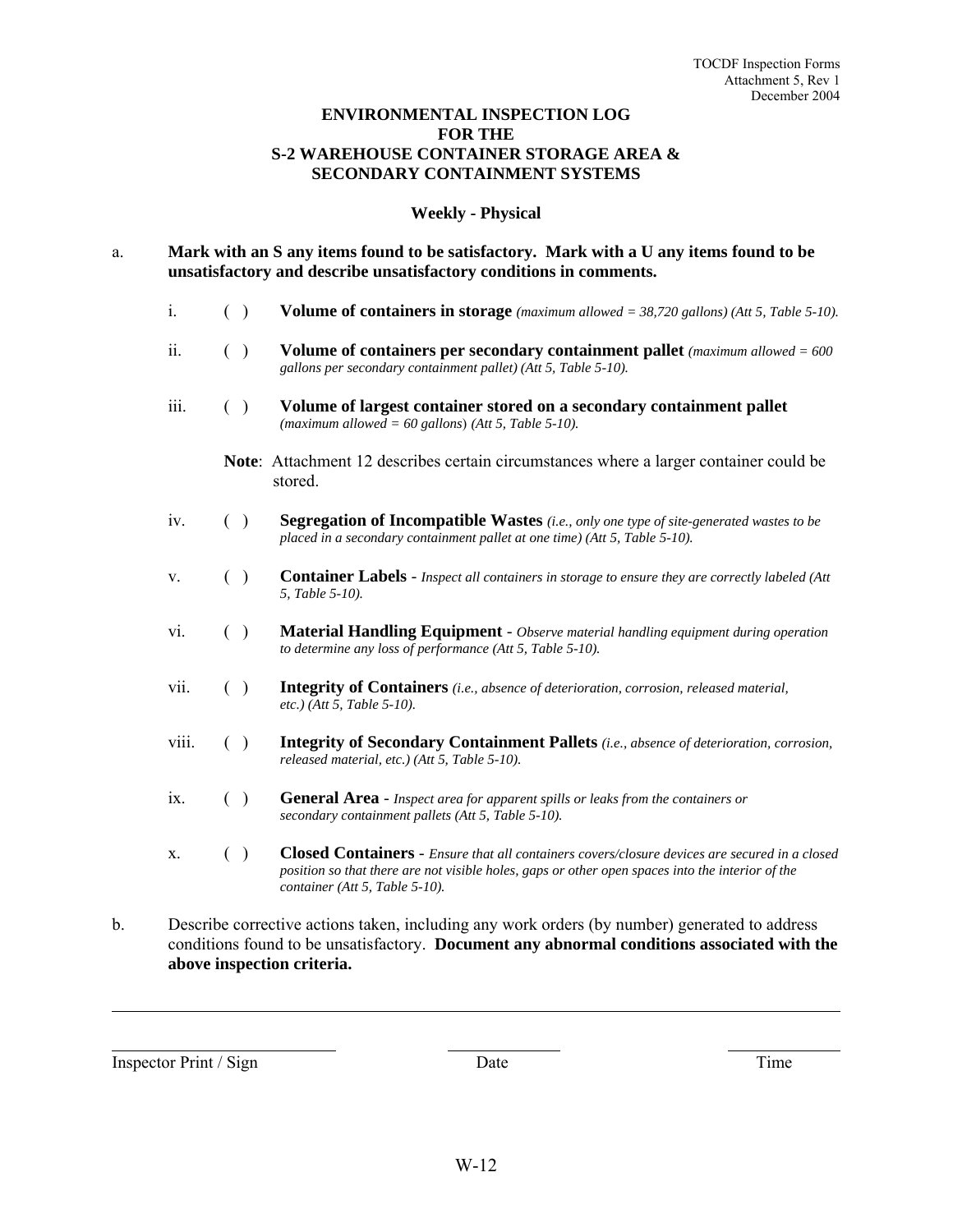# **ENVIRONMENTAL INSPECTION LOG FOR THE UNPACK AREA (UPA) CONTAINER STORAGE AREA**

#### **SECTION 1** (To be filled out daily and turned in weekly - Physical) Week Ending (Sunday)

Overpack(s) in storage more than 7 days will be monitored on day seven and every seventh day thereafter (list by overpack number). Record weekly monitoring results of overpacks listed (agent detected  $= +$ , agent not detected  $=$  )

|                 | <b>MONDAY</b>              |                              | <b>TUESDAY</b>             |                              |                    | WEDNESDAYY                   |                              | <b>THURSDAY</b>              |                              | <b>FRIDAY</b>                |                    | <b>SATURDAY</b>              |                            | <b>SUNDAY</b>                |
|-----------------|----------------------------|------------------------------|----------------------------|------------------------------|--------------------|------------------------------|------------------------------|------------------------------|------------------------------|------------------------------|--------------------|------------------------------|----------------------------|------------------------------|
|                 | ${\bf Overpack}$<br>Number | Monitoring<br><b>Results</b> | ${\bf Overpack}$<br>Number | Monitoring<br><b>Results</b> | Overpack<br>Number | Monitoring<br><b>Results</b> | Overpac<br>$\bf k$<br>Number | Monitoring<br><b>Results</b> | Overpac<br>$\bf k$<br>Number | Monitoring<br><b>Results</b> | Overpack<br>Number | Monitoring<br><b>Results</b> | ${\bf Overpack}$<br>Number | Monitoring<br><b>Results</b> |
|                 |                            |                              |                            |                              |                    |                              |                              |                              |                              |                              |                    |                              |                            |                              |
|                 |                            |                              |                            |                              |                    |                              |                              |                              |                              |                              |                    |                              |                            |                              |
|                 |                            |                              |                            |                              |                    |                              |                              |                              |                              |                              |                    |                              |                            |                              |
|                 |                            |                              |                            |                              |                    |                              |                              |                              |                              |                              |                    |                              |                            |                              |
|                 |                            |                              |                            |                              |                    |                              |                              |                              |                              |                              |                    |                              |                            |                              |
|                 |                            |                              |                            |                              |                    |                              |                              |                              |                              |                              |                    |                              |                            |                              |
|                 |                            |                              |                            |                              |                    |                              |                              |                              |                              |                              |                    |                              |                            |                              |
|                 |                            |                              |                            |                              |                    |                              |                              |                              |                              |                              |                    |                              |                            |                              |
|                 |                            |                              |                            |                              |                    |                              |                              |                              |                              |                              |                    |                              |                            |                              |
|                 |                            |                              |                            |                              |                    |                              |                              |                              |                              |                              |                    |                              |                            |                              |
|                 |                            |                              |                            |                              |                    |                              |                              |                              |                              |                              |                    |                              |                            |                              |
| # of ONCs       |                            |                              |                            |                              |                    |                              |                              |                              |                              |                              |                    |                              |                            |                              |
|                 |                            |                              |                            |                              |                    |                              |                              |                              |                              |                              |                    |                              |                            |                              |
|                 |                            |                              |                            |                              |                    |                              |                              |                              |                              |                              |                    |                              |                            |                              |
| <b>Initials</b> |                            |                              |                            |                              |                    |                              |                              |                              |                              |                              |                    |                              |                            |                              |
| <b>Date</b>     |                            |                              |                            |                              |                    |                              |                              |                              |                              |                              |                    |                              |                            |                              |

**Note: Onsite Container (ONC) is used interchangeably with Overpack for UPA operations.** 

**Overpacks with positive readings require priority processing.** 

Number of overpacks in storage (maximum allowed  $= 9$  ONCs)

Inspector Print / Sign: Time: Time: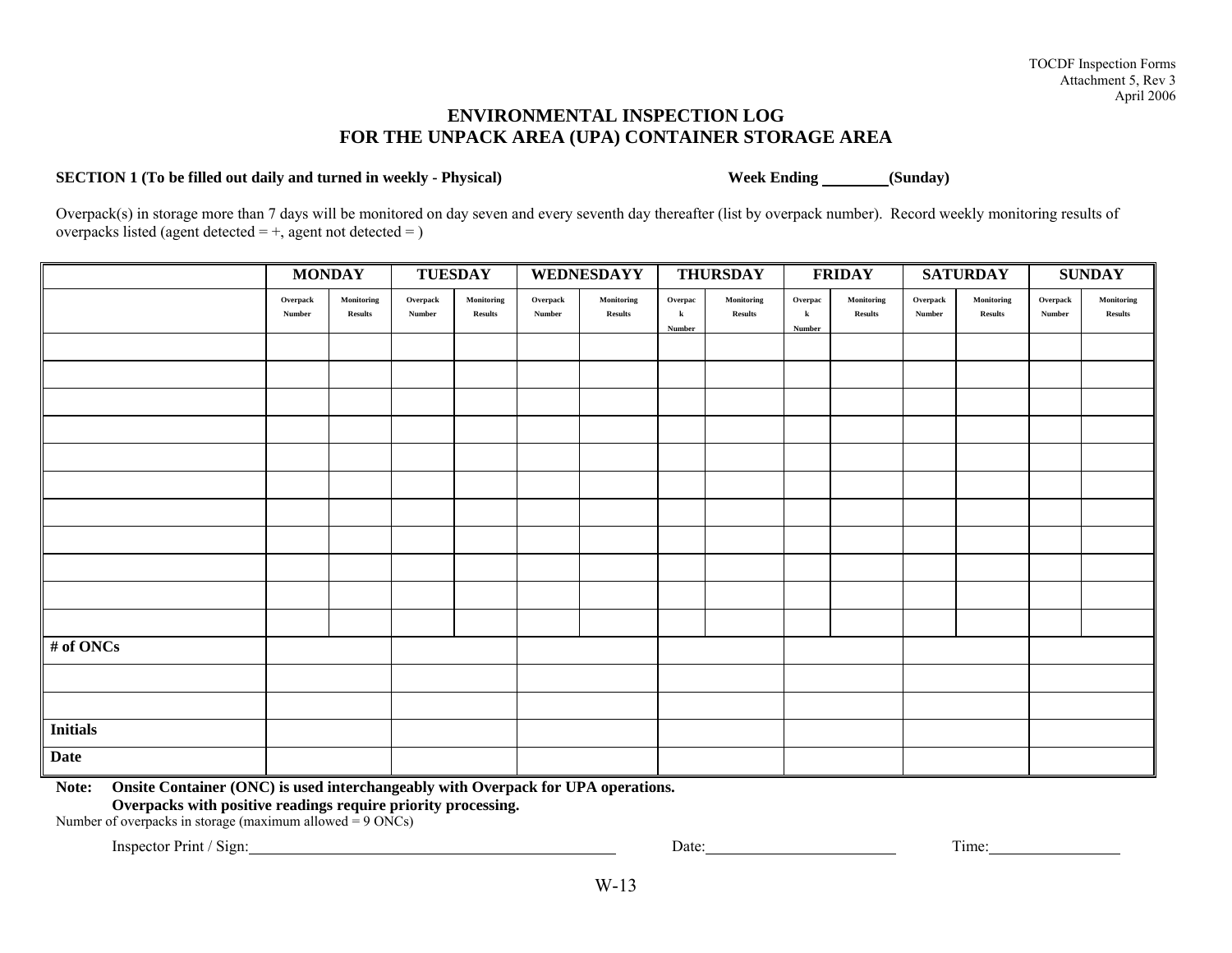#### **ENVIRONMENTAL INSPECTION LOG FOR THE UPA CONTAINER STORAGE AREA**

#### **Weekly - Physical**

#### **SECTION 2**

- a. **Mark with an S any items found to be satisfactory. Mark with a U any items found to be unsatisfactory and describe unsatisfactory conditions in comments.** 
	- i. ( ) **Overpack Label** *Inspect all overpacks in storage to ensure they are correctly labeled (Att 5, Table 5- 7).*
	- ii. ( ) **Material Handling Equipment** *Observe material handling equipment during operation to determine any loss of performance (Att 5, Table 5-7).*
	- iii. ( ) **Storage Base** *Inspect floors, trenches and sumps for cracks, gaps in the concrete or the concrete coating (when using the UPA for storage of leaking containers) (Att 5, Table 5-7).*
	- iv. ( ) **Closed Containers** *Ensure that all containers covers/closure devices are secured in a closed position so that there are not visible holes, gaps or other open spaces into the interior of the container (Att 5, Table 5- 7).*
	- v. ( ) **General Area** *Inspect the storage area for apparent spills or leaks from the overpacks/containers (Att 5, Table 5-7).*
- b. Describe corrective actions taken, including any work orders (by number) generated to address conditions found to be unsatisfactory. **Document any abnormal conditions associated with the above criteria.**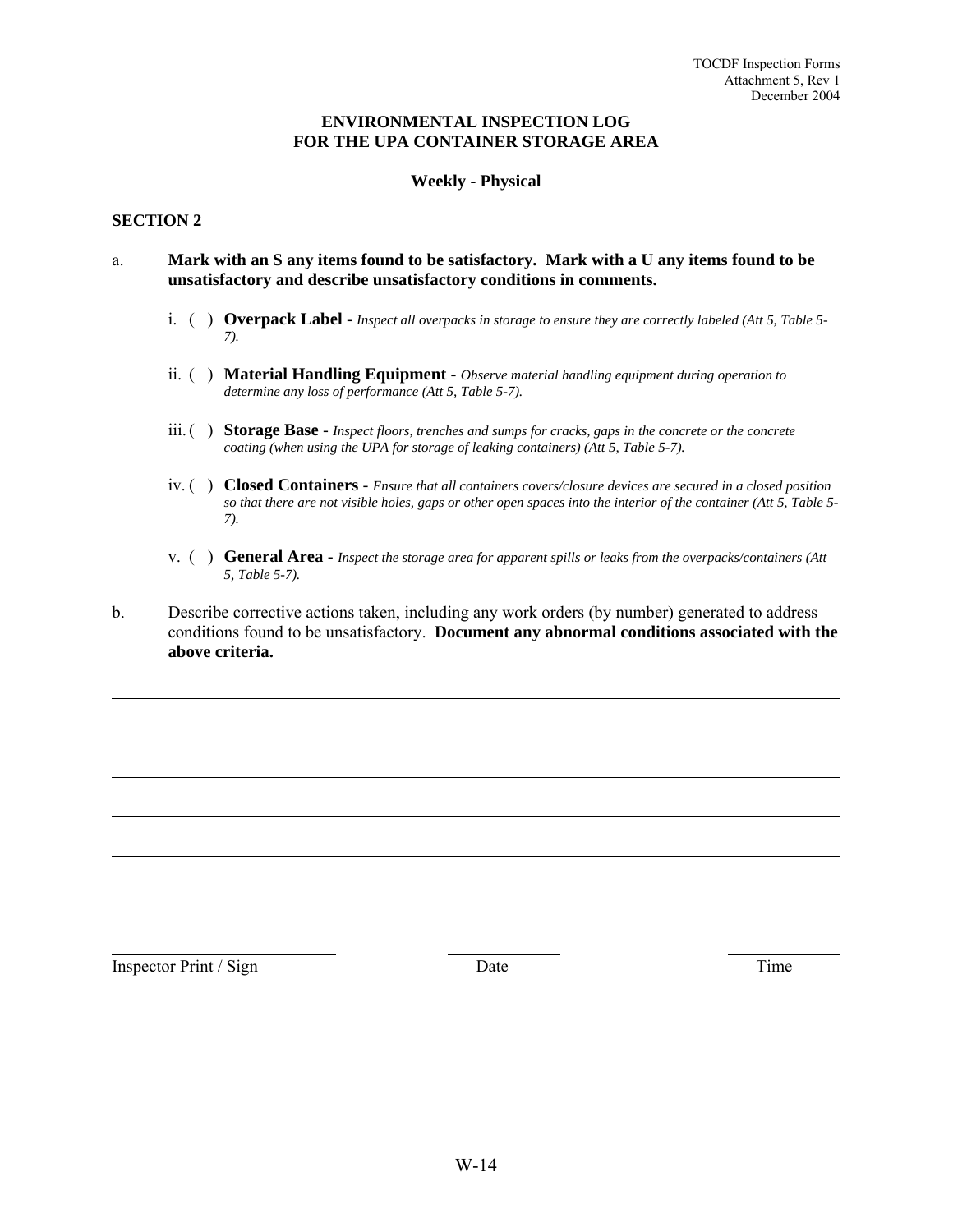#### **ENVIRONMENTAL INSPECTION LOG FOR THE UPA CONTAINER STORAGE AREA (ONLY APPLICABLE WHEN SECONDARY CONTAINMENT PALLETS ARE USED)**

#### **Weekly - Physical**

#### a. **Mark with an S any items found to be satisfactory. Mark with a U any items found to be unsatisfactory and describe unsatisfactory conditions in comments.**

*(NOTE: While stored in the UPA, munitions & bulk containers will be placed on secondary containment pallets or kept in the overpacks which will provide the secondary containment).* 

i. ( ) Ensure the total number of overpacks and secondary containment pallets used to store containers does not exceed the limits specified below: *(Att 12, Table 12-1)*

| Munitions Stored                         | <b>Maximum Number of</b><br><b>Overpacks and Secondary</b><br><b>Containment Pallets</b><br>Allowed | <b>Number of Overpacks</b><br>and Secondary<br><b>Containment Pallets in</b><br><b>Storage</b> |
|------------------------------------------|-----------------------------------------------------------------------------------------------------|------------------------------------------------------------------------------------------------|
| Munitions or Combination of<br>Munitions |                                                                                                     |                                                                                                |

ii. ( ) Ensure the number of containers stored per secondary containment pallet does not exceed the quantities specified below *(Att 12, 12.10.7 through 12.10.10).* 

| <b>Munition</b>   | <b>Maximum Number Per</b><br>Pallet | <b>Number of Munitions on</b><br><b>Each Pallet</b> |
|-------------------|-------------------------------------|-----------------------------------------------------|
| 155 mm projectile |                                     |                                                     |
| Ton container     |                                     |                                                     |
| 4.2" mortar       |                                     |                                                     |

iii.  $( )$  Ensure that the munition(s) or pallet(s) of munitions do not extend over the edge of the secondary containment pallet *(Att 5, Table 5-7(a))*.

iv. ( ) **Integrity of Containers** *(i.e., absence of deterioration, rupture, corrosion, released material, Table 5-7(a)).* 

- v. ( ) **Integrity of Secondary Containment Pallets** *(i.e., absence of deterioration, rupture, corrosion, released material, etc.) (Att 5, Table 5-7(a)).*
- vi. ( ) **General Area** *Inspect the storage area for apparent spills or leaks from the containers or secondary containment pallets (Att 5, Table 5-7(a)).*
- vii. ( ) **Closed Containers** *Ensure that all containers covers/closure devices are secured in a closed position so that there are not visible holes, gaps or other open spaces into the interior of the container (Att 5, Table 5-7(a)).*
- b. Describe corrective actions taken, including any work orders (by number) generated to address conditions found to be unsatisfactory. **Document any abnormal conditions associated with the above inspection criteria.**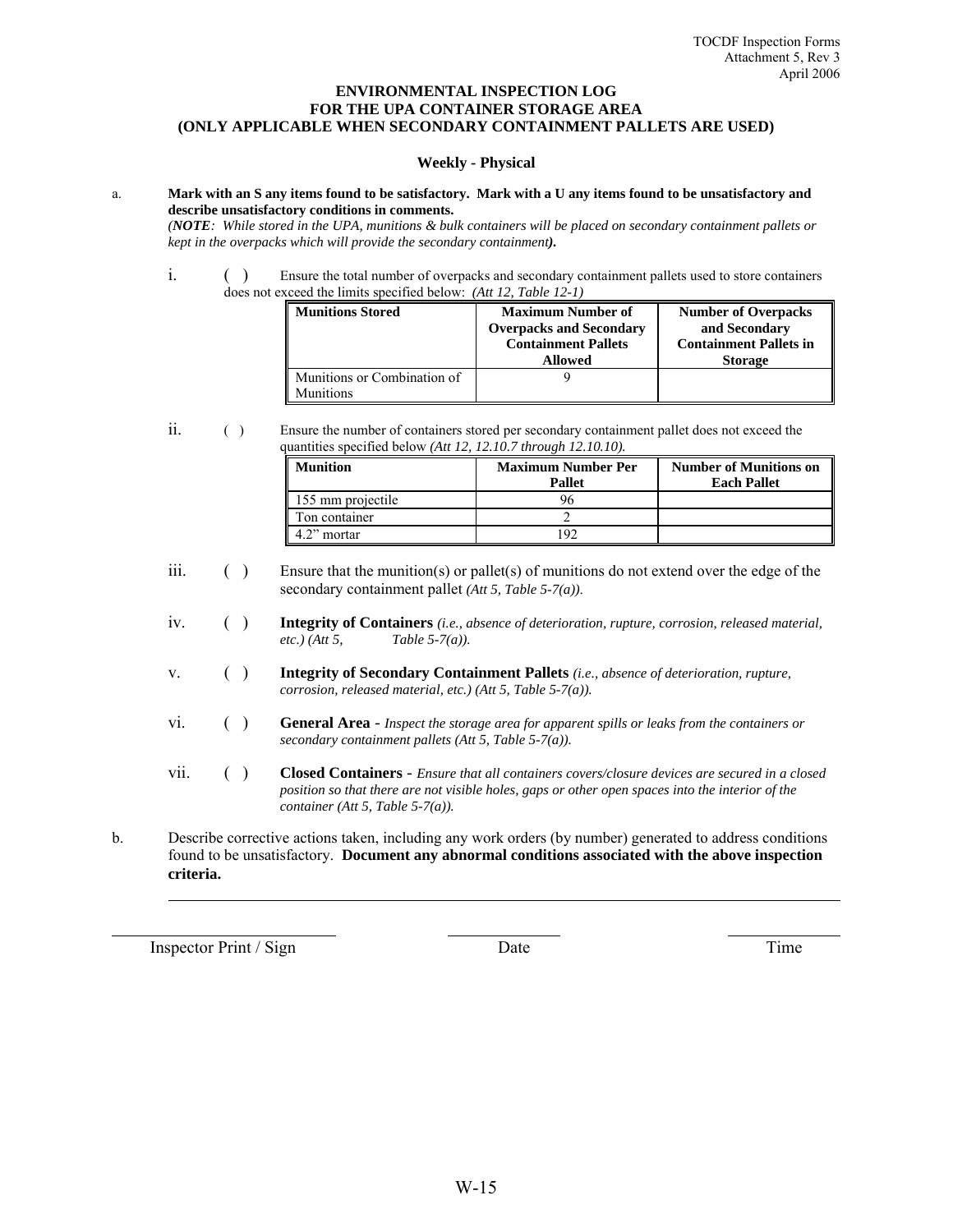# **ENVIRONMENTAL INSPECTION LOG FOR THE ECV CONTAINER STORAGE AREA**

#### **Weekly - Physical**

- 1. **Mark with an S any items found to be satisfactory. Mark with a U any items found to be unsatisfactory and describe unsatisfactory conditions in comments.** *Inspection to be performed by visual inspection (e.g., CCTV, advisor screens in control room, etc.).* 
	- a. ( ) **Storage Base (floor)** *Inspect floors for cracks and gaps in the concrete or the concrete coating (Att 5, Table 5-8).*
	- b. ( ) **General Area** *Inspect the storage area for apparent spills or leaks from the containers (Att 5, Table 5-8).*
	- c. ( ) **Number of containers in storage in the ECV** *Ensure that the number of containers in storage does not exceed the limits specified below: (Att 12, Table 12-4)*

| Munition/Bulk Container | Number in Storage | Maximum Number Allowed |
|-------------------------|-------------------|------------------------|
| 155-mm Projectiles      |                   | 156                    |
| <b>Ton Containers</b>   |                   |                        |
| 4.2" Mortars            |                   | 180                    |

- d. ( ) **Integrity of Containers** *(i.e., absence of deterioration, corrosion, released material, etc.) (Att 5, Table 5-8).*
- e. ( ) **Closed Containers** *Ensure that all containers covers/closure devices are secured in a closed position so that there are not visible holes, gaps or other open spaces into the interior of the container (Att 5, Table 5-8).*
- Notes: 1. The required inspections for the material handling equipment and the sumps (ICUs) located in this room are addressed on other inspection logs located in Attachment 5. 2. Mustard 155mm projectiles and 4.2" mortars that have been rejected from the PMD back into the ECV solely due to a stuck burster or partially stuck fuze may not have fully-seated nose closures. In this case, the burster well continues to function as the container closure device that contains the liquid agent inside. Verification will consist of 1) the lack of visible leakage, and 2) the lack of an ECV ACAMS reading.
- 2. Describe corrective actions taken, including any work orders (by number) generated to address conditions found to be unsatisfactory. **Document any abnormal conditions associated with the above inspection criteria.**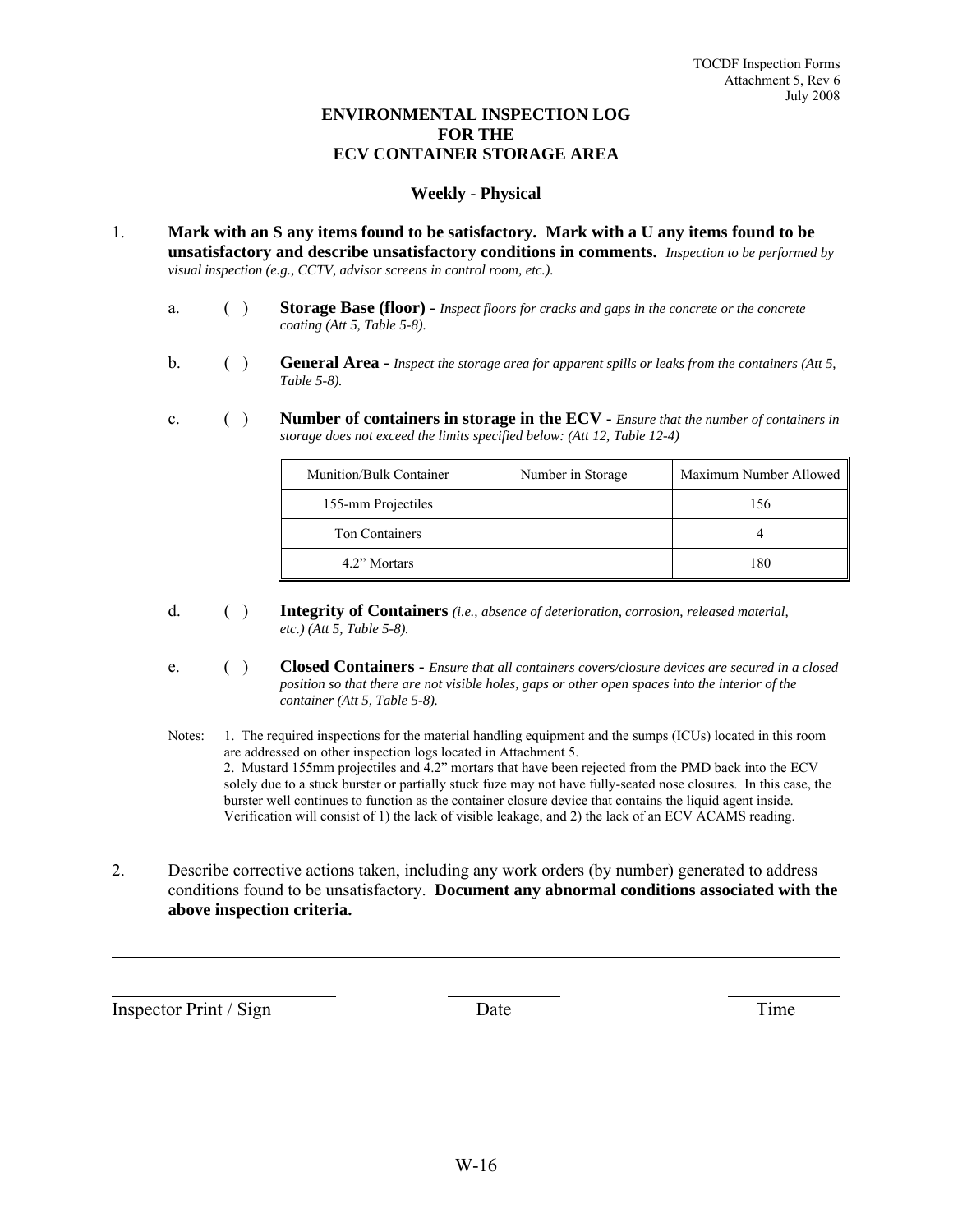# **ENVIRONMENTAL INSPECTION LOG FOR THE UPMC CONTAINER STORAGE AREA**

#### **Weekly - Visual**

- a. **Mark with an S any items found to be satisfactory. Mark with a U any items found to be unsatisfactory and describe unsatisfactory conditions in comments.** *Inspection to be performed by visual inspection (e.g., CCTV, advisor screens in control room, etc.).* 
	- i. ( ) **Storage Base (floor)** *Inspect floors for cracks and gaps in the concrete or the concrete coating (Att 5, Table 5-9).*
	- ii. ( ) **General Area** *Inspect the storage area for apparent spills or leaks from the containers (Att 5, Table 5-8).*
	- iii. ( ) **Number of containers in storage in the UPMC**  *Ensure that the number of containers in storage does not exceed the limits specified below: (Att 12, Table 12-4).*

| <b>Munition/Bulk Container</b> | Maximum Number Allowed | Number In Storage |
|--------------------------------|------------------------|-------------------|
| 155-mm Projectiles             | 1,004                  |                   |
| Ton Containers                 | 19                     |                   |
| 4.2" Mortars                   | 1.957                  |                   |

- iv. ( ) **Integrity of Containers** *(i.e., absence of deterioration, corrosion, released material, etc.) (Att 5, Table 5-8).*
- v. ( ) **Closed Containers** *Ensure that all containers covers/closure devices are secured in a closed position so that there are not visible holes, gaps or other open spaces into the interior of the container (Att 5, Table 5-8).*
- Note: The required inspections for the material handling equipment and the sumps (ICUs) located in this room are addressed on other inspection logs located in Attachment 5.
- b. Describe corrective actions taken, including any work orders (by number) generated to address conditions found to be unsatisfactory. **Document any abnormal conditions associated with the above criteria.**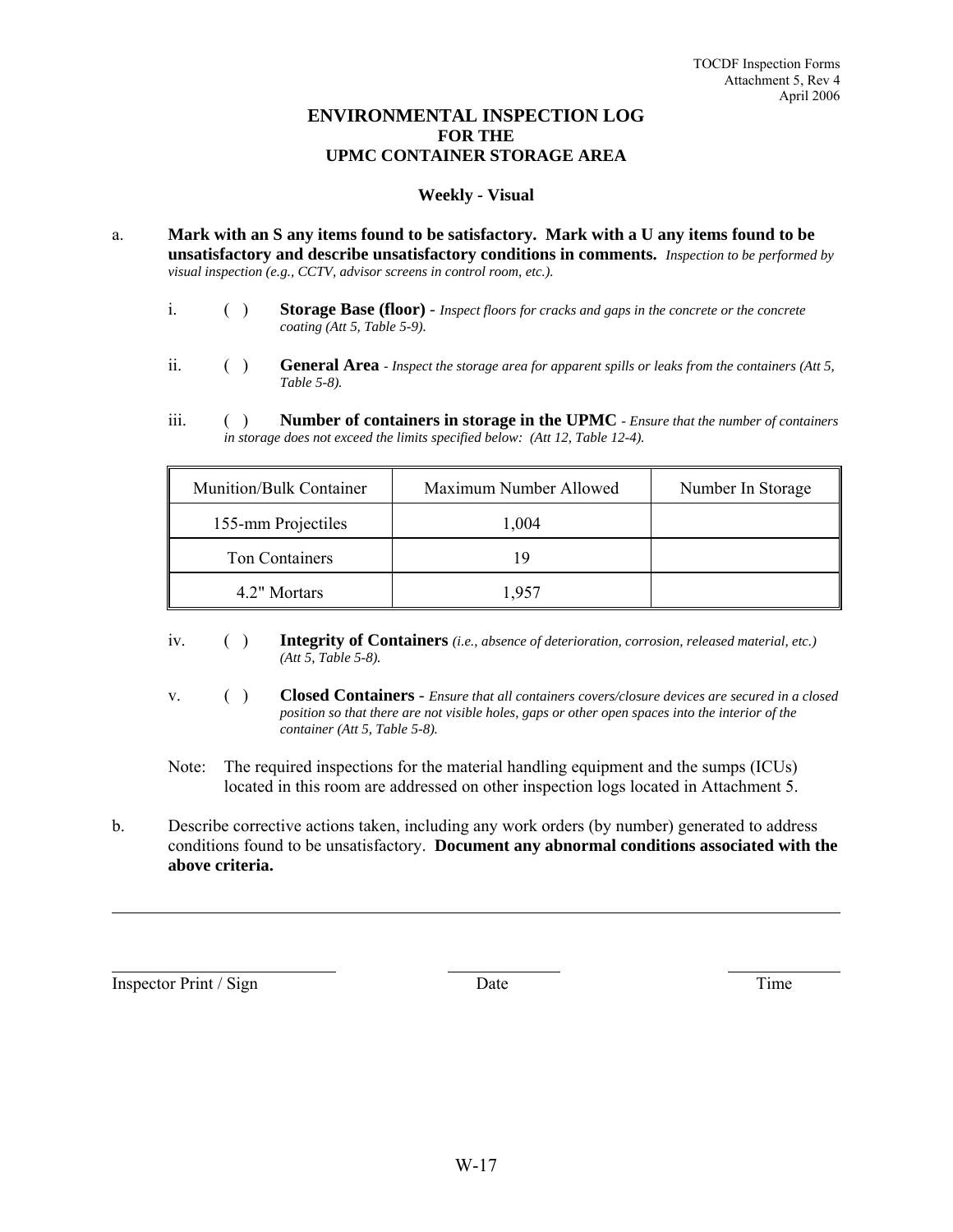#### **PREPAREDNESS & PREVENTION READINESS INSPECTION LOG FOR THE SECURITY FENCING**

#### **Weekly - Physical**

#### 1. **Mark with an S any items found to be satisfactory. Mark unsatisfactory items with a U and describe unsatisfactory conditions in comments.**

a. ( ) **Security Fencing**

 *Visually inspect the fences and gates surrounding TOCDF for integrity, sight obstructions caused by vegetation, and gaps at the fence base (Att 5, Table 5-28).*

b. ( ) **Security Lighting**

*Visually inspect the lights for proper operation (Att 5, Table 5-28).*

#### c. ( ) **Warning Signs**

 *Visually inspect for the presence of all signs. Signs must be legible from a distance of 50 feet (Att 5, Table 5-28).*

2. Describe corrective actions taken, including any work orders (by number) generated to address conditions found to be unsatisfactory. **Document any abnormal conditions associated with the above inspection criteria.**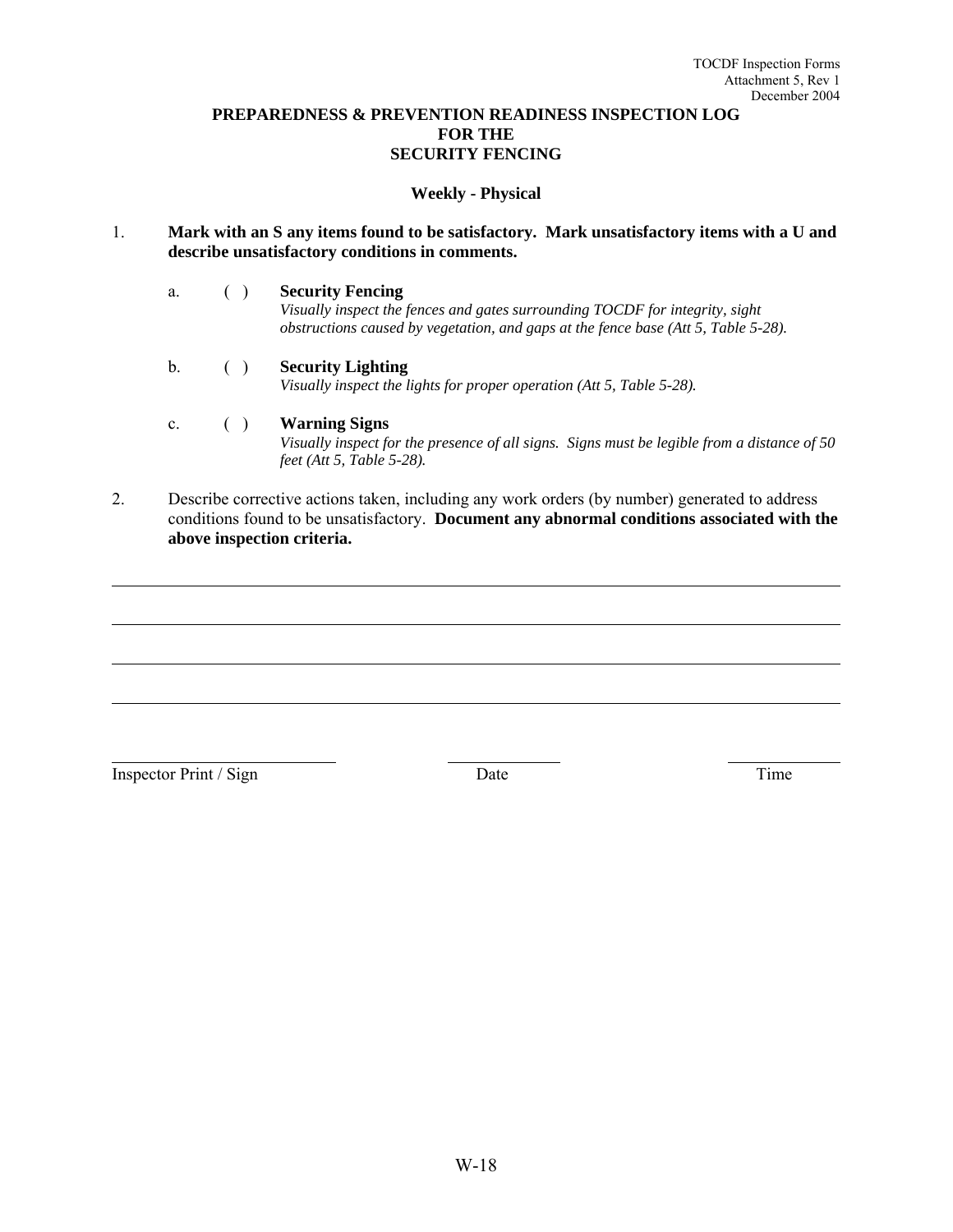### **PREPAREDNESS & PREVENTION READINESS INSPECTION LOG FOR THE SITE EVACUATION ALARM**

# **Weekly - Physical**

- 1. **Mark with an S any items found to be satisfactory. Mark unsatisfactory items with a U and describe unsatisfactory conditions in comments.**
	- a. ( ) **Evacuation Siren** *Verify operability of evacuation siren (Att 5, Table 5-28).*
- 2. Describe corrective actions taken, including any work orders (by number) generated to address conditions found to be unsatisfactory. **Document any abnormal conditions associated with the above inspection criteria.**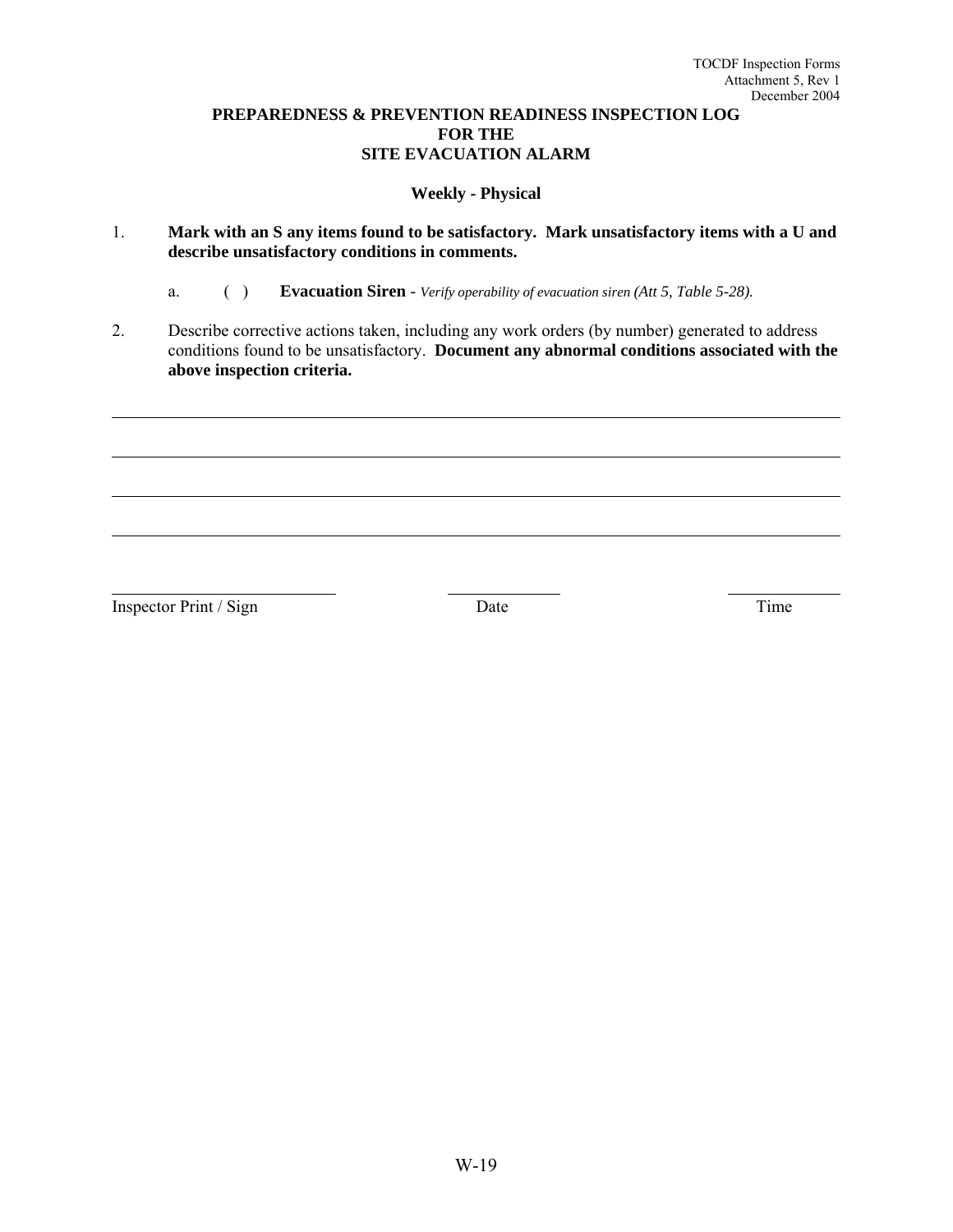#### **ENVIRONMENTAL INSPECTION LOG FOR THE AREA-10 IGLOO 1632, 1633, 1634, 1635, AND 1636 CONTAINER STORAGE AREAS & SECONDARY CONTAINMENT SYSTEMS**

#### **Weekly - Physical**

a. **Mark with an S any items found to be satisfactory. Mark with a U any items found to be unsatisfactory and describe unsatisfactory conditions in comments.**

Igloo Inspected  $\Box$  1632  $\Box$  1633  $\Box$  1634  $\Box$  1635  $\Box$  1636

- i. ( ) **Volume of containers in storage** *(maximum allowed = 14,520 gallons in each igloo).*
- ii. ( ) **Volume of containers per secondary containment pallet** *(The maximum combined liquid volume<sup>1</sup> of all containers on the SC pallet is 10-times the SC pallet's rated capacity [e.g., 600 total gallons on a 60-gallon SC pallet]).*
- iii. ( ) **Volume of single largest container stored on a secondary containment pallet** *(The maximum volume of the single largest liquid container<sup>1</sup> on the SC pallet is the SC pallet's rated capacity [(e.g., 60 gallons on a 60-gallon SC pallet]).*
- iv. ( ) **Segregation of Incompatible Wastes**
- v. ( ) **Container Labels** *Inspect all containers in storage to ensure they are correctly labeled.*
- vi. ( ) **Material Handling Equipment** *Observe material handling equipment during operation to determine any loss of performance.* Loss of performance may be indicated by hydraulic or oil leaks, frayed cables, jerky movement. Review the Site Work Order database for newly-generated maintenance requests.
- vii. ( ) **Integrity of Containers** *(i.e., absence of deterioration, corrosion, released material, etc.)*
- viii. ( ) **Integrity of Secondary Containment Pallets** *(i.e., absence of deterioration, corrosion, released material, etc.)*
- ix. ( ) **General Area** *Inspect area for apparent spills or leaks from the containers or secondary containment pallets and for the accumulation of precipitation.*
- x. ( ) **Closed Containers** *Ensure that all containers covers/closure devices are secured in a closed position so that there are not visible holes, gaps or other open spaces into the interior of the container.*
- b. Describe corrective actions taken, including any work orders (by number) generated to address conditions found to be unsatisfactory. **Document any abnormal conditions associated with the above inspection criteria.**

Inspector Print / Sign Date Date Time

Note 1 - For the purposes of determining required secondary containment capacity, only the volume of an overpacked container needs to be considered, not the volume of the overpack itself as long as the overpack contains only the leaking container (e.g. a 55-gallon drum of liquid waste overpacked in an 85-gallon overpack contributes only 55- gallons to the required SC capacity).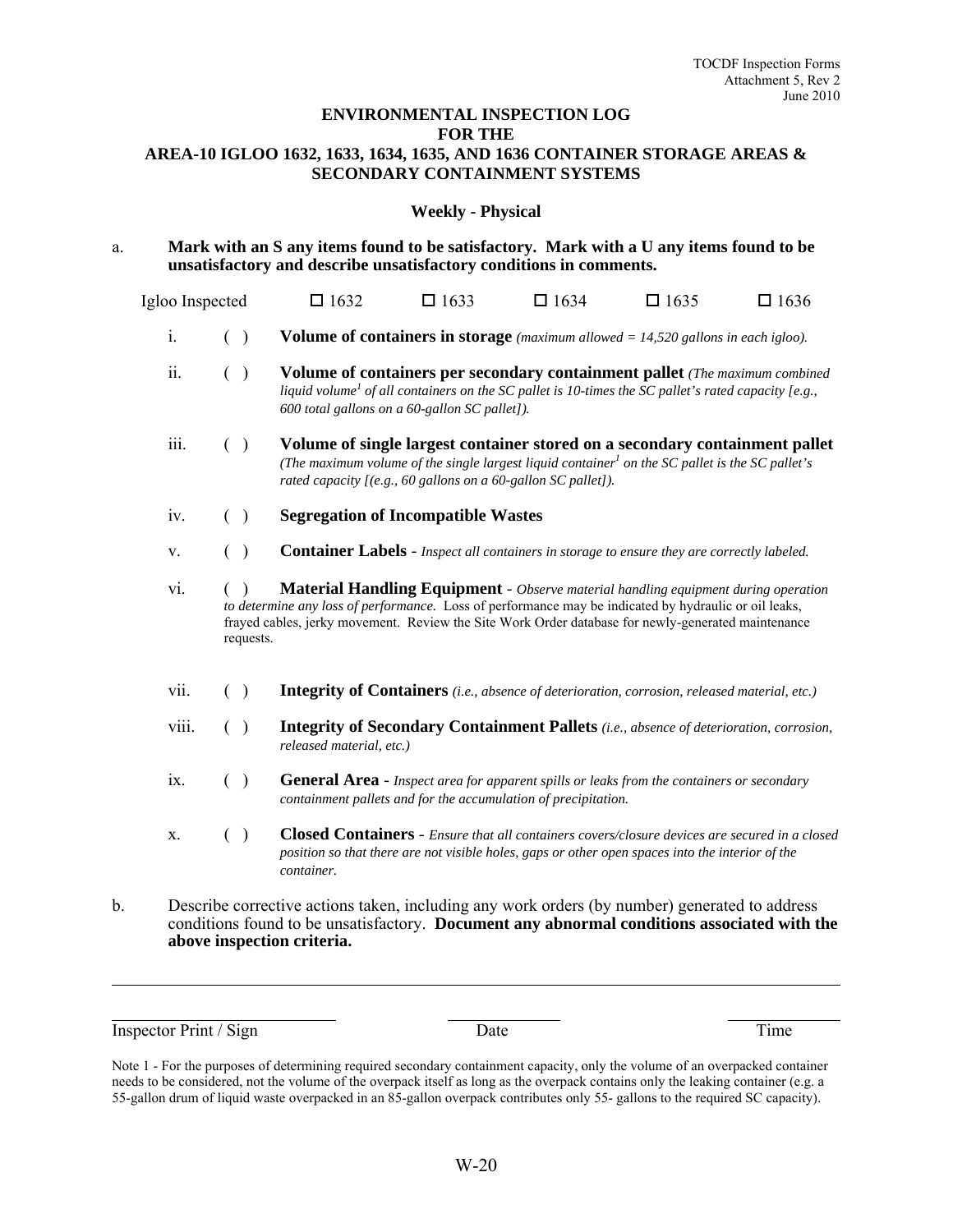#### **ENVIRONMENTAL INSPECTION LOG FOR THE IGLOO 1632 DRUM VENTILATION SYSTEM (DVS) MISCELLANEOUS TREATMENT UNITS AND CARBON ADSORPTION FILTRATION SYSTEM**

#### **Weekly**

- 1. **Mark with an S any items found to be satisfactory. Mark unsatisfactory items with a U and describe unsatisfactory conditions in comments.**
	- a. **Secondary Containment (presence of liquid)** *Visually inspect the floors & sumps for presence of standing liquids. Sumps must be emptied of liquid within 24 hours of collection (Att 5, Table 5-30).* ( ) DVS-101 ( ) DVS-102 ( ) DVSSR
	- b. **Secondary Containment (system integrity)** *Visually inspect the floors and sumps for signs of deterioration, cracks, gaps or evidence of leakage (Att 5, Table 5-30).* ( ) DVS-101 ( ) DVS-102 ( )DVSSR
	- c. **Structure and Vent Ducting** *Visually inspect enclosure/walls, vent ducting, observation windows, penetration seals/gaskets and joints for signs of deterioration, cracks, gaps or evidence of leakage (Att 5, Table 5-30).*  ( ) DVS-101 ( ) DVS-102 ( ) DVSSR
	- d. **Gloves** *Visually inspect gloves and their penetration seals/gaskets for cracks, holes, evidence of leakage. Ensure the labeled service life of the gloves has not expired (Att 5, Table 5-30).*  ( ) DVS-101 ( ) DVS-102
	- e. **Carbon Adsorption Filtration System** *Visually inspect the filter housings and crossaround ducting for cracks, holes, gaps loose piping or connections that could result in air pollutant emissions [40 CFR 264.1033(l)(2)(i). Visually inspect the induction fans for signs of degradation or failure. Ensure the DVS Enclosures and DVSSR are operating at a minimum negative pressure of 0.25 in-w.c. (Att 5, Table 5- 30).*

( ) DVS-101 ( ) DVS-102 ( ) DVSSR ( ) Filter-101 ( ) Filter-102

- f. **Material Handling Equipment** *Visually inspect the forklift and hoists during operation to determine any loss of performance* i*ncluding hydraulic or oil leaks, frayed cables, jerky movement. Review the Site Work Order database for newly-generated maintenance requests. (Att 5, Table 5- 30).*  ( ) Forklift ( ) Hoists
- 2. Describe corrective actions taken, including any work orders (by number) generated to address conditions found to be unsatisfactory. **Document any abnormal conditions associated with the above inspection criteria.**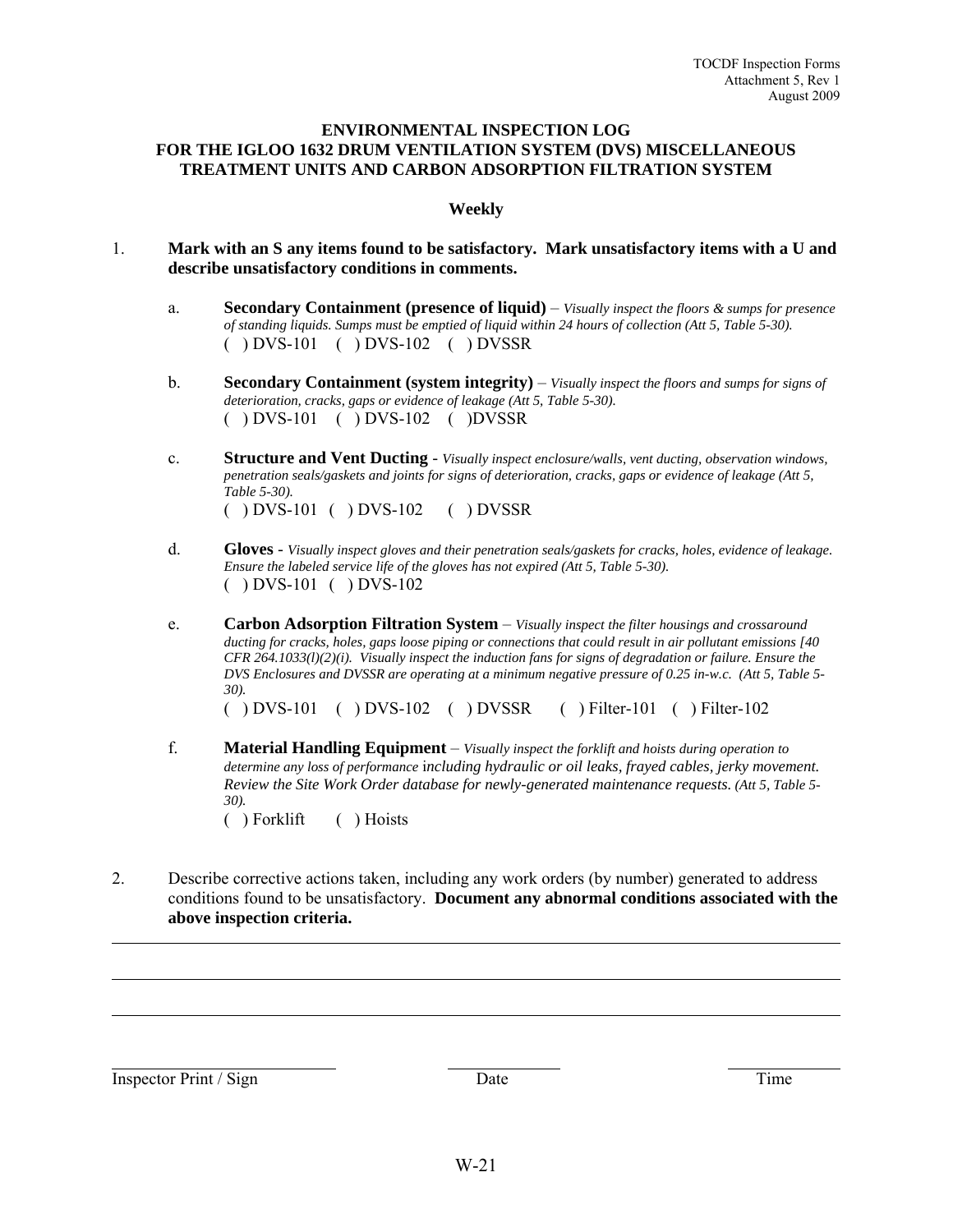#### **ENVIRONMENTAL INSPECTION LOG FOR THE IGLOO 1631 AUTOCLAVE MISCELLANEOUS TREATMENT UNIT AND CARBON ADSORPTION FILTRATION SYSTEM**

#### **Weekly**

- 1. **Mark with an S any items found to be satisfactory. Mark unsatisfactory items with a U and describe unsatisfactory conditions in comments.** 
	- **a. Autoclave and Ancillary Equipment** 
		- **( ) Autoclave Door**; *Inspect Locking Ring and Hinges, and Rollers for proper operation.*
		- **( ) Autoclave Door**; *Inspect O-Ring for cracks or gaps.*
		- **( ) Autoclave Door**; *Inspect door and vessel joint for signs of steam leaks.*
		- **( ) Autoclave Exterior**; *Inspect for signs of rust.*

#### **b. Material Handling Equipment**

Loss of performance may be indicated by hydraulic or oil leaks, frayed cables, jerky movement. Review the Site Work Order database for newly-generated maintenance requests.

- **( ) Forklift;** *Observe equipment during operation to determine any loss of performance*
- **( ) Crane;** *Observe equipment during operation to determine any loss of performance.*
- **c. Autoclave Carbon Adsorption Filtration System** 
	- **( ) Ductwork**; *Inspect for fugitive emissions or residues at flanged duct connections and bends.*
	- **( ) Ductwork**; *Inspect joints for breaks that would result in in-leakage to the system.*
- 2. Describe corrective actions taken, including any work orders (by number) generated to address conditions found to be unsatisfactory. **Document any abnormal conditions associated with the above inspection criteria.**

Inspector Print / Sign Date Date Time

W-22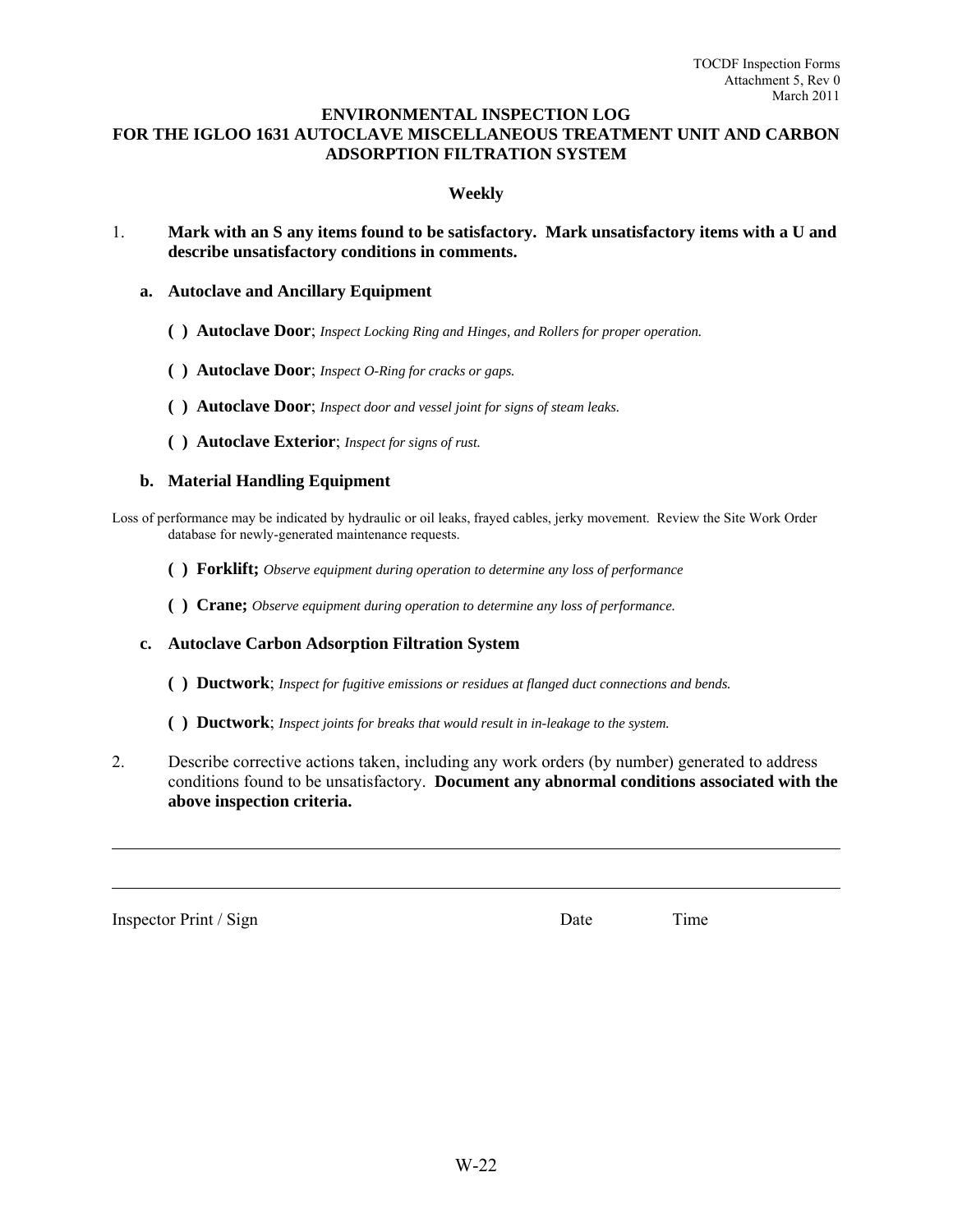#### **WEEKLY ENVIRONMENTAL INSPECTION LOG FOR 24-HOUR INTERMITTENT COLLECTION UNITS AND ATLIC RCRA PERMITTED SUMPS (CATEGORY A, B, AND A/B AREAS)**

#### **Weekly - Physical**

#### **Week Ending:**

| <b>Location</b>                                                                                                                                                                                                                                                                                                  | Sump          | <b>Result</b><br>$(S \text{ or } U)$ | <b>Inspector Print and Sign</b> | Date | Time |
|------------------------------------------------------------------------------------------------------------------------------------------------------------------------------------------------------------------------------------------------------------------------------------------------------------------|---------------|--------------------------------------|---------------------------------|------|------|
| TOX Area                                                                                                                                                                                                                                                                                                         | SDS-PUMP-8530 |                                      |                                 |      |      |
| Entry Airlock B                                                                                                                                                                                                                                                                                                  | SDS-PUMP-8526 |                                      |                                 |      |      |
| Entry Airlock A                                                                                                                                                                                                                                                                                                  | SDS-PUMP-8529 |                                      |                                 |      |      |
| 1. Inspection will be performed by removing the grating and with a flashlight, inspect for cracks, chips and deterioration<br>of protective coatings, rusting and any signs of leaks (Att 5, Table 5-18 and DSHW letter dated 07 May 2004). If the<br>المفارق المناقب المقارب المناقب والمتعالم المقارب والمراقب |               |                                      |                                 |      |      |

**inspection cannot be performed due to residues in the sump, the residues must be removed to complete the inspection.**  2. Physical visual inspection to determine if the liquid level in the sump corresponds with the alarm displayed on the

advisor screen in the control room *(Att 5, Table 5-18).* **Mark with an S any items found to be satisfactory. Mark unsatisfactory items with a U and describe unsatisfactory conditions below.**

Describe corrective actions taken, including any work orders (by number) generated to address conditions found to be unsatisfactory. **Document any abnormal conditions in accordance with the above inspection criteria.** 

| Inspector Print / Sign: |      |
|-------------------------|------|
| Date:                   | ime: |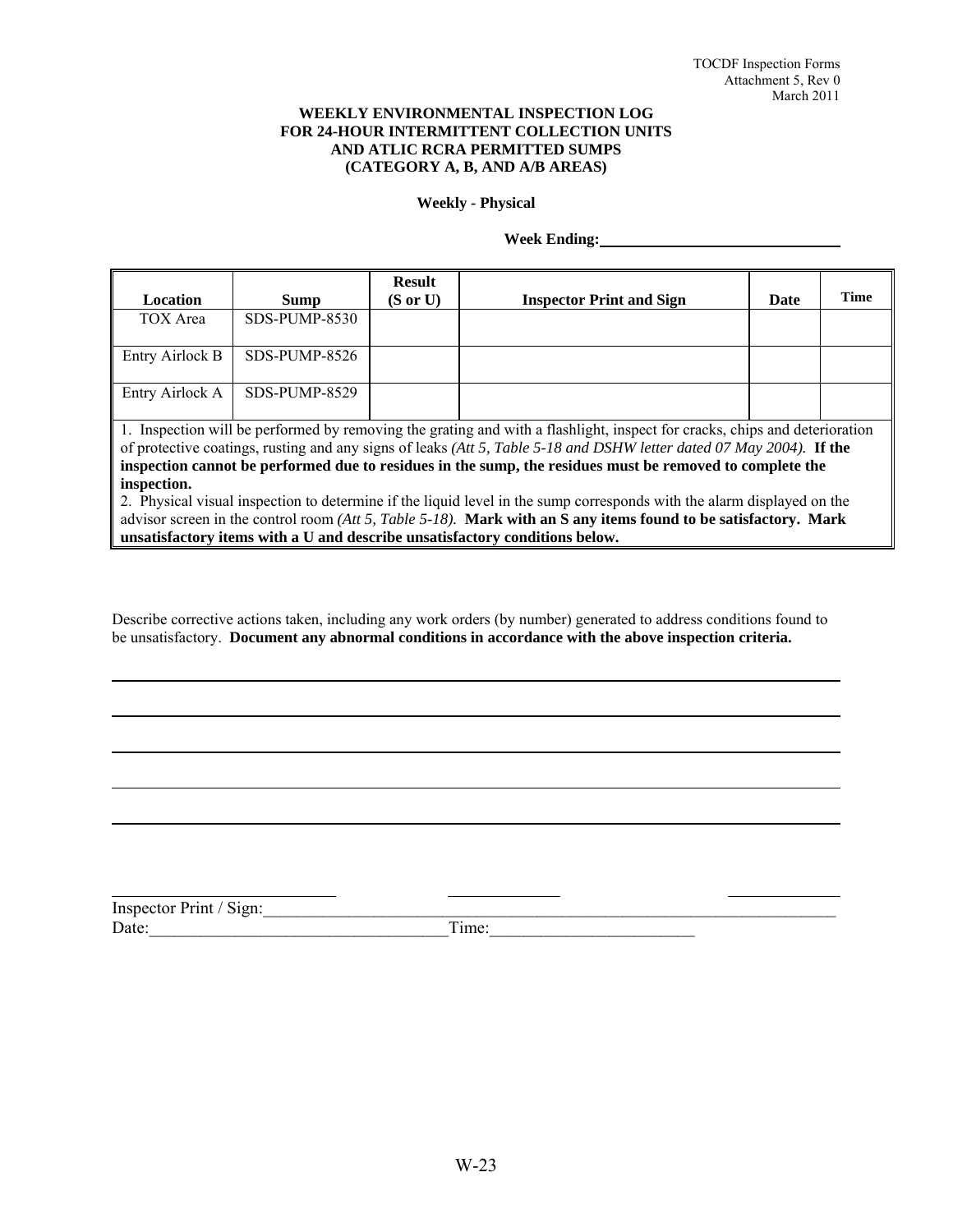## **ENVIRONMENTAL INSPECTION LOG FOR THE ATLIC TOXIC AREA TANKS**

#### **Weekly - Physical**

- 1. **Mark with an S any items found to be satisfactory. Mark unsatisfactory items with a U and describe unsatisfactory conditions in comments.**
	- a. **Level Indicators and Transmitters** *Check level indicator transmitters for proper operation (Att 5, Table 5-37).*

| LCS-8511 | NSF-8514 | LCS-8516 | LCS-8534 | SDS-8523 |
|----------|----------|----------|----------|----------|

b. **Tank Structure** - *Visually inspect for major corroded areas, discolored, or blistered surface coating, buckles or bulges in tank, corrosion around foundation, and evidence of overtopping (Att 5, Table 5-37).* 

| LCS-8511 | NSF-8514 | LCS-8516 | LCS-8534 | SDS-8523 |
|----------|----------|----------|----------|----------|

- c. **Tank Area** *Visually inspect for evidence of waste residue on floor (Att 5, Table 5-37).*   $( \ )$  ( ) ( ) ( ) ( ) LCS-8511 NSF-8514 LCS-8516 LCS-8534 SDS-8523
- d. **Tank Supports** *Visually inspect for discolored or blistered surface coating and corroded areas (Att 5, Table 5-37).*  $( \ )$  ( ) ( ) ( ) ( )

| LCS-8511 | NSF-8514 | LCS-8516 | LCS-8534 | SDS-8523 |
|----------|----------|----------|----------|----------|

e. **Pipe System, Valves and Pumps** - *Visually inspect for leaks, vibration or swaying of pipe systems, missing pump anchor bolts (Att 5, Table 5-37).*   $( \ )$  ( ) ( ) ( ) ( ) LCS-8511 NSF-8514 LCS-8516 LCS-8534 SDS-8523

f. **Secondary Containment (SDS-PUMP-8522 presence of liquid)** - *Visually inspect for the presence of liquid in secondary containment sump (Att 5, Table 5-37).*   $( \ )$  ( ) ( ) ( ) ( ) LCS-8511 NSF-8514 LCS-8516 LCS-8534 SDS-8523

g. **Secondary Containment (system integrity)** - *Inspect for cracks, gaps and deterioration of protective coating of secondary containment system and floor (Att 5, Table 5-37).*  $( \ )$  ( ) ( ) ( ) ( ) LCS-8511 NSF-8514 LCS-8516 LCS-8534 SDS-8523

2. Describe corrective actions taken, including any work orders (by number) generated to address conditions found to be unsatisfactory. **Document any abnormal conditions associated with the above inspection criteria.**

Inspector Print / Sign:

Date: Time: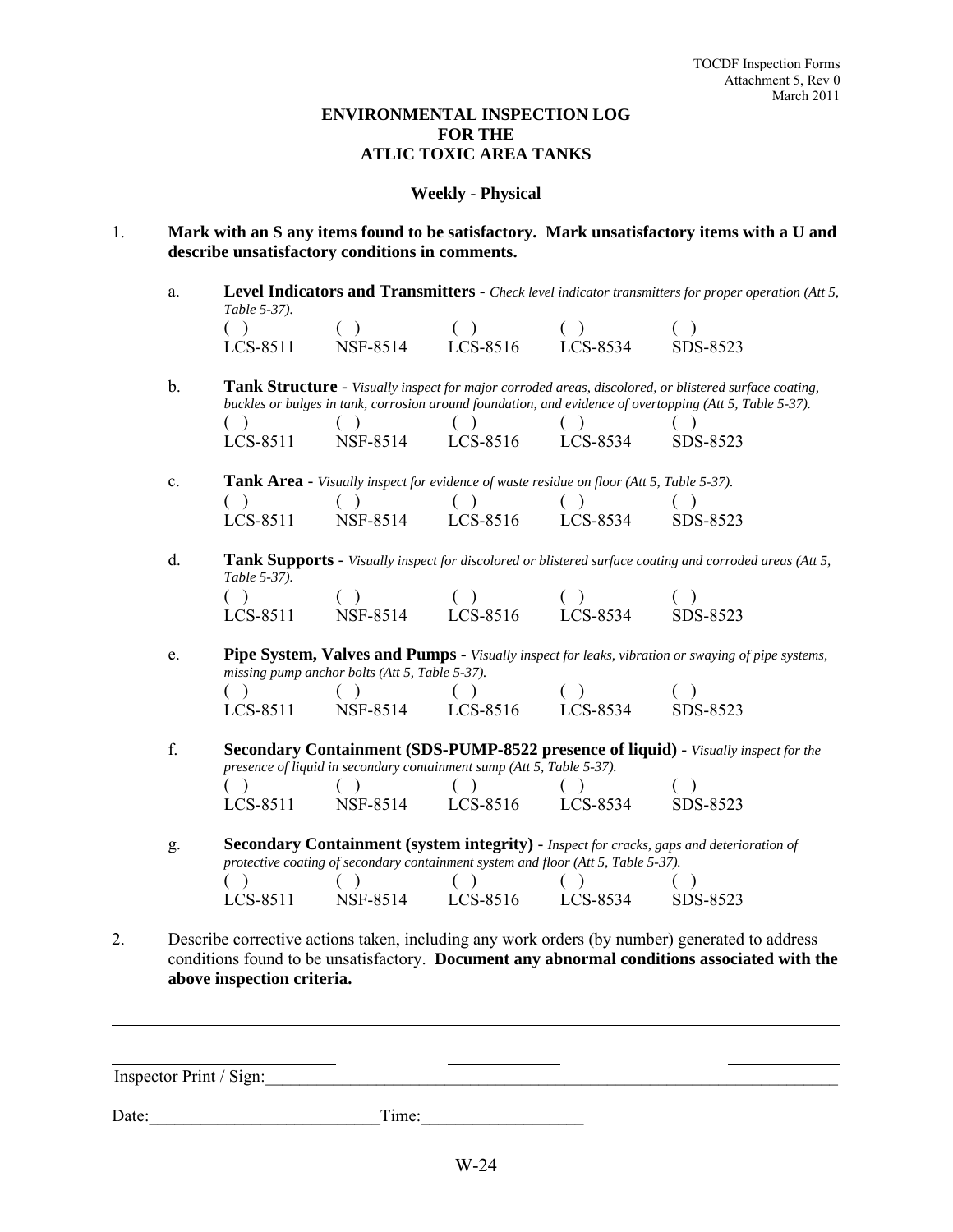# **MONTHLY ENVIRONMENTAL INSPECTIONS**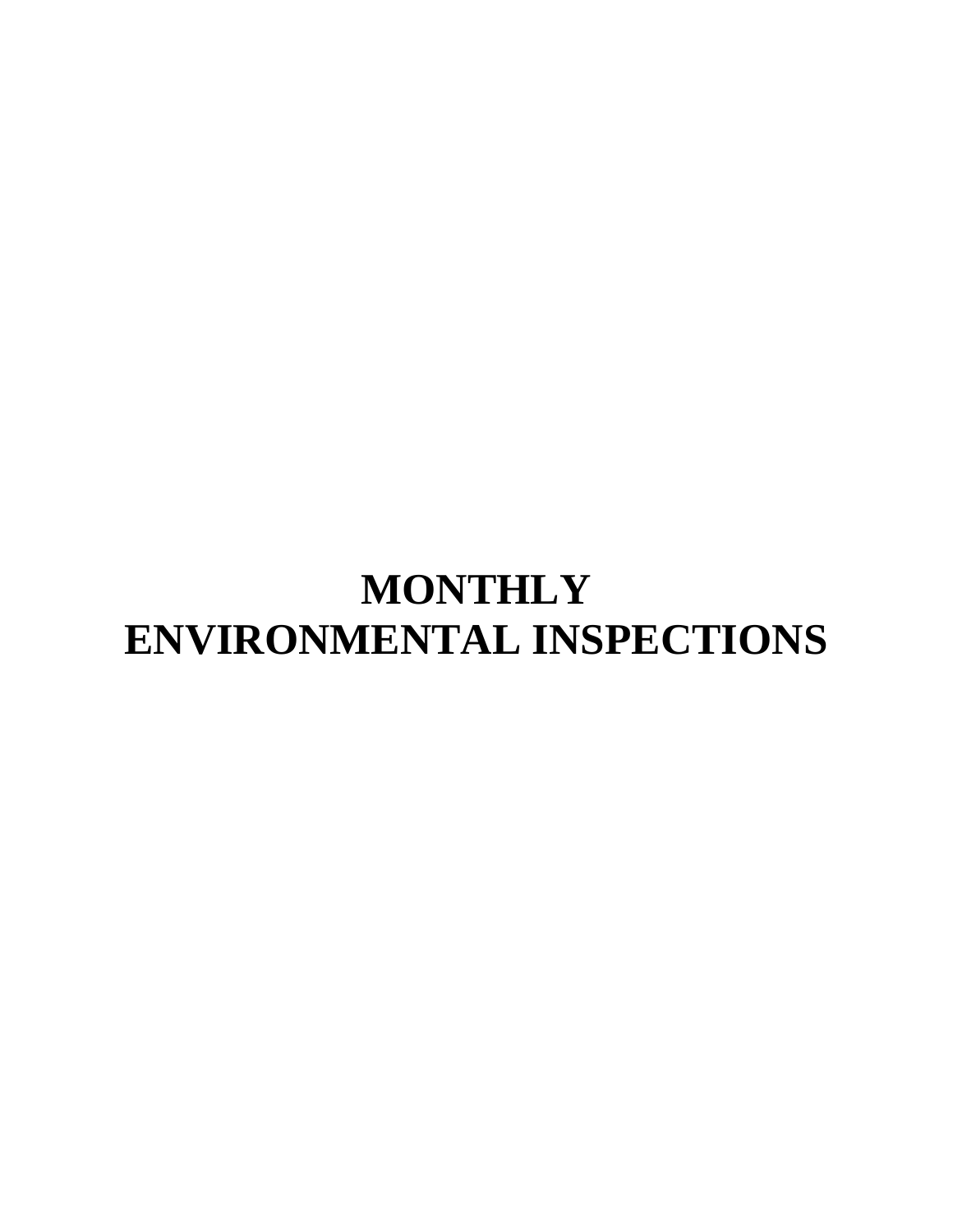# **MONTHLY ENVIRONMENTAL INSPECTION LOG FOR 24-HOUR INTERMITTENT COLLECTION UNITS AND MDB RCRA PERMITTED SUMPS (CATEGORY A, B, AND A/B AREAS)**

# **MONTH ENDING:**

| Location                                                                                           | Sump         | <b>Result</b><br>$(S \text{ or } U)$ | <b>Inspector Print and</b><br><b>Sign</b> | Date | <b>Time</b> |
|----------------------------------------------------------------------------------------------------|--------------|--------------------------------------|-------------------------------------------|------|-------------|
| LIC <sub>1</sub>                                                                                   | SDS-PUMP-188 |                                      |                                           |      |             |
| Primary                                                                                            |              |                                      |                                           |      |             |
| LIC <sub>2</sub>                                                                                   | SDS-PUMP-157 |                                      |                                           |      |             |
| Primary                                                                                            |              |                                      |                                           |      |             |
| 1. Inspection will be performed by removing the grating and with a flashlight, inspect for cracks, |              |                                      |                                           |      |             |
| chips and deterioration of protective coatings, rusting and any signs of leaks. If the inspection  |              |                                      |                                           |      |             |
| cannot be performed due to residues in the sump, the residues must be removed to complete          |              |                                      |                                           |      |             |
| the inspection (Per DSHW Letter, dated May 7, 2004).                                               |              |                                      |                                           |      |             |
| 2. Dhysical viewel inexaction to determine if the liquid level in the summ corresponds with the    |              |                                      |                                           |      |             |

2. Physical visual inspection to determine if the liquid level in the sump corresponds with the alarm displayed on the advisor screen in the control room *(Att 5, Table 5-19).* **Mark with an S any items found to be satisfactory (i.e., those sumps where the liquid level corresponds to the alarm displayed on the advisor screen). Mark unsatisfactory items with a U and describe unsatisfactory conditions below.** 

Describe corrective actions taken, including any work orders (by number) generated to address conditions found to be unsatisfactory. **Document any abnormal conditions associated with the above inspection criteria.** 

 $\overline{a}$ 

 $\overline{a}$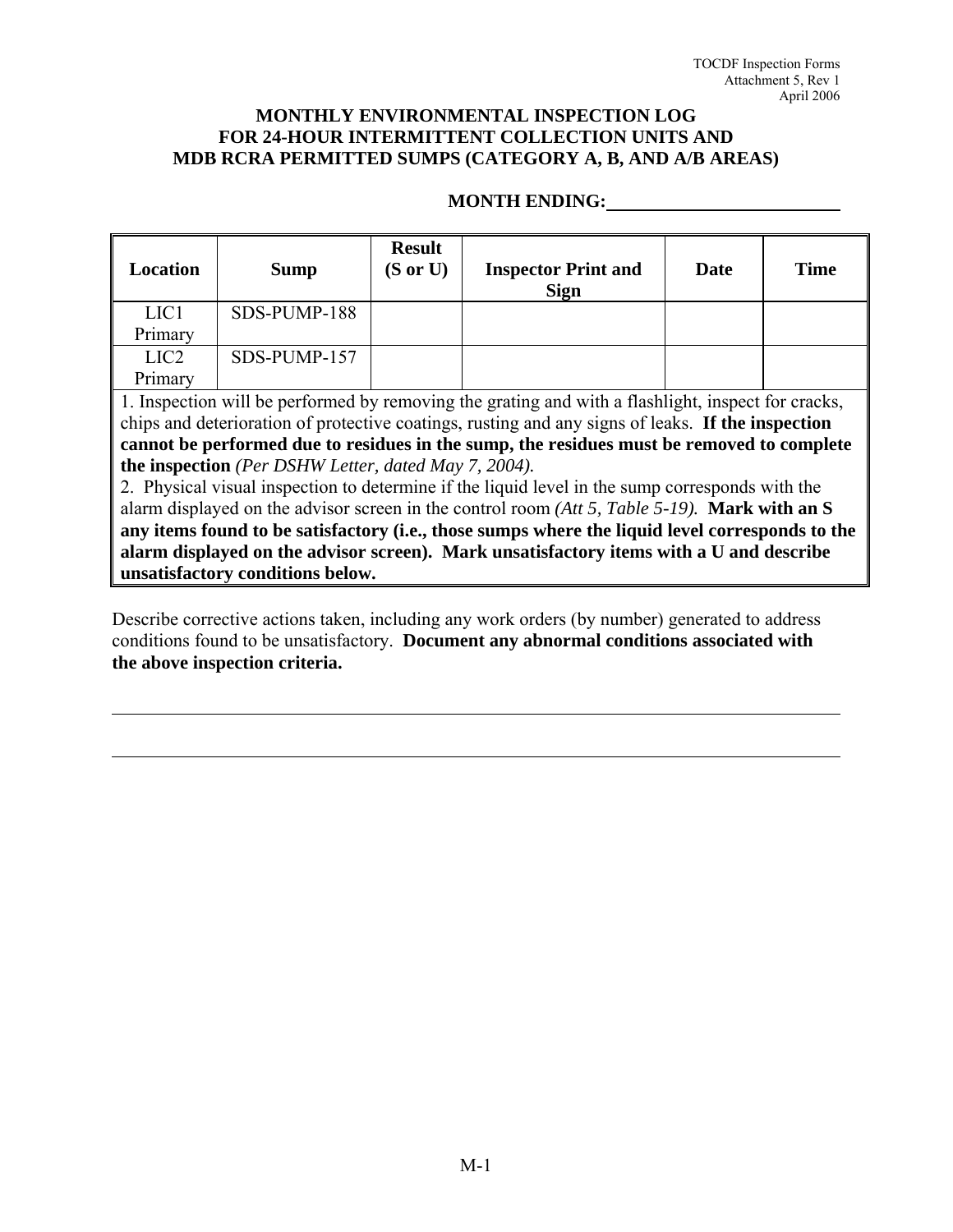## **ENVIRONMENTAL INSPECTION LOG FOR THE LIQUID INCINERATOR NO. 1 PRIMARY CHAMBER**

#### **Monthly - Physical**

#### 1. **Mark with an S any items found to be satisfactory. Mark unsatisfactory items with a U and describe unsatisfactory conditions in comments.**

- a. ( ) **Primary Chamber Agent Feed Line** *Inspect for leaks in the agent feed line at*  LIC1 *threaded and flanged pipe connections (Att 5, Table 5-11).*
- b. ( ) **Primary Chamber** *Inspect for fugitive emissions and hot spots on the outer shell* LIC1 *of the primary chamber, which would indicate a breakdown of the chamber's refractory (Att 5, Table 5-11).*
- c. ( ) **Primary Chamber Combustion Air Blowers** *Evaluate Combustion Air Blower*  LIC1 *performance through Control Room Advisor Screen observations (Att 5, Table 5-11).*
- d. ( ) **Primary Chamber Room Floor** *Inspect for residues of lubricant and/or wastes* LIC1 *beneath the components of the LIC agent feed system and the LIC exhaust gas ductwork (Att 5, Table 5-11).*
- 2. Describe corrective actions taken, including any work orders (by number) generated to address conditions found to be unsatisfactory. **Document any abnormal conditions associated with the above inspection criteria.**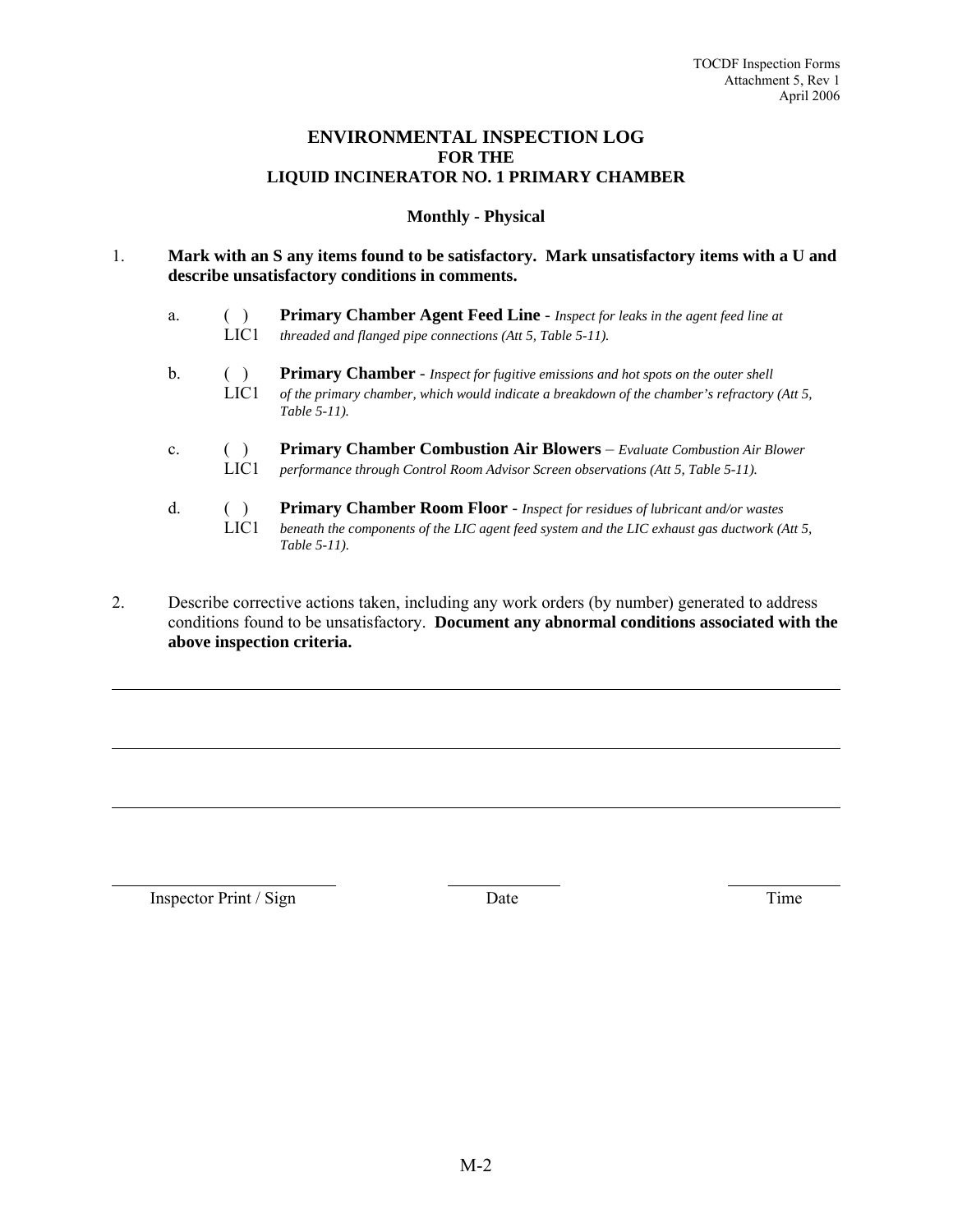# **ENVIRONMENTAL INSPECTION LOG FOR THE LIQUID INCINERATOR NO. 2 PRIMARY CHAMBER**

# **Monthly - Physical**

- 1. **Mark with an S any items found to be satisfactory. Mark unsatisfactory items with a U and describe unsatisfactory conditions in comments.**
	- a. ( ) **Primary Chamber Agent Feed Line** *Inspect for leaks in the agent feed line at* LIC2 *threaded and flanged pipe connections (Att 5, Table 5-11).*
	- b. ( ) **Primary Chamber** *Inspect for fugitive emissions and hot spots on the outer shell*<br>LIC2 *of the primary chamber, which would indicate a breakdown of the chamber's refractory* of the primary chamber, which would indicate a breakdown of the chamber's refractory (Att 5,  *Table 5-11).*
	- c. ( ) **Primary Chamber Combustion Air Blowers**  *Evaluate Combustion Air Blower* LIC2 *performance through Control Room Advisor Screen observations (Att 5, Table 5-11).*
	- d. ( ) **Primary Chamber Room Floor** *Inspect for residues of lubricant and/or wastes* LIC2 *beneath the components of the LIC agent feed system and the LIC exhaust gas ductwork (Att 5, Table 5-11).*
- 2. Describe corrective actions taken, including any work orders (by number) generated to address conditions found to be unsatisfactory. **Document any abnormal conditions associated with the above inspection criteria.**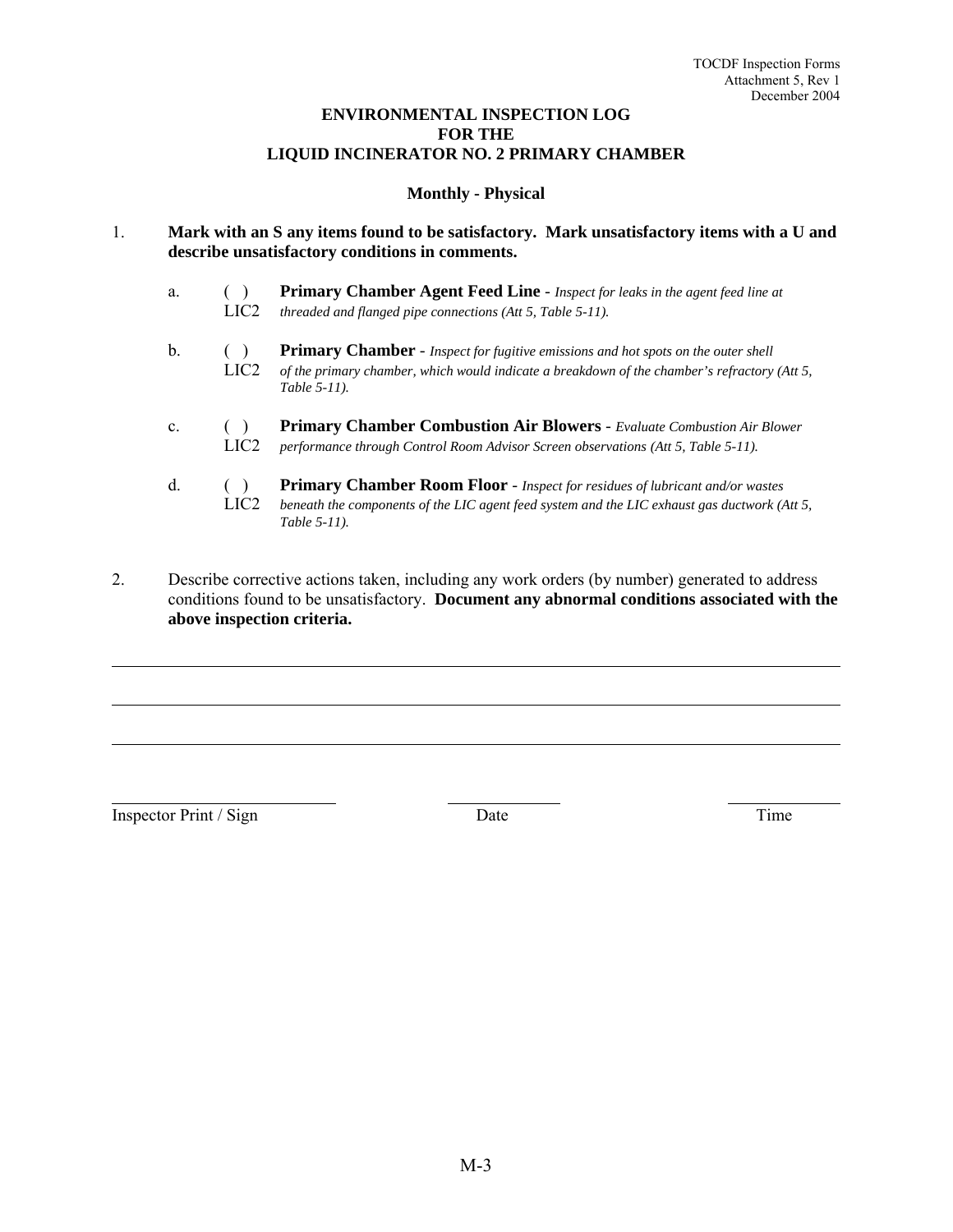# **ENVIRONMENTAL INSPECTION LOG FOR THE DEACTIVATION FURNACE**

# **Monthly - Physical**

#### 1. **Mark with an S any items found to be satisfactory. Mark unsatisfactory items with a U and describe unsatisfactory conditions in comments.**

- a. ( ) **Combustion Air Blower** *Evaluate combustion air blower performance through Control Room Advisor screen observations (Att 5, Table 5-14).*
- b. ( ) **Rotary Kiln** *Inspect the rotary kiln for fugitive emissions (Att 5, Table 5-14).*
- c. ( ) **Rotary Kiln Drive** *Inspect the rotary kiln trunnion rollers for smooth motion (Att 5, Table 5- 14).*
- d. ( ) **Rotary Kiln Drive Lubrication System** *Inspect the rotary kiln trunnion bearing lubrication system for leaks and spills (Att 5, Table 5-14).*
- e. ( ) **Heated Discharge Conveyor**  *Inspect the Heated Discharge Conveyor motion indicator plate for smooth even operation (Att 5, Table 5-14).*
- f. ( ) **Heated Discharge Conveyor (floor underneath)**  *Inspect the floor beneath the Heated Discharge Conveyor for residues of accumulated wastes (Att 5, Table 5-14).*
- 2. Describe corrective actions taken, including any work orders (by number) generated to address conditions found to be unsatisfactory. **Document any abnormal conditions associated with the above inspection criteria.**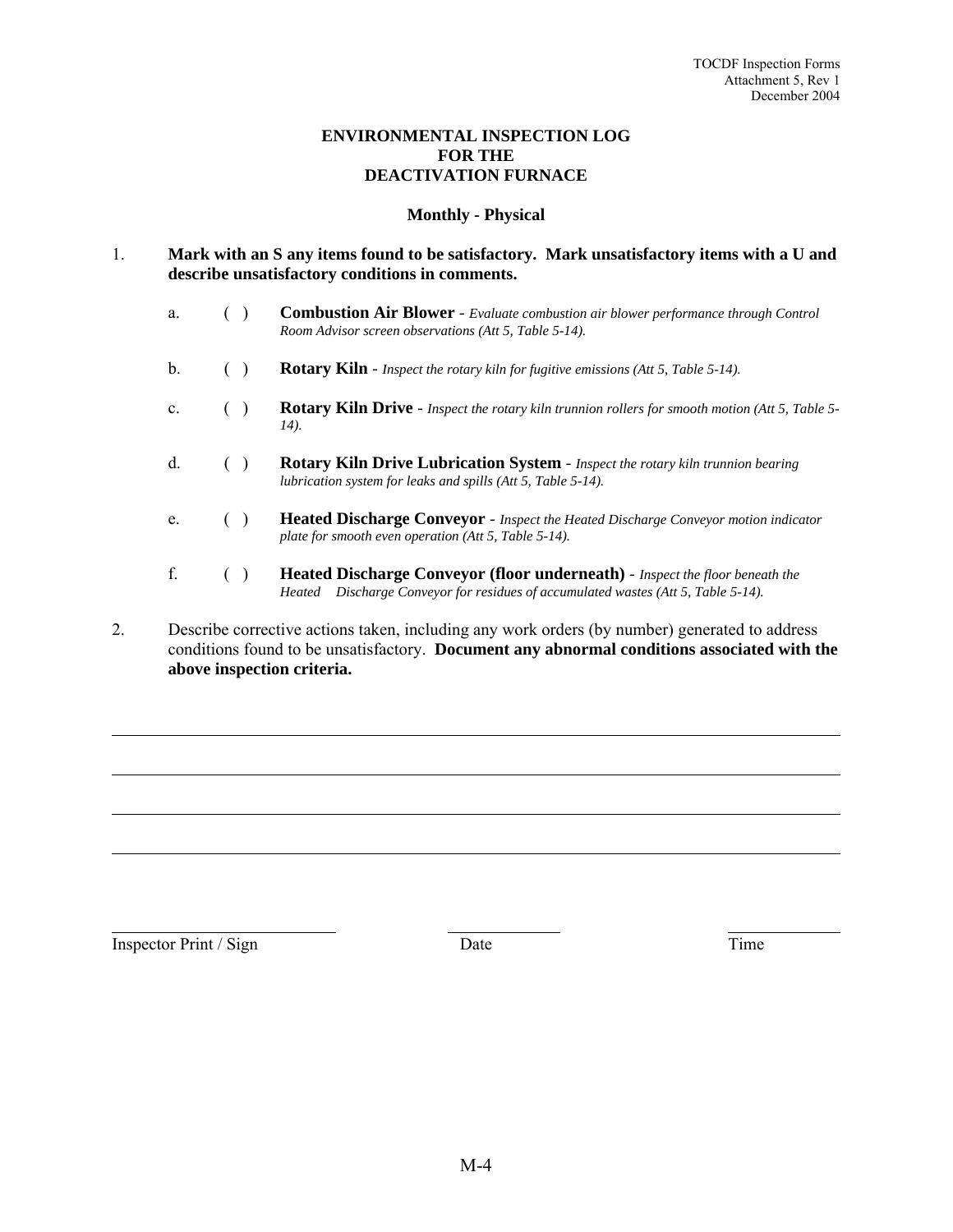# **ENVIRONMENTAL INSPECTION LOG FOR THE METAL PARTS FURNACE**

#### **Monthly - Physical**

#### 1. **Mark with an S any items found to be satisfactory. Mark unsatisfactory items with a U and describe unsatisfactory conditions in comments.**

| a.             | Waste Feed System - Inspect for movement of internal conveyor system from the control<br>panel by ensuring conveyor drive chains are in motion (Att 5, Table $5-13$ ). |
|----------------|------------------------------------------------------------------------------------------------------------------------------------------------------------------------|
| b.             | <b>Combustion Air Blowers - Evaluate combustion air blower performance through Control</b><br>Room Advisor Screen observations (Att 5, Table 5-13).                    |
| $\mathbf{c}$ . | <b>Primary Chamber -</b> Inspect for hot spots on the primary chamber outer shell, which indicate<br>a breakdown of the incinerator's refractory (Att 5, Table 5-13).  |
| d.             | <b>Afterburner</b> - Inspect afterburner shell for hot spots, which would indicate a<br>breakdown of the afterburner's refractory (Att 5, Table 5-13).                 |
| e.             | <b>Ductwork joining Primary Chamber and Afterburner - Inspect ductwork between</b><br>primary chamber and afterburner for fugitive emissions (Att 5, Table 5-13).      |

2. Describe corrective actions taken, including any work orders (by number) generated to address conditions found to be unsatisfactory. **Document any abnormal conditions associated with the above inspection criteria.**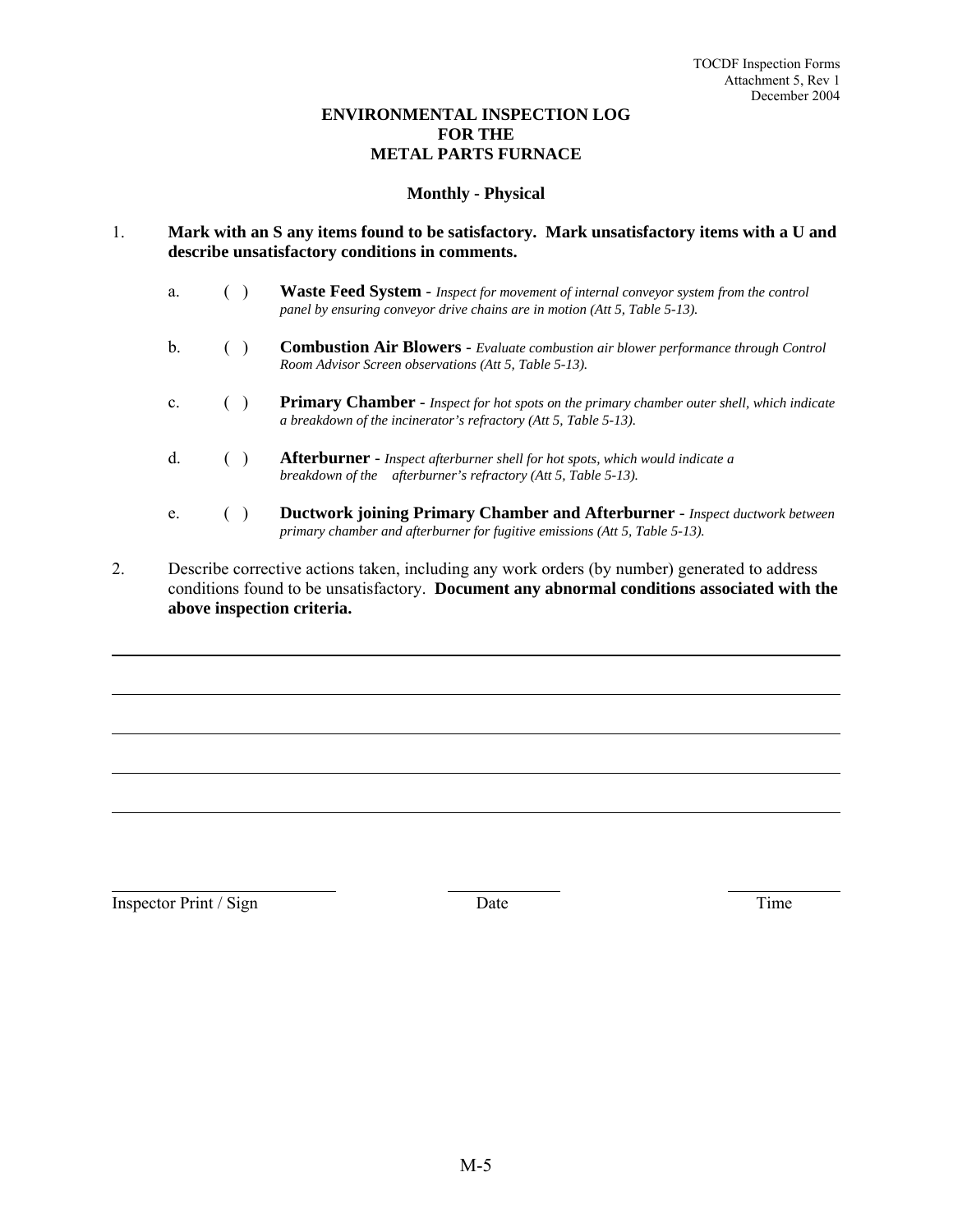# **EMERGENCY RESPONSE EQUIPMENT INVENTORY LOG**

# **Monthly - Physical**

*(Permit requirement found in Attachment 5, Table 5-27)* 

Page 1 of 2

# 1. **Mark with an S any items found to be satisfactory. Mark unsatisfactory items with a U and describe unsatisfactory conditions in comments.**

#### **ITEM** LOCATION

| a. | $\mathcal{E}$<br>€ | <b>HAZMAT Truck</b>                                                                                                    | Bldg S1              |
|----|--------------------|------------------------------------------------------------------------------------------------------------------------|----------------------|
|    |                    | Parked in proper location, gas tank is more than half full, engine starts.                                             |                      |
| b. | €<br>$\big)$       | Ton Container Repair Kit (1)                                                                                           | <b>MDB</b>           |
|    |                    | Inspect kit seal to ensure that the contents of thekit are complete. If the seal is broken inspect<br>contents of kit. |                      |
| c. | €<br>$\lambda$     | 85 Gallon Overpacks (3)                                                                                                | Bldg S1/S4           |
|    |                    | Inspect for sufficient quantity.                                                                                       |                      |
| d. | €<br>$\big)$       | <b>OSHA Level A Response Suits (12)</b>                                                                                | <b>PMB TAP Room</b>  |
|    |                    | Inspect for sufficient quantity and functionality.                                                                     |                      |
| e. | €<br>$\big)$       | <b>OSHA Saranex Suits (6)</b>                                                                                          | <b>PMB TAP Room</b>  |
|    |                    | Inspect for sufficient quantity and functionality.                                                                     |                      |
| f. | €<br>$\big)$       | <b>OSHA Level C Response Suits (6)</b>                                                                                 | <b>HAZMAT Truck</b>  |
|    |                    | Inspect for sufficient quantity and functionality.                                                                     |                      |
| g. | €<br>$\big)$       | <b>OSHA Overboots (6 pair)</b>                                                                                         | <b>HAZMAT Truck</b>  |
|    |                    | Inspect for sufficient quantity and functionality.                                                                     |                      |
| h. | €<br>$\big)$       | <b>SCBA Packs with Bottles (6)</b>                                                                                     | <b>HAZMAT Truck</b>  |
|    |                    | Inspect for sufficient quantity and functionality.                                                                     |                      |
| i. | €<br>$\big)$       | <b>Spare Air Pack Bottles (6)</b>                                                                                      | <b>HAZMAT Truck</b>  |
|    |                    | Inspect for sufficient quantity and functionality.                                                                     |                      |
| j. | $\rightarrow$<br>€ | <b>Particulate/Organic Vapor Cartridge Respirators (6) HAZMAT Truck</b>                                                |                      |
|    |                    | Inspect for sufficient quantity and functionality.                                                                     |                      |
| k. | €<br>$\rightarrow$ | <b>Non-Sparking Tool Kit (1)</b>                                                                                       | <b>HAZMAT Truck</b>  |
|    |                    | Inspect for completeness of kit.                                                                                       |                      |
| 1. | €<br>$\rightarrow$ | Portable Eyewash (1)                                                                                                   | <b>PMB TAP Room</b>  |
|    |                    | Inspect for functionality.                                                                                             |                      |
| m. | $($ )              | <b>Caustic Neutralizer (10 gallons)</b>                                                                                | Bldg S1/S5           |
|    |                    | Inspect for sufficient quantity.                                                                                       |                      |
| n. | €<br>$\rightarrow$ | <b>Acid Neutralizer (10 gallons)</b><br>Inspect for sufficient quantity.                                               | Bldg S1/S5           |
|    |                    | Shovels (5 each)                                                                                                       | <b>HAZMAT Truck</b>  |
| 0. | €<br>$\big)$       | Inspect for sufficient quantity.                                                                                       |                      |
|    |                    | Brooms (5 each)                                                                                                        | <b>HAZMAT Truck</b>  |
| p. | €<br>$\big)$       |                                                                                                                        |                      |
|    |                    | Inspect for sufficient quantity                                                                                        | /Bldg S5             |
| q. | €<br>$\lambda$     | Absorbent (100 lbs)                                                                                                    | Bldg S1/S5           |
|    |                    | Inspect for sufficient quantity                                                                                        |                      |
| r. | €<br>$\lambda$     | Foot Baths (4)                                                                                                         | <b>DECON</b> Trailer |
|    |                    | Inspect for sufficient quantity.                                                                                       |                      |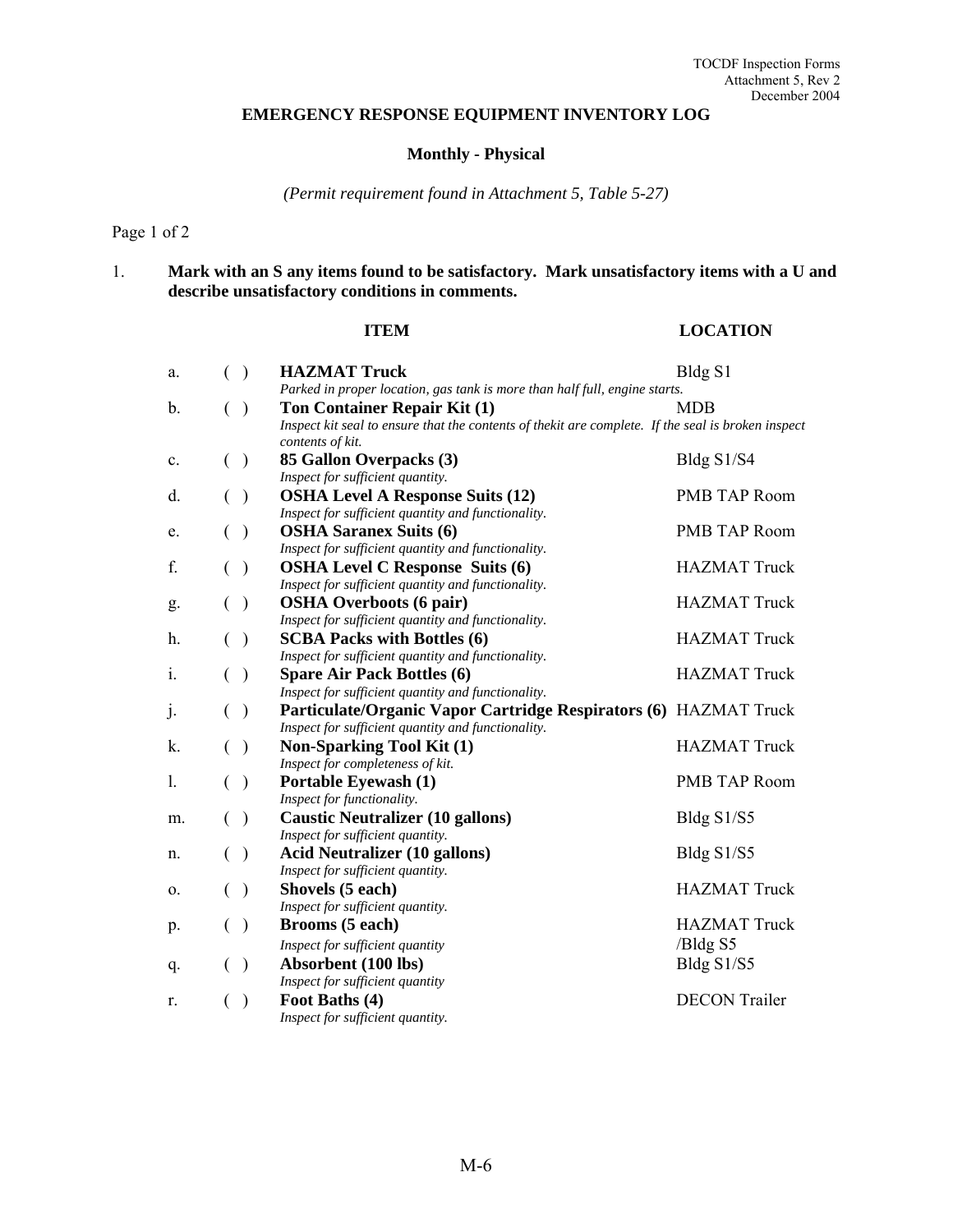# Page 2 of 2

| S. | <b>TAP Butyl M3 Coveralls or OSHA Level A</b>      |                      |
|----|----------------------------------------------------|----------------------|
|    | <b>Response Suits (6)</b>                          | <b>HAZMAT Truck</b>  |
|    | Inspect for sufficient quantity and functionality. |                      |
| t. | <b>TAP Butyl Hoods (6)</b>                         | <b>HAZMAT Truck</b>  |
|    | Inspect for sufficient quantity and functionality. |                      |
| u. | TAP Butyl M2A1 Boots (6 pair)                      | <b>HAZMAT</b> Truck  |
|    | Inspect for sufficient quantity and functionality. |                      |
| V. | <b>TAP Butyl M2 Gloves (6 pair)</b>                | <b>HAZMAT</b> Truck  |
|    | Inspect for sufficient quantity and functionality. |                      |
| W. | <b>TAP Butyl M2 Aprons or OSHA Level C</b>         |                      |
|    | Coveralls (6)                                      | <b>HAZMAT Truck</b>  |
|    | Inspect for sufficient quantity and functionality. |                      |
| Χ. | <b>Agent Antidote Kits (6)</b>                     | <b>HAZMAT Truck</b>  |
|    | Inspect for sufficient quantity.                   |                      |
| y. | <b>Water for Decon (25 gallons)</b>                | <b>DECON</b> Trailer |
|    | Inspect for sufficient quantity                    |                      |

2. Describe corrective actions taken, including any work orders (by number) generated to address conditions found to be unsatisfactory. **Document any abnormal conditions associated with the above inspection criteria.**

Inspector Print / Sign Date Date Time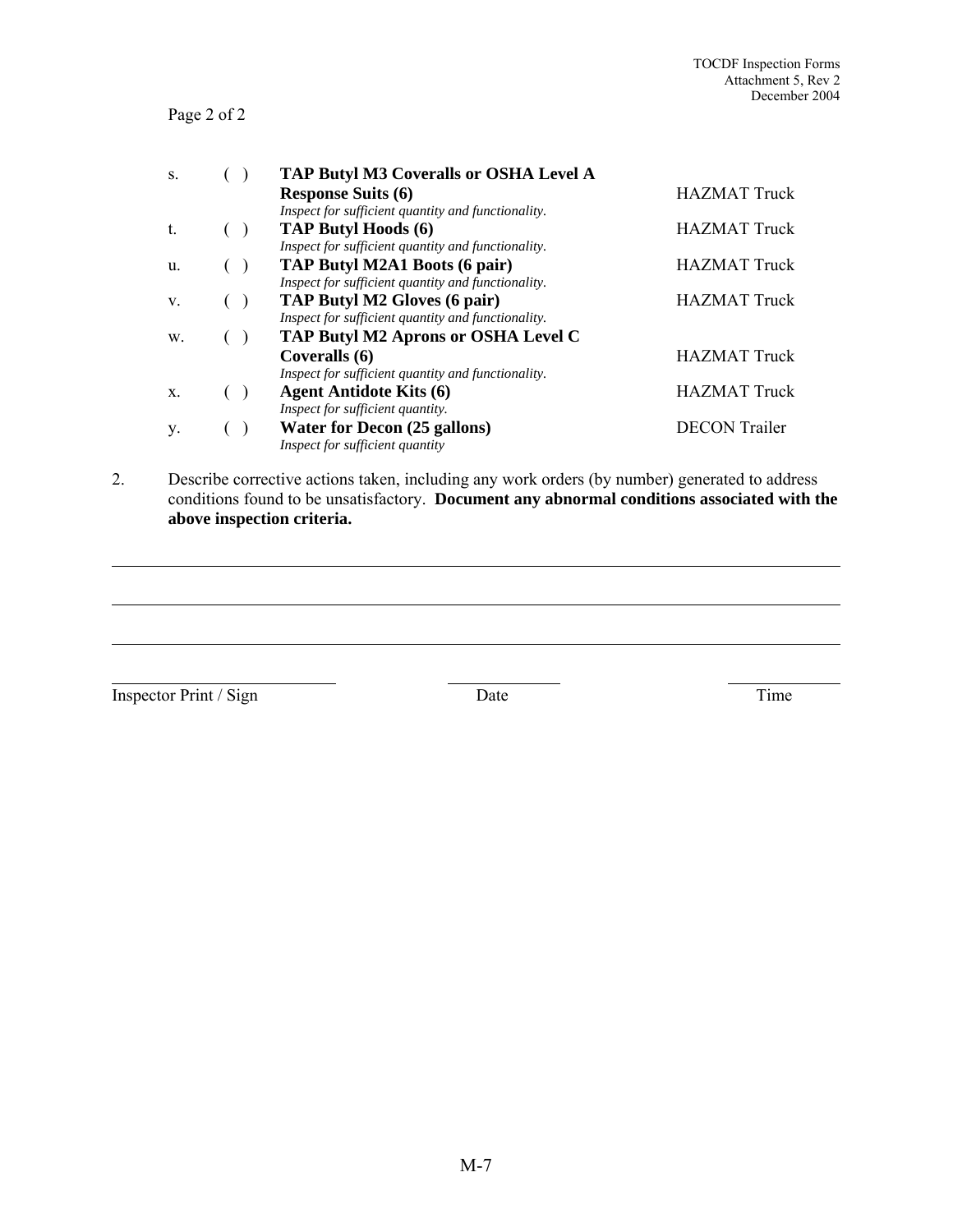**Reserved**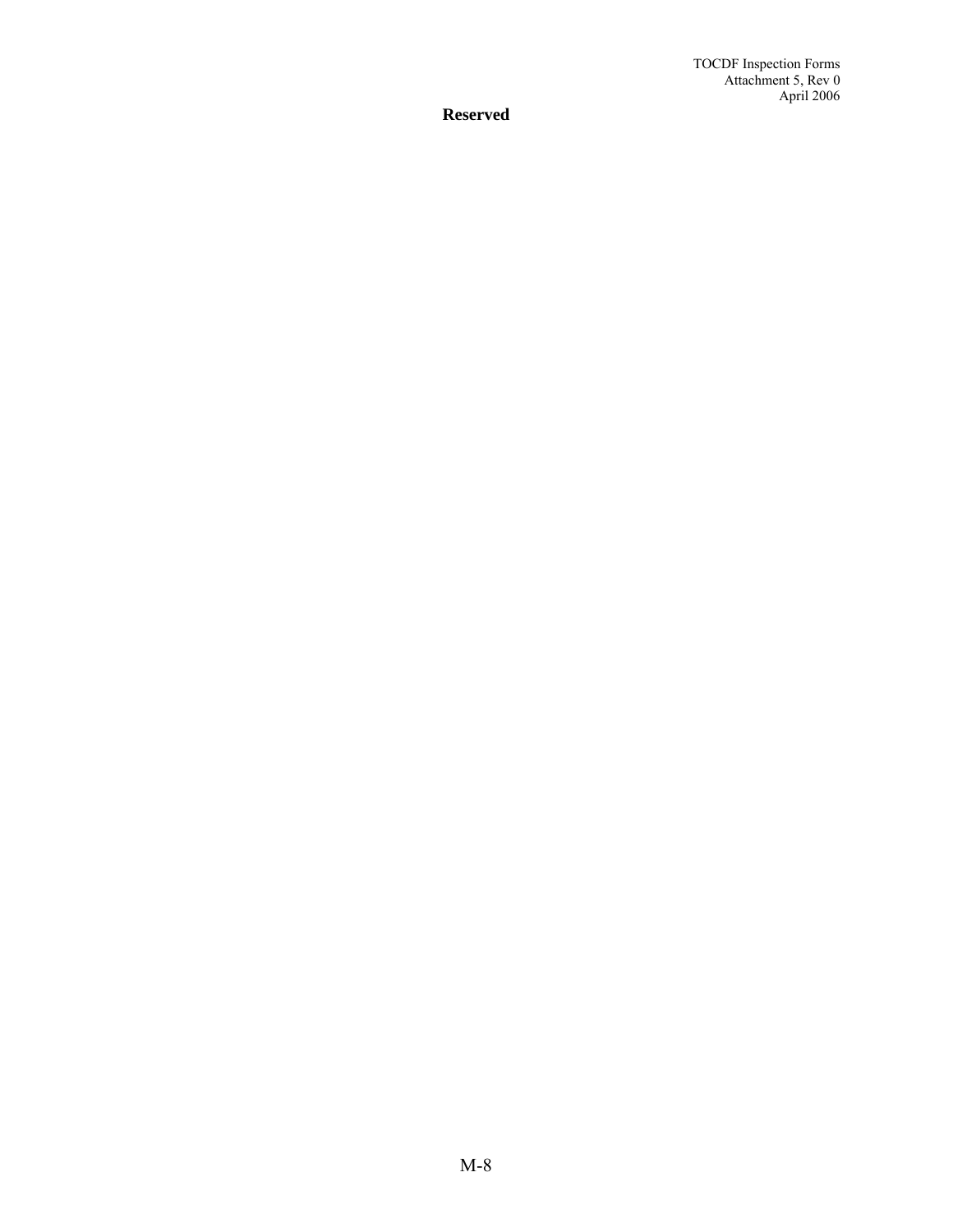#### **ENVIRONMENTAL INSPECTION LOG FOR THE PROJECTILE/MORTAR DISASSEMBLY MACHINE PERFORMED BY CONTROL ROOM OPERATOR**

#### **Monthly - Physical**

- 1. **Mark with an S any items found to be satisfactory. Mark items found to be unsatisfactory with a U and describe unsatisfactory conditions in comments.**
	- a. ( ) **Waste Feed System** ( ) ECR A ( ) ECR B Inspect the Projectile/Mortar Disassembly Machine within the ECR to ensure that no explosive residues or explosive munition components are collecting on the associated material handling equipment. Inspect for leaking hydraulic hoses/connections and accumulated residues of chemical agent (Att 5, Table 5-14).
- 2. Describe corrective actions taken, including any work orders (by number) generated to address conditions found to be unsatisfactory. **Document any abnormal conditions associated with the above inspection criteria.**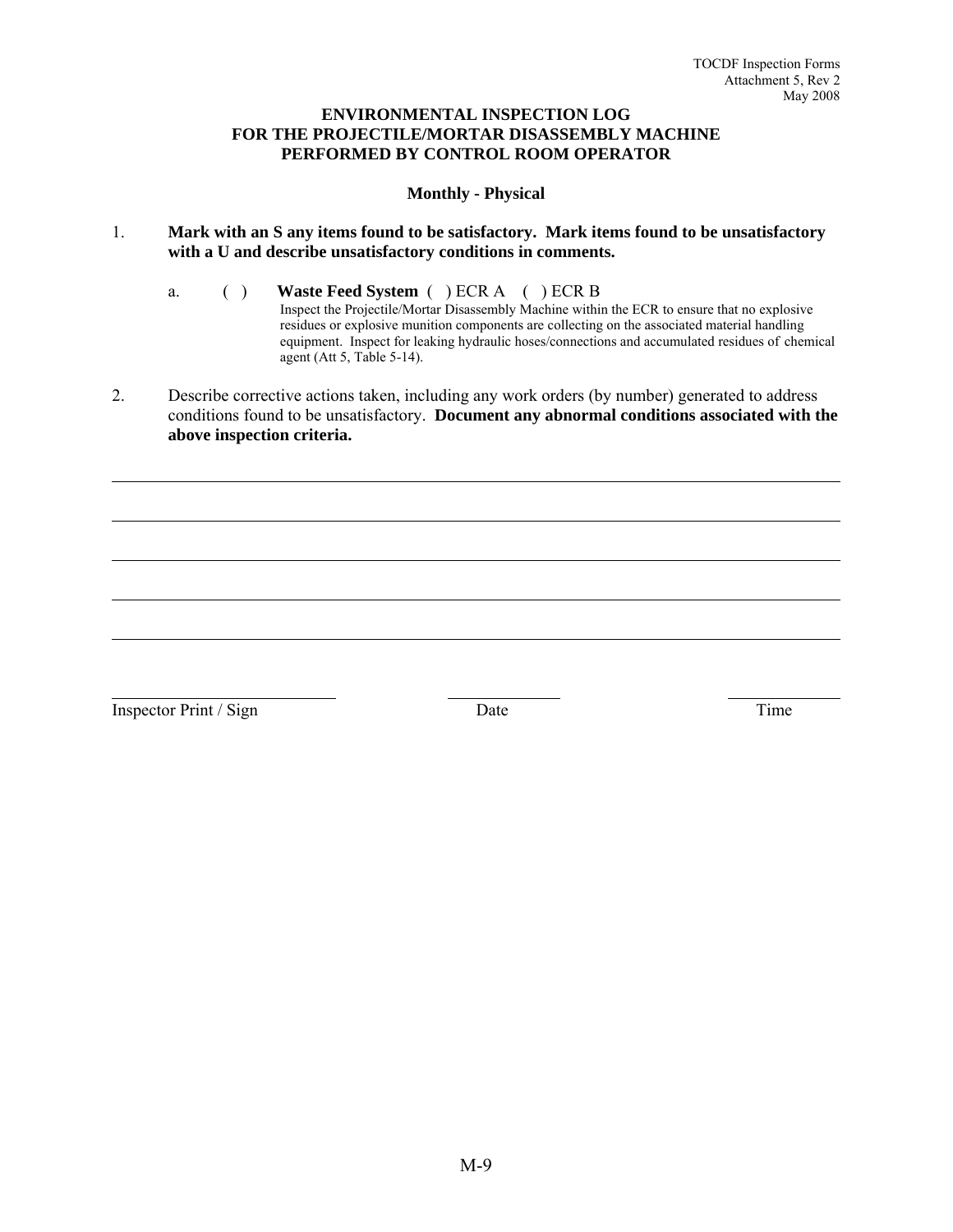#### **PREPAREDNESS & PREVENTION READINESS INSPECTION LOG FOR THE EMERGENCY GENERATORS Monthly - Physical**

#### 1. **Mark with an S any items found to be satisfactory. Mark unsatisfactory items with a U and describe unsatisfactory conditions in comments.**

**NOTE:** EGENS are tested monthly to ensure they are functioning properly and the equipment and systems designated as essential loads will continue to function if utility power is interrupted.

a. **Emergency Generators** - *Test each Emergency Generator by operating in either a loaded or unloaded configuration (Att 5, Table 5-28).*

#### **( ) GEN-GENR-101**:

| Date |                         |
|------|-------------------------|
| Time |                         |
|      | Inspector Print / Sign_ |

# **( ) GEN-GENR-102**:

| Date                   |
|------------------------|
| Time                   |
| Inspector Print / Sign |
|                        |

#### **( ) GEN-GENR-104**:

| Date                    |
|-------------------------|
| Time                    |
| Inspector Print / Sign_ |
|                         |

# **( ) Area 10-GENR-105**:

| Date                   |  |
|------------------------|--|
| Time                   |  |
| Inspector Print / Sign |  |

#### **( ) GEN-GENR-106**:

| Date |                        |
|------|------------------------|
| Time |                        |
|      | Inspector Print / Sign |

#### b. **Uninterruptible Power Supply** (See completed PM work orders) *Check for adequate voltage (Att 5, Table 5-28).*

| <b>UPS-9101</b> :      |
|------------------------|
| Date                   |
| Time                   |
| Inspector Print / Sign |
|                        |

- **( ) UPS-9102**:
	- Date
		- Time

Inspector Print / Sign

#### **( ) UPS-9103**:

| Date                   |
|------------------------|
| Time                   |
| Inspector Print / Sign |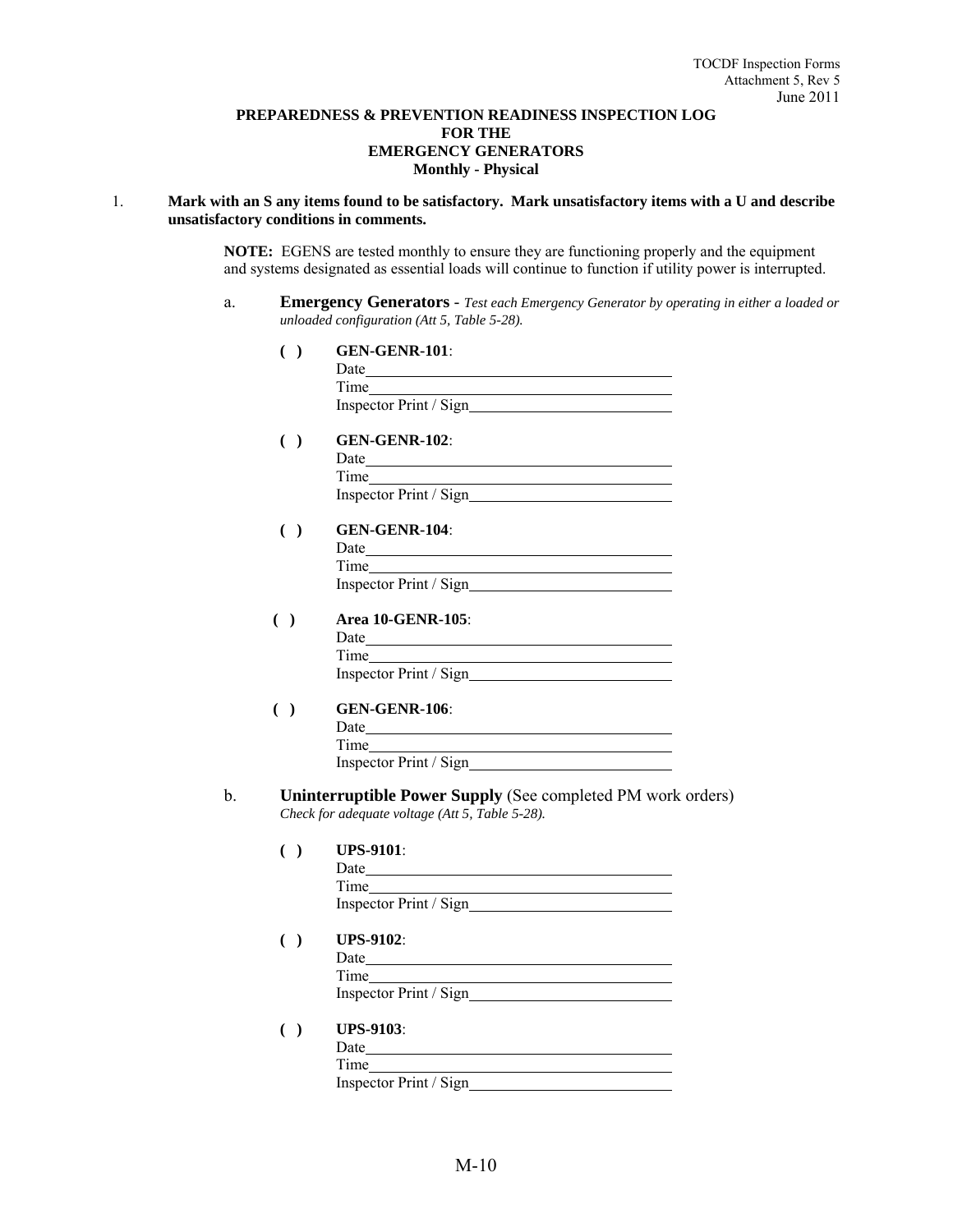TOCDF Inspection Forms Attachment 5, Rev 5 June 2011

| <b>UPS-Area 10-111:</b> |
|-------------------------|
| Date                    |
| Time                    |
|                         |
| <b>UPS-Area 10-112:</b> |
| Date                    |
| Time                    |
| Inspector Print / Sign  |

2. Describe corrective actions taken, including any work orders (by number) generated to address conditions found to be unsatisfactory. **Document any abnormal conditions associated with the above inspection criteria.**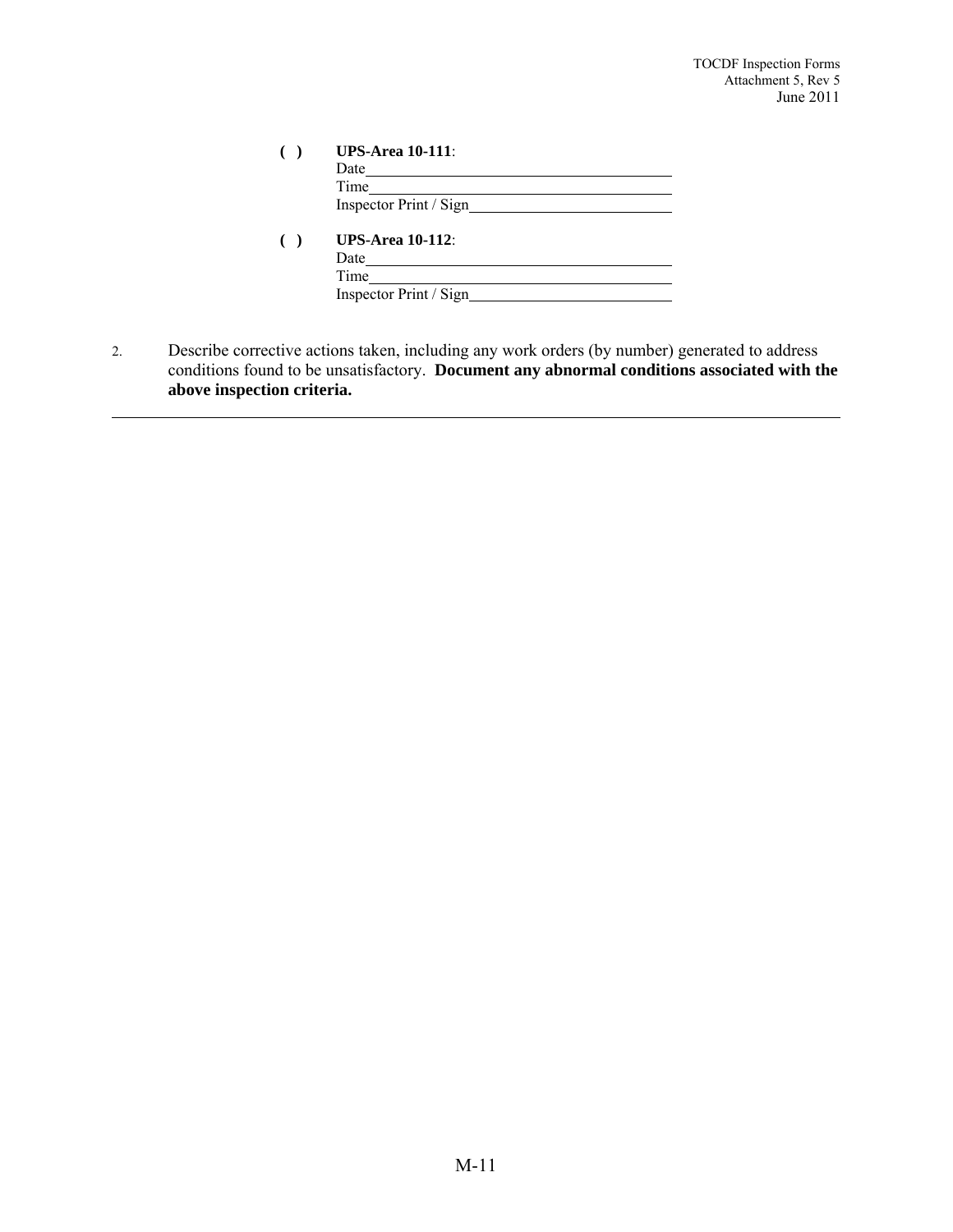## **MONTHLY ENVIRONMENTAL INSPECTION LOG FOR 24-HOUR INTERMITTENT COLLECTION UNITS AND ATLIC RCRA PERMITTED SUMPS (CATEGORY A, B, AND A/B AREAS)**

# **MONTH ENDING:**

| Location                                                                                                 | <b>Sump</b>   | <b>Result</b>       | <b>Inspector Print and Sign</b> | Date | <b>Time</b> |
|----------------------------------------------------------------------------------------------------------|---------------|---------------------|---------------------------------|------|-------------|
|                                                                                                          |               | $(S \text{ or } U)$ |                                 |      |             |
| <b>ATLIC LIC</b>                                                                                         |               |                     |                                 |      |             |
| Primary                                                                                                  | SDS-PUMP-8527 |                     |                                 |      |             |
|                                                                                                          |               |                     |                                 |      |             |
| 1. Inspection will be performed by removing the grating and with a flashlight, inspect for cracks, chips |               |                     |                                 |      |             |
| and deterioration of protective coatings, rusting and any signs of leaks. If the inspection cannot be    |               |                     |                                 |      |             |
| performed due to residues in the sump, the residues must be removed to complete the inspection           |               |                     |                                 |      |             |
| (Per DSHW Letter, dated May 7, 2004).                                                                    |               |                     |                                 |      |             |
|                                                                                                          |               |                     |                                 |      |             |
|                                                                                                          |               |                     |                                 |      |             |
| 2. Physical visual inspection to determine if the liquid level in the sump corresponds with the alarm    |               |                     |                                 |      |             |
| displayed on the advisor <u>screen</u> in the control room (Att 5, Table 5-19). Mark with an S any items |               |                     |                                 |      |             |
| found to be satisfactory (i.e., those sumps where the liquid level corresponds to the alarm displayed    |               |                     |                                 |      |             |
| on the advisor screen). Mark unsatisfactory items with a U and describe unsatisfactory conditions        |               |                     |                                 |      |             |
| below.                                                                                                   |               |                     |                                 |      |             |
|                                                                                                          |               |                     |                                 |      |             |

Describe corrective actions taken, including any work orders (by number) generated to address conditions found to be unsatisfactory. **Document any abnormal conditions associated with the above inspection criteria.**

Inspector Print / Sign:

l l

 $\overline{a}$ 

Date: Time:

 $\overline{\phantom{a}}$  , where  $\overline{\phantom{a}}$  , where  $\overline{\phantom{a}}$  , where  $\overline{\phantom{a}}$  , where  $\overline{\phantom{a}}$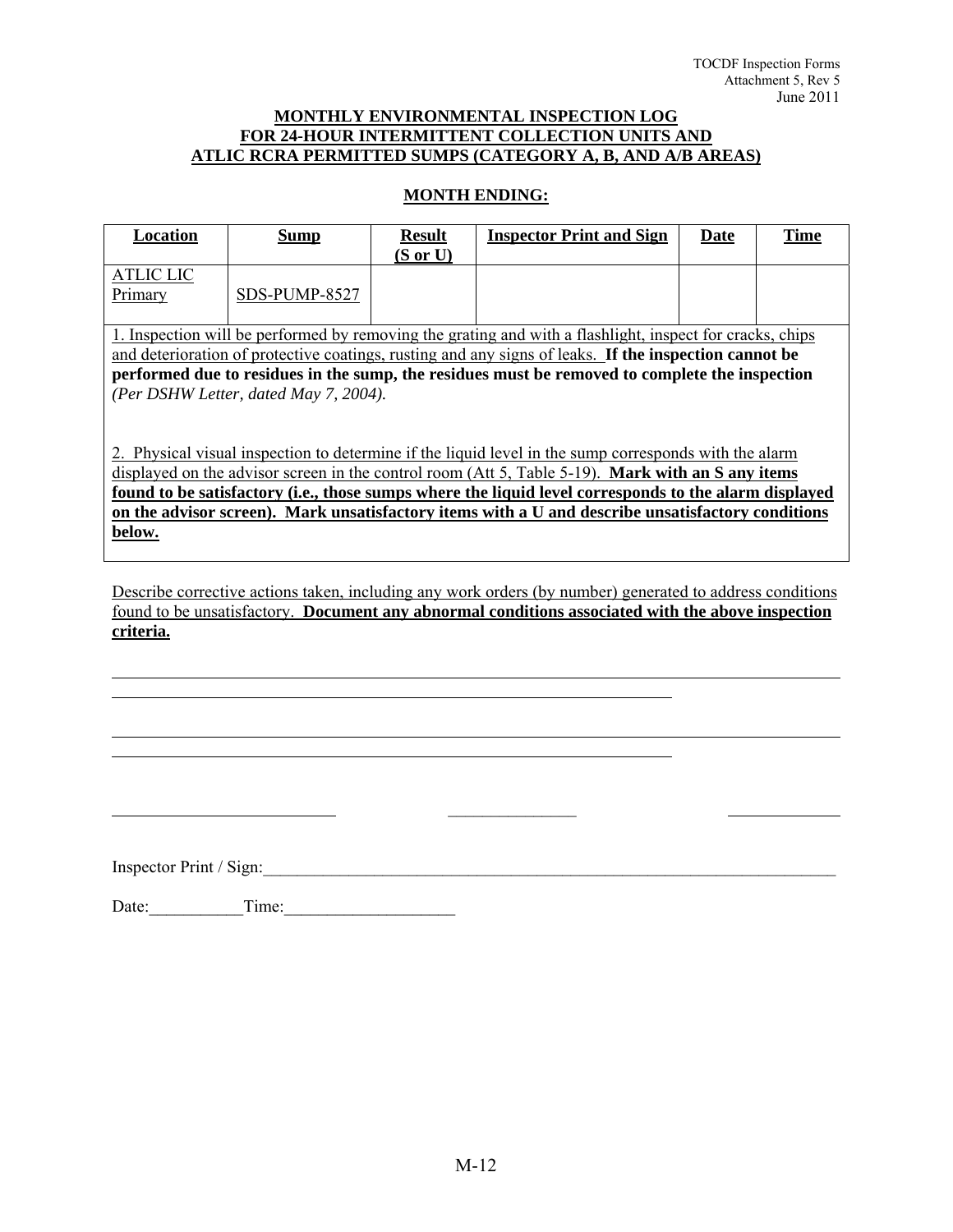#### **ENVIRONMENTAL INSPECTION LOG FOR THE ATLIC LIQUID INCINERATOR PRIMARY CHAMBER**

## **Monthly - Physical**

1. Mark with an S any items found to be satisfactory. Mark unsatisfactory items with a U and describe unsatisfactory conditions in comments.

a. **Primary Chamber / Secondary Combustion Chamber Waste Feed Line**  *Inspect for leaks in the agent feed line at threaded and flanged pipe connections (Att 5, Table 5-32).* 

| <b>ATLIC PCC</b> | ATLIC SCC |
|------------------|-----------|

b. **Primary/Secondary Combustion Chamber**  *Inspect for fugitive emissions and hot spots on the outer shell of the chamber, which would indicate a breakdown of the chamber's refractory (Att 5, Table 5-32).* 

| <b>ATLIC PCC</b> | ATLIC SCC |
|------------------|-----------|

#### c. **ATLIC Combustion Air Blower**

 *Evaluate Combustion Air Blower performance through Control Room Advisor Screen Operations (Att 5, Table 5-32).* 

> ( ) ATLIC

#### d. **ATLIC Room Floor**

 *Inspect for residues of lubricant and wastes beneath the components of the ATLIC waste feed system and the LIC exhaust gas ductwork). Inspect for residues of lubricant and wastes beneath the components of the spent decon feed system having a potential to cause a release of wastes or fugitive emissions. (Att 5, Table 5-32).* 

| <b>ATLIC PCC</b> | ATLIC SCC |
|------------------|-----------|

2. Describe corrective actions taken, including any work orders (by number) generated to address conditions found to be unsatisfactory. Document any abnormal conditions associated with the above inspection criteria.

Inspector Print / Sign:

l

 $\overline{a}$ 

Date: Time: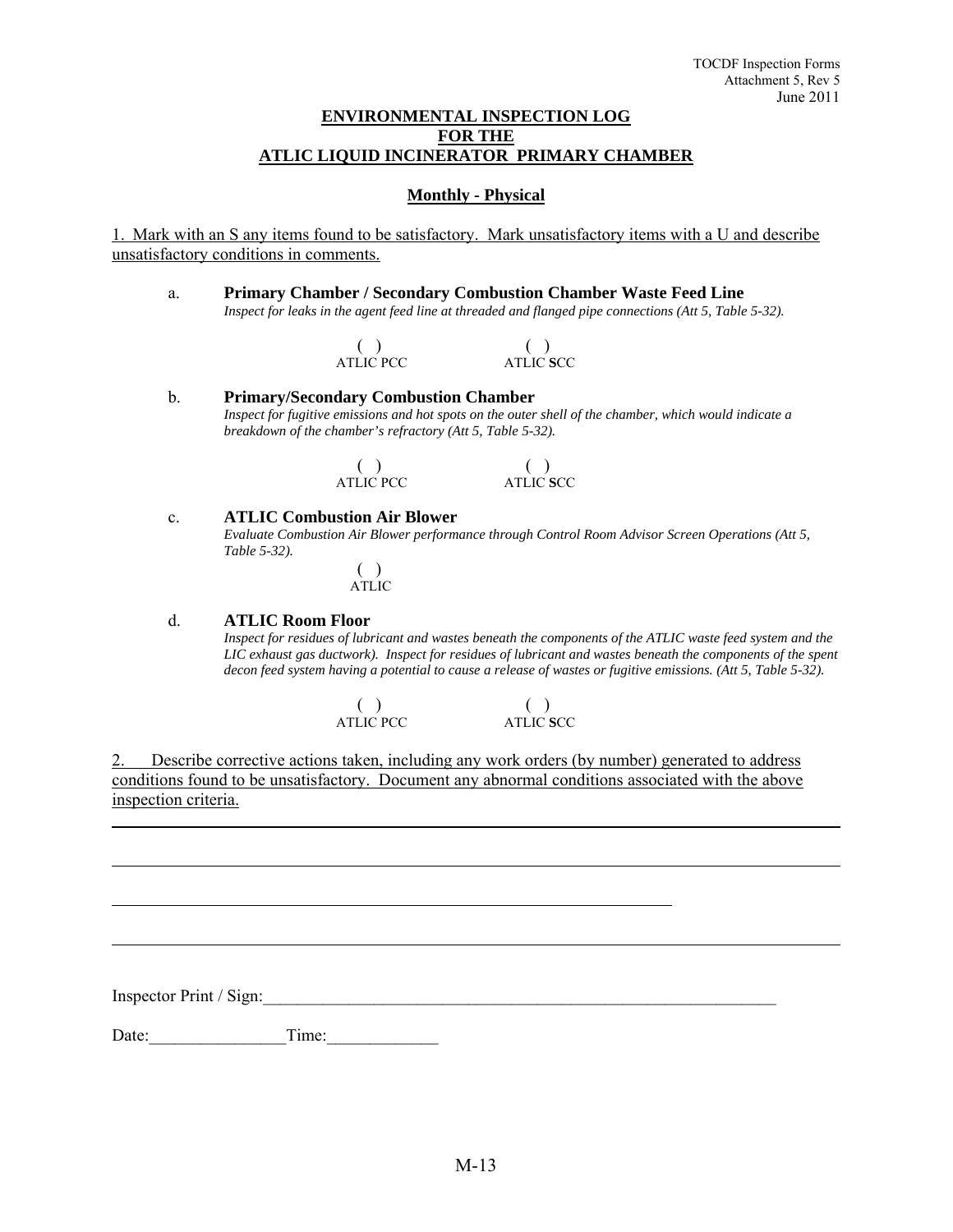### **PREPAREDNESS & PREVENTION READINESS INSPECTION LOG FOR THE ATLIC EMERGENCY GENERATORS Monthly - Physical**

# 1. **Mark with an S any items found to be satisfactory. Mark unsatisfactory items with a U and describe unsatisfactory conditions in comments.**

- a. **Emergency Generators** *Test each Emergency Generator by operating in either a loaded or unloaded configuration (Att 5, Table 5-36).*
	- **( ) GEN-GENR-8001**:

 Date:\_\_\_\_\_\_\_\_\_\_\_\_ Time:\_\_\_\_\_\_\_\_\_\_\_\_ Inspector Print / Sign:

 **( ) GEN-GENR-8002**:

Date:  $\qquad \qquad \qquad$ Time: Inspector Print / Sign:

 b. **Uninterruptible Power Supply** (See completed PM work orders) *Check for adequate voltage (Att 5, Table 5-36).* 

#### **( ) SPS-UPS-8001/8004**:

 $Date:$  Time:\_\_\_\_\_\_\_\_\_\_\_\_\_ Inspector Print / Sign:

**( ) SPS**-**UPS-8002/8003**:

Date: Time:

Inspector Print / Sign:

3. Describe corrective actions taken, including any work orders (by number) generated to address conditions found to be unsatisfactory. **Document any abnormal conditions associated with the above inspection criteria.**

Inspector Print / Sign:

l

Date: Time: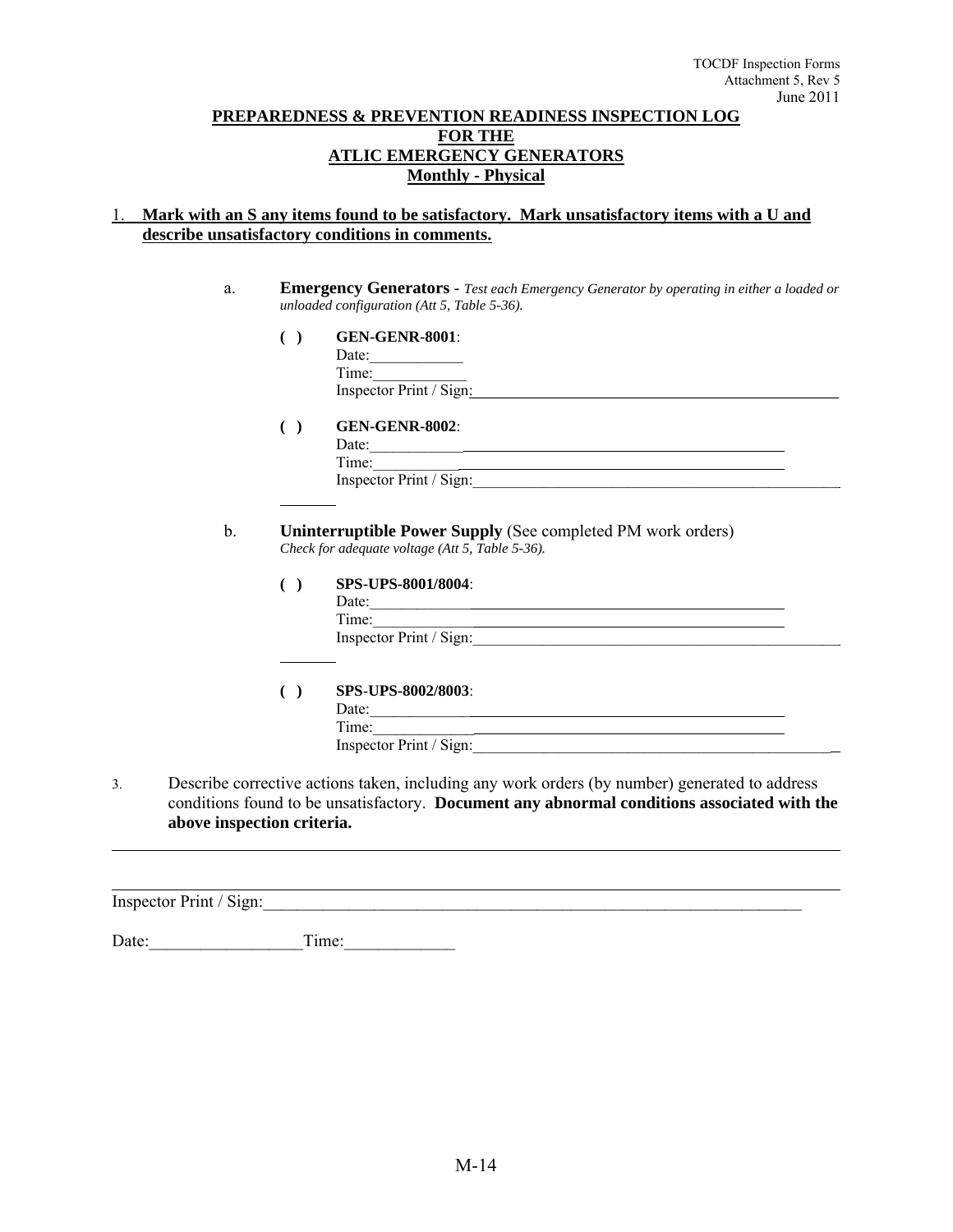## **ENVIRONMENTAL INSPECTION LOG FOR THE BRINE REDUCTION AREA SURGE TANKS**

# **Every Other Month - Physical**

1. **Mark with an S any items found to be satisfactory. Mark unsatisfactory items with a U and describe unsatisfactory conditions in comments.**

a. **Cathodic Protection**

*Inspect/Test sources of impressed current (Att 5, Table 5-23).* 

| ( )            | ( )            | ( )            | ( )     |
|----------------|----------------|----------------|---------|
| <b>BRA-101</b> | <b>BRA-102</b> | <b>BRA-201</b> | BRA-202 |

2. Describe corrective actions taken, including any work orders (by number) generated to address conditions found to be unsatisfactory. **Document any abnormal conditions associated with the above inspection criteria.**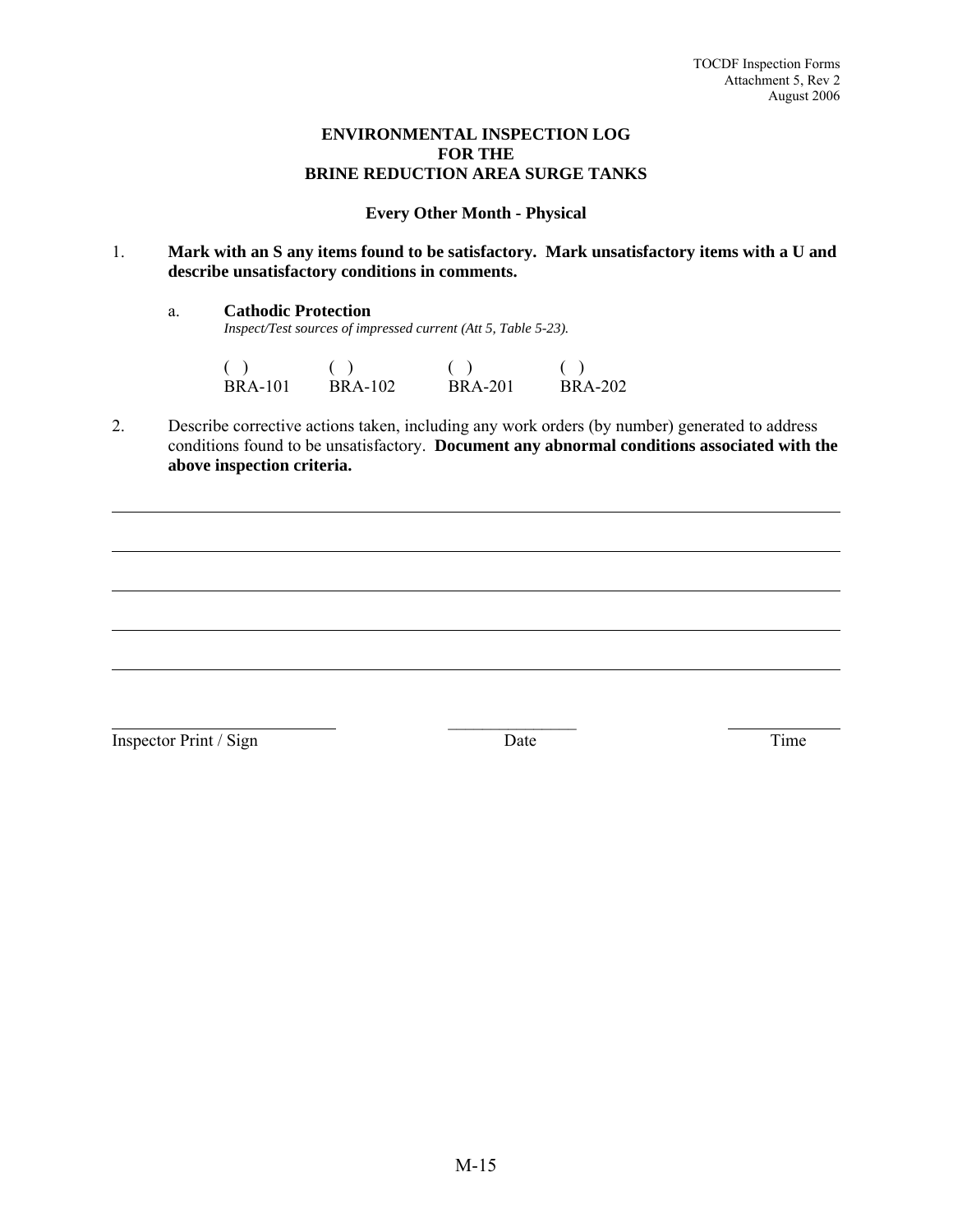**QUARTERLY, SEMI ANNUAL, & ANNUAL INSPECTIONS**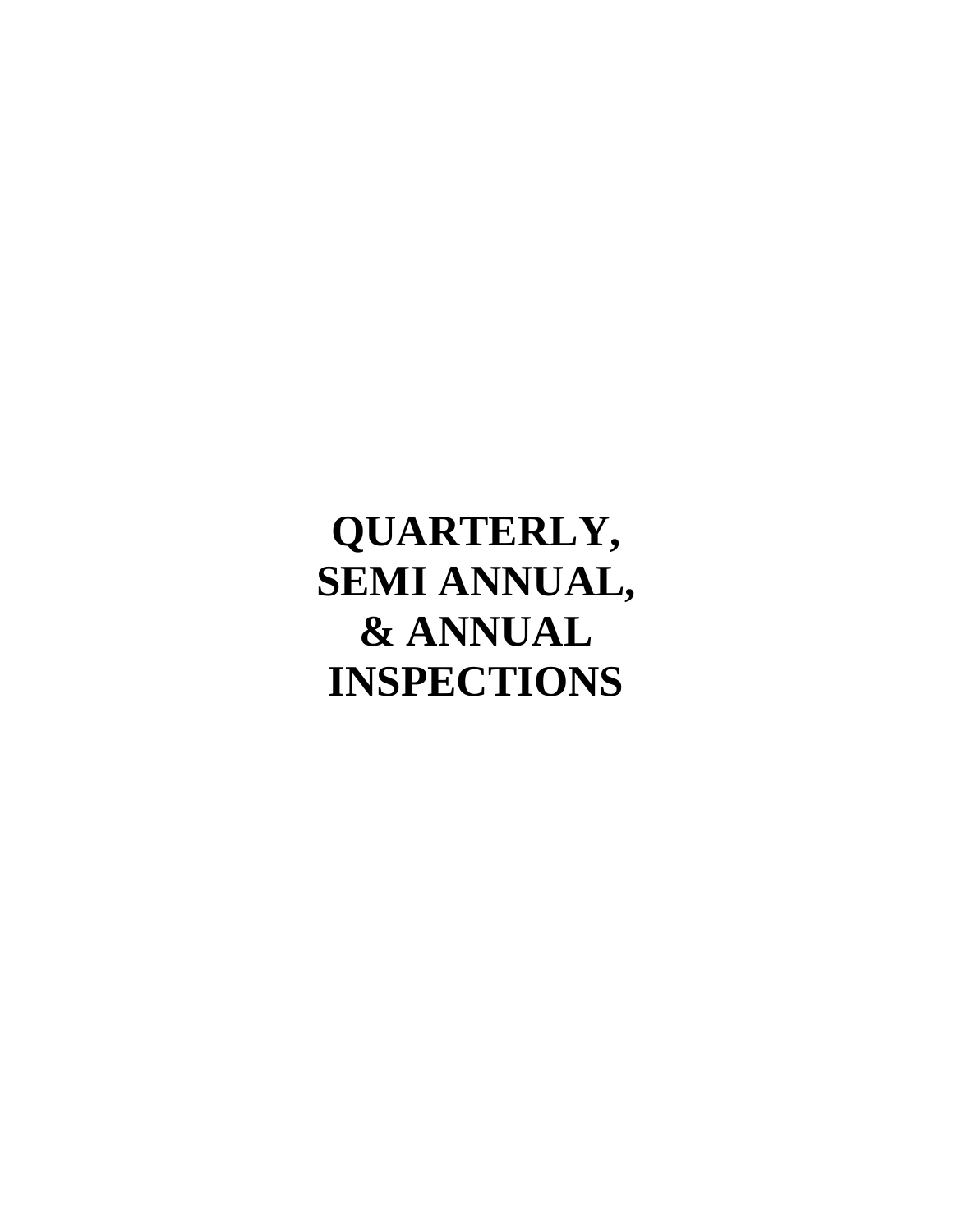# **ENVIRONMENTAL INSPECTION LOG FOR THE SPENT DECON SYSTEM (SDS) ROOM**

## **Annual - Physical**

## 1. **Mark with an S any items found to be satisfactory. Mark unsatisfactory items with a U and describe unsatisfactory conditions in comments.**

a. **Ultrasonic Thickness Testing** *Inspect for corrosion (i.e. loss of shell thickness). If the measured wall thickness is less than or equal to 0.25 inches then the effected tank will be taken out of service until TOCDF and DSHW agree upon an appropriate course of action (Att 5, Table 5-22).*   $( )$  ( ) ( ) SDS-101 SDS-102 SDS-103

2. Describe corrective actions taken, including any work orders (by number) generated to address conditions found to be unsatisfactory. **Document any abnormal conditions associated with the above inspection criteria.**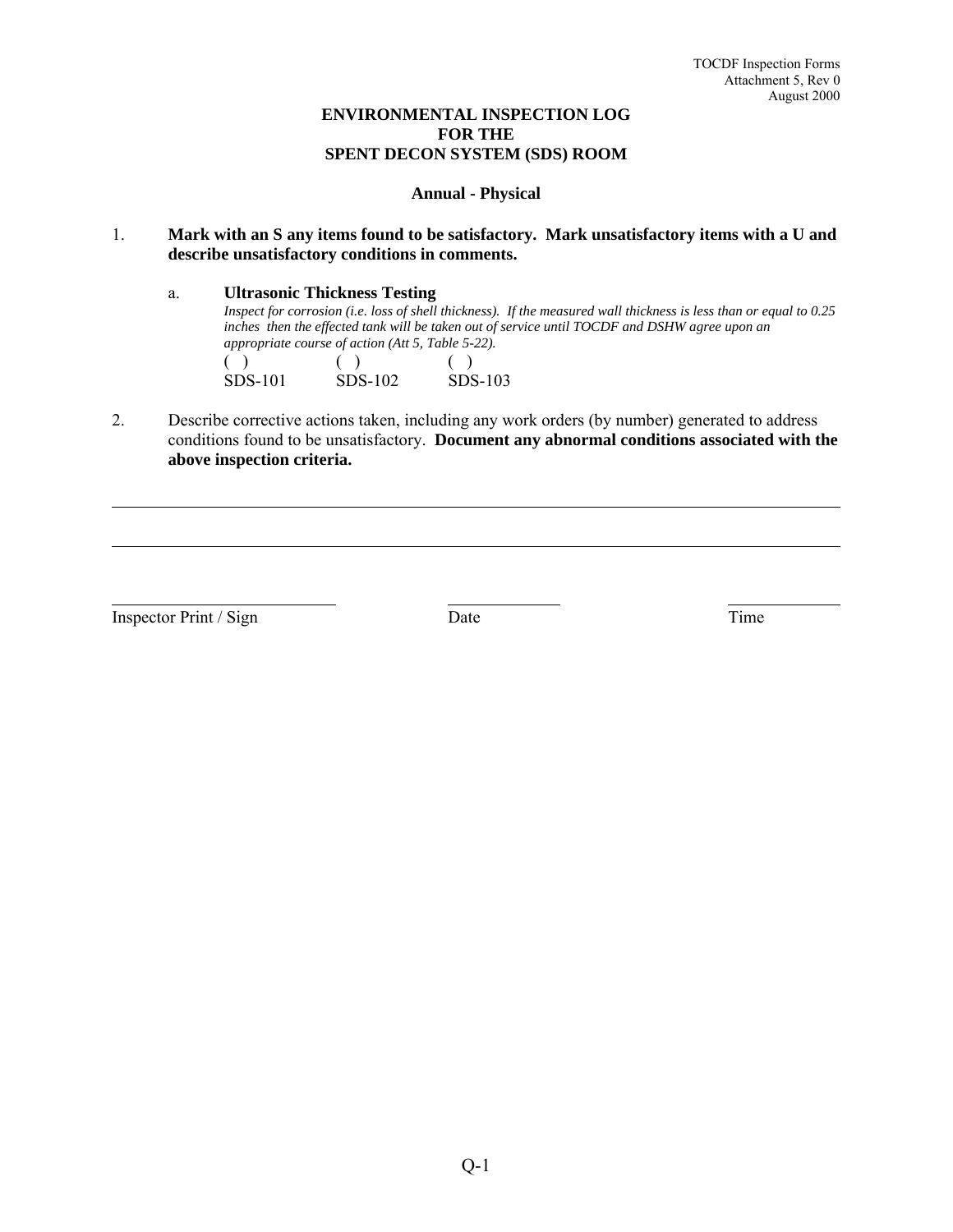# **PREPAREDNESS & PREVENTION READINESS INSPECTION LOG FOR THE FIRE PROTECTION SYSTEMS**

#### **Semi Annual and Annual Physical**

## 1. **Mark with an S any items found to be satisfactory. Mark unsatisfactory items with a U and describe unsatisfactory conditions in comments.**

- a. Fire Protection Systems (See subcontractor's inspection reports)
	- ( ) **Halon System (Control Room)** Semi Annual Inspection *Verify sufficient pressure in halon storage tanks (Att 5, Table 5-28).*
	- ( ) **FM-200/FE-227 (UPS/Battery Enclosures)** Semi Annual Inspection *Verify sufficient pressure in FM-200/FE-227 storage tanks (Att 5, Table 5-28).*
	- ( ) **Dry Chemical Systems (Toxic Cubicle, Common PAS)**  (circle system found unsatisfactory) - Semi Annual Inspection *Verify sufficient pressure in nitrogen propellant tanks (Att 5, Table 5-28).*
	- ( ) **Automatic Sprinkler System (CHB, UPA)**  (circle system found unsatisfactory) - Annual Inspection *Verify sufficient flow rate of water at inspector's test connection (Att 5, Table 5-28).*
	- ( ) **Fire Hydrants** (See DCD fire department records) Annual Inspection *Verify sufficient flow (Att 5, Table 5-28).*
- 2. Describe corrective actions taken, including any work orders (by number) generated to address conditions found to be unsatisfactory. **Document any abnormal conditions associated with the above inspection criteria.**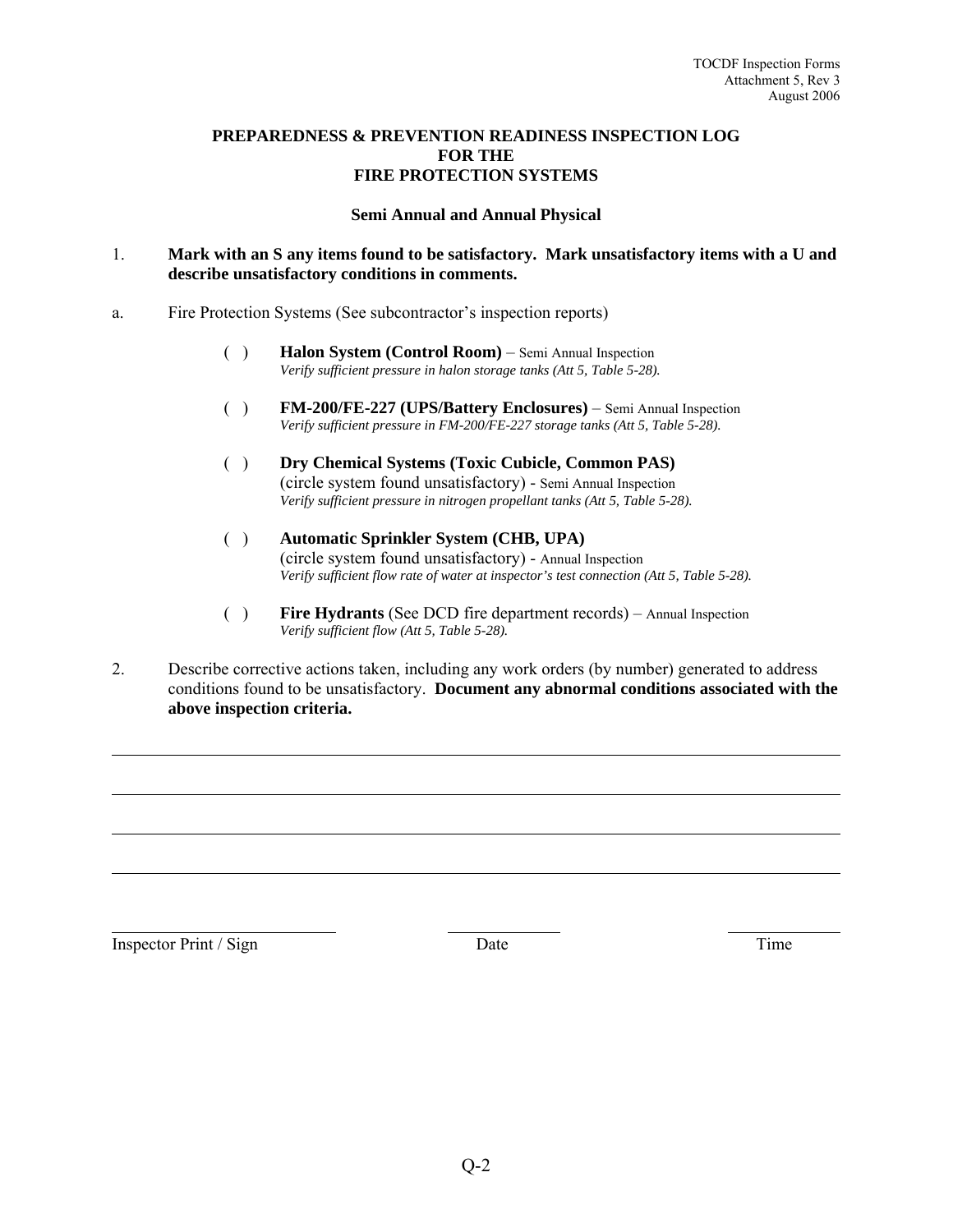# **PREPAREDNESS & PREVENTION READINESS INSPECTION LOG FOR THE EMERGENCY GENERATORS Annual - Physical**

#### 1. **Mark with an S any items found to be satisfactory. Mark unsatisfactory items with a U and describe unsatisfactory conditions in comments.**

*Test Emergency Generators and Uninterruptible Power Supply by performing a power outage exercise. Ensure sufficient power is provided to equipment and systems designated as critical and essential loads. These tests may be scheduled events or may be unscheduled or naturally occurring events (e.g. power loss due to inclement weather, etc) (Att 5, 5.10.2.3).* 

#### a. **Emergency Generators**

|    | $\left( \quad \right)$ | <b>GEN-GENR-101:</b>                                                        |
|----|------------------------|-----------------------------------------------------------------------------|
|    | ( )                    | <b>GEN-GENR-102:</b>                                                        |
|    | ( )                    | <b>GEN-GENR-104:</b>                                                        |
|    | ( )                    | <b>Area 10-GENR-105:</b>                                                    |
|    | ( )                    | <b>PFS-GENR-1065:</b><br><u> 1989 - Johann Barn, amerikansk politiker (</u> |
| b. |                        | <b>Uninterruptible Power Supply</b>                                         |
|    | ( )                    | <b>UPS-9101</b> :<br>Time                                                   |
|    | ( )                    | <b>UPS-9102:</b>                                                            |
|    | $($ )                  | <b>UPS-9103:</b>                                                            |

 Date Time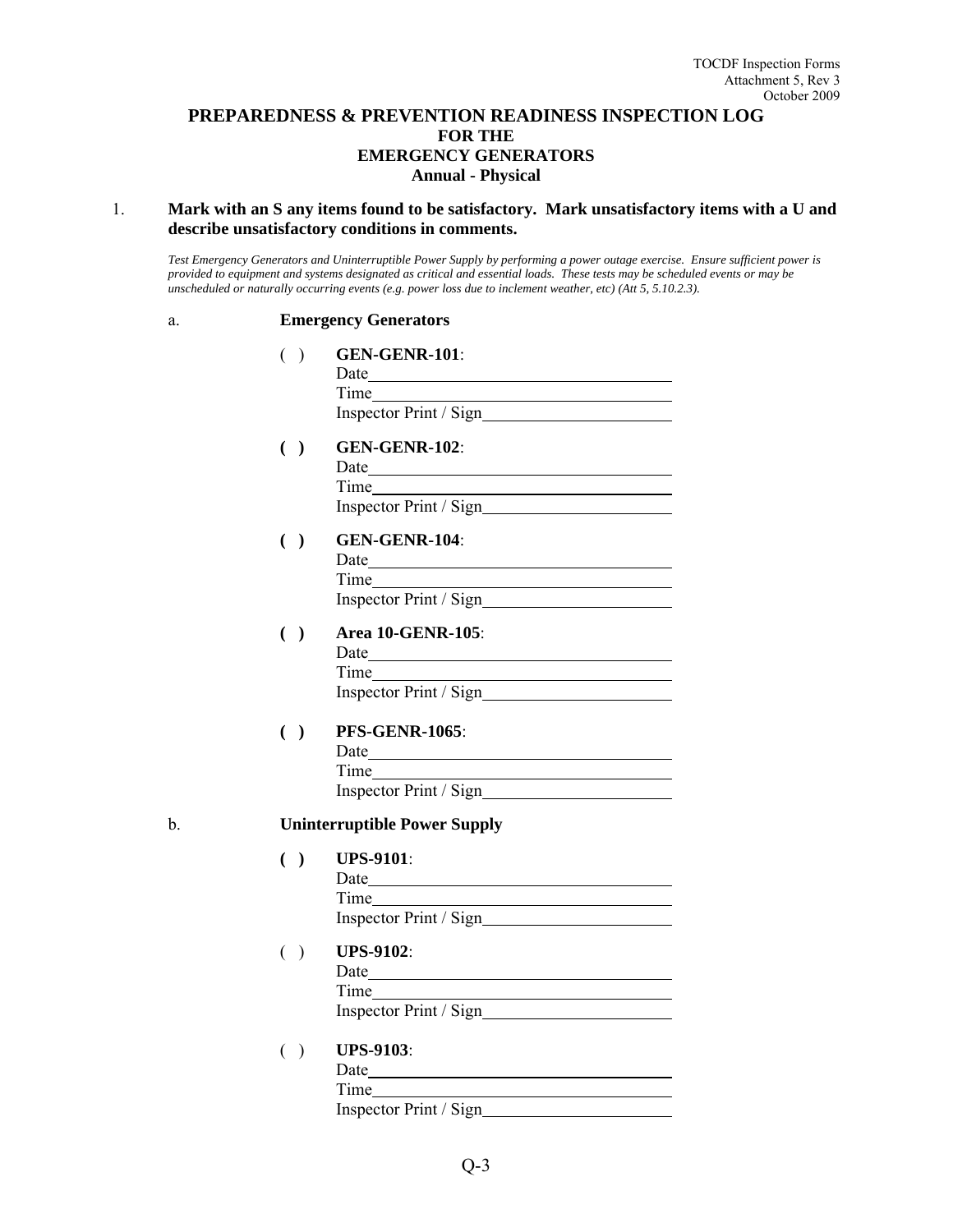| <b>UPS-Area 10:</b>    |
|------------------------|
| Date                   |
| Time                   |
| Inspector Print / Sign |

2. Describe corrective actions taken, including any work orders (by number) generated to address conditions found to be unsatisfactory. **Document any abnormal conditions associated with the above inspection criteria.**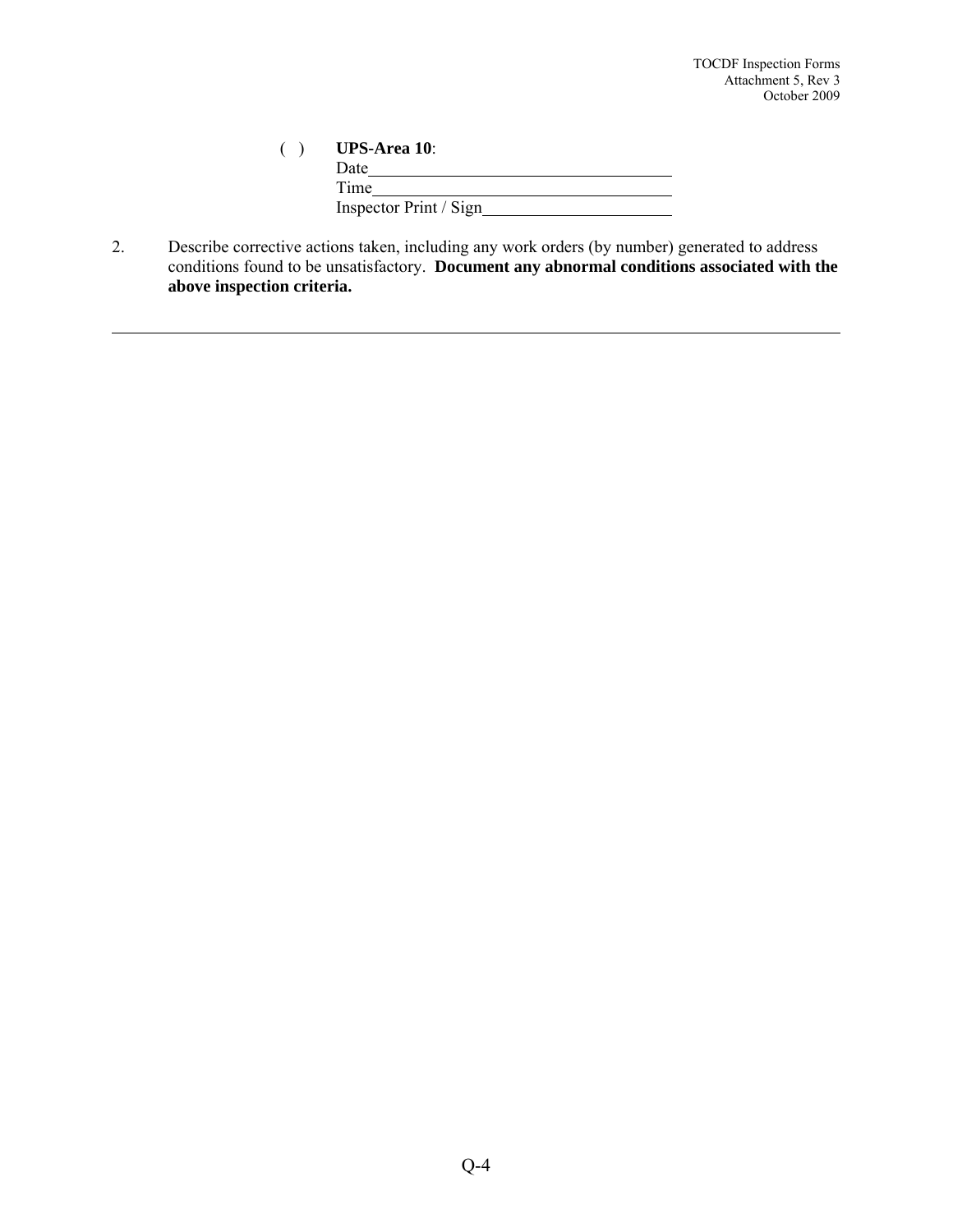# **ENVIRONMENTAL INSPECTION LOG FOR THE BRINE REDUCTION AREA SURGE TANKS**

## **Annual - Physical**

- 1. **Mark with an S any items found to be satisfactory. Mark unsatisfactory items with a U and describe unsatisfactory conditions in comments.**
- a. **Cathodic Protection** *Confirm proper operation of the Cathodic Protection Systems (Att 5, Table 5-23).*   $( \ )$   $( \ )$   $( \ )$   $( \ )$   $( \ )$  BRA-101 BRA-102 BRA-201 BRA-202
	- b. **Pipe Trench** ( ) *Visually inspect for presence of liquids in secondary containment system. Ensure that there are no cracks or gaps in the coating used to seal the secondary containment trench (Att 5, Table 5-23).*
- 2. Describe corrective actions taken, including any work orders (by number) generated to address conditions found to be unsatisfactory. **Document any abnormal conditions associated with the above inspection criteria.**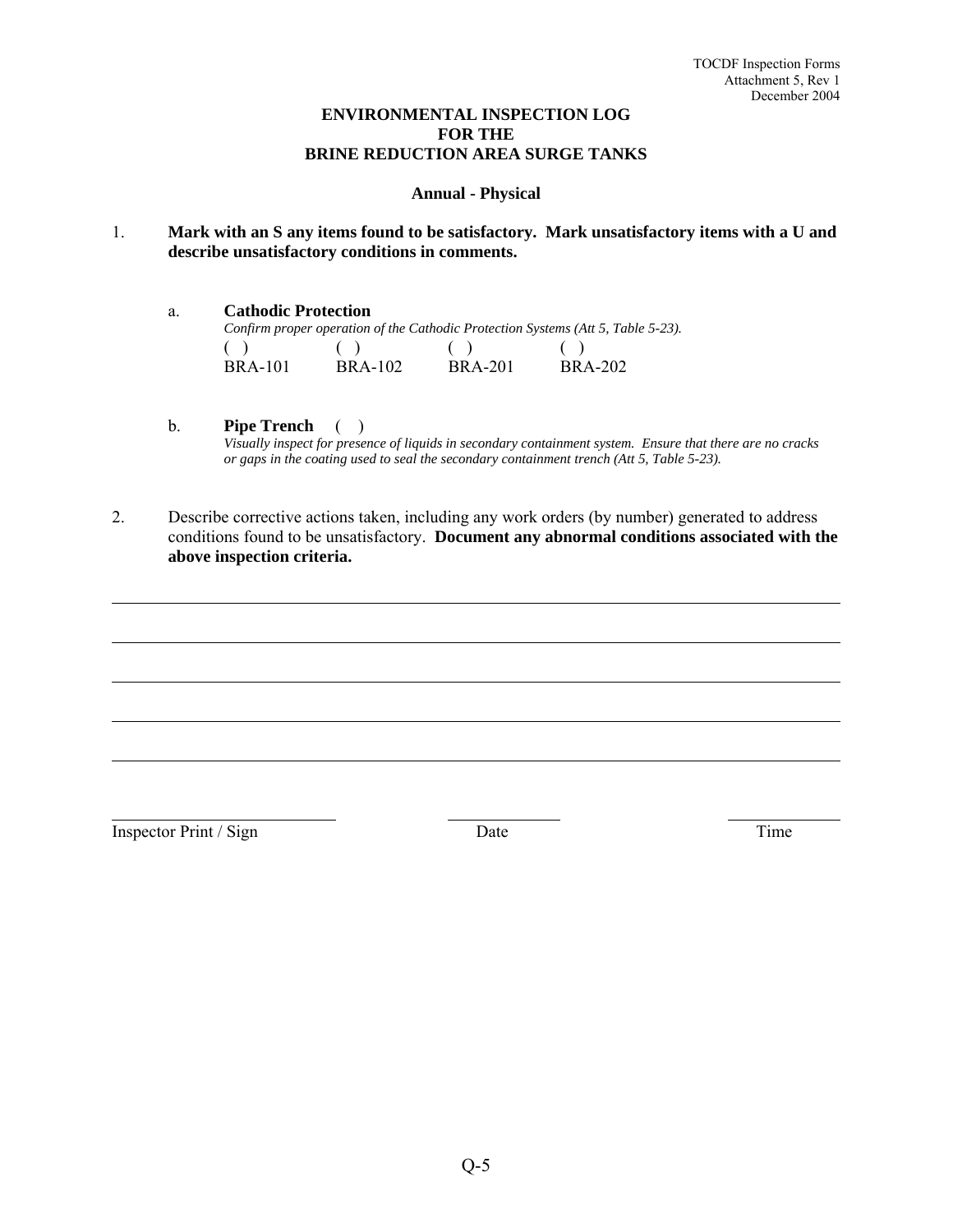# **ENVIRONMENTAL INSPECTION LOG FOR THE TOXIC CUBICLE TANK**

#### **Annual - Physical**

## 1. **Mark with an S any items found to be satisfactory. Mark unsatisfactory items with a U and describe unsatisfactory conditions in comments.**

#### **Fixed Roof and Closure Devices**

*Visually inspect to check for defects that could result in air pollutant emissions. Defects include, but are not limited to, visible cracks, holes or gaps in the roof sections or between the roof and the tank wall; broken, cracked, or otherwise damaged seals or gaskets on closure devices; and broken or missing hatches, access covers, caps, or other closure devices (Att 5, Table 5-21).* 

| $ACS-101$ | $ACS-102$ |
|-----------|-----------|

2. Describe corrective actions taken, including any work orders (by number) generated to address conditions found to be unsatisfactory. **Document any abnormal conditions associated with the above inspection criteria.**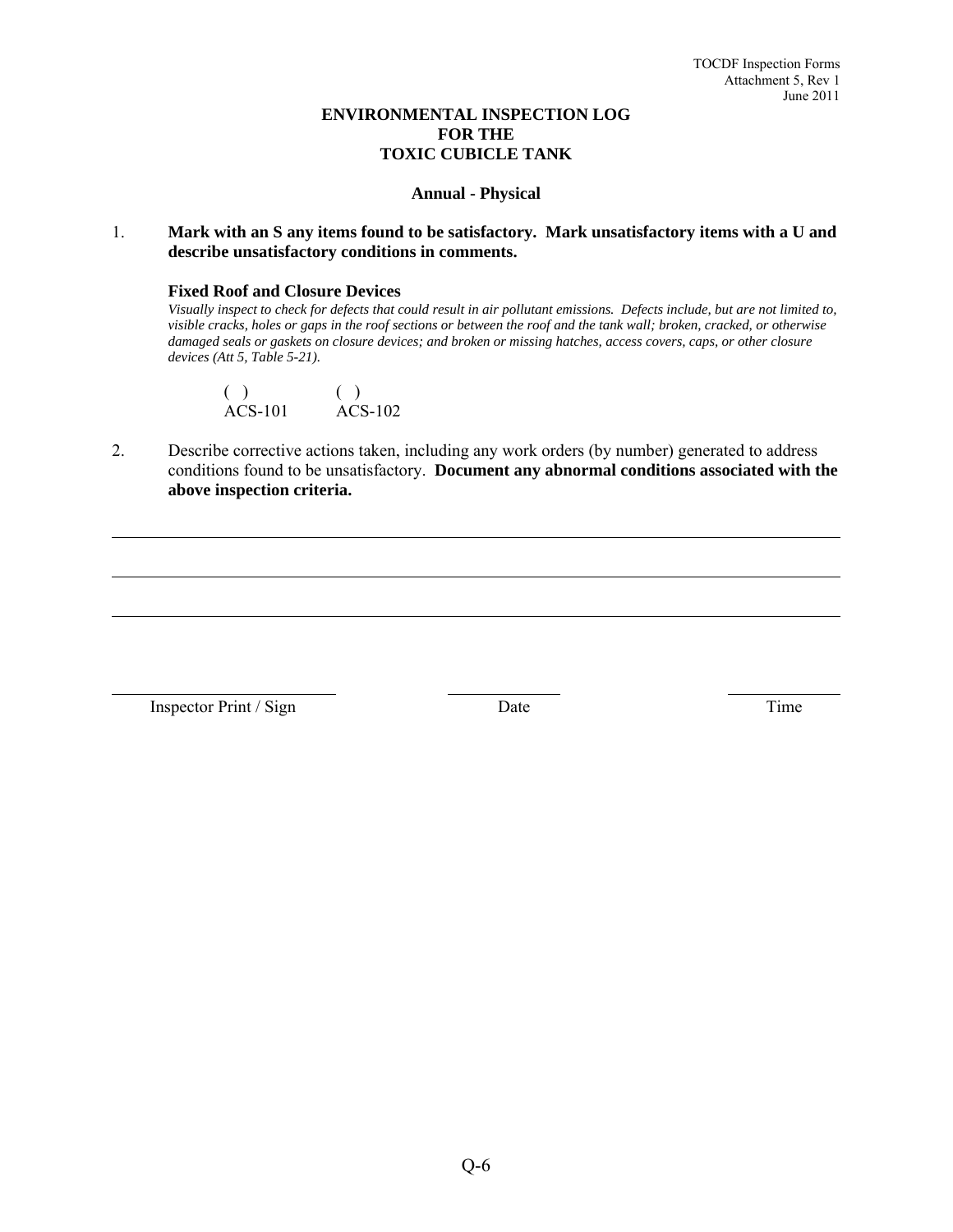## **PREPAREDNESS & PREVENTION READINESS INSPECTION LOG FOR THE ATLIC FIRE PROTECTION SYSTEMS**

## **Semi Annual and Annual Physical**

- 1. **Mark with an S any items found to be satisfactory. Mark unsatisfactory items with a U and describe unsatisfactory conditions in comments.**
- a. Fire Protection Systems (See subcontractor's inspection reports)
	- ( ) **Fire Suppression System (ATLIC Control Room)** Semi Annual Inspection *Verify sufficient pressure in nitrogen propellant tanks (Att 5, Table 5-36).*
	- ( ) **Automatic Sprinkler System** (See DCD fire department records) –Annual Inspection *Verify sufficient flow (Att 5, Table 5-36).*

2. Describe corrective actions taken, including any work orders (by number) generated to address conditions found to be unsatisfactory. **Document any abnormal conditions associated with the above inspection criteria.**

 $\overline{\phantom{a}}$ Inspector Print / Sign:

Date:\_\_\_\_\_\_\_\_\_\_\_\_\_\_\_\_\_Time:\_\_\_\_\_\_\_\_\_\_\_\_\_\_\_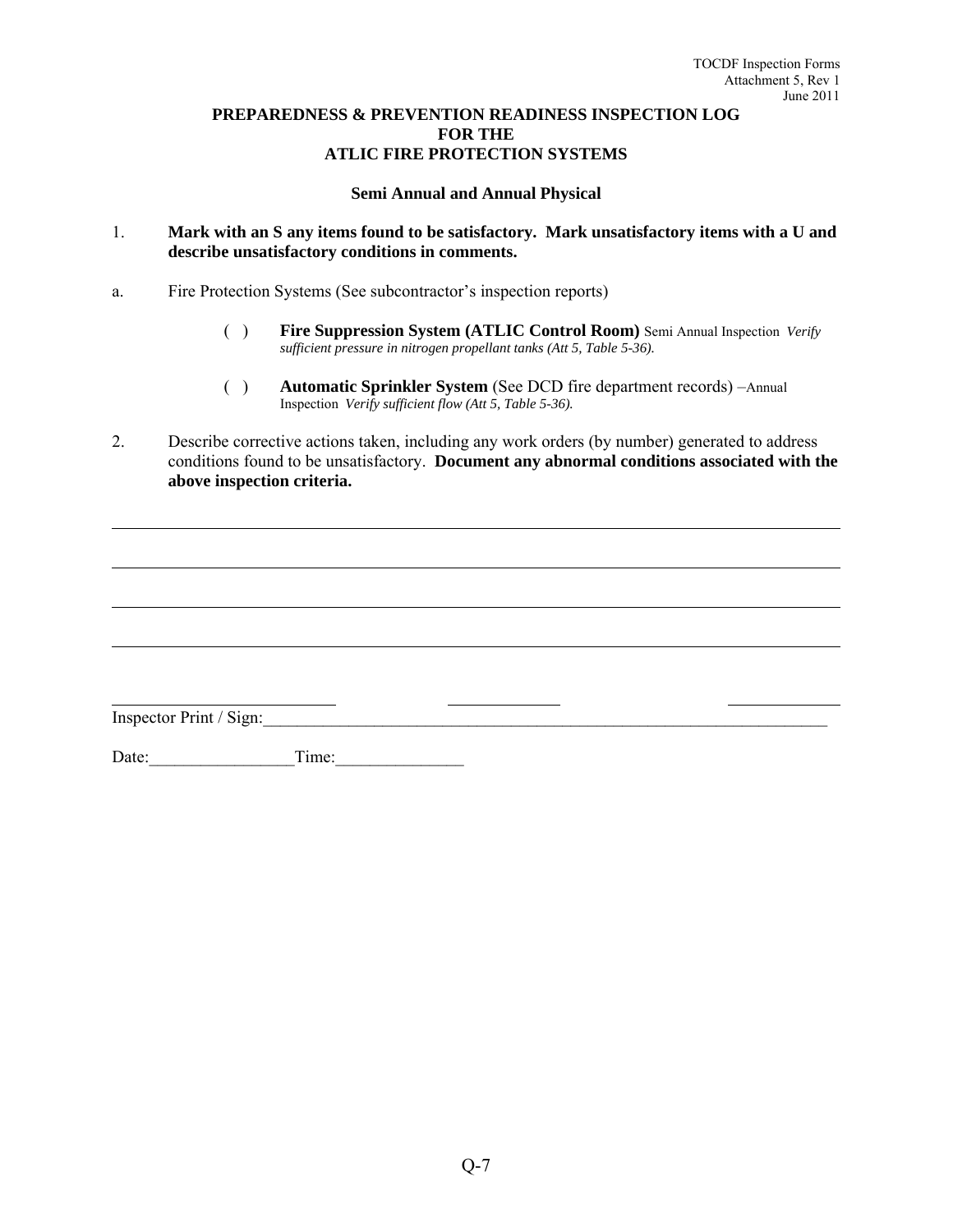# **PREPAREDNESS & PREVENTION READINESS INSPECTION LOG FOR THE ATLIC EMERGENCY GENERATORS Annual - Physical**

#### 1. **Mark with an S any items found to be satisfactory. Mark unsatisfactory items with a U and describe unsatisfactory conditions in comments.**

*Test Emergency Generators and Uninterruptible Power Supply by performing a power outage exercise. Ensure sufficient power is provided to equipment and systems designated as critical and essential loads. These tests may be scheduled events or may be unscheduled or naturally occurring events (e.g. power loss due to inclement weather, etc) (Att 5, 5.10.2.3).* 

#### a. **Emergency Generators**

#### ( ) **GENGENR-8001**:

| Date:                   |  |
|-------------------------|--|
| Time:                   |  |
| Inspector Print / Sign: |  |

#### **( ) GEN-GENR-8002**:

| Date:                   |  |
|-------------------------|--|
| Time:                   |  |
| Inspector Print / Sign: |  |

b. **Uninterruptible Power Supply** 

#### **( ) SPS-UPS-8001/8004**:

| Date:                   |  |
|-------------------------|--|
| Time:                   |  |
| Inspector Print / Sign: |  |

#### ( ) **SPS-UPS-8002/8003**:

| Date:                   |
|-------------------------|
| Time:                   |
| Inspector Print / Sign: |

3. Describe corrective actions taken, including any work orders (by number) generated to address conditions found to be unsatisfactory. **Document any abnormal conditions associated with the above inspection criteria.**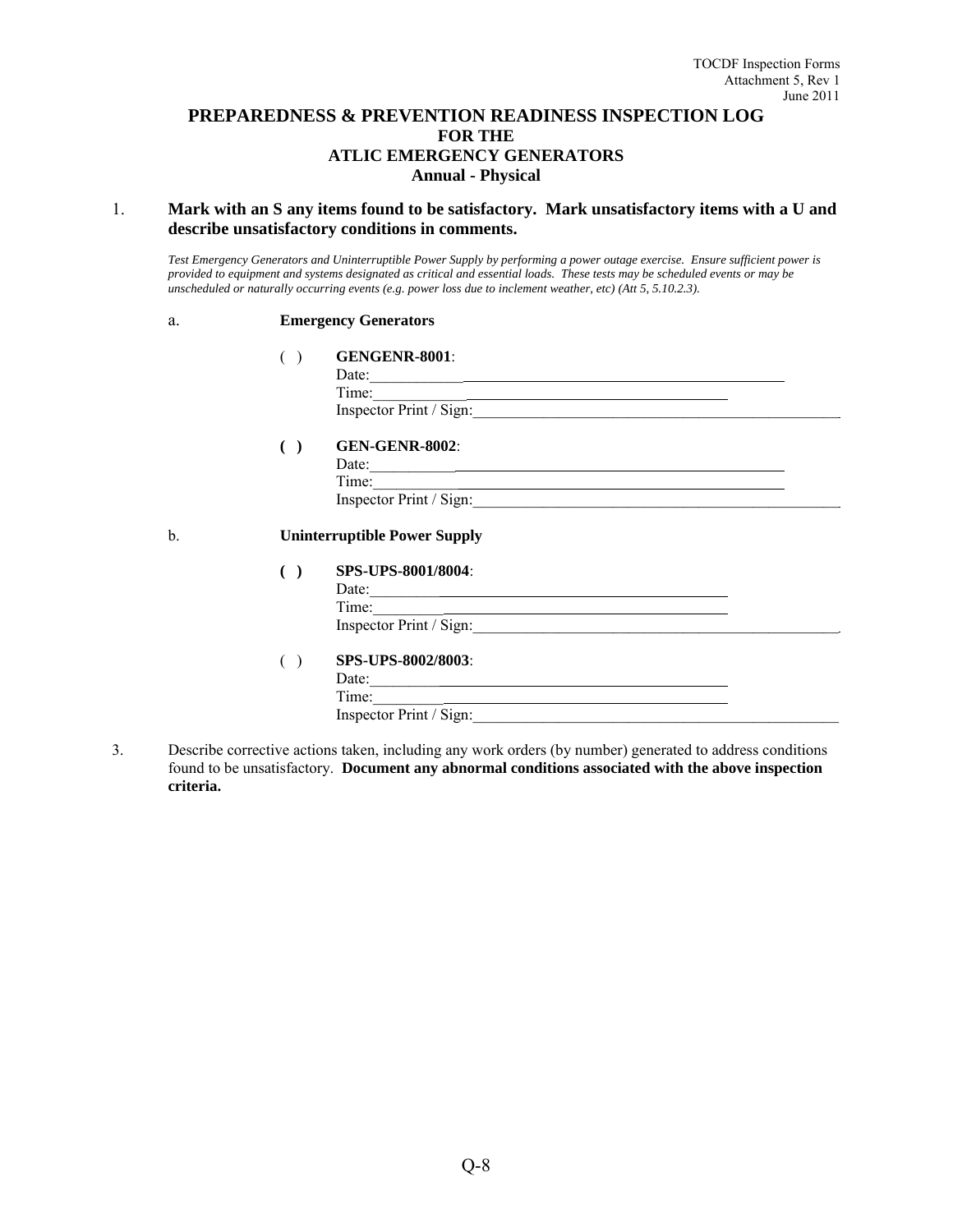# **ENVIRONMENTAL INSPECTION LOG FOR THE ATLIC TOXIC AREA TANKS**

#### **Annual - Physical**

## 1. **Mark with an S any items found to be satisfactory. Mark unsatisfactory items with a U and describe unsatisfactory conditions in comments.**

#### **Fixed Roof and Closure Devices**

*Visually inspect to check for defects that could result in air pollutant emissions. Defects include, but are not limited to, visible cracks, holes or gaps in the roof sections or between the roof and the tank wall; broken, cracked, or otherwise damaged seals or gaskets on closure devices; and broken or missing hatches, access covers, caps, or other closure devices (Att 5, Table 5-37).* 

| LCS-8511 | NSF-8514 | LCS-8516 | LCS-8534 | SDS-8523 |
|----------|----------|----------|----------|----------|

2. Describe corrective actions taken, including any work orders (by number) generated to address conditions found to be unsatisfactory. **Document any abnormal conditions associated with the above inspection criteria.**

Inspector Print / Sign:

Date: Time: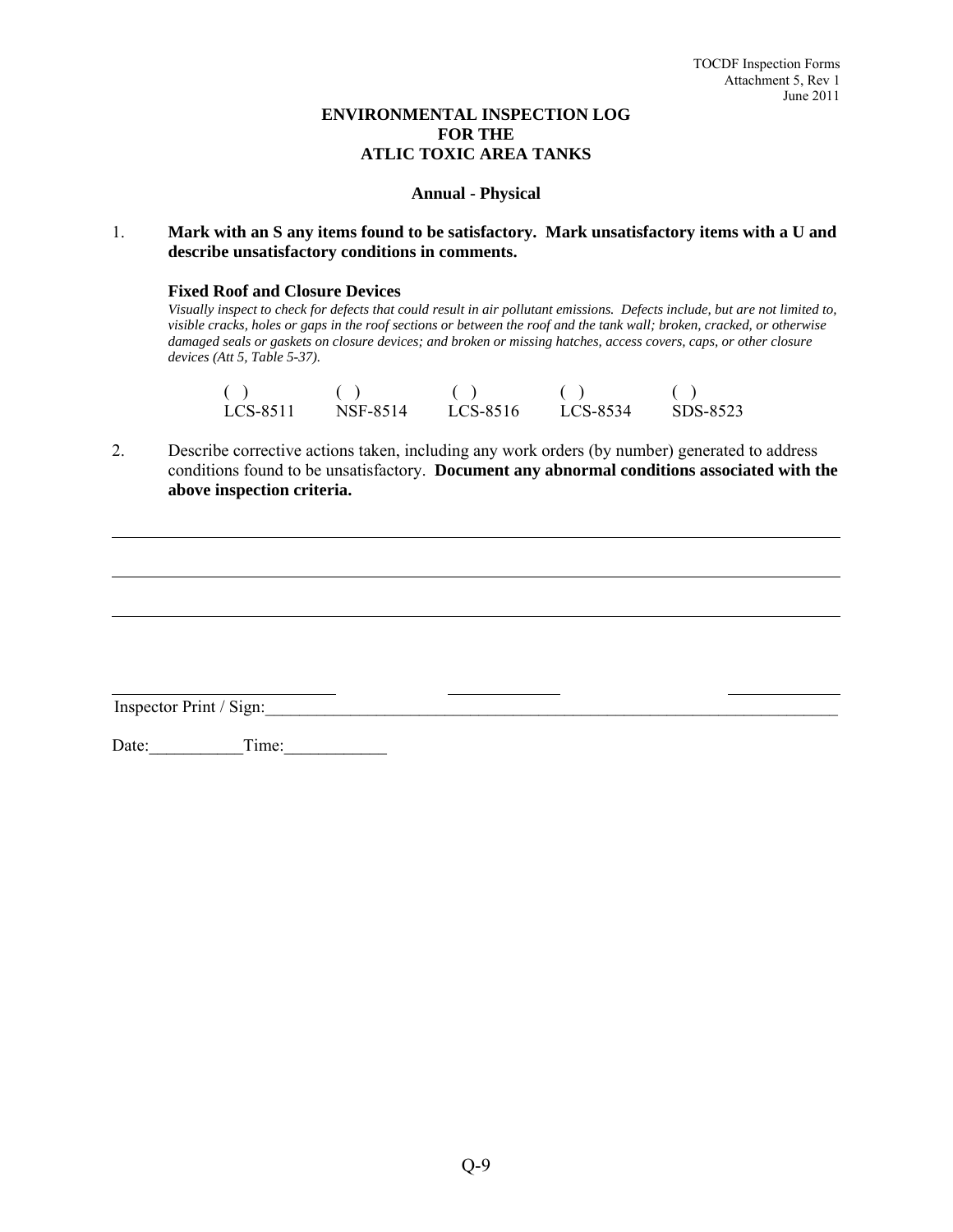# **ENVIRONMENTAL INSPECTIONS FOR INACTIVE SYSTEMS**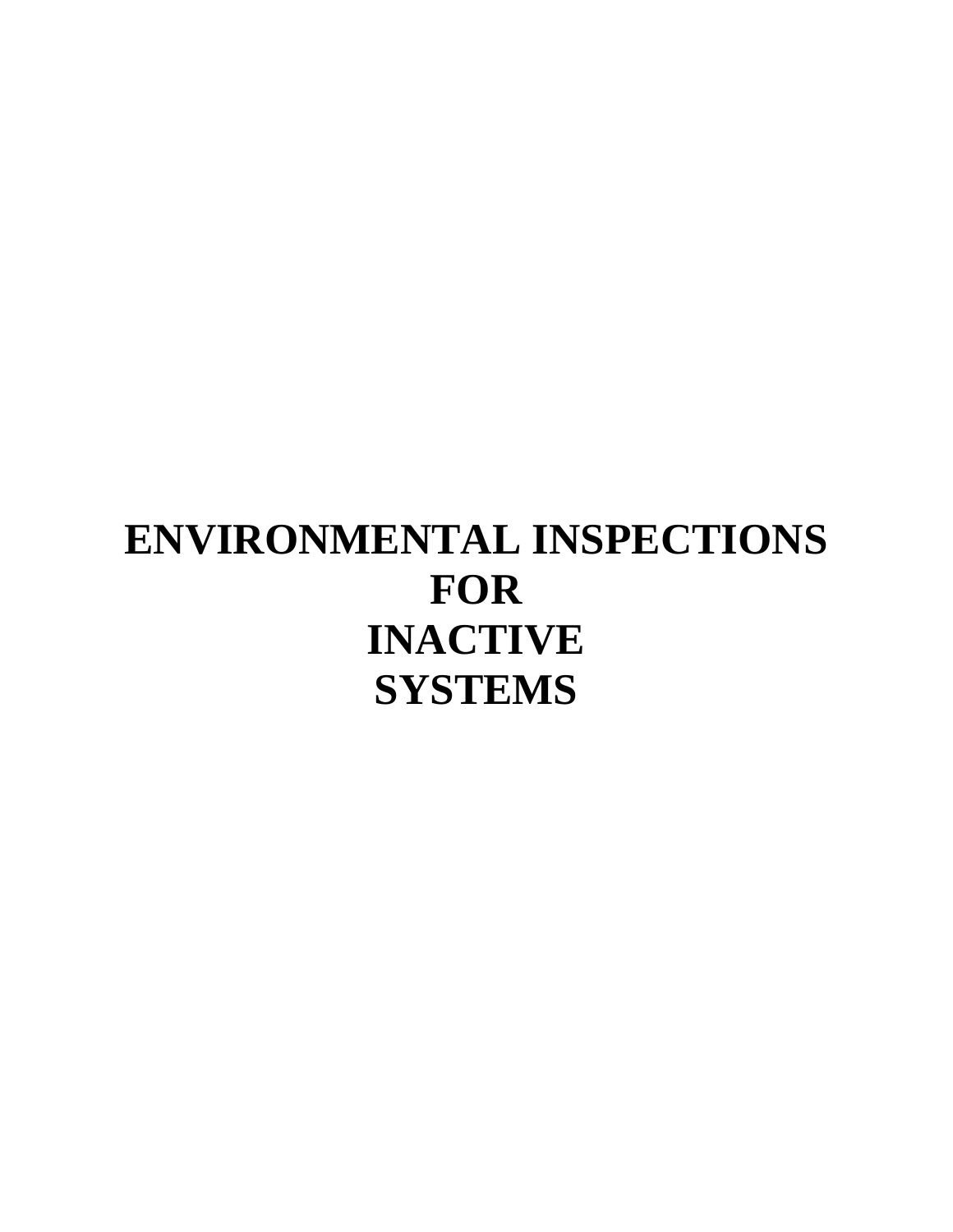TOCDF Inspection Forms Attachment 5, Rev 0 April 2006

**Reserved**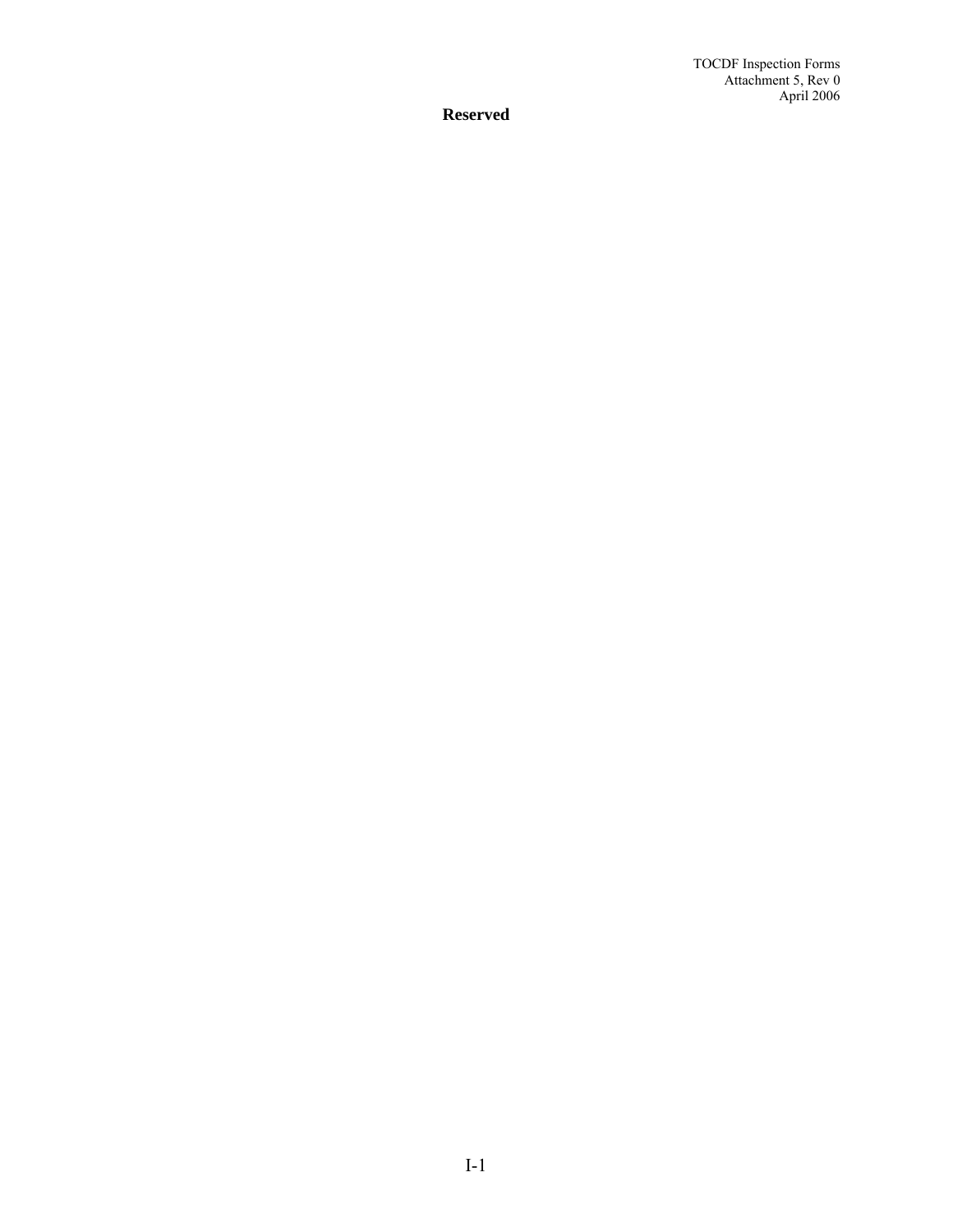## **ENVIRONMENTAL INSPECTION LOG FOR THE DUNNAGE INCINERATOR POLLUTION ABATEMENT SYSTEM**

# 1. **Mark with an S any items found to be satisfactory. Mark unsatisfactory items with a U and describe unsatisfactory conditions in comments.**

| a.    |               | <b>Exhaust Gas Ductwork</b>                                               |
|-------|---------------|---------------------------------------------------------------------------|
| b.    | $($ )         | Afterburner                                                               |
| c.    | (             | Afterburner Combustion Air Blower                                         |
| d.    | (             | Quench Tower and Associated Pumps/Piping                                  |
| e.    | (             | Baghouse - differential pressure reading =<br>Action Level: 0.0 inches WC |
| f     | (             | Baghouse ash discharge area                                               |
| g.    | $\rightarrow$ | <b>Induced Draft Fan</b>                                                  |
| $h$ . | $\rightarrow$ | DUN PAS Pad SUMP                                                          |
| h.    |               | <b>Exhaust Stack</b>                                                      |

2. Describe corrective actions taken, including any work orders (by number) generated to address conditions found to be unsatisfactory. **Document any abnormal conditions.**

Inspector's Signature Date Date Time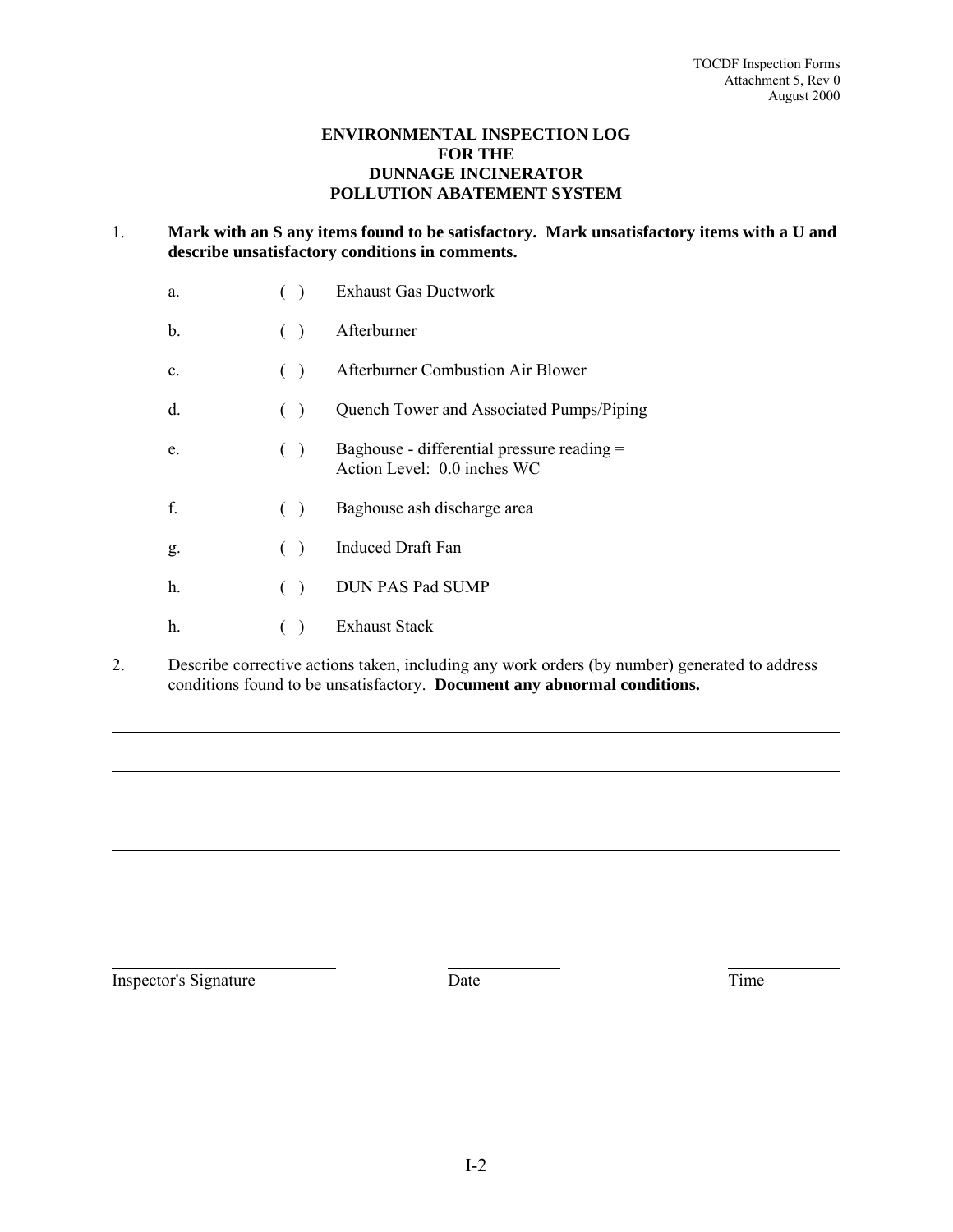TOCDF Inspection Forms Attachment 5, Rev 0 April 2006

**Reserved**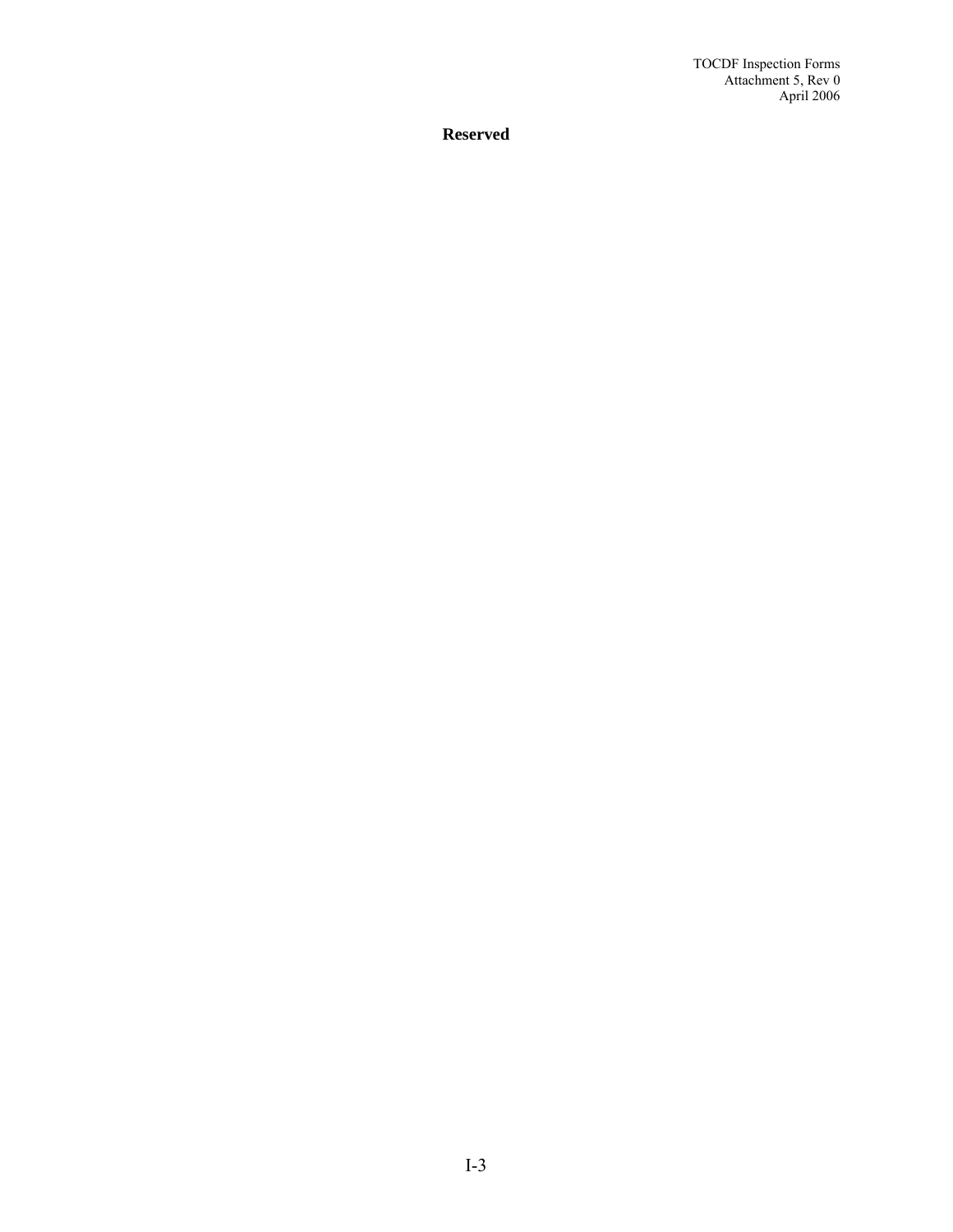**Reserved**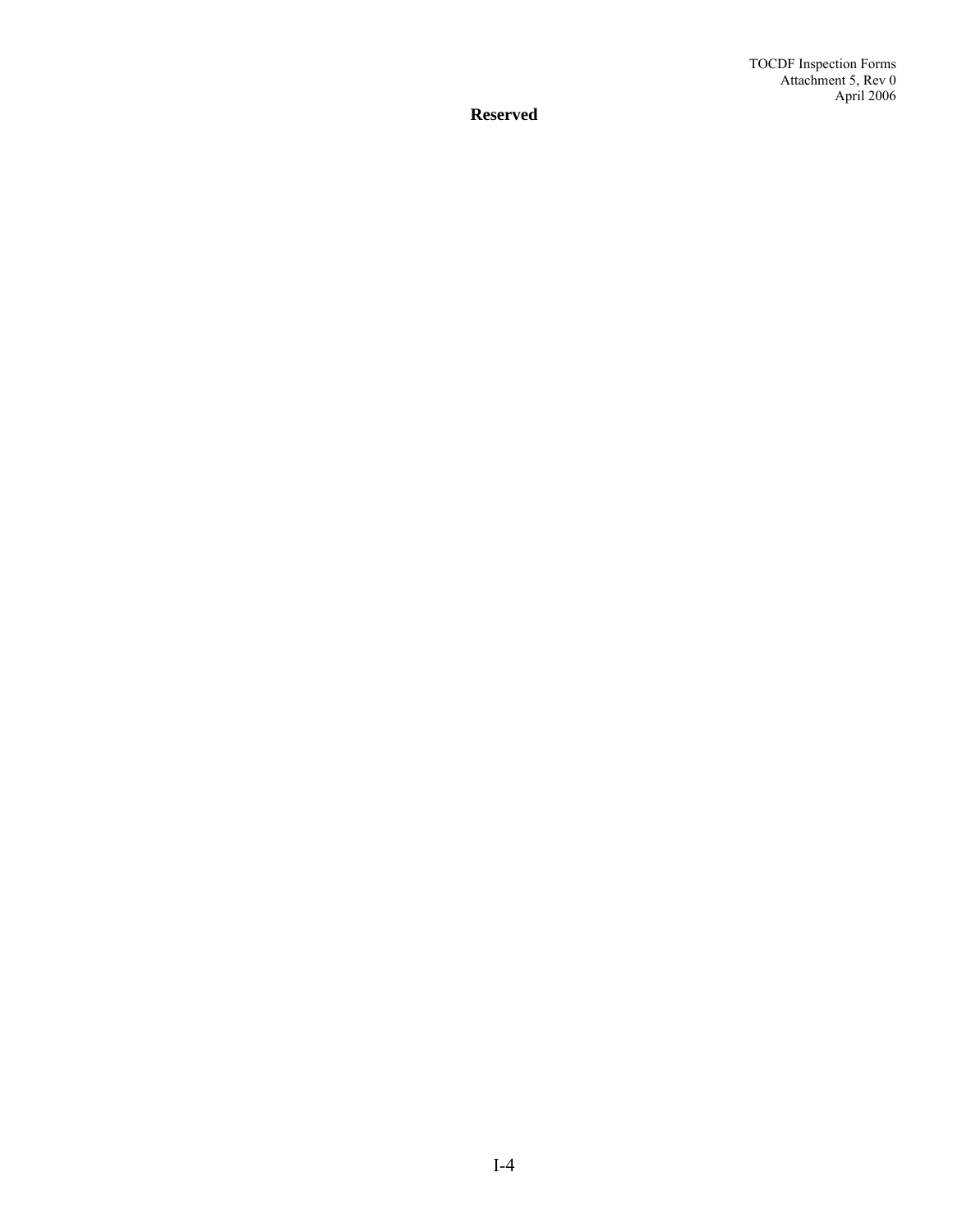## **ENVIRONMENTAL INSPECTION LOG FOR THE BRINE REDUCTION AREA POLLUTION ABATEMENT SYSTEM**

## 1. **Mark with an S any items found to be satisfactory. Mark unsatisfactory items with a U and describe unsatisfactory conditions in comments.**

- a. ( ) Knockout Box Manway Cover, Knife Gate, Flashing
- b. ( ) Knockout Box Discharge Container & Transfer Hose
- c. ( ) PAS Ductwork Flange Connections
- d. ( ) Baghouse(s) Flashing, Access Door, Knife Gate
- e. ( ) Baghouse(s) Discharge Container & Transfer Hose
- f. ( ) Baghouse Pad Sump
- g. ( ) Exhaust Stack Plume Opacity
- h. ( ) Emergency Equipment
- i. ( ) Spill Kit
- j. ( ) Compliance Inst. Calibration
- k. ( ) Baghouse(s) Differential Pressure Reading(s)

| <b>INSTRUMENT TAG ID</b> | DIFFERENTIAL PRESSURE |
|--------------------------|-----------------------|
| PDI-143                  |                       |
| PDI-144                  |                       |
| PDI-145                  |                       |
| PDI-186                  |                       |

Action Level for baghouse differential pressure low is: 1.0 inches WC Action Level for baghouse differential pressure high is: 5.0 inches WC

2. Describe items marked unsatisfactory and corrective action taken (to include any work order number(s) generated to address items marked as unsatisfactory. **Document any abnormal conditions.** 

Inspector's Signature Date Date Time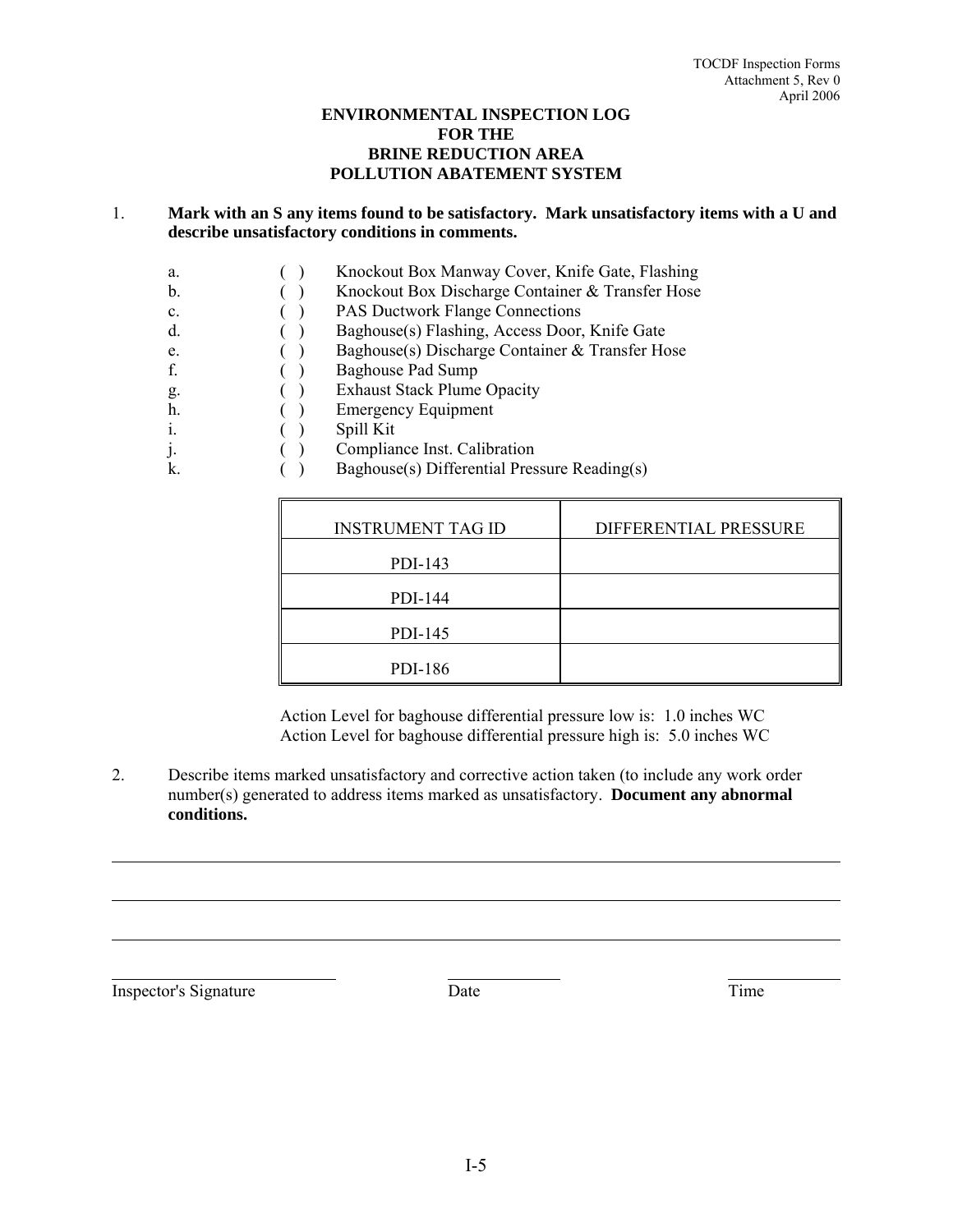TOCDF Inspection Forms Attachment 5, Rev 0 April 2006

**Reserved**